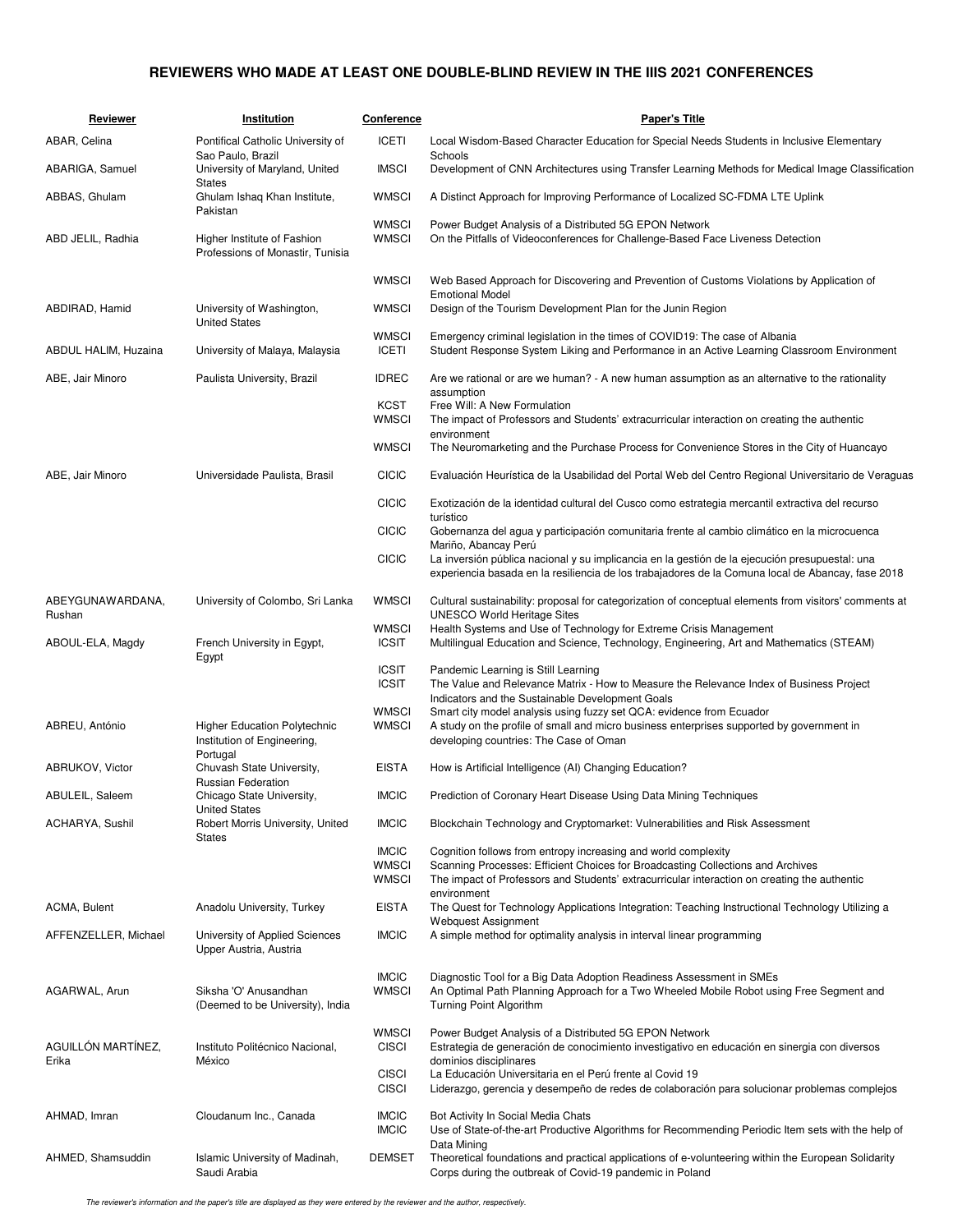| Reviewer                            | Institution                                                                | <b>Conference</b>            | <b>Paper's Title</b>                                                                                                                                                                                                                   |
|-------------------------------------|----------------------------------------------------------------------------|------------------------------|----------------------------------------------------------------------------------------------------------------------------------------------------------------------------------------------------------------------------------------|
|                                     |                                                                            | <b>WMSCI</b>                 | A study on the profile of small and micro business enterprises supported by government in                                                                                                                                              |
| AKDENIZ, Rafet                      | Namik Kemal University, Turkey                                             | <b>WMSCI</b>                 | developing countries: The Case of Oman<br>Analysis and Design Rectangular Microstrip Patch Antenna for LTE Terminals at 2.6 GHz                                                                                                        |
| AKSOY, Mehmet S.                    | King Saud University, Saudi<br>Arabia                                      | <b>WMSCI</b><br><b>WMSCI</b> | Power Budget Analysis of a Distributed 5G EPON Network<br><b>Education and Technology</b>                                                                                                                                              |
| AL-AMMAR, Essam                     | King Saud University, Saudi                                                | <b>IMCIC</b>                 | Power Grid Vulnerability Analysis with Rising Renewables Infiltration                                                                                                                                                                  |
| ALANÍS, José David                  | Arabia<br>Universidad Tecnológica de<br>Puebla, México                     | <b>CICIC</b>                 | Aplicación informática en tiempos de pandemia como soporte logístico en una empresa de<br>publicidad exterior                                                                                                                          |
|                                     |                                                                            | <b>CISCI</b>                 | Retroceso Glaciar e Implicancias para la Disponibilidad Hídrica: Caso de los Ríos Lecheria y<br>Colorado (Limatambo-Cusco-Perú)                                                                                                        |
| ALANÍS URQUIETA, José<br>D.         | Technological University of<br>Puebla, Mexico                              | <b>WMSCI</b>                 | A Meta-Analysis of Evolution of Deep Learning Research in Medical Image Analysis                                                                                                                                                       |
|                                     |                                                                            | <b>WMSCI</b>                 | Business Intelligence as a support for epidemiological surveillance in Veneto (North-Eastern Italy):<br>the case of West Nile Disease                                                                                                  |
|                                     |                                                                            | <b>WMSCI</b>                 | Intelligent Extended XGBoost Algorithm For Psychiatric Diagnosis                                                                                                                                                                       |
| ALBA-FLORES, Rocio                  | Georgia Southern University,<br><b>United States</b>                       | <b>ICETI</b>                 | A University's Developmental Framework: Creating, Implementing, and Evaluating a K-12 Teacher<br><b>Cybersecurity Micro-credential Course</b>                                                                                          |
|                                     |                                                                            | <b>ICETI</b>                 | Al-based Techniques for imbalanced class sizes in teaching                                                                                                                                                                             |
|                                     |                                                                            | <b>ICETI</b>                 | How to promote innovative management of schools? The influences of principals' leadership and                                                                                                                                          |
| ALDANA SEGURA,<br>Waleska           | Galileo University, Guatemala                                              | <b>EISTA</b>                 | teachers' organizational citizenship behavior<br>An Information Processing-Based Theoretical Framework for Studying Educational Television<br>Programming and Emotion-Recognition Capability of Children with Autism Spectrum Disorder |
|                                     |                                                                            | <b>EISTA</b>                 | Articulating Methodology: A potentiator device on Permanent Health Education                                                                                                                                                           |
|                                     |                                                                            | <b>EISTA</b><br><b>EISTA</b> | Interdisciplinary Context in Educational Design<br>The Role of Computer Games in Teaching Object-Oriented Programming in High Schools - Code                                                                                           |
| ALDANA SEGURA,                      | University of San Carlos,                                                  | <b>ICETI</b>                 | Combat as a Game Approach<br>Guitar Tuition in Australian Higher Education: Consequences of Employing a Global Perspective                                                                                                             |
| Waleska                             | Guatemala                                                                  | <b>ICETI</b>                 | Resignification of the concept of linear inequality through graphic argumentation. The case of the                                                                                                                                     |
|                                     |                                                                            |                              | noise emission norm                                                                                                                                                                                                                    |
| ALEKSIC-MASLAC,<br>Karmela          | Zagreb School of Economics<br>and Management, Croatia                      | <b>ICSIT</b>                 | Capturing Music Engagement Among Women with ALZ/Dementia using iMovie Technology                                                                                                                                                       |
| ALHAYYAN, Khalid N.                 | Institute of Public<br>Administration, Saudi Arabia                        | <b>WMSCI</b><br><b>ICSIT</b> | Smart city model analysis using fuzzy set QCA: evidence from Ecuador<br>Business Intelligence Trends of Enterprises in the Time of Industrial Revolution 4.0                                                                           |
|                                     |                                                                            | <b>ICSIT</b>                 | Is Software Property? the Missing Half of the Property Metaphor and Other Better Alternatives                                                                                                                                          |
|                                     |                                                                            | <b>ICSIT</b>                 | Role of Information and Communication Technology in Financial Inclusion in India                                                                                                                                                       |
|                                     |                                                                            | <b>IMCIC</b><br><b>IMCIC</b> | Bestination: a sustainable approach to problem solving for entrepreneurs<br>Bot Activity In Social Media Chats                                                                                                                         |
|                                     |                                                                            | <b>IMCIC</b>                 | Health Record Chain (HRC): Implementation of Mobile Healthcare system using Blockchain to                                                                                                                                              |
|                                     |                                                                            | <b>WMSCI</b>                 | enhance Privacy of Electronic Health Record EHR<br>A Meta-Analysis of Evolution of Deep Learning Research in Medical Image Analysis                                                                                                    |
|                                     |                                                                            | WMSCI                        | A study on the profile of small and micro business enterprises supported by government in<br>developing countries: The Case of Oman                                                                                                    |
|                                     |                                                                            | <b>WMSCI</b>                 | Virtual Reality as a powerful persuasive technology to change attitude during the spread of COVID-19                                                                                                                                   |
| ALI, Kamal                          | Jackson State University,<br><b>United States</b>                          | <b>IMCIC</b>                 | Getting back to where we started from: Back to the Real World                                                                                                                                                                          |
| ALI, Mohammed Nadir                 | Daffodil International University,<br>Bangladesh                           | <b>EISTA</b>                 | Designing Students at Risk Intervention Strategies using Knowledge Discovery                                                                                                                                                           |
| ALI, Mohammed Nadir Bin             | Daffodil International University,<br>Bangladesh                           | <b>ICETI</b>                 | The impact of e-learning on students: measuring the acceptance of the technology between<br>undergraduates' students in business studies                                                                                               |
| ALICE RAQUEL, Rambo                 | Facultad de Ciencias Exactas<br>Químicas y Naturales.                      | SIECI                        | El uso de las Tecnologías de la Información para abatir el índice de reprobación del inglés, como<br>lengua extranjera – El caso del Plantel Texcoco de la Escuela Preparatoria UAEM.                                                  |
|                                     | Universidad Nacional de<br>Misiones, Argentina                             |                              |                                                                                                                                                                                                                                        |
| ALMEIDA, Fabricio Moraes            | Universidade Federal de                                                    | <b>CISCI</b>                 | Perfil epidemiológico de salud bucodental y el tratamiento alternativo tradicional frente a odontalgias                                                                                                                                |
| De<br>ALMEIDA SANTOS,<br>Adriano M. | Rondônia, Brasil<br>Instituto Superior de Engenharia<br>do Porto, Portugal | <b>CISCI</b>                 | en pobladores de la zona rural de Chalhuanca-Apurímac-Perú<br>Gobierno electrónico y alfabetización digital: Comparativo temporal y regional del uso de la<br>tecnología en México                                                     |
|                                     |                                                                            | <b>CISCI</b>                 | Simulación de un Sistema de Colas en un proceso de atención de buques en el puerto de                                                                                                                                                  |
| ALMULLA, Mohammed                   | Kuwait University, Kuwait                                                  | WMSCI                        | Barranguilla-Colombia<br>A Characters Prefix Based Methodology for Enhancing the Execution Performance of Any String                                                                                                                   |
| AL-RADHI, Mohammed                  | <b>Budapest University of</b>                                              | <b>KCST</b>                  | Sorting Algorithm<br>Multimedia Container Containing Multimodal Images for Autonomous Cars                                                                                                                                             |
| Salah                               | Technology and Economics,<br>Hungary                                       |                              |                                                                                                                                                                                                                                        |
|                                     |                                                                            | <b>KCST</b>                  | Towards Modeling Semi-automatic Ontology based on Natural Language Processing                                                                                                                                                          |
| AL-SABBAGH, Ali                     | Florida Institute of Technology,<br><b>United States</b>                   | <b>WMSCI</b>                 | Power Budget Analysis of a Distributed 5G EPON Network                                                                                                                                                                                 |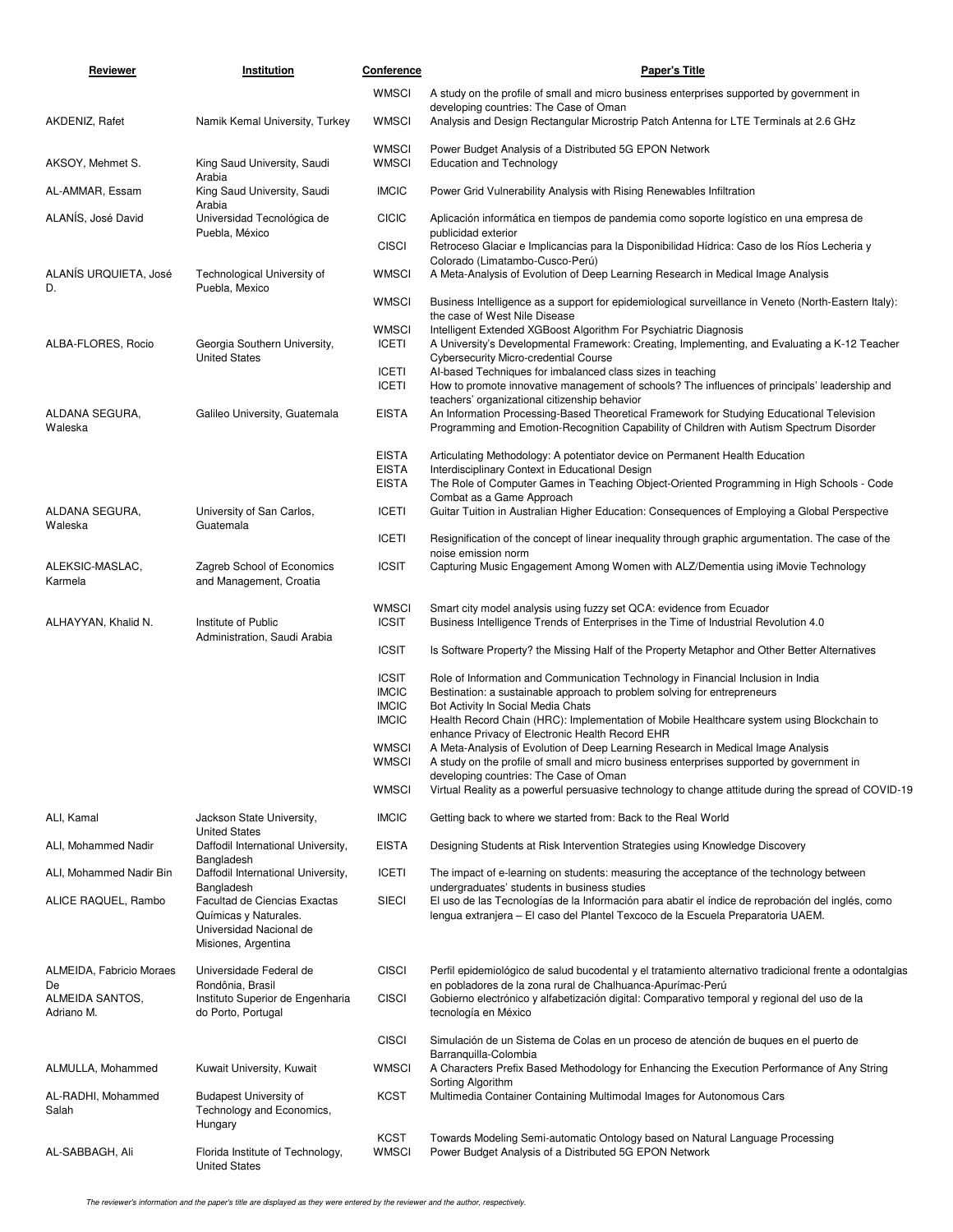| Reviewer                             | Institution                                                                     | Conference                   | Paper's Title                                                                                                                                                                                                                                                             |
|--------------------------------------|---------------------------------------------------------------------------------|------------------------------|---------------------------------------------------------------------------------------------------------------------------------------------------------------------------------------------------------------------------------------------------------------------------|
| ALTURAS, Braulio                     | University Institute of Lisbon,                                                 | <b>DEMSET</b>                | Analytic hierarchy process (AHP) for evaluating knowledge areas of advanced diploma in                                                                                                                                                                                    |
| ALVAREZ, Francisco J.                | Portugal<br>Universidad Autónoma de                                             | <b>CICIC</b>                 | Engineering taught in South African universities<br>Exploración de un Modelo de Emprendimiento solidario en el Marco de la Convergencia de la Cuarta                                                                                                                      |
| ALVES, Lucas Vinicius<br>Ribeiro     | Aguas Calientes, México<br>Federal University of Minas<br>Gerais, Brazil        | <b>IMCIC</b>                 | Revolución Industrial y el COVID-19<br>Technology-Enhanced Contextual and Inquiry-Based Learning (TECIL): Effect on Physics Learning in<br>Nigerian Context                                                                                                               |
| AMORNYOTIN, Somchai<br>ANDREOPOULOU, | Mahidol University, Thailand<br>Aristotle University of                         | <b>WMSCI</b><br><b>EISTA</b> | Social Engineering Attacks: A Systematic Mapping Study<br>Lessons Learned in Pursuit of Lifelong Learning in Science, Technology, and Society                                                                                                                             |
| Zacharoula                           | Thessaloniki, Greece                                                            | <b>EISTA</b>                 | Teaching Intelligent Content Design and Delivery Concepts: An Assembly Line Approach to                                                                                                                                                                                   |
|                                      |                                                                                 | <b>ICETI</b>                 | <b>Technical Communication Pedagogy</b><br>Crisis and Challenges for Teachers and Families Facing Multiculturalism and Virtual Learning<br>Technologies - Can Diverse Families Still Function as Educators in Virtual and Distance Learning<br>Reality of Their Children? |
|                                      |                                                                                 | <b>ICETI</b><br><b>ICETI</b> | Students' Competencies in the Learning of Visual Art in Europe<br>the Role of the Teacher in National Development: Issues and Challenges for Improved Learning in                                                                                                         |
|                                      |                                                                                 | SOIC                         | Bayelsa State, Nigeria<br>Validating Self-Worth Through "Likes": A Scale Development Using Confirmatory Factor Analysis                                                                                                                                                   |
| ANGELI, Chrissanthi                  | University of West Attica,<br>Greece                                            | <b>IMCIC</b>                 | Prediction of Coronary Heart Disease Using Data Mining Techniques                                                                                                                                                                                                         |
| ANGIRAS, Aditya                      | Panjab University, Chandigarh,<br>India                                         | <b>IMCIC</b>                 | Development of an Interdisciplinary Curriculum in the New Normal – The Case of the Multidisciplinary<br>Concept Maps                                                                                                                                                      |
| ANORUO, Emmanuel                     | Coppin State University, United<br><b>States</b>                                | <b>EISTA</b>                 | Eduinformatics: A New Academic Field Needed in the Age of Information and Communication<br>Technology                                                                                                                                                                     |
| ANZURES GARCÍA, Mario                | Benemérita Universidad                                                          | <b>ICETI</b><br><b>CICIC</b> | Blended Learning and web-based Learning for Cultural Education Staff<br>Aplicación Móvil para Predecir la Probabilidad de Pertenecer al Grupo de Riesgo Cardiovascular                                                                                                    |
| ARANA LLANES, Julia<br>Yazmín        | Autónoma de Puebla, México<br>National Center for Research<br>and Technological | <b>WMSCI</b>                 | Utilizando Machine Learning<br>Solving Knapsack Problems using Radius Particle Swarm Optimization fuse with Simulated<br>Annealing                                                                                                                                        |
|                                      | Development, Mexico                                                             |                              |                                                                                                                                                                                                                                                                           |
| ARANGO, Jaime A.                     | Universidad Nacional de<br>Colombia, Colombia                                   | <b>CISCI</b><br><b>CISCI</b> | A Universidade e o Desafio das Humanidades Digitais                                                                                                                                                                                                                       |
|                                      |                                                                                 |                              | Diseño, elaboración e implementación de un prototipo hibrido para la obtención de agua del medio<br>ambiente haciendo uso de un sistema atrapa niebla rotatorio con un sistema basado en efecto Peltier                                                                   |
|                                      |                                                                                 | <b>CISCI</b>                 | El audiovisual como herramienta comunicacional para la recuperación y difusión de la cultura                                                                                                                                                                              |
|                                      |                                                                                 | <b>CISCI</b>                 | Estrategia de generación de conocimiento investigativo en educación en sinergia con diversos<br>dominios disciplinares                                                                                                                                                    |
|                                      |                                                                                 | <b>CISCI</b>                 | Evaluación y caracterización de compuestos bioactivos en frutos nativos de la región andina de<br>Apurímac- Perú                                                                                                                                                          |
|                                      |                                                                                 | <b>CISCI</b>                 | Impacto del estilo de liderazgo docente sobre el desempeño en actividades de laboratorio en<br>neuromarketing: estudio de caso en una Universidad virtual                                                                                                                 |
|                                      |                                                                                 | <b>CISCI</b>                 | La Educación en Energías Renovables no Convencionales en la Formación de Ingenieros<br>Electrónicos de la Universidad Distrital Francisco José de Caldas                                                                                                                  |
|                                      |                                                                                 | <b>CISCI</b><br><b>CISCI</b> | La Educación Universitaria en el Perú frente al Covid 19<br>Liderazgo, gerencia y desempeño de redes de colaboración para solucionar problemas complejos                                                                                                                  |
|                                      |                                                                                 | <b>CISCI</b>                 | Modelo de Forestación y/o reforestación con plantas cuyas raíces protejan al suelo de la erosión<br>usando riego por goteo solar en terrenos eriazos                                                                                                                      |
|                                      |                                                                                 | <b>CISCI</b><br><b>CISCI</b> | Perfil de los youtubers e instragramers educativos de Ecuador<br>Proceso no Sistémico del Decreto 1279 de 2002 – Especial Referencia: Experiencia del Sistema de                                                                                                          |
|                                      |                                                                                 |                              | Asignación Salarial de los Docentes de las Universidades Públicas en Colombia                                                                                                                                                                                             |
|                                      |                                                                                 | <b>CISCI</b>                 | Simulación de un Sistema de Colas en un proceso de atención de bugues en el puerto de<br>Barranguilla-Colombia                                                                                                                                                            |
|                                      |                                                                                 | <b>CISCI</b>                 | Youtubers, un fenómeno también en Latinoamérica                                                                                                                                                                                                                           |
| ARATO, Peter                         | <b>Budapest University of</b><br>Technology and Economics,<br>Hungary           | <b>IMCIC</b>                 | Cybersecurity Data Science: An Implementation of NIST Guidelines for Bad Passwords                                                                                                                                                                                        |
|                                      |                                                                                 | <b>WMSCI</b><br><b>WMSCI</b> | IT Project System Testing: an approach for effective Negative Test<br>Solving Knapsack Problems using Radius Particle Swarm Optimization fuse with Simulated<br>Annealing                                                                                                 |
| AREERAKULKAN, Natapat                | Suan Sunandha Rajabhat<br>University, Thailand                                  | <b>ICSIT</b>                 | Enhancing e-Engineering Education with Hands-on Labs for Electronic and Computer Architecture<br>using Digital Twin and Dynamic System Modeling                                                                                                                           |
| ARENAS, Rebeca                       | Universidad Autónoma                                                            | <b>ICSIT</b><br><b>CISCI</b> | Issues of form<br>Propuesta para innovación en la enseñanza de comunicación. Caso: diálogos con líderes                                                                                                                                                                   |
| ARITON, Viorel                       | Metropolitana, México<br>Danubius University, Romania                           | <b>EISTA</b>                 | Counting Courses: Assessing Postsecondary Videogame Programs in the United States and Canada                                                                                                                                                                              |
|                                      |                                                                                 | <b>EISTA</b>                 | Education 4.0 - 5.0 and the Post-Information Transformation of University Libraries                                                                                                                                                                                       |
|                                      |                                                                                 | <b>EISTA</b>                 | Online Higher Education Course Design as Transformative Learning: how to face the emergence on                                                                                                                                                                            |
|                                      |                                                                                 | <b>EISTA</b>                 | competences for online teaching design<br>The Role of Computer Games in Teaching Object-Oriented Programming in High Schools - Code<br>Combat as a Game Approach                                                                                                          |
|                                      |                                                                                 | <b>ICETI</b>                 | Engineering graduation profiles and thinking styles: educational proposals to strengthen the training<br>of engineers                                                                                                                                                     |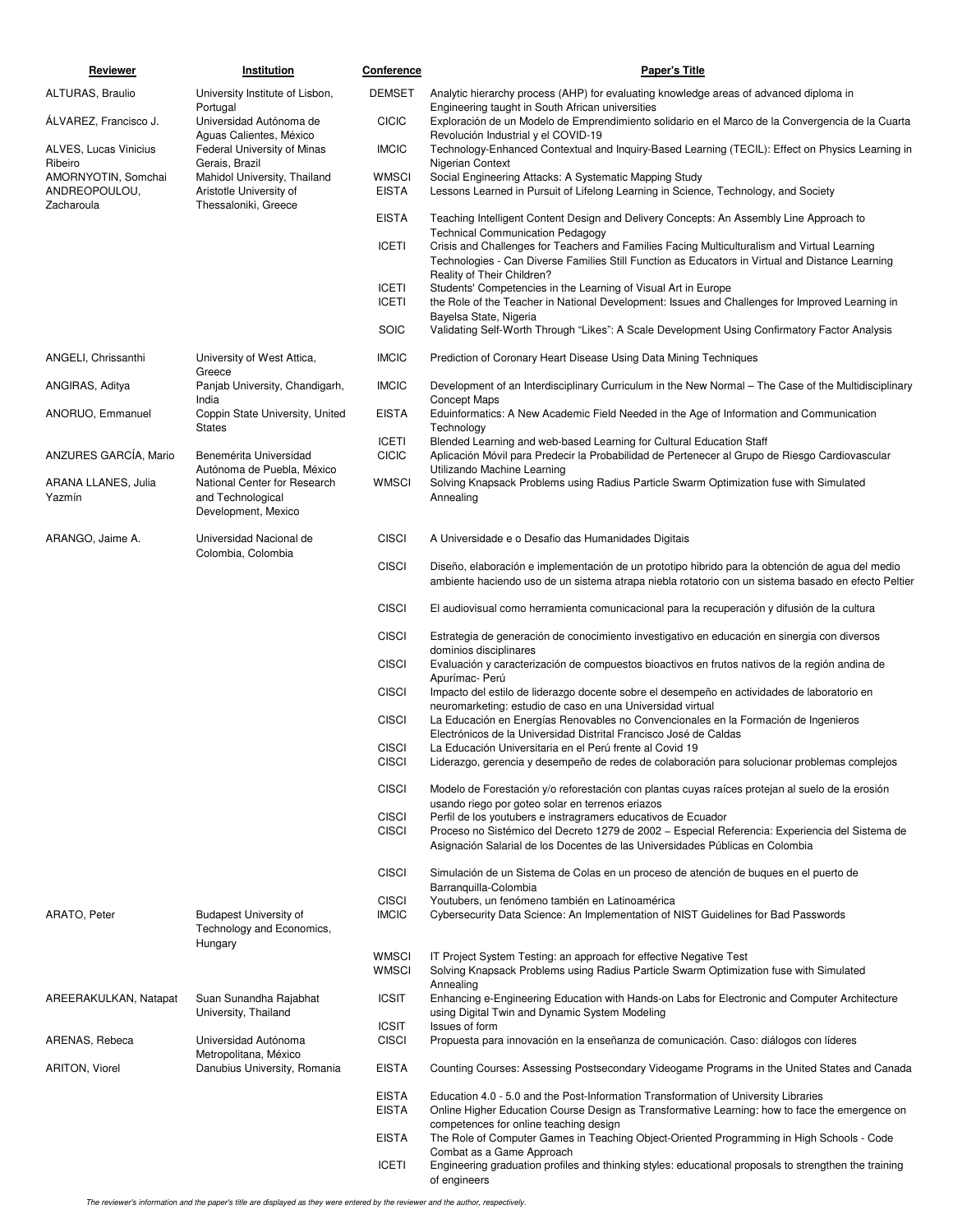| Reviewer                    | Institution                                                                      | Conference                   | <b>Paper's Title</b>                                                                                                                                                                                          |
|-----------------------------|----------------------------------------------------------------------------------|------------------------------|---------------------------------------------------------------------------------------------------------------------------------------------------------------------------------------------------------------|
|                             |                                                                                  | <b>ICETI</b>                 | Guitar Tuition in Australian Higher Education: Consequences of Employing a Global Perspective                                                                                                                 |
|                             |                                                                                  | <b>ICETI</b>                 | Resignification of the concept of linear inequality through graphic argumentation. The case of the                                                                                                            |
| ARMITAGE, William D.        | University of South Florida,<br><b>United States</b>                             | <b>IMCIC</b>                 | noise emission norm<br>Getting back to where we started from: Back to the Real World                                                                                                                          |
|                             |                                                                                  | <b>IMSCI</b>                 | Toward an Integrative Professional and Personal Competency-Based Learning Model for Inclusive<br><b>Workforce Development</b>                                                                                 |
|                             |                                                                                  | <b>WMSCI</b>                 | A Hybrid Multi-Criteria Decision Model (HMCDM) based on AHP and TOPSIS analysis to evaluate                                                                                                                   |
| ASH, George                 | Franciscan University, United<br><b>States</b>                                   | <b>EISTA</b>                 | Maintenance Strategy<br>An Information Processing-Based Theoretical Framework for Studying Educational Television<br>Programming and Emotion-Recognition Capability of Children with Autism Spectrum Disorder |
|                             |                                                                                  | <b>EISTA</b>                 | Articulating Methodology: A potentiator device on Permanent Health Education                                                                                                                                  |
|                             |                                                                                  | <b>EISTA</b><br><b>EISTA</b> | Mathematics and blindness: the legacy of Abraham Nemeth<br>Psychological Profiling of Tech-Voc Preservice Teachers                                                                                            |
|                             |                                                                                  | <b>EISTA</b>                 | Student Choices and Perceptions of Distance-Learning Courses during the COVID-19 Pandemic                                                                                                                     |
|                             |                                                                                  | <b>EISTA</b>                 | The Quest for Technology Applications Integration: Teaching Instructional Technology Utilizing a<br><b>Webquest Assignment</b>                                                                                |
|                             |                                                                                  | <b>EISTA</b>                 | The Role of Computer Games in Teaching Object-Oriented Programming in High Schools - Code                                                                                                                     |
|                             |                                                                                  | <b>EISTA</b>                 | Combat as a Game Approach<br>Universities vs online education: strengthening of weak ties and the emergence of invisible ties                                                                                 |
|                             |                                                                                  | <b>IMCIC</b>                 | European Solidarity Corps Solidarity Study – research on long term volunteering activities during the                                                                                                         |
|                             |                                                                                  | <b>IMCIC</b>                 | outbreak of Covid-19 pandemic in Poland<br>Practical Differentiated Mastery: Essential Education Transformation                                                                                               |
|                             |                                                                                  | <b>IMCIC</b>                 | The Status Quo and Development Trend of Individualized Education Research                                                                                                                                     |
| ASHTIYANI, Meghdad          | Shahid Beheshti University of<br>Medical Sciences, Iran                          | <b>BMIC</b>                  | Performance Analysis of Machine Learning Algorithms for Sleep Apnea Detection using ECG                                                                                                                       |
| ASTROZA HIDALGO,<br>Carlos  | Centro de Investigación en<br>Tecnologías de Información y<br>Aprendizaje, Chile | <b>CISCI</b>                 | Gobierno electrónico y alfabetización digital: Comparativo temporal y regional del uso de la<br>tecnología en México                                                                                          |
| ATA, Osama W.               | Stanford University, United<br><b>States</b>                                     | <b>IMCIC</b>                 | Market Research Big Data Analysis of Skill Class Location: A Case Study in Northern Taiwan                                                                                                                    |
| ATAN, Mohd Farid            | Universiti Malaysia Sarawak,<br>Malaysia                                         | <b>EISTA</b>                 | Interoperable Digital Skills for Foreign Languages Education in the COVID-19 Paradigm                                                                                                                         |
|                             |                                                                                  | <b>EISTA</b>                 | Perceived Ease of Use, Perceived Usefulness, and Behavioral Intention to Use Multimedia Teaching<br>Methods for SAP ERP: Application of the Technology Acceptance Model                                       |
|                             |                                                                                  | <b>ICETI</b><br><b>WMSCI</b> | The impact of e-learning on students: measuring the acceptance of the technology between<br>undergraduates' students in business studies<br>Power Budget Analysis of a Distributed 5G EPON Network            |
| AVEDIKIAN, Douglas          | Tribunal de Contas do Estado<br>de Mato Grosso do Sul, Brasil                    | <b>CISCI</b>                 | Gobierno electrónico y alfabetización digital: Comparativo temporal y regional del uso de la<br>tecnología en México                                                                                          |
| AVELEDO, Marianella         | Simon Bolivar University,<br>Venezuela                                           | <b>WMSCI</b>                 | Performance comparison of monolith and microservices based applications                                                                                                                                       |
| AVELEDO, Marianella         | Universidad Simon Bolivar,<br>Spain                                              | <b>IMCIC</b>                 | Market Research Big Data Analysis of Skill Class Location: A Case Study in Northern Taiwan                                                                                                                    |
| AVINA CERVANTES,<br>Juan G. | Universidad de Guanajuato,<br>México                                             | <b>CISCI</b>                 | Implementación de Comportamiento Animal a través de Vehículos Braitenberg                                                                                                                                     |
| AWODELE, Oludele            | Babcock University, Nigeria                                                      | <b>IMCIC</b>                 | Security, Privacy and Interoperability Requirements for Peruvian Remote Digital Signatures                                                                                                                    |
| AYDOGAN, Hasan              | Selcuk University, Turkey                                                        | <b>IMCIC</b><br><b>WMSCI</b> | Domain ontologies and the conversion of tacit knowledge in software development<br>Analysis of Risks to Data Privacy Throughout European Countries                                                            |
|                             |                                                                                  | <b>WMSCI</b>                 | On the Pitfalls of Videoconferences for Challenge-Based Face Liveness Detection                                                                                                                               |
| AZIZ, Soulhi                | Ecole Nationale Supérieure des<br>Mines de Rabat, Morocco                        | <b>IMCIC</b>                 | Emerging cyberbiosecurity threats in the CBRN domain                                                                                                                                                          |
|                             |                                                                                  | <b>IMCIC</b>                 | Work-from-Home Policy Cybersecurity Implications and Threat Mitigation and Prevention Strategies                                                                                                              |
| AZIZ, Soulhi                | National School of Mineral<br>Industry, Morocco                                  | <b>WMSCI</b>                 | The Impact and Trend of Virtual Currency                                                                                                                                                                      |
| <b>BAGNOLI, Franco</b>      | University of Florence, Italy                                                    | <b>ICSIT</b><br><b>ICSIT</b> | An Exploratory Analysis of Undergraduate Students' Understanding on the Vector Concept<br>Contextual intelligence and KM: what contribution to the survival of start-ups housed in an academic                |
| BAKAR, Ab. Rahim            | Universiti Putra Malaysia,<br>Malaysia                                           | <b>EISTA</b>                 | and scientific incubator?<br>A STEM Literacy Program for Students in Secondary-Tertiary Transition to Reduce the Gender Gap:<br>a Focus on the Students' Perception                                           |
| BAKER, John                 | Johns Hopkins University,                                                        | <b>EISTA</b><br><b>ICETI</b> | Psychological Profiling of Tech-Voc Preservice Teachers<br>An Innovative Education Program's Response to COVID-19 Utilizing ICT in Six African Countries                                                      |
|                             | <b>United States</b>                                                             | <b>ICETI</b>                 | Syntax to Syntax: Assessment of Orthogonality in the Design of Object-Oriented Programming                                                                                                                    |
| BALICKI, Jerzy              | Politechnika Warszawska,                                                         | <b>ICETI</b>                 | Languages using Code Listing Method<br>Assessing the Status of Open and Distance Learning (ODL) at Bangladesh Open University (BOU) in                                                                        |
|                             | Poland                                                                           | <b>ICETI</b>                 | the context of ICT Supported Tools and Techniques<br>Online data science student hackathons: Re-imagined learning during COVID-19                                                                             |
|                             |                                                                                  | <b>ICETI</b>                 | The Correlation for Best Practices of Motivation for Students in K-12 and Higher Education in a Self-<br>Directed Distance Education Environment                                                              |
| <b>BALICKI</b> , Jerzy      | Warsaw University of<br>Technology, Poland                                       | <b>WMSCI</b>                 | A Survey of Data Security on Cloud                                                                                                                                                                            |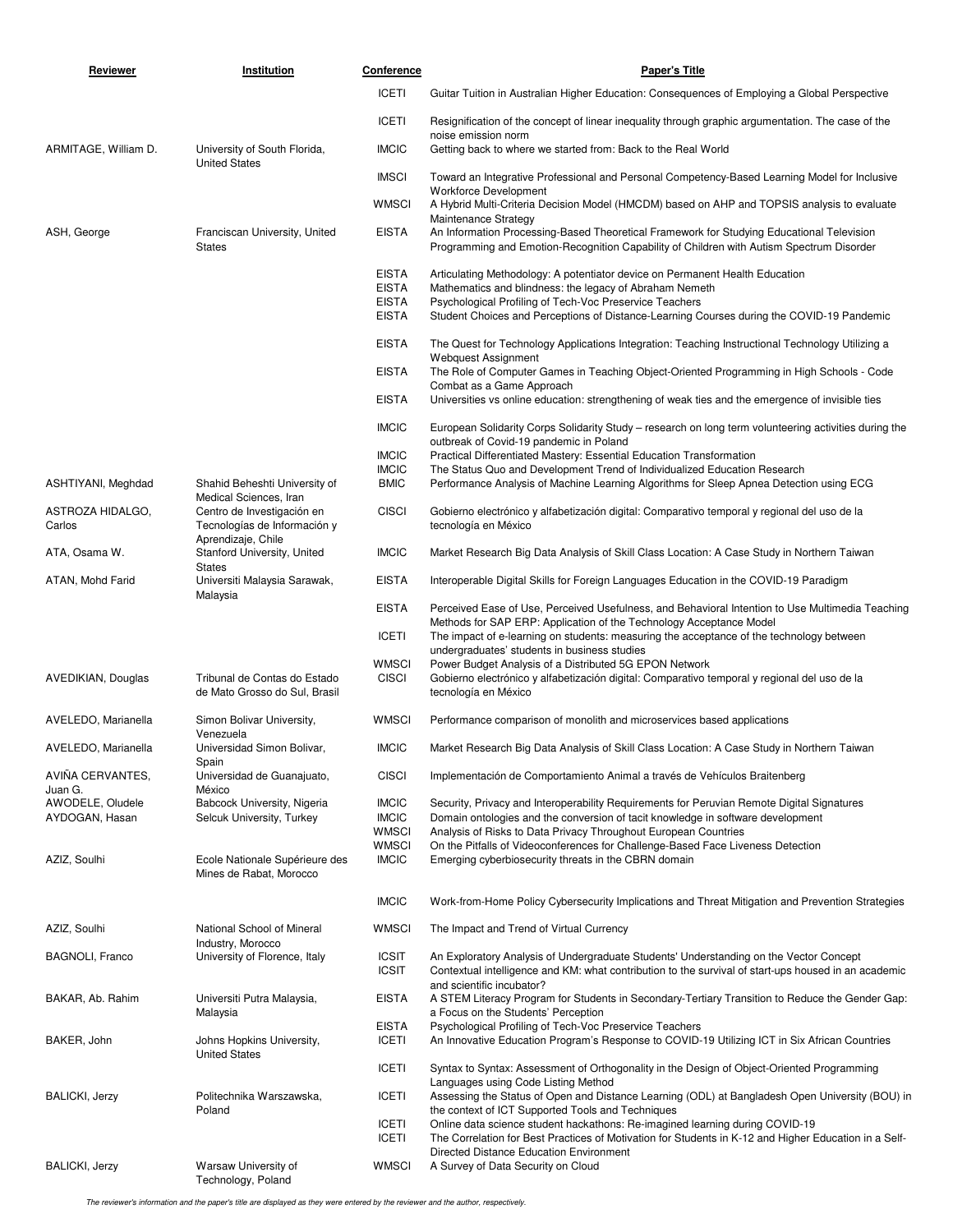| <b>Reviewer</b>                   | Institution                                                                               | Conference                   | <b>Paper's Title</b>                                                                                                                                                                                    |
|-----------------------------------|-------------------------------------------------------------------------------------------|------------------------------|---------------------------------------------------------------------------------------------------------------------------------------------------------------------------------------------------------|
| BALICKI, Jerzy Marian             | Warsaw University of<br>Technology, Poland                                                | <b>EISTA</b>                 | Articulating Methodology: A potentiator device on Permanent Health Education                                                                                                                            |
|                                   |                                                                                           | <b>EISTA</b><br><b>EISTA</b> | Interdisciplinary Context in Educational Design<br>Online Higher Education Course Design as Transformative Learning: how to face the emergence on                                                       |
|                                   |                                                                                           | <b>ICETI</b>                 | competences for online teaching design<br>The comparison of chucking methods to enhance the cognitive capacity of short-term memory to                                                                  |
| BANSOD, Nagsen                    | Dr. Babasaheb Ambedkar<br>Marathwada University, India                                    | <b>WMSCI</b>                 | retain textual information among high school students<br>Gamification Integration and Student Motivation                                                                                                |
|                                   |                                                                                           | <b>WMSCI</b>                 | Simulation of Mid infrared Supercontinuum Generation in Silicon Germanium Photonic Waveguide<br>for Gas Spectroscopy                                                                                    |
| BARACHO, Renata Maria<br>Abrantes | Federal University of Minas<br>Gerais, Brazil                                             | <b>IMCIC</b>                 | Diagnostic Tool for a Big Data Adoption Readiness Assessment in SMEs                                                                                                                                    |
| BARAJAS, Cintia                   | Universidad Politécnica de<br>Madrid, España                                              | <b>SIECI</b>                 | El uso de las Tecnologías de la Información para abatir el índice de reprobación del inglés, como<br>lengua extranjera – El caso del Plantel Texcoco de la Escuela Preparatoria UAEM.                   |
| BARROSO, Leonidas<br>Conceição    | Universidade Federal de Minas<br>Gerais, Brasil                                           | <b>CISCI</b>                 | Proceso no Sistémico del Decreto 1279 de 2002 – Especial Referencia: Experiencia del Sistema de<br>Asignación Salarial de los Docentes de las Universidades Públicas en Colombia                        |
| BARROSO, M. M. A.                 | Universidade Federal de Minas                                                             | <b>CICIC</b>                 | Modelo predictivo de mortalidad en pacientes con COVID-19 en Trujillo - Perú                                                                                                                            |
| BARROSO, Magali M. De             | Gerais, Brasil<br>Universidade Federal de Minas                                           | <b>CISCI</b>                 | El audiovisual como herramienta comunicacional para la recuperación y difusión de la cultura                                                                                                            |
| Araújo                            | Gerais, Brasil                                                                            | <b>CISCI</b>                 | Proceso no Sistémico del Decreto 1279 de 2002 – Especial Referencia: Experiencia del Sistema de<br>Asignación Salarial de los Docentes de las Universidades Públicas en Colombia                        |
| BARSOUM, Nader                    | Curtin University of Technology,                                                          | <b>WMSCI</b>                 | Interactive Effects of Objet Transfer Between Application Windows Displayed                                                                                                                             |
| BASANTA, Elisa Marta              | Malaysia<br>Universidad Nacional de La                                                    | <b>CISCI</b>                 | Inteligencia artificial: combinación de TTS con voces humanas para la producción sonora                                                                                                                 |
| <b>BASTHIKODI, Mustafa</b>        | Matanza, Argentina<br>Sahyadri College of Engineering<br>and Management, India            | <b>IMCIC</b>                 | A Data Oriented Approach to the Problem of Power Grid Non-Technical Losses in Developing<br>Countries                                                                                                   |
|                                   |                                                                                           | <b>IMCIC</b><br><b>IMCIC</b> | A simple method for optimality analysis in interval linear programming<br>A systematic literature review protocol for evaluating the Strengths, Weaknesses, Opportunities and                           |
|                                   |                                                                                           | <b>IMCIC</b>                 | Threats (SWOT) of South Africa's e-health system<br>Bot Activity In Social Media Chats                                                                                                                  |
|                                   |                                                                                           | <b>IMCIC</b><br><b>IMCIC</b> | Continuums of augmented reality, presence, and ecological perspectives<br>Development of Game-Based Learning Scenarios for Social Engineering and Security Risk                                         |
|                                   |                                                                                           | <b>IMCIC</b>                 | Management for SMEs in the Manufacturing Industry<br>Health Record Chain (HRC): Implementation of Mobile Healthcare system using Blockchain to                                                          |
|                                   |                                                                                           | <b>IMCIC</b>                 | enhance Privacy of Electronic Health Record EHR<br>Quantum Computing for the optimization of mobile networks (4.5G and 5G)                                                                              |
|                                   |                                                                                           | <b>IMCIC</b>                 | Technology-Enhanced Contextual and Inquiry-Based Learning (TECIL): Effect on Physics Learning in<br>Nigerian Context                                                                                    |
| BATISTA, Paulo                    | Universidade de Évora, Portugal                                                           | <b>CICIC</b>                 | Modelo predictivo de mortalidad en pacientes con COVID-19 en Trujillo - Perú                                                                                                                            |
| BATOS, Vedran                     | University of Dubrovnik, Croatia                                                          | <b>WMSCI</b>                 | Artificial Neural Network based self-learning framework for Artificial Intelligence                                                                                                                     |
| BAYSAL, Uğur                      | Hacettepe University, Turkey                                                              | <b>ICETI</b>                 | Assessing the Status of Open and Distance Learning (ODL) at Bangladesh Open University (BOU) in<br>the context of ICT Supported Tools and Techniques                                                    |
| BECERRA SABLON,<br>Vicente        | Universidade Estadual de<br>Campinas, Brasil                                              | <b>CISCI</b>                 | Avaliação do Método de Extração Baseado em Morfologia Matemática na Detecção do Fenômeno<br>de Queimada no Parque Nacional das Emas                                                                     |
|                                   |                                                                                           | <b>CISCI</b>                 | Comportamiento óptimo de una rectenna para carga de dispositivos en modo inalámbrico,<br>comparación y modelado de parámetros importantes                                                               |
|                                   |                                                                                           | <b>CISCI</b><br><b>CISCI</b> | Implementación de Comportamiento Animal a través de Vehículos Braitenberg<br>Planificación de trayectorias para un robot basado en interacción óptima de campos electrostáticos                         |
| BECERRA SABLON,<br>Vicente        | Universidade São Francisco,<br>Brasil                                                     | <b>CISCI</b>                 | Diseño, elaboración e implementación de un prototipo hibrido para la obtención de agua del medio<br>ambiente haciendo uso de un sistema atrapa niebla rotatorio con un sistema basado en efecto Peltier |
| BECHER, Ednei Luís                | Federal Institute of Education,<br>Science and Technology of Rio<br>Grande do Sul, Brazil | <b>EISTA</b>                 | Lessons Learned in Pursuit of Lifelong Learning in Science, Technology, and Society                                                                                                                     |
| BEER, Martin                      | Sheffield Hallam University,                                                              | <b>EISTA</b><br><b>EISTA</b> | Oral exams - why are not all teachers doing this?<br>Counting Courses: Assessing Postsecondary Videogame Programs in the United States and Canada                                                       |
|                                   | United Kingdom                                                                            | <b>EISTA</b><br><b>EISTA</b> | Interdisciplinary Context in Educational Design<br>Introduction of the IVR in the Initial Phases of the Ephemeral Space Design by Students of the First                                                 |
|                                   |                                                                                           | <b>ICETI</b><br><b>ICETI</b> | Year of Architecture<br>Blended Learning and web-based Learning for Cultural Education Staff<br>Resignification of the concept of linear inequality through graphic argumentation. The case of the      |
|                                   |                                                                                           | <b>ICSIT</b>                 | noise emission norm<br>Multilingual Education and Science, Technology, Engineering, Art and Mathematics (STEAM)                                                                                         |
|                                   |                                                                                           | <b>ICSIT</b>                 | Patchwork: Emerging Textiles and Textile Design as Virtual Stem and Art Program                                                                                                                         |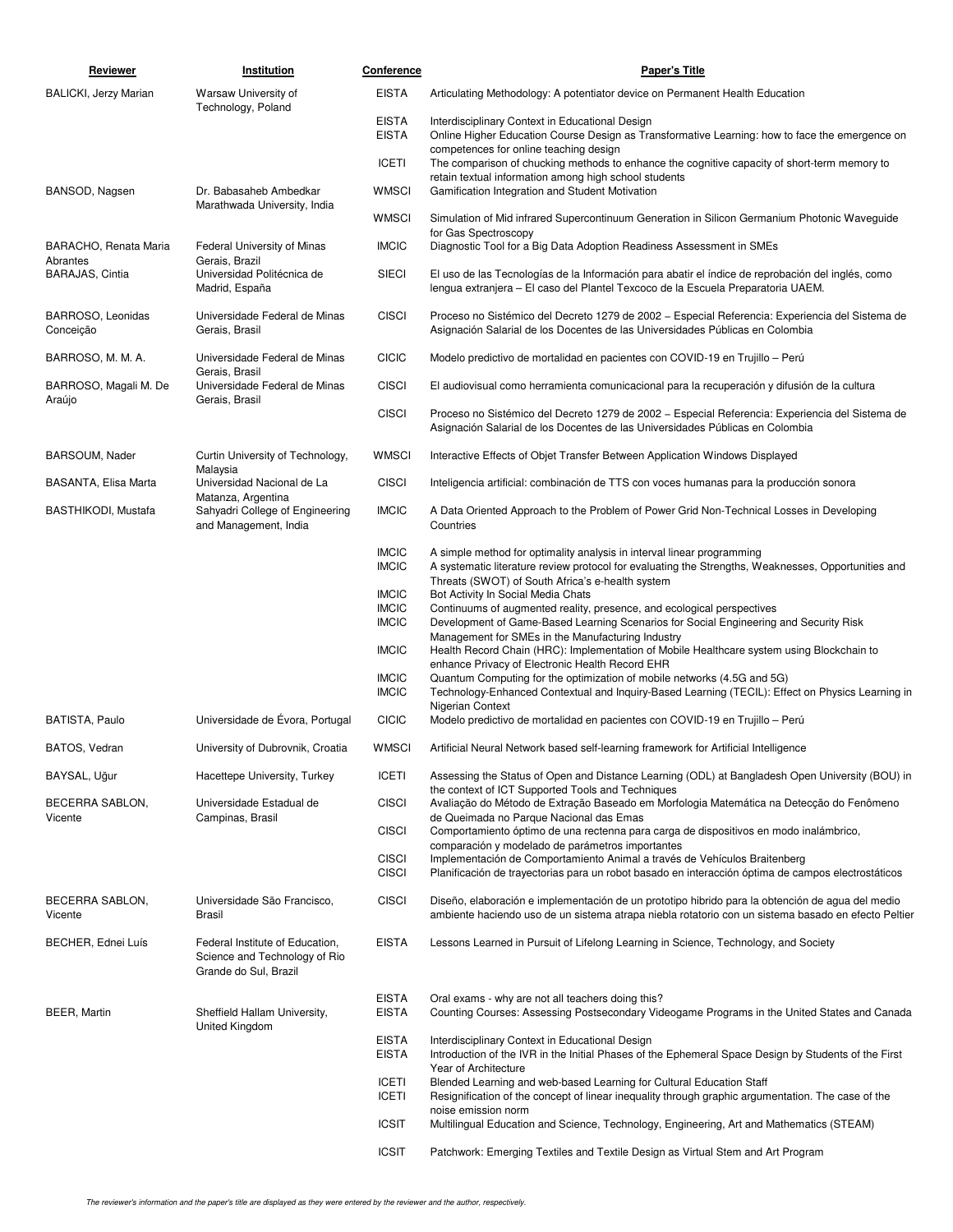| <b>Reviewer</b>              | Institution                                                                                           | <b>Conference</b>                            | <b>Paper's Title</b>                                                                                                                                                                                                                                                      |
|------------------------------|-------------------------------------------------------------------------------------------------------|----------------------------------------------|---------------------------------------------------------------------------------------------------------------------------------------------------------------------------------------------------------------------------------------------------------------------------|
| BEGOSSO ALVES,<br>Fabiany P. | União Educacional do Médio<br>Oeste Paranaense Ltda, Brasil                                           | <b>CISCI</b>                                 | La estrategia de comunicación integral y su incidencia en la campaña electoral del periodo febrero-<br>marzo de 2019 a la Alcaldía del cantón Yantzaza                                                                                                                    |
| BEHMARD, Hamid               | Western Oregon University,<br><b>United States</b>                                                    | <b>WMSCI</b>                                 | A Study on Existing Methods For Feature Extraction of ECG Report                                                                                                                                                                                                          |
| BEJARANO, Edwar              | Universidad Santo Tomás,<br>Colombia                                                                  | <b>CISCI</b>                                 | Implementación de Comportamiento Animal a través de Vehículos Braitenberg                                                                                                                                                                                                 |
|                              |                                                                                                       | <b>CISCI</b>                                 | Modelo de Forestación y/o reforestación con plantas cuyas raíces protejan al suelo de la erosión                                                                                                                                                                          |
| <b>BELLI, Fevzi</b>          | University of Paderborn,                                                                              | <b>WMSCI</b>                                 | usando riego por goteo solar en terrenos eriazos<br>Artificial Neural Network based self-learning framework for Artificial Intelligence                                                                                                                                   |
| BENEDICENTI, Luigi           | Germany<br>University of Regina, Canada                                                               | <b>WMSCI</b>                                 | Apply Principle of Alignment to Rethink and Redesign Assessments and Learning Activities for<br>Student Engagement and Success in Online and Digital Learning Environment During and After<br><b>COVID Pandemic</b>                                                       |
| BENVENUTI, Lucia             | Livorno City Hospital, Italy                                                                          | <b>WMSCI</b><br><b>BMIC</b>                  | Re-Envisioning a Computer Science Curriculum<br>Performance Analysis of Machine Learning Algorithms for Sleep Apnea Detection using ECG                                                                                                                                   |
| BERGE, Zane                  | University of Maryland, United<br><b>States</b>                                                       | <b>ICETI</b>                                 | A Graphical Approach to Solving Math Word Problems                                                                                                                                                                                                                        |
| BERMEO, Janett E.            | Universidad Nacional de Trujillo,<br>Perú                                                             | <b>CISCI</b>                                 | Algoritmos Inteligentes y Red Sensores para el Monitoreo y Control en Línea de la Calidad del Agua<br>en Laboratorio Nanotecnología                                                                                                                                       |
| BERNÁ MARTÍNEZ, José<br>V.   | Universidad de Alicante, España                                                                       | <b>CISCI</b>                                 | La estrategia de comunicación integral y su incidencia en la campaña electoral del periodo febrero-<br>marzo de 2019 a la Alcaldía del cantón Yantzaza                                                                                                                    |
| BERNAL, Aurora               | Universidad de Navarra, España                                                                        | <b>CISCI</b>                                 | La estrategia de comunicación integral y su incidencia en la campaña electoral del periodo febrero-<br>marzo de 2019 a la Alcaldía del cantón Yantzaza                                                                                                                    |
| BERNAL ESCOTO,<br>Blanca E.  | Universidad Autónoma de Baja<br>California, México                                                    | <b>CISCI</b>                                 | Análisis de Casos Positivos del Covid-19 en Colombia a través de un Árbol de Probabilidades                                                                                                                                                                               |
|                              |                                                                                                       | <b>CISCI</b><br><b>CISCI</b>                 | La Televisión en línea en Iberoamérica: una aproximación a su realidad<br>Uso del aplicativo Atlas. ti. para la gestión estratégica de datos en la aplicación del método de la<br>Teoría Fundamentada                                                                     |
| BERNARDINO, Jorge            | Coimbra Institute of<br>Engineering, Portugal                                                         | <b>IMCIC</b>                                 | Analysis of cerebral blood flow complexity when listening music with emotional content                                                                                                                                                                                    |
|                              |                                                                                                       | <b>IMCIC</b><br><b>IMCIC</b>                 | Cognition follows from entropy increasing and world complexity<br>Q-Learning interacting with Kalman Filters                                                                                                                                                              |
| BERNARDINO, Jorge            | Institute of Engineering of<br>Coimbra, Portugal                                                      | <b>IDREC</b>                                 | Are we rational or are we human? - A new human assumption as an alternative to the rationality<br>assumption                                                                                                                                                              |
|                              |                                                                                                       | <b>WMSCI</b>                                 | Solving Knapsack Problems using Radius Particle Swarm Optimization fuse with Simulated<br>Annealing                                                                                                                                                                       |
| <b>BERNICK, Philip</b>       | Hathority, LLC, United States                                                                         | <b>ICETI</b>                                 | Syntax to Syntax: Assessment of Orthogonality in the Design of Object-Oriented Programming<br>Languages using Code Listing Method                                                                                                                                         |
| BERNIKOVA, Olga              | St. Petersburg State University,<br><b>Russian Federation</b>                                         | <b>WMSCI</b>                                 | Curriculum paradigm shift of middle school teachers: A phenomenological study                                                                                                                                                                                             |
|                              |                                                                                                       | <b>WMSCI</b><br><b>WMSCI</b>                 | Scanning Processes: Efficient Choices for Broadcasting Collections and Archives<br>Teachers' assessments on competency-based learning activities                                                                                                                          |
| BETTAZ, Mohamed              | Prague College, Czech Republic                                                                        | <b>WMSCI</b>                                 | Heating Asymmetry in Magnetoresistive Random Access Memories                                                                                                                                                                                                              |
| BHATT, Rakesh Mohan          | Institute of Technology and<br>Management (Affil. HNB<br>Garhwal Univ.), India                        | <b>ICETI</b>                                 | Development of a Conceptual Framework for Testing the Efficacy of an Online Reading Program-<br>Literacy Pro                                                                                                                                                              |
| BHATT, Rakesh Mohan          | Institute of Technology and<br>Management (Affil. HNB<br>Garhwal University)Dehradun,<br>India, India | <b>EISTA</b>                                 | Strategic Use of Low Code Platforms                                                                                                                                                                                                                                       |
| BICA, Marin                  | Military Technical Academy,<br>Romania                                                                | <b>IMCIC</b>                                 | Electromagnetic Security Vulnerabilities and Instruction Disassembly of Controller in Adaptive<br>Controllers                                                                                                                                                             |
| BIDARRA, José                | Universidade Aberta, Portugal                                                                         | <b>ICETI</b>                                 | A University's Developmental Framework: Creating, Implementing, and Evaluating a K-12 Teacher<br><b>Cybersecurity Micro-credential Course</b>                                                                                                                             |
| BIDARRA, José<br>BLAIR, Risa | University of Aberta, Portugal<br>Constructional Associates,                                          | <b>ICETI</b><br><b>ICETI</b><br><b>ICETI</b> | The possibilities of 21st century skills 2.0 by systems thinking toward new pedagogy<br>Online data science student hackathons: Re-imagined learning during COVID-19<br>Quest for Quality Teachers as an Indispensable Factor for Student Success: Case Study United Arab |
| BOCU, Razvan                 | <b>United States</b><br>University College Cork, Ireland                                              | <b>ICETI</b><br><b>ICETI</b><br><b>IMCIC</b> | Emirates<br>Teaching Excellence: Cracking the DNA Code of "The Good Teacher"<br>The Role of Women in Improving Islamic Perspectives of the Current Contecxt<br>Analysis of cerebral blood flow complexity when listening music with emotional content                     |
|                              |                                                                                                       | <b>IMCIC</b><br><b>IMCIC</b>                 | Analysis of Risks to Data Privacy In All United Nations Member Countries<br>Solution Design to Implementation – Insights from the Frontlines of Utility Project Management                                                                                                |
| BOENKE, Dietmar              | Reutlingen University, Germany                                                                        | <b>WMSCI</b>                                 | A Hybrid Multi-Criteria Decision Model (HMCDM) based on AHP and TOPSIS analysis to evaluate<br>Maintenance Strategy                                                                                                                                                       |
| <b>BOJCETIC, Nenad</b>       | University of Zagreb, Croatia                                                                         | <b>WMSCI</b><br><b>WMSCI</b>                 | Spotlight on Information Security Integration in the German Health Sector<br>Test-Driven Development Effects on Software Quality and Developer Productivity Analysis                                                                                                      |
| BOLBOACA, Sorana<br>Daniela  | "Iuliu Hațieganu" University of<br>Medicine and Pharmacy,<br>Romania                                  | <b>WMSCI</b>                                 | Contributions in the field of Earth Resources and Sustainability(2013-2017): A Scientometric Study                                                                                                                                                                        |
|                              |                                                                                                       | <b>WMSCI</b>                                 | Cultural sustainability: proposal for categorization of conceptual elements from visitors' comments at<br><b>UNESCO World Heritage Sites</b>                                                                                                                              |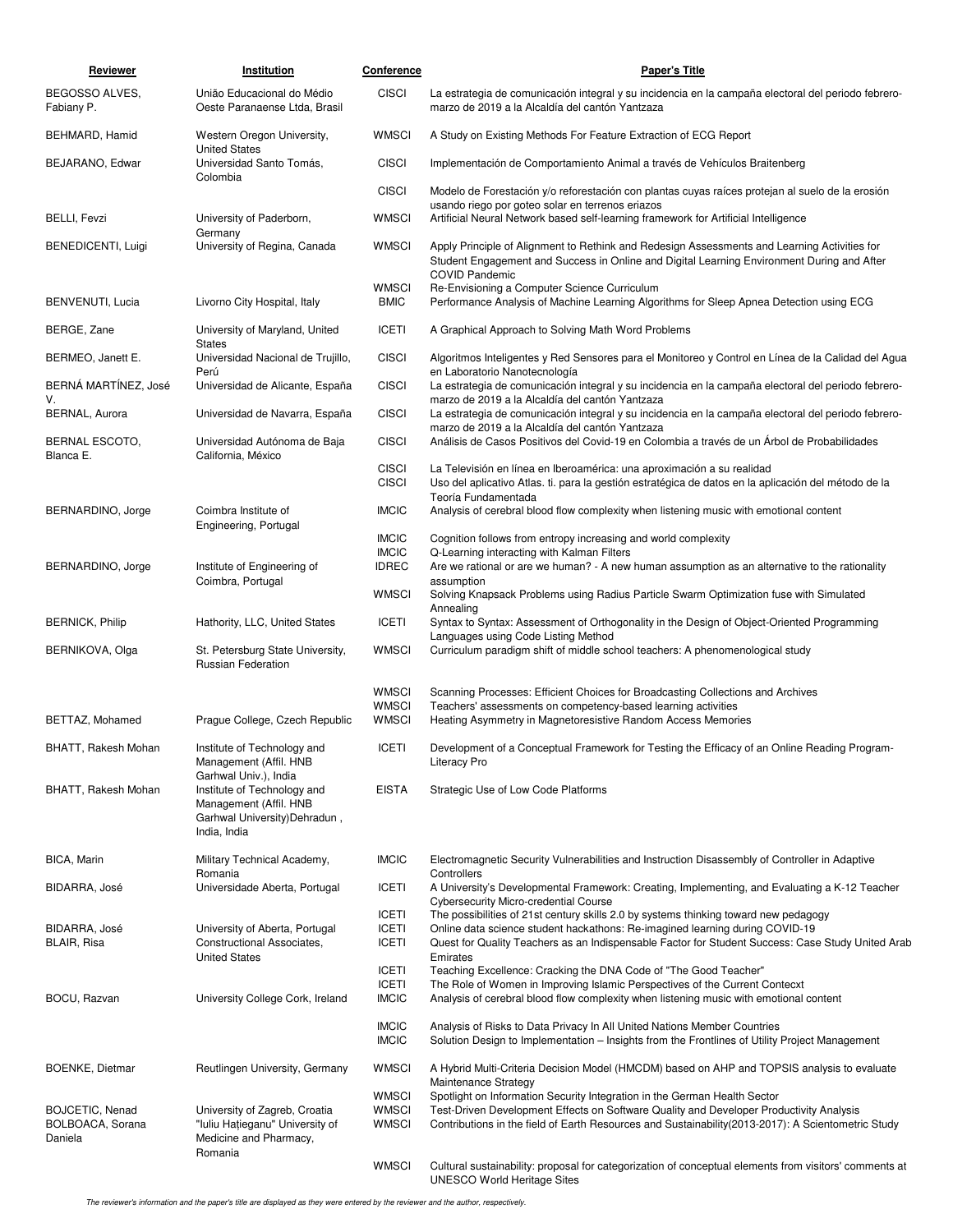| <b>Reviewer</b>               | <b>Institution</b>                                                 | Conference                   | <b>Paper's Title</b>                                                                                                                                                                                                |
|-------------------------------|--------------------------------------------------------------------|------------------------------|---------------------------------------------------------------------------------------------------------------------------------------------------------------------------------------------------------------------|
| BOLBOACĂ, Sorana D.           | Iuliu Hațieganu University of<br>Medicine and Pharmacy,<br>Romania | <b>IMCIC</b>                 | A Gamification Approach for Developing School Students' Skills in C++ Programming Language: A<br>Case Study                                                                                                         |
| BÖNKE, Dietmar                | Reutlingen University, Germany                                     | <b>IMCIC</b><br><b>AGIC</b>  | Technostress in University Students. Findings in Mexico Derived From COVID-19 Lockdown<br>Transformation of Heritage Language Schools during Pandemic: Connectivity, Community and                                  |
|                               |                                                                    | <b>IMCIC</b>                 | Identity<br>A Literature Review: Accommodating Kids in Inner City Developments                                                                                                                                      |
|                               |                                                                    | <b>IMCIC</b>                 | Agility and Innovation - An Exploratory Research                                                                                                                                                                    |
|                               |                                                                    | <b>IMCIC</b><br><b>KCST</b>  | Prediction of Coronary Heart Disease Using Data Mining Techniques<br>Free Will: A New Formulation                                                                                                                   |
|                               |                                                                    | <b>WMSCI</b>                 | Apply Principle of Alignment to Rethink and Redesign Assessments and Learning Activities for<br>Student Engagement and Success in Online and Digital Learning Environment During and After<br><b>COVID Pandemic</b> |
|                               |                                                                    | <b>WMSCI</b>                 | Learning Style Preferences and Proficiency Level Among College Students With Different Majors                                                                                                                       |
| BOONYOPAKORN,<br>Jaemjan      | Rajamangala University of<br>Technology Suvarnabhumi,<br>Thailand  | <b>EISTA</b>                 | Designing Students at Risk Intervention Strategies using Knowledge Discovery                                                                                                                                        |
|                               |                                                                    | <b>EISTA</b>                 | Teaching Intelligent Content Design and Delivery Concepts: An Assembly Line Approach to                                                                                                                             |
| <b>BORDIGNON, Alex Laier</b>  | Federal Fluminense University,                                     | <b>WMSCI</b>                 | <b>Technical Communication Pedagogy</b><br>Social Engineering Attacks: A Systematic Mapping Study                                                                                                                   |
| BOTTI-SALITSKY, Rose          | Brazil<br>University of Massachusetts                              | <b>IMSCI</b>                 | Development of CNN Architectures using Transfer Learning Methods for Medical Image Classification                                                                                                                   |
|                               | Dartmouth, United States                                           |                              |                                                                                                                                                                                                                     |
| BOUBCHIR, Larbi               | University of Paris 8, France                                      | <b>IMCIC</b>                 | Market Research Big Data Analysis of Skill Class Location: A Case Study in Northern Taiwan                                                                                                                          |
| <b>BOULILA, Naoufel</b>       | Siemens Corporate Technology,<br>Germany                           | <b>IMCIC</b>                 | Development of Game-Based Learning Scenarios for Social Engineering and Security Risk<br>Management for SMEs in the Manufacturing Industry                                                                          |
|                               |                                                                    | <b>IMCIC</b><br><b>IMCIC</b> | Security, Privacy and Interoperability Requirements for Peruvian Remote Digital Signatures<br>Work-from-Home Policy Cybersecurity Implications and Threat Mitigation and Prevention Strategies                      |
| <b>BOUMEDINE, Marc</b>        | University of the Virgin Islands,<br>Virgin Islands                | <b>EISTA</b>                 | Interoperable Digital Skills for Foreign Languages Education in the COVID-19 Paradigm                                                                                                                               |
|                               |                                                                    | <b>ICETI</b><br><b>ICETI</b> | Al-based Techniques for imbalanced class sizes in teaching<br>Blended Learning and web-based Learning for Cultural Education Staff                                                                                  |
|                               |                                                                    | <b>ICETI</b>                 | Partnership Advancing Equity in STEM through a Virtual STEM Platform & Wrap-Around Services                                                                                                                         |
|                               |                                                                    | <b>ICETI</b>                 | Model<br>The Correlation for Best Practices of Motivation for Students in K-12 and Higher Education in a Self-                                                                                                      |
| <b>BOUZA HERRERA,</b>         | University of Havana, Cuba                                         | <b>ICETI</b>                 | Directed Distance Education Environment<br>Local Wisdom-Based Character Education for Special Needs Students in Inclusive Elementary                                                                                |
| Carlos N.                     |                                                                    |                              | Schools                                                                                                                                                                                                             |
| BOYADZHIEVA, Svetlana         | Varna University of                                                | <b>ICETI</b><br><b>ICETI</b> | User-friendly interfaces for Vygotskian computer-based learning activities<br>A Graphical Approach to Solving Math Word Problems                                                                                    |
|                               | Management, Bulgaria                                               | <b>ICETI</b>                 | An Innovative Education Program's Response to COVID-19 Utilizing ICT in Six African Countries                                                                                                                       |
|                               |                                                                    |                              |                                                                                                                                                                                                                     |
|                               |                                                                    | <b>ICETI</b>                 | Developing visualized e-learning tool to enhance the learning of tones by learners of Cantonese as a<br>second or additional language                                                                               |
|                               |                                                                    | <b>ICETI</b>                 | The Choice behind Social Work Profession: A Case Study of Prospective Students at University of                                                                                                                     |
| BOYES, David                  | Sine Nomine Associates, United                                     | <b>EISTA</b>                 | Limpopo<br>Redemption of Burned Documents of the Museu Nacional after the Fire                                                                                                                                      |
|                               | <b>States</b>                                                      | <b>EISTA</b>                 | The role of the Common Digital Space of Scientific Knowledge in the educational technology                                                                                                                          |
|                               |                                                                    |                              | development                                                                                                                                                                                                         |
| BRAGA, Washington             | Pontifical Catholic University of                                  | <b>ICETI</b><br><b>EISTA</b> | A Case Study of Allama Iqbal Open University Over the 5 Years of Digital Transformation<br>How is Artificial Intelligence (AI) Changing Education?                                                                  |
| <b>BRITOS, Jose Daniel</b>    | Rio de Janeiro, Brazil<br>Universidad Nacional de                  | <b>ICETI</b>                 | Syntax to Syntax: Assessment of Orthogonality in the Design of Object-Oriented Programming                                                                                                                          |
|                               | Cordoba, Argentina                                                 | <b>ICETI</b>                 | Languages using Code Listing Method<br>Vetting the Influence of ISO-9126 Software Characteristics in the Development of Mobile Applications                                                                         |
| <b>BRITOS, Paola</b>          | Universidad Nacional de Río                                        | <b>WMSCI</b>                 | Adopting Agile Practices: Lessons Learned Transforming Organizations That Do Not Develop                                                                                                                            |
|                               | Negro, Argentina                                                   | <b>WMSCI</b>                 | Software<br>Solving Knapsack Problems using Radius Particle Swarm Optimization fuse with Simulated                                                                                                                  |
| <b>BRITOS, Paola Verónica</b> | Universidad Nacional de Río                                        | <b>CICIC</b>                 | Annealing<br>Business Warehouse con SAP para el análisis de ventas en Corporaciones Peruanas                                                                                                                        |
| <b>Britos</b>                 | Negro, Argentina                                                   | <b>CICIC</b>                 | Proceso de reparto por localización georreferenciada de documentación Tributaria para                                                                                                                               |
| <b>BUBNOV, Alexej</b>         | Academy of Sciences of the                                         | <b>IMCIC</b>                 | contribuyentes de un Municipio del Perú<br>Agility and Innovation - An Exploratory Research                                                                                                                         |
|                               | Czech Republic, Czech Republic                                     |                              |                                                                                                                                                                                                                     |
|                               |                                                                    | <b>IMCIC</b>                 | Modeling Organizational Structure of Scholarship of Teaching and Learning Program: Transition from                                                                                                                  |
| <b>BUBNOV, Alexey</b>         | Czech Academy of Sciences,<br><b>Czech Republic</b>                | <b>WMSCI</b>                 | Consumers to Producers of Knowledge<br>Web Based Approach for Discovering and Prevention of Customs Violations by Application of<br><b>Emotional Model</b>                                                          |
| BURNETT, Andrea               | University of the West Indies,<br><b>Barbados</b>                  | <b>WMSCI</b>                 | Learning Style Preferences and Proficiency Level Among College Students With Different Majors                                                                                                                       |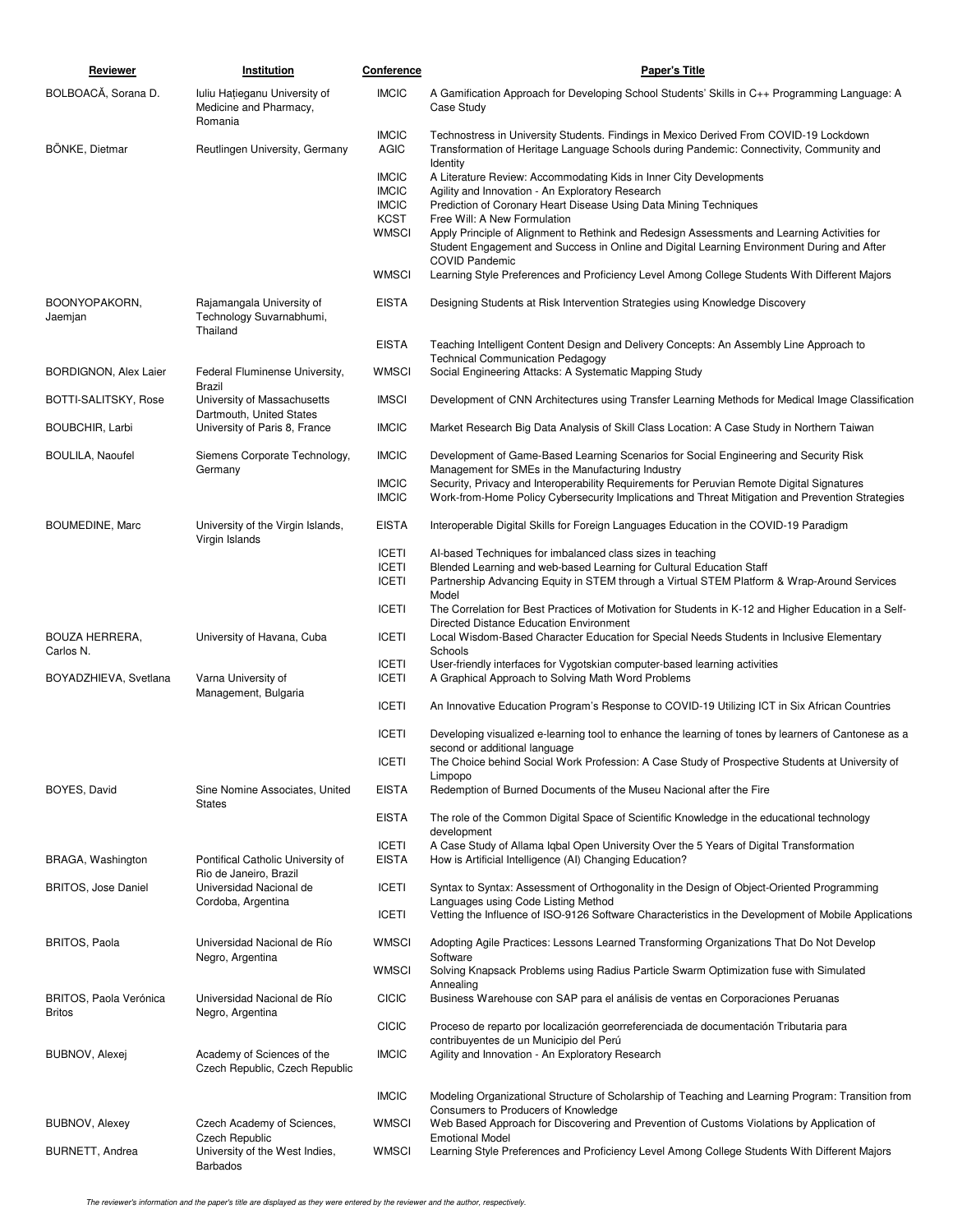| Reviewer                               | Institution                                                                                             | Conference                   | <b>Paper's Title</b>                                                                                                                                                                     |
|----------------------------------------|---------------------------------------------------------------------------------------------------------|------------------------------|------------------------------------------------------------------------------------------------------------------------------------------------------------------------------------------|
| BURSZTYN, Andrés Pablo                 | Universidad Tecnológica<br>Nacional, Argentina                                                          | <b>CICIC</b>                 | Simulación de un proceso de interacción para una ontología comercial con Sistema Multi-Agentes<br>(MAS) programados con JADE                                                             |
| <b>BUSTOS, Oscar</b>                   | Universidad Nacional de                                                                                 | <b>CISCI</b><br><b>CICIC</b> | Una solución sistémica a la pandemia COVID-19 en México<br>Exploración de un Modelo de Emprendimiento solidario en el Marco de la Convergencia de la Cuarta                              |
| BUSTOS-FARIAS.<br>Eduardo              | Córdoba, Argentina<br>Instituto Politécnico Nacional,<br>México                                         | <b>CISCI</b>                 | Revolución Industrial y el COVID-19<br>Estrategia de generación de conocimiento investigativo en educación en sinergia con diversos<br>dominios disciplinares                            |
|                                        |                                                                                                         | <b>CISCI</b><br><b>CISCI</b> | La Educación Universitaria en el Perú frente al Covid 19<br>Liderazgo, gerencia y desempeño de redes de colaboración para solucionar problemas complejos                                 |
| CADAVID JARAMILLO,<br>Jhoan S.         | Universidad Nacional de<br>Colombia, Colombia                                                           | <b>CISCI</b>                 | Análisis de Casos Positivos del Covid-19 en Colombia a través de un Árbol de Probabilidades                                                                                              |
|                                        |                                                                                                         | <b>CISCI</b>                 | Simulación de un Sistema de Colas en un proceso de atención de buques en el puerto de                                                                                                    |
| CADILE, María S.                       | Universidad Nacional de<br>Córdoba, Argentina                                                           | <b>CISCI</b>                 | Barranguilla-Colombia<br>Ciberseguridad en las Tendencias de Teletrabajo, Caso de Estudio: Universidad Pública Mexicana                                                                  |
| CADILE, María Silvia                   | Universidad Nacional de<br>Córdoba, Argentina                                                           | <b>CICIC</b>                 | Aplicación Móvil para Predecir la Probabilidad de Pertenecer al Grupo de Riesgo Cardiovascular<br>Utilizando Machine Learning                                                            |
|                                        |                                                                                                         | <b>CISCI</b>                 | Retroceso Glaciar e Implicancias para la Disponibilidad Hídrica: Caso de los Ríos Lecheria y<br>Colorado (Limatambo-Cusco-Perú)                                                          |
| CALDARARU, Florin                      | Ecological University of<br>Bucharest, Romania                                                          | <b>WMSCI</b>                 | Science of problem solving in a historical context                                                                                                                                       |
| CALDARARU, Florin                      | Research Laboratory for<br>Environmental Monitoring and<br>Semiconductor Sensor,                        | <b>IMSCI</b>                 | Improvement for facial gestures classification to control a drone                                                                                                                        |
| CALDARARU, Florin                      | Romania<br>Research Laboratory for<br>Environmental Monitoring and<br>Semiconductor Sensors,<br>Romania | <b>EISTA</b>                 | A Feasible Operational Approach to Differentiated Instruction                                                                                                                            |
|                                        |                                                                                                         | <b>EISTA</b><br><b>ICETI</b> | Interdisciplinary Context in Educational Design<br>Engineering graduation profiles and thinking styles: educational proposals to strengthen the training<br>of engineers                 |
|                                        |                                                                                                         | <b>ICETI</b>                 | The Notion of Intellectual Rigor: A Systemic/Cybernetic Approach                                                                                                                         |
| CAMARGO, Maria Emilia                  | Universidade Federal de Santa                                                                           | <b>IMCIC</b><br><b>CISCI</b> | Analysis of cerebral blood flow complexity when listening music with emotional content<br>Evaluación y caracterización de compuestos bioactivos en frutos nativos de la región andina de |
| CAMARGO, Maria Emilia                  | Maria, Brasil<br>University of Caxias do Sul,                                                           | <b>IMCIC</b>                 | Apurímac- Perú<br>Distribution based Image Classification and its Application in Person Re-identification                                                                                |
| CAMPAZZO, Eduardo N.                   | <b>Brazil</b><br>Universidad Nacional de La<br>Rioja, Argentina                                         | <b>CISCI</b>                 | Estudio sobre sistemas físicos en plataformas de simulación para rehabilitación, órtesis y prótesis                                                                                      |
| CAMPOS POSADA, Gloria                  | Universidad Autónoma de                                                                                 | <b>CISCI</b><br><b>CISCI</b> | Interfaz Gráfica de Usuario para la Generación y Filtrado de un EEG Sintético<br>Historia de vida como herramienta para la cultura inmaterial y recurso en la investigación cualitativa  |
| Е.                                     | Coahuila, México                                                                                        | <b>CISCI</b>                 | Propuesta para innovación en la enseñanza de comunicación. Caso: diálogos con líderes                                                                                                    |
| CAMPOS POSADA, Raúl                    | Universidad Autónoma de<br>Coahuila, México                                                             | <b>CISCI</b>                 | A Formação de Professores Pós-Pandemia: Um Convite para Repensar a Escola Brasileira                                                                                                     |
| CANBOLAT, Huseyin                      | Yildirim Beyazit University,<br>Turkey                                                                  | <b>WMSCI</b>                 | An Automatic Equipment for the Marking of 12" Polyethylene Pipes                                                                                                                         |
| CARABANTES                             | Universidad Complutense de                                                                              | <b>WMSCI</b><br><b>CISCI</b> | Forecasting of a Technology Using Quantitative Satellite Lifetime Data<br>Experiencia de implementación de la TDT en Ecuador: Caso de estudio Teleamazonas                               |
| ALARCÓN, David<br>CARDIM, Guilherme P. | Madrid, España<br>Universidade Estadual Paulista<br>"Júlio de Mesquista Filho", Brasil                  | <b>CISCI</b>                 | Avaliação do Método de Extração Baseado em Morfologia Matemática na Detecção do Fenômeno<br>de Queimada no Parque Nacional das Emas                                                      |
| CARDOSO, Luís Miguel                   | Instituto Politécnico de<br>Portalegre, Portugal                                                        | <b>CISCI</b>                 | Avaliação do Método de Extração Baseado em Morfologia Matemática na Detecção do Fenômeno<br>de Queimada no Parque Nacional das Emas                                                      |
| CARDOSO, Luís Miguel                   | Polytechnic Institute of                                                                                | <b>CISCI</b><br><b>WMSCI</b> | Rastros da Estrada de Ferro Bahia e Minas<br>Emergency criminal legislation in the times of COVID19: The case of Albania                                                                 |
|                                        | Portalegre, Portugal                                                                                    | <b>WMSCI</b>                 | Romanian sectors shutdowns during the coronavirus crisis: which workers are most exposed?                                                                                                |
|                                        |                                                                                                         | <b>WMSCI</b>                 | The impact of Professors and Students' extracurricular interaction on creating the authentic<br>environment                                                                              |
| CARMONA, Samuel                        | Development and Medical                                                                                 | <b>IMCIC</b>                 | Cybernetics and Reductionism in Biology: new historical and philosophical perspectives                                                                                                   |
| CARNERO, Carmen                        | Innovation Center, Spain<br>Universidad de Castilla La                                                  | <b>CICIC</b>                 | Exotización de la identidad cultural del Cusco como estrategia mercantil extractiva del recurso                                                                                          |
|                                        | Mancha, España                                                                                          | <b>CICIC</b>                 | turístico<br>Gobernanza del agua y participación comunitaria frente al cambio climático en la microcuenca                                                                                |
| CARNERO, Carmen                        | Universidad de Castilla-La                                                                              | <b>CISCI</b>                 | Mariño, Abancay Perú<br>Nuevos perfiles de comunicación y marketing en las Pymes de Ecuador                                                                                              |
| CARRASQUERO, Jose                      | Mancha, España<br>Simon Bolivar University,<br>Venezuela                                                | <b>IMCIC</b>                 | Analysis of cerebral blood flow complexity when listening music with emotional content                                                                                                   |
| CARRASQUERO, Jose                      | Universidad Simón Bolívar,                                                                              | <b>IMCIC</b><br><b>CISCI</b> | <b>Enterprise Systems and Threats</b><br>La Educación en Energías Renovables no Convencionales en la Formación de Ingenieros                                                             |
|                                        | Venezuela                                                                                               |                              | Electrónicos de la Universidad Distrital Francisco José de Caldas                                                                                                                        |
| CARRASQUERO, José<br>Vicente           | Simon Bolivar University,<br>Venezuela                                                                  | <b>IDREC</b>                 | Are we rational or are we human? - A new human assumption as an alternative to the rationality<br>assumption                                                                             |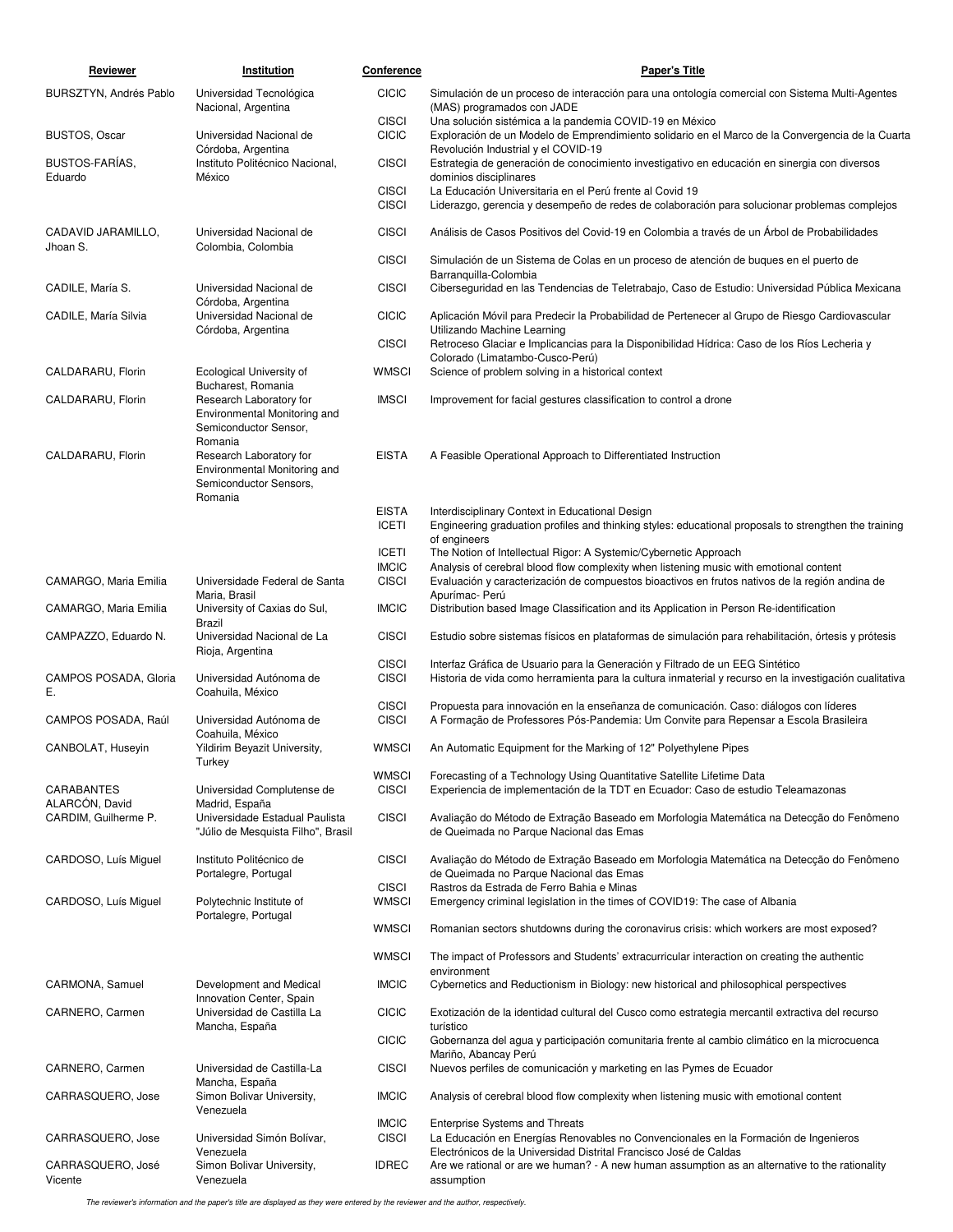| Reviewer                            | Institution                                                                                                   | Conference                   | <b>Paper's Title</b>                                                                                                                                                                                 |
|-------------------------------------|---------------------------------------------------------------------------------------------------------------|------------------------------|------------------------------------------------------------------------------------------------------------------------------------------------------------------------------------------------------|
|                                     |                                                                                                               | <b>IMCIC</b>                 | Development of an Interdisciplinary Curriculum in the New Normal – The Case of the Multidisciplinary                                                                                                 |
|                                     |                                                                                                               | <b>IMCIC</b>                 | <b>Concept Maps</b><br>Evaluating Performance of E-Banking Channels Services for Efficient Cyber Security Requirements:<br>An Application of Bayesian Networks Algorithm                             |
|                                     |                                                                                                               | <b>IMCIC</b>                 | Technostress in University Students. Findings in Mexico Derived From COVID-19 Lockdown                                                                                                               |
| CARRENO ESCOBEDO,<br>Jorge Raúl     | Universidad Nacional Mayor de<br>San Marcos, Perú                                                             | <b>CISCI</b>                 | Nuevos perfiles de comunicación y marketing en las Pymes de Ecuador                                                                                                                                  |
| CARREÑO ESCOBEDO,<br>Jorge Raúl     | Universidad Nacional Mayor de<br>San Marcos, Peru                                                             | WMSCI                        | Encryption Challenges: What Are We Facing?                                                                                                                                                           |
| CARRETO, Chadwick                   | Instituto Politécnico Nacional,<br>México                                                                     | <b>CISCI</b>                 | Diálogo entre educadores: complexo ou não? Educação, método e concepções: o que pensam<br>professores de uma Universidade particular da cidade de São Paulo sobre a relação entre esses<br>conceitos |
| CARRIÓ PASTOR, Maria<br>Luisa       | Universidad Politécnica de<br>Valencia, España                                                                | <b>CISCI</b>                 | La estrategia de comunicación integral y su incidencia en la campaña electoral del periodo febrero-<br>marzo de 2019 a la Alcaldía del cantón Yantzaza                                               |
| CARVALHO, Anna C. B.<br>D. De       | Faculdade de Tecnologia de<br>Itaquera, Brasil                                                                | <b>CICIC</b>                 | Simulador de esteira transportadora como um recurso da quarta revolução industrial                                                                                                                   |
|                                     |                                                                                                               | <b>CISCI</b>                 | Perfil de los youtubers e instragramers educativos de Ecuador                                                                                                                                        |
| CASTRILLÓN, Omar D.                 | Universidad Nacional de                                                                                       | <b>CISCI</b><br><b>CICIC</b> | Youtubers, un fenómeno también en Latinoamérica<br>Exploración de un Modelo de Emprendimiento solidario en el Marco de la Convergencia de la Cuarta                                                  |
| CASTRILLÓN ROIS,                    | Colombia, Colombia<br>Universidad de La Guajira,                                                              | <b>CISCI</b>                 | Revolución Industrial y el COVID-19<br>A Universidade e o Desafio das Humanidades Digitais                                                                                                           |
| Martha J.                           | Colombia                                                                                                      |                              |                                                                                                                                                                                                      |
| CASTRO, John W.<br>CASTRO, Maria J. | University of Atacama, Chile<br>Instituto Superior de<br>Contabilidade e Administraçión<br>do Porto, Portugal | WMSCI<br><b>CICIC</b>        | Encryption Challenges: What Are We Facing?<br>Límites de la Cibernética con la Acción Discursiva                                                                                                     |
| CASTRO, Maria João                  | Instituto Superior de<br>Contabilidade e Administraçión<br>do Porto, Portugal                                 | <b>CISCI</b>                 | El Feminismo en la Red. Análisis del impacto de los movimientos Ni Una Menos, Me Too y Time's Up                                                                                                     |
|                                     |                                                                                                               | <b>CISCI</b>                 | La estrategia de comunicación integral y su incidencia en la campaña electoral del periodo febrero-<br>marzo de 2019 a la Alcaldía del cantón Yantzaza                                               |
|                                     |                                                                                                               | <b>CISCI</b>                 | Rastros da Estrada de Ferro Bahia e Minas                                                                                                                                                            |
| CASTRO LEÓN, Fátima                 | Universidad de La Laguna,<br>España                                                                           | <b>CISCI</b>                 | Análisis de área deforestada con R a partir de información raster periodo 2001 -2019, provincia<br>Abancay-Apurímac                                                                                  |
| CASTRO MENDIETA,<br>José R.         | Universidad Técnica Particular<br>de Loja, Ecuador                                                            | <b>CISCI</b>                 | Estrategia de generación de conocimiento investigativo en educación en sinergia con diversos<br>dominios disciplinares                                                                               |
| CASTRO VERA, Ausberto<br>S.         | Universidade Estadual do Norte<br>Fluminense Darcy Ribeiro, Brasil                                            | <b>CISCI</b>                 | Comportamiento óptimo de una rectenna para carga de dispositivos en modo inalámbrico,<br>comparación y modelado de parámetros importantes                                                            |
| CAYER, Joseph                       | Arizona State University, United<br><b>States</b>                                                             | <b>EISTA</b>                 | Introduction of the IVR in the Initial Phases of the Ephemeral Space Design by Students of the First<br>Year of Architecture                                                                         |
|                                     |                                                                                                               | <b>ICETI</b>                 | Design and Development of the Hardware and Software System for Simulation of Feedback Tactility                                                                                                      |
| CERDÁ SUÁREZ, Luis M.               | Universidad Internacional de La<br>Rioja, España                                                              | <b>CISCI</b>                 | Perfil epidemiológico de salud bucodental y el tratamiento alternativo tradicional frente a odontalgias<br>en pobladores de la zona rural de Chalhuanca-Apurímac-Perú                                |
|                                     |                                                                                                               | <b>CISCI</b>                 | Simulación de un Sistema de Colas en un proceso de atención de buques en el puerto de<br>Barranquilla-Colombia                                                                                       |
| CERDÁ SUÁREZ, Luis M.               | Universidad Internacional de La<br>Rioja, España                                                              | <b>CISCI</b>                 | Desarrollo de cibermedios deportivos: de migrantes a nativos                                                                                                                                         |
|                                     |                                                                                                               | <b>CISCI</b>                 | Enfoque para actividades intermedias en la metodología de sistemas suaves (MSS), aplicado en la<br>evaluación de un plan de seguridad ciudadana                                                      |
| CERDA-VILLAFAÑA,<br>Gustavo         | Universidad de Guanajuato,<br>México                                                                          | <b>CICIC</b>                 | Evaluación Heurística de la Usabilidad del Portal Web del Centro Regional Universitario de Veraguas                                                                                                  |
| CERNY, Michal                       | Masaryk University, Czech<br>Republic                                                                         | <b>EISTA</b>                 | Education 4.0 - 5.0 and the Post-Information Transformation of University Libraries                                                                                                                  |
| ČERNÝ, Michal                       | Masaryk University, Czech<br>Republic                                                                         | <b>ICETI</b>                 | Partnership Advancing Equity in STEM through a Virtual STEM Platform & Wrap-Around Services<br>Model                                                                                                 |
| CHAIKLA, Nidapan                    | Freelance, Thailand                                                                                           | <b>EISTA</b>                 | Transitioning From Training to the Classroom: An Evaluation of the Effectiveness of Training in the<br>Use of Tablets in Schools: Teachers' Perspectives                                             |
| CHAN, Chiu-Shui                     | Iowa State University, United<br><b>States</b>                                                                | <b>EISTA</b>                 | Designing Students at Risk Intervention Strategies using Knowledge Discovery                                                                                                                         |
|                                     |                                                                                                               | <b>ICETI</b>                 | The comparison of chucking methods to enhance the cognitive capacity of short-term memory to<br>retain textual information among high school students                                                |
| CHAN, Kan Kan                       | University of Macau, Macau                                                                                    | <b>EISTA</b>                 | An Information Processing-Based Theoretical Framework for Studying Educational Television<br>Programming and Emotion-Recognition Capability of Children with Autism Spectrum Disorder                |
|                                     |                                                                                                               | <b>ICETI</b>                 | Examining the impact of differences in personal-demographic variables on Total Quality Management                                                                                                    |
| CHANG, Chin-Chih                    | Chung Hua University, Taiwan                                                                                  | WMSCI                        | domains among Arab minority higher education institutions stuff in Israel<br>A novel IDS model oriented to drone nodes networks threated for DoS attacks                                             |
|                                     |                                                                                                               | <b>WMSCI</b>                 | Context-Free Grammar from the Computing Theory Perspective                                                                                                                                           |
| CHANG, Maiga                        | Athabasca University, Canada                                                                                  | WMSCI<br><b>ICETI</b>        | The Supply Chain Management: Approach to a Practical Case in the Retail Sector<br>Design and Development of the Hardware and Software System for Simulation of Feedback Tactility                    |
| CHANG, Ni                           | Indiana University South Bend,<br><b>United States</b>                                                        | <b>ICETI</b>                 | Digital utilization of Safe Water Sports educational suitcase                                                                                                                                        |
|                                     |                                                                                                               | <b>ICETI</b>                 | Social networks and e-learning methodologies in the teacher training process                                                                                                                         |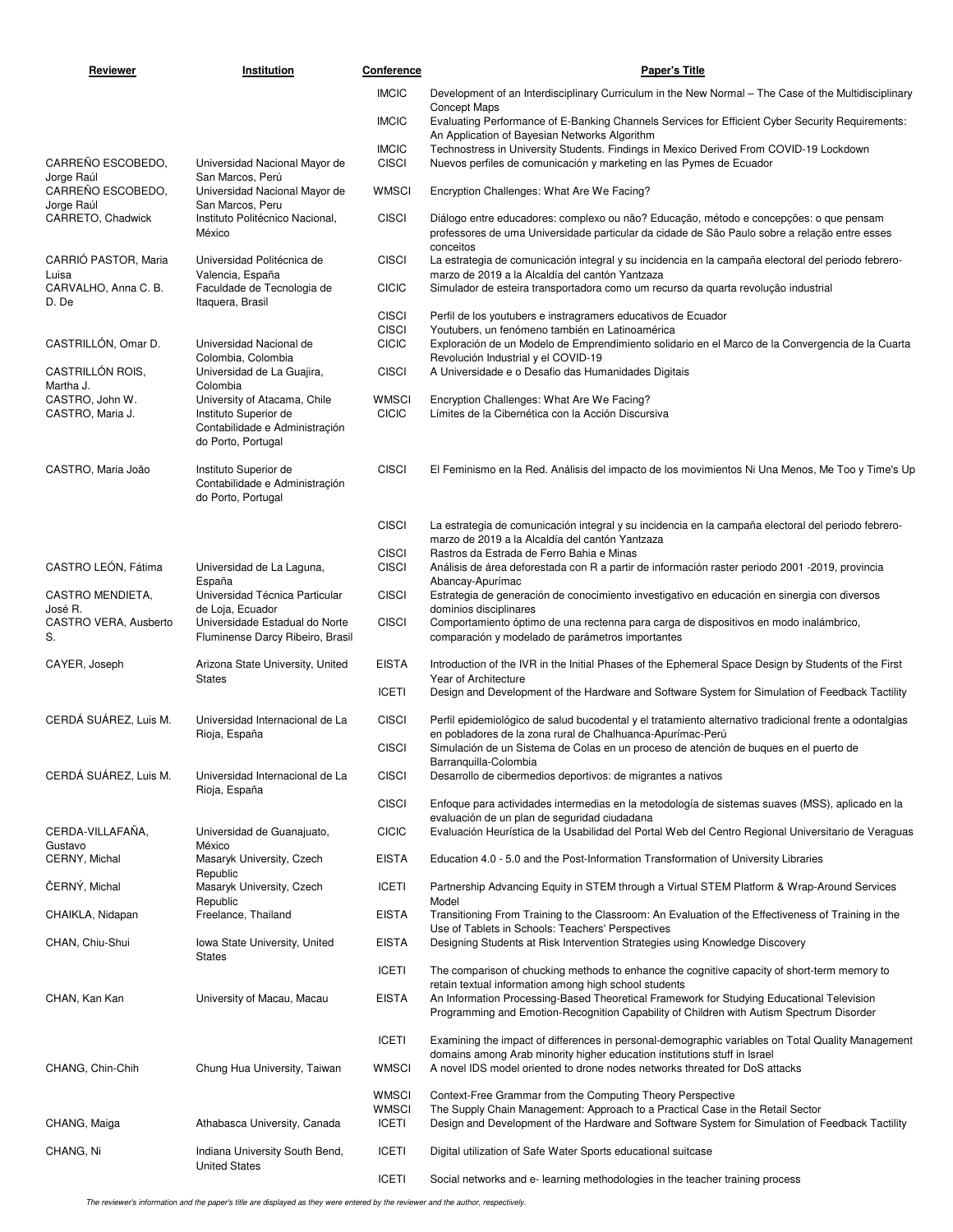| Reviewer                        | Institution                                                           | Conference                   | <b>Paper's Title</b>                                                                                                                                                                                             |
|---------------------------------|-----------------------------------------------------------------------|------------------------------|------------------------------------------------------------------------------------------------------------------------------------------------------------------------------------------------------------------|
|                                 |                                                                       | <b>ICETI</b>                 | Transform Preservice Teachers' Learning in Online Courses: A Framework of Instructional Design                                                                                                                   |
| CHANG, Yu-Ju                    | National Chi Nan University,                                          | <b>WMSCI</b>                 | A Review of Application Protocol Enhancements for IoT                                                                                                                                                            |
| CHAPARRO SÁNCHEZ,               | Taiwan<br>Universidad Autónoma de                                     | <b>CICIC</b>                 | Exploración de un Modelo de Emprendimiento solidario en el Marco de la Convergencia de la Cuarta                                                                                                                 |
| Ricardo                         | Querétaro, México                                                     | <b>CISCI</b>                 | Revolución Industrial y el COVID-19<br>Análisis de área deforestada con R a partir de información raster periodo 2001 -2019, provincia                                                                           |
| CHAVEZ AGUAYO, Marco<br>Antonio | Universidad de Guadalajara,                                           | <b>CISCI</b>                 | Abancay-Apurímac<br>Liderazgo, gerencia y desempeño de redes de colaboración para solucionar problemas complejos                                                                                                 |
|                                 | México                                                                | <b>CISCI</b>                 | Modelo de Forestación y/o reforestación con plantas cuyas raíces protejan al suelo de la erosión<br>usando riego por goteo solar en terrenos eriazos                                                             |
| CHEIN, Teo Siew                 | Multimedia University, Malaysia                                       | MEI                          | A Reservation System with an Efficient Matching-and-Scheduling Mechanism for Private Parking-<br><b>Sharing Programs</b>                                                                                         |
| CHELLAPPAN, Kalaivani           | National University of Malaysia,<br>Malaysia                          | <b>IMCIC</b>                 | Analysis of cerebral blood flow complexity when listening music with emotional content                                                                                                                           |
| CHEN, Chau-Kuang                | Meharry Medical College,<br><b>United States</b>                      | <b>EISTA</b>                 | Interdisciplinary Context in Educational Design                                                                                                                                                                  |
|                                 |                                                                       | <b>EISTA</b>                 | The Role of Computer Games in Teaching Object-Oriented Programming in High Schools - Code<br>Combat as a Game Approach                                                                                           |
|                                 |                                                                       | <b>ICETI</b>                 | A University's Developmental Framework: Creating, Implementing, and Evaluating a K-12 Teacher<br>Cybersecurity Micro-credential Course                                                                           |
|                                 |                                                                       | <b>ICETI</b><br><b>ICETI</b> | Blended Learning and web-based Learning for Cultural Education Staff<br>How to promote innovative management of schools? The influences of principals' leadership and                                            |
|                                 |                                                                       | <b>IMCIC</b>                 | teachers' organizational citizenship behavior<br>A systematic literature review protocol for evaluating the Strengths, Weaknesses, Opportunities and                                                             |
|                                 |                                                                       | <b>IMCIC</b>                 | Threats (SWOT) of South Africa's e-health system<br>Health Record Chain (HRC): Implementation of Mobile Healthcare system using Blockchain to                                                                    |
|                                 |                                                                       | <b>IMCIC</b>                 | enhance Privacy of Electronic Health Record EHR<br>Seasonal effect of aerobic exercise on lipid consumption                                                                                                      |
| CHEN, Hsiao-Ping                | Grand Valley State University,<br><b>United States</b>                | <b>DEMSET</b>                | An assessment of knowledge areas for advanced diploma in Engineering using Fuzzy Analytic<br>Hierarchy Process (FAHP)                                                                                            |
|                                 |                                                                       | <b>DEMSET</b>                | Analytic hierarchy process (AHP) for evaluating knowledge areas of advanced diploma in<br>Engineering taught in South African universities                                                                       |
|                                 |                                                                       | <b>DEMSET</b>                | The 4.0 competences as facilitators in the realization, management and sustainability of Erasmus+<br>projects in the times of COVID-19 pandemic                                                                  |
| CHEN, Jingchao                  | DongHua University, China                                             | <b>WMSCI</b><br><b>WMSCI</b> | A Comparison of Runtime of Simplex versus Karmarkar, Affine Scaling and Ruiz-Paredes Inner Point<br>Methods                                                                                                      |
|                                 |                                                                       |                              | Evaluation and characterization of bioactive compounds in native fruits of the Andean region of<br>Apurimac- Peru                                                                                                |
| CHEN, Jingchao                  | University Donghua, China                                             | MEI                          | A Reservation System with an Efficient Matching-and-Scheduling Mechanism for Private Parking-<br><b>Sharing Programs</b>                                                                                         |
| CHEN, Jing-Chao<br>CHEN, Jyi-Ta | Donghua University, China<br>Southern Taiwan University,              | <b>IMCIC</b><br><b>WMSCI</b> | Diagnostic Tool for a Big Data Adoption Readiness Assessment in SMEs<br>Multidisciplinary Threat Recognition in Homeland Protection Systems                                                                      |
| CHEN, Lisa Y.                   | Taiwan<br>I-Shou University, Taiwan                                   | <b>WMSCI</b>                 | Design of the Tourism Development Plan for the Junin Region                                                                                                                                                      |
| CHEN, Swee-Eng                  | University of Newcastle,                                              | <b>WMSCI</b><br><b>EISTA</b> | Re-Envisioning a Computer Science Curriculum<br>Converged Learning: the spectrum of technology-mediated learning                                                                                                 |
|                                 | Australia                                                             | <b>EISTA</b>                 | Successes and Challenges in using Technology for Postgraduate Supervision: The Case of                                                                                                                           |
|                                 |                                                                       | <b>ICETI</b>                 | <b>Ghanaian Universities</b><br>Discipline, Gender and Education: A Study of the Sikh Kanya Mahavidyalaya, Ferozepur, Punjab                                                                                     |
| CHEN, Zengqiang<br>CHEN, Zhe    | Nankai University, China<br>Northeastern University, China            | <b>IMCIC</b><br><b>IMSCI</b> | Emerging cyberbiosecurity threats in the CBRN domain<br>Development of CNN Architectures using Transfer Learning Methods for Medical Image Classification                                                        |
| CHERINKA, Robert                | The MITRE Corporation, United                                         | <b>WMSCI</b>                 | Analysis and Design Rectangular Microstrip Patch Antenna for LTE Terminals at 2.6 GHz                                                                                                                            |
| CHIARINI, Juliana               | States<br>Universidade do Vale do<br>Sapuca, Brazil                   | <b>EISTA</b>                 | Education 4.0 - 5.0 and the Post-Information Transformation of University Libraries                                                                                                                              |
|                                 |                                                                       | <b>EISTA</b>                 | Ideal preferences for thinking styles in Engineering graduates: educational proposals to assurance<br>graduation profiles through mathematics courses                                                            |
|                                 |                                                                       | <b>EISTA</b><br><b>ICETI</b> | Mathematics and blindness: the legacy of Abraham Nemeth<br>The comparison of chucking methods to enhance the cognitive capacity of short-term memory to<br>retain textual information among high school students |
| CHIBANTE, Rui                   | Polytechnic Institute of Porto,<br>Portugal                           | <b>ICSIT</b>                 | An Exploratory Analysis of Undergraduate Students' Understanding on the Vector Concept                                                                                                                           |
| CHIN, Shih                      | University of São Paulo, Brazil                                       | MEI                          | A Reservation System with an Efficient Matching-and-Scheduling Mechanism for Private Parking-<br><b>Sharing Programs</b>                                                                                         |
| CHORIKAVIL THOMAS,<br>Jose      | <b>Central Plantation Crops</b><br>Research Institute, India          | <b>WMSCI</b>                 | An Automatic Equipment for the Marking of 12" Polyethylene Pipes                                                                                                                                                 |
| CHOU, Tung-Hsiang               | National Kaohsiung University<br>of Science and Technology,<br>Taiwan | <b>WMSCI</b>                 | Access Point Placement for Indoor Wireless LAN                                                                                                                                                                   |
| CHRISTI, Arpit                  | Weber State University, United<br><b>States</b>                       | <b>WMSCI</b>                 | Spotlight on Information Security Integration in the German Health Sector                                                                                                                                        |
| CHUVAKIN, Anton                 | Gartner for Technical<br>Professionals, United States                 | <b>WMSCI</b>                 | A Survey of Data Security on Cloud                                                                                                                                                                               |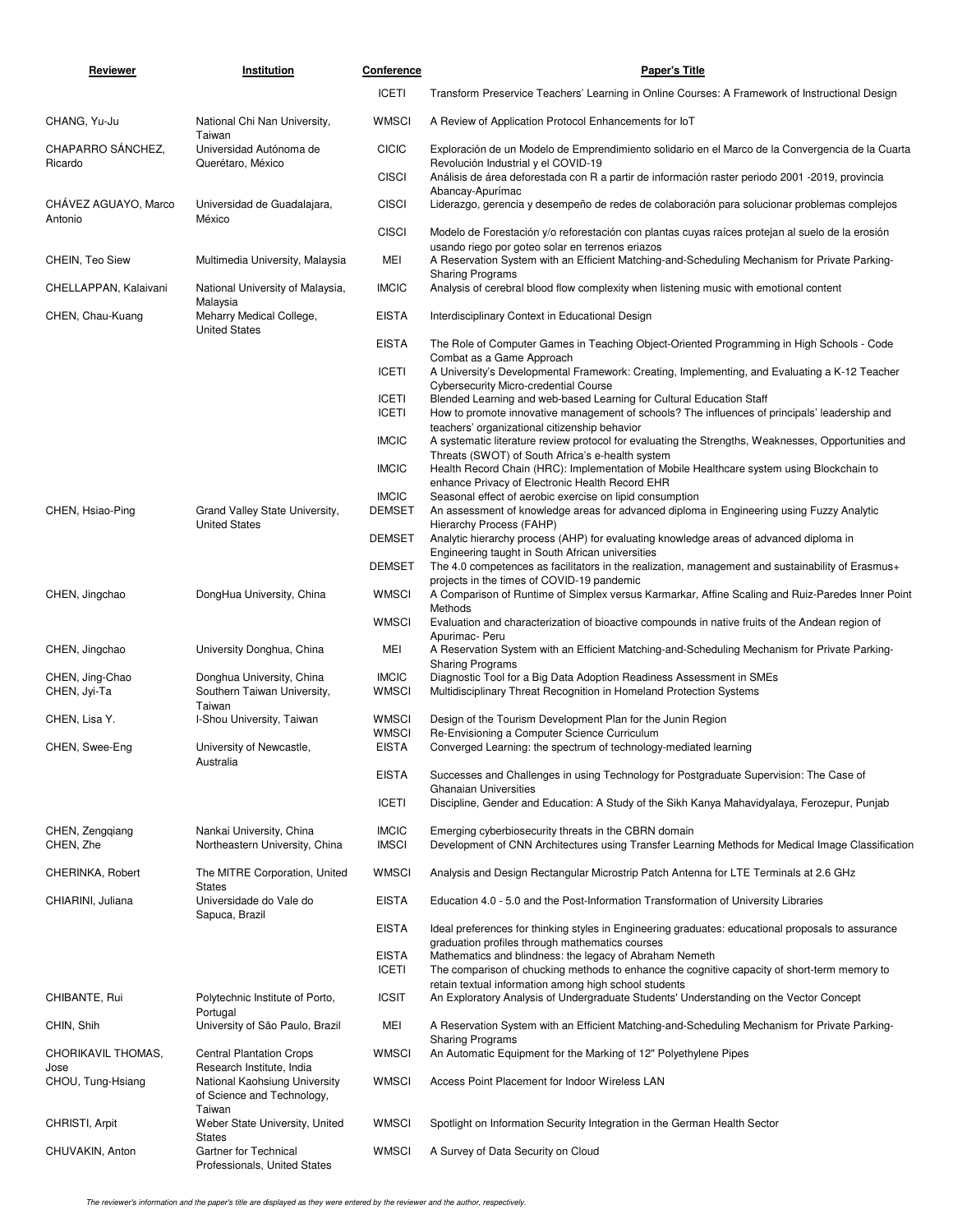| <b>Reviewer</b>                  | <b>Institution</b>                                                                                        | Conference                                   | <b>Paper's Title</b>                                                                                                                                                                                                                                                                                            |
|----------------------------------|-----------------------------------------------------------------------------------------------------------|----------------------------------------------|-----------------------------------------------------------------------------------------------------------------------------------------------------------------------------------------------------------------------------------------------------------------------------------------------------------------|
| CIAVARELLA, Giuseppino           | Sapienza University of Rome,                                                                              | <b>IMCIC</b>                                 | Anomaly Detection Approach to COVID-19 Severity Prediction in Patients                                                                                                                                                                                                                                          |
| Massimo<br>CID MONJARAZ, Jaime   | Italy<br>Benemérita Universidad<br>Autónoma de Puebla, México                                             | <b>CISCI</b>                                 | Diseño, elaboración e implementación de un prototipo hibrido para la obtención de agua del medio<br>ambiente haciendo uso de un sistema atrapa niebla rotatorio con un sistema basado en efecto Peltier                                                                                                         |
|                                  |                                                                                                           | <b>CISCI</b><br><b>CISCI</b>                 | Implementación de Comportamiento Animal a través de Vehículos Braitenberg<br>Modelo de Forestación y/o reforestación con plantas cuyas raíces protejan al suelo de la erosión<br>usando riego por goteo solar en terrenos eriazos                                                                               |
| CIEMLEJA, Guna                   | Riga Technical University, Latvia                                                                         | <b>WMSCI</b>                                 | A Meta-Analysis of Evolution of Deep Learning Research in Medical Image Analysis                                                                                                                                                                                                                                |
|                                  |                                                                                                           | <b>WMSCI</b><br><b>WMSCI</b>                 | Intelligent Extended XGBoost Algorithm For Psychiatric Diagnosis<br>Virtual Reality as a powerful persuasive technology to change attitude during the spread of COVID-19                                                                                                                                        |
| CISNEROS, José Luís              | Universidad Autónoma                                                                                      | <b>CICIC</b>                                 | Exotización de la identidad cultural del Cusco como estrategia mercantil extractiva del recurso                                                                                                                                                                                                                 |
| CLEMENCE, Dominic P.             | Metropolitana, México<br>North Carolina Agricultural and<br>Technical University, United<br><b>States</b> | <b>EISTA</b>                                 | turístico<br>Successes and Challenges in using Technology for Postgraduate Supervision: The Case of<br><b>Ghanaian Universities</b>                                                                                                                                                                             |
| COMI, Giorgio                    | youLabor Foudation, Switzerland                                                                           | ICETI                                        | The comparison of chucking methods to enhance the cognitive capacity of short-term memory to                                                                                                                                                                                                                    |
| COMITE, Ubaldo                   | University of Calabria, Italy                                                                             | <b>WMSCI</b>                                 | retain textual information among high school students<br>A study on the profile of small and micro business enterprises supported by government in<br>developing countries: The Case of Oman                                                                                                                    |
|                                  |                                                                                                           | <b>WMSCI</b>                                 | The impact of Professors and Students' extracurricular interaction on creating the authentic<br>environment                                                                                                                                                                                                     |
| CORCUERA, Pedro                  | University of Cantabria, Spain                                                                            | <b>IMCIC</b>                                 | Review on Machine Learning Models for Fruit Classification and Grading                                                                                                                                                                                                                                          |
|                                  |                                                                                                           | <b>IMCIC</b>                                 | Using a Peak Search Algorithm and Delta Values to Approximate the Hidden Layer Architecture of<br>ANNs                                                                                                                                                                                                          |
| CORCUERA, Pedro                  | Universidad de Cantabria,<br>España                                                                       | <b>WMSCI</b><br><b>CICIC</b>                 | Performance comparison of monolith and microservices based applications<br>Análisis Comparativo de Modelos de Predicción de la Probabilidad de Default en Cumplimiento del<br>Estándar Internacional NIIF 9                                                                                                     |
|                                  |                                                                                                           | <b>CISCI</b>                                 | Perfil epidemiológico de salud bucodental y el tratamiento alternativo tradicional frente a odontalgias<br>en pobladores de la zona rural de Chalhuanca-Apurímac-Perú                                                                                                                                           |
| CORREA ESPINAL,<br>Alexander A.  | Universidad Nacional de<br>Colombia, Colombia                                                             | <b>CISCI</b>                                 | Inteligencia artificial: combinación de TTS con voces humanas para la producción sonora                                                                                                                                                                                                                         |
|                                  |                                                                                                           | <b>CISCI</b>                                 | La estrategia de comunicación integral y su incidencia en la campaña electoral del periodo febrero-<br>marzo de 2019 a la Alcaldía del cantón Yantzaza                                                                                                                                                          |
| CORRIGAN, Laurie                 | Peterborough Victoria<br>Northumberland and Clarington<br>Catholic District School Board,<br>Canada       | <b>ICETI</b>                                 | Adults Training and Learning Methodology in Information Security Domain                                                                                                                                                                                                                                         |
| CORRIGAN, Laurie                 | Peterborough Victoria<br>Northumberland Clarington<br>Catholic District School Board,<br>Canada           | <b>ICETI</b><br><b>ICSIT</b>                 | The Modern Al-powered TAE: Leveraging AI and Data Science<br>Business Intelligence Trends of Enterprises in the Time of Industrial Revolution 4.0                                                                                                                                                               |
|                                  |                                                                                                           | <b>ICSIT</b><br><b>ICSIT</b>                 | Role of Information and Communication Technology in Financial Inclusion in India<br>The Role of Pancasila Moral Education as an Effort to Overcome Moral Degradation in the Young<br>Generation of Indonesia                                                                                                    |
| COST, Richard                    | Johns Hopkins University<br>Applied Physics Laboratory,<br><b>United States</b>                           | <b>IMCIC</b>                                 | Regional Pet Database: An Information System to Guarantee Pet-Population Control                                                                                                                                                                                                                                |
| COSTA, Margareth Torres<br>De A. | Universidade Estadual do Piauí,<br>Brasil                                                                 | <b>SIECI</b>                                 | El uso de las Tecnologías de la Información para abatir el índice de reprobación del inglés, como<br>lengua extranjera – El caso del Plantel Texcoco de la Escuela Preparatoria UAEM.                                                                                                                           |
| COSTA OLIVEIRA, Helena           | Politécnico do Porto, Portugal                                                                            | <b>CISCI</b>                                 | Rastros da Estrada de Ferro Bahia e Minas                                                                                                                                                                                                                                                                       |
| COSTILLA LÓPEZ, Diana            | Universidad de Guadalajara,<br>México                                                                     | <b>CICIC</b>                                 | Business Warehouse con SAP para el análisis de ventas en Corporaciones Peruanas                                                                                                                                                                                                                                 |
| COTA ORTIZ, María De G.          | Universidad de Sonora, México                                                                             | <b>CICIC</b><br><b>CISCI</b>                 | Modelo predictivo de mortalidad en pacientes con COVID-19 en Trujillo - Perú<br>Historia de vida como herramienta para la cultura inmaterial y recurso en la investigación cualitativa                                                                                                                          |
| COVARRUBIAS, Lourdes             | Universidad de Colima, México                                                                             | <b>CICIC</b>                                 | Análisis Comparativo de Modelos de Predicción de la Probabilidad de Default en Cumplimiento del<br>Estándar Internacional NIIF 9                                                                                                                                                                                |
|                                  |                                                                                                           | <b>CISCI</b><br><b>CISCI</b><br><b>CISCI</b> | Desarrollo de cibermedios deportivos: de migrantes a nativos<br>Enfoque para actividades intermedias en la metodología de sistemas suaves (MSS), aplicado en la<br>evaluación de un plan de seguridad ciudadana<br>Retroceso Glaciar e Implicancias para la Disponibilidad Hídrica: Caso de los Ríos Lecheria y |
|                                  |                                                                                                           |                                              | Colorado (Limatambo-Cusco-Perú)                                                                                                                                                                                                                                                                                 |
| CRETU, Daniela Maria             | Lucian Blaga University of Sibiu,<br>Romania                                                              | <b>CISCI</b><br><b>ICETI</b>                 | Una solución sistémica a la pandemia COVID-19 en México<br>Pedagogical strategies and Self-Regulation of Learning for the understanding of philosophical texts in<br>seventh grade students                                                                                                                     |
| CRETU, Daniela-Maria             | Lucian Blaga University of Sibiu,<br>Romania                                                              | ICETI<br><b>EISTA</b>                        | The possibilities of 21st century skills 2.0 by systems thinking toward new pedagogy<br>A Feasible Operational Approach to Differentiated Instruction                                                                                                                                                           |
|                                  |                                                                                                           | <b>EISTA</b><br><b>EISTA</b>                 | Oral exams - why are not all teachers doing this?<br>Student Choices and Perceptions of Distance-Learning Courses during the COVID-19 Pandemic                                                                                                                                                                  |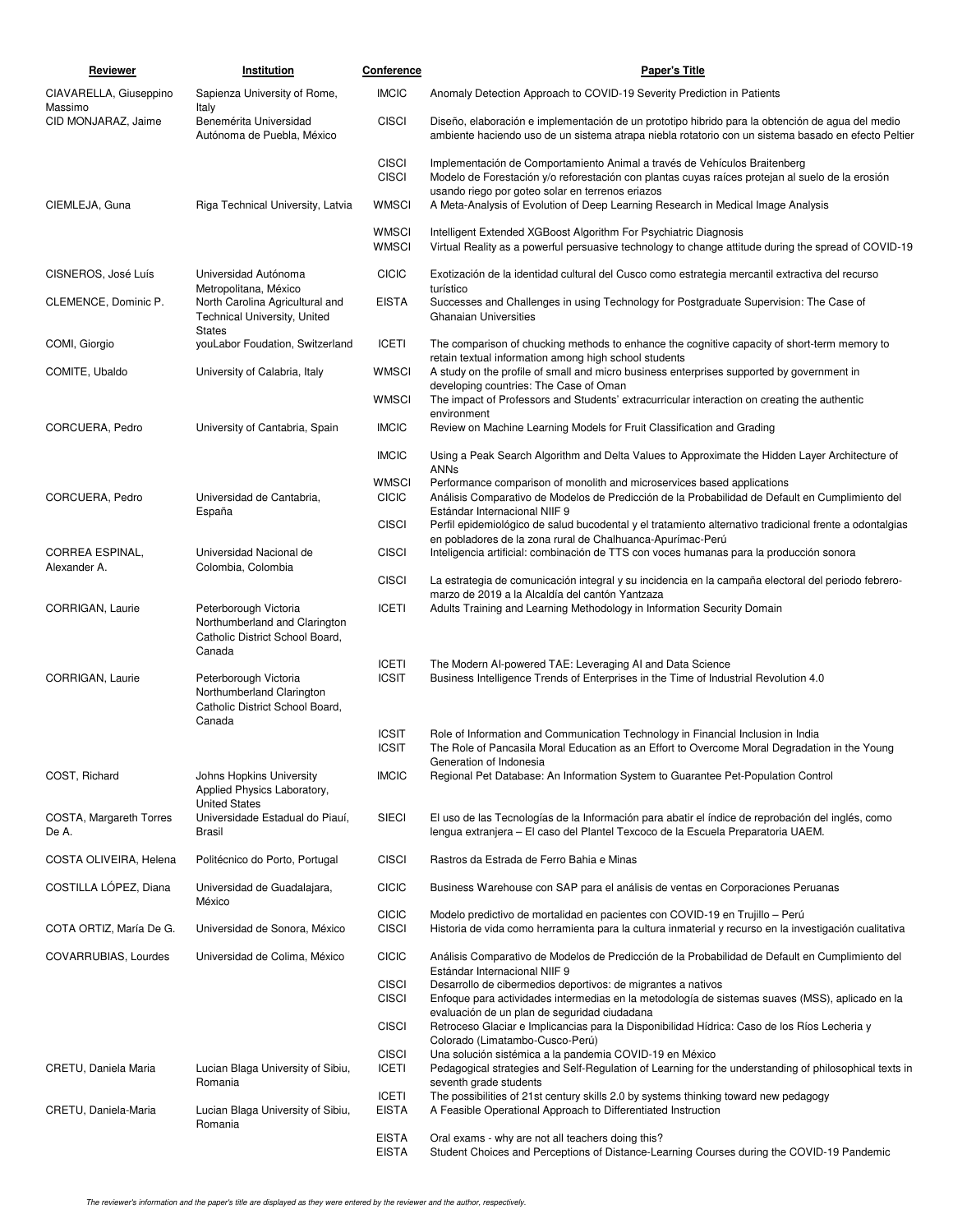| Reviewer                           | Institution                                                               | Conference                                   | <b>Paper's Title</b>                                                                                                                                                                                                                                                                                                                |
|------------------------------------|---------------------------------------------------------------------------|----------------------------------------------|-------------------------------------------------------------------------------------------------------------------------------------------------------------------------------------------------------------------------------------------------------------------------------------------------------------------------------------|
| CROCKETT, Keeley                   | Manchester Metropolitan                                                   | <b>IMCIC</b>                                 | Getting back to where we started from: Back to the Real World                                                                                                                                                                                                                                                                       |
| CUBUKCU, Feryal                    | University, United Kingdom<br>Dokuz Eylul University, Turkey              | <b>EISTA</b>                                 | Interdisciplinary Context in Educational Design                                                                                                                                                                                                                                                                                     |
|                                    |                                                                           | <b>EISTA</b>                                 | Universities vs online education: strengthening of weak ties and the emergence of invisible ties                                                                                                                                                                                                                                    |
| CYMROT, Raquel                     | Universidade Presbiteriana<br>Mackenzie, Brasil                           | <b>ICETI</b><br><b>ICETI</b><br><b>CICIC</b> | The Notion of Intellectual Rigor: A Systemic/Cybernetic Approach<br>User-friendly interfaces for Vygotskian computer-based learning activities<br>Capacidad fitorremediadora de Amaranthus hybridus- especie vegetal andina- en suelos<br>contaminados por metales pesados en el botadero de basura de Quitasol-Imponeda de Abancay |
|                                    |                                                                           | <b>CICIC</b>                                 | Lineamientos para la Gestión y Analítica de Datos en Sistemas IoT de Servicios Hídricos Urbanos                                                                                                                                                                                                                                     |
|                                    |                                                                           | <b>CICIC</b>                                 | Sistema Web Basado en la Teoría de Colas para la Atención de los Clientes de un Municipio del<br>Perú                                                                                                                                                                                                                               |
| DA SILVA, Cassia Isac<br>Gonçalves | Instituto Federal do Rio de<br>Janeiro, Brasil                            | <b>CICIC</b>                                 | Uso del ANFO en la voladura de rocas en mina y la contaminación acústica en Fuerabamba                                                                                                                                                                                                                                              |
| DA SILVA, Edenilson J.             | Universidade Tecnologica<br>Federal do Paraná, Brasil                     | <b>CICIC</b>                                 | El significado de universidad del siglo XXI en la tensión globalización tecnológica                                                                                                                                                                                                                                                 |
| DALLA VECCHIA,<br>Alessandro       | Federal University of Rio<br>Grande do Sul, Brazil                        | <b>WMSCI</b>                                 | Social Engineering Attacks: A Systematic Mapping Study                                                                                                                                                                                                                                                                              |
| DAMIAN REYES, Pedro                | Universidad de Colima, México                                             | <b>CISCI</b>                                 | Algoritmos Inteligentes y Red Sensores para el Monitoreo y Control en Línea de la Calidad del Agua<br>en Laboratorio Nanotecnología                                                                                                                                                                                                 |
|                                    |                                                                           | <b>CISCI</b><br><b>CISCI</b>                 | Enfoque para actividades intermedias en la metodología de sistemas suaves (MSS), aplicado en la<br>evaluación de un plan de seguridad ciudadana<br>Una solución sistémica a la pandemia COVID-19 en México                                                                                                                          |
| DANDA, Jagan Mohan<br>Reddy        | Lakireddy Bali Reddy College of<br>Engineering, India                     | <b>IMCIC</b>                                 | Diagnostic Tool for a Big Data Adoption Readiness Assessment in SMEs                                                                                                                                                                                                                                                                |
| DAS, Srijan                        | Institut National de Recherche<br>en Informatique et en                   | <b>KCST</b>                                  | Multimedia Container Containing Multimodal Images for Autonomous Cars                                                                                                                                                                                                                                                               |
| DE FELICE, Fabio                   | Automatique, France<br>University of Cassino and<br>Southern Lazio, Italy | <b>WMSCI</b>                                 | Enterprise Digital Transformation Using Robotic Process Automation - RPA                                                                                                                                                                                                                                                            |
| DE LA PUENTE, Fernando             | University of Las Palmas de<br>Gran Canaria, Spain                        | <b>IMCIC</b>                                 | Analysis of Risks to Data Privacy In All United Nations Member Countries                                                                                                                                                                                                                                                            |
| DE MOURA RAMOS, José<br>Joaquim    | University of A Coruña, Spain                                             | <b>IMCIC</b><br><b>IMCIC</b>                 | Security, Privacy and Interoperability Requirements for Peruvian Remote Digital Signatures<br>Diagnostic Tool for a Big Data Adoption Readiness Assessment in SMEs                                                                                                                                                                  |
| DE PINA FILHO, Armando<br>Carlos   | Universidade Federal do Rio de<br>Janeiro, Brasil                         | <b>KCST</b><br><b>CISCI</b>                  | Multimedia Container Containing Multimodal Images for Autonomous Cars<br>Interfaz Gráfica de Usuario para la Generación y Filtrado de un EEG Sintético                                                                                                                                                                              |
| DE SOUZA MARTINS,<br>Marlucio      | Pontificia Universidad<br>Javeriana, Colombia                             | <b>EISTA</b>                                 | An Information Processing-Based Theoretical Framework for Studying Educational Television<br>Programming and Emotion-Recognition Capability of Children with Autism Spectrum Disorder                                                                                                                                               |
|                                    |                                                                           | <b>EISTA</b><br><b>EISTA</b>                 | Psychological Profiling of Tech-Voc Preservice Teachers<br>Universities vs online education: strengthening of weak ties and the emergence of invisible ties                                                                                                                                                                         |
| DEBONO, Carl J.                    | University of Malta, Malta                                                | <b>EISTA</b><br>EISTA                        | Interoperable Digital Skills for Foreign Languages Education in the COVID-19 Paradigm<br>The role of the Common Digital Space of Scientific Knowledge in the educational technology<br>development                                                                                                                                  |
| DEBONO, Carl James                 | University of Malta, Malta                                                | <b>ICETI</b>                                 | A University's Developmental Framework: Creating, Implementing, and Evaluating a K-12 Teacher<br>Cybersecurity Micro-credential Course                                                                                                                                                                                              |
|                                    |                                                                           | <b>ICETI</b>                                 | Al-based Techniques for imbalanced class sizes in teaching                                                                                                                                                                                                                                                                          |
|                                    |                                                                           | <b>ICETI</b>                                 | How to promote innovative management of schools? The influences of principals' leadership and<br>teachers' organizational citizenship behavior                                                                                                                                                                                      |
|                                    |                                                                           | <b>ICETI</b>                                 | Teacher Perceptions of Socioscientific Issues: A Multicultural Perspective                                                                                                                                                                                                                                                          |
|                                    |                                                                           | <b>ICETI</b><br><b>IMCIC</b>                 | The Modern Al-powered TAE: Leveraging AI and Data Science<br>Information Security: New Encryption and Decryption Methodology Based on E-Books Library Used                                                                                                                                                                          |
|                                    |                                                                           | <b>IMCIC</b><br><b>WMSCI</b>                 | in Plain Text Cryptography<br>Studies Related to Objet Transfer Between Application Windows Displayed                                                                                                                                                                                                                               |
|                                    |                                                                           | <b>WMSCI</b>                                 | A Review of Application Protocol Enhancements for IoT<br>Access Point Placement for Indoor Wireless LAN                                                                                                                                                                                                                             |
| DEL BLANCO, Gustavo R.             | Universidad Nacional de Lomas<br>de Zamora, Argentina                     | <b>CICIC</b>                                 | Exploración de un Modelo de Emprendimiento solidario en el Marco de la Convergencia de la Cuarta<br>Revolución Industrial y el COVID-19                                                                                                                                                                                             |
|                                    |                                                                           | <b>CISCI</b>                                 | A Formação de Professores Pós-Pandemia: Um Convite para Repensar a Escola Brasileira                                                                                                                                                                                                                                                |
|                                    |                                                                           | <b>CISCI</b>                                 | Ciberseguridad en las Tendencias de Teletrabajo, Caso de Estudio: Universidad Pública Mexicana                                                                                                                                                                                                                                      |
| DELIYSKA, Boryana                  | University of Forestry, Bulgaria                                          | <b>DEMSET</b>                                | An assessment of knowledge areas for advanced diploma in Engineering using Fuzzy Analytic<br>Hierarchy Process (FAHP)                                                                                                                                                                                                               |
|                                    |                                                                           | <b>DEMSET</b><br><b>KCST</b>                 | Assessing knowledge areas consistency and optimism level for advanced diploma in Engineering<br>using Fuzzy Analytic Hierarchy Process (FAHP)<br>Towards Modeling Semi-automatic Ontology based on Natural Language Processing                                                                                                      |
| DERESHIWSKY, Mary                  | Northern Arizona University,                                              | <b>EISTA</b>                                 | Perceived Ease of Use, Perceived Usefulness, and Behavioral Intention to Use Multimedia Teaching                                                                                                                                                                                                                                    |
| DESAI, Prema                       | <b>United States</b><br>Smt. Kashibai Navale college of                   | <b>DEMSET</b>                                | Methods for SAP ERP: Application of the Technology Acceptance Model<br>Theoretical foundations and practical applications of e-volunteering within the European Solidarity                                                                                                                                                          |
| DEVORE, Douglas                    | engg pune, India<br>University of La Verne, United<br><b>States</b>       | <b>ICETI</b>                                 | Corps during the outbreak of Covid-19 pandemic in Poland<br>Digital utilization of Safe Water Sports educational suitcase                                                                                                                                                                                                           |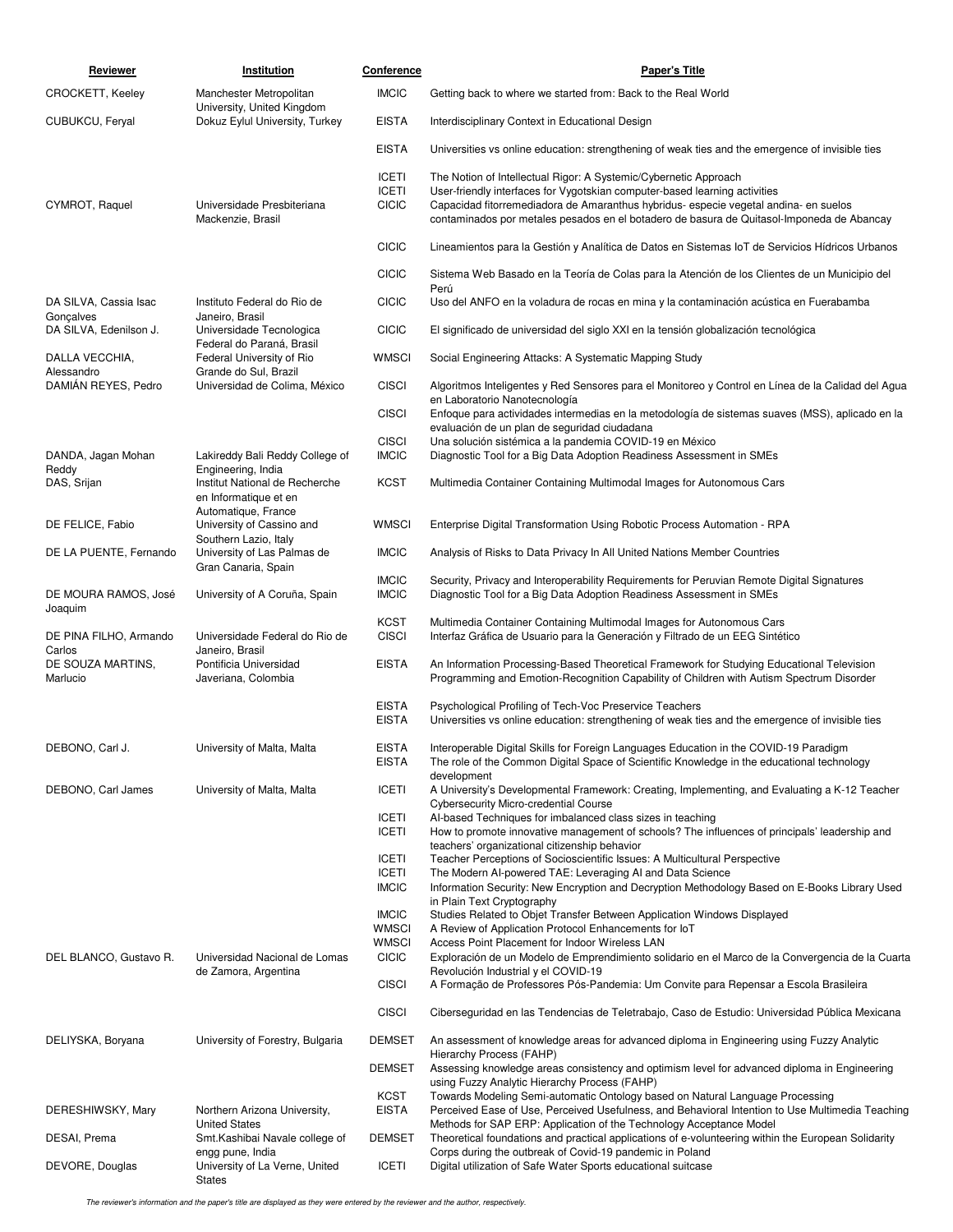| Reviewer                           | Institution                                                                            | Conference                                   | <b>Paper's Title</b>                                                                                                                                                                                                             |
|------------------------------------|----------------------------------------------------------------------------------------|----------------------------------------------|----------------------------------------------------------------------------------------------------------------------------------------------------------------------------------------------------------------------------------|
| DI BIASI, Luigi                    | Università degli Studi di<br>Salerno, Italy                                            | <b>ICETI</b><br><b>WMSCI</b>                 | Lecturers' experiences in teaching using VR resources at a selected university, South Africa<br>Detecting Mobile Pandemic Misinformation by Using Mobile Text/Data Mining                                                        |
| DIALLO, Anthony                    | Sahara Media Group Ltd,<br>Tanzania                                                    | <b>WMSCI</b><br><b>IMSCI</b>                 | Multidisciplinary Threat Recognition in Homeland Protection Systems<br>A Formal Model for the Business Innovation Case Description                                                                                               |
|                                    |                                                                                        | <b>IMSCI</b>                                 | Process proposal and acceptance survey by work teams for the adoption of the Agile Approach using<br>Machine Learning                                                                                                            |
| DÍAZ, Carlos                       | Instituto Tecnológico de                                                               | <b>CISCI</b>                                 | A Formação de Professores Pós-Pandemia: Um Convite para Repensar a Escola Brasileira                                                                                                                                             |
|                                    | Orizaba, México                                                                        | <b>CISCI</b>                                 | Ciberseguridad en las Tendencias de Teletrabajo, Caso de Estudio: Universidad Pública Mexicana                                                                                                                                   |
|                                    |                                                                                        | <b>CISCI</b>                                 | Simulación de un Sistema de Colas en un proceso de atención de buques en el puerto de<br>Barranquilla-Colombia                                                                                                                   |
| DÍAZ, Miguel                       | Instituto Superior de Ciencias<br>de la Educación del Estado de                        | <b>CISCI</b><br><b>CISCI</b>                 | Una solución sistémica a la pandemia COVID-19 en México<br>A Universidade e o Desafio das Humanidades Digitais                                                                                                                   |
| DIAZ DÁVILA, Laura<br>Cecilia      | México, México<br>Universidad Nacional de<br>Cordoba, Argentina                        | <b>ICETI</b>                                 | Development of a Conceptual Framework for Testing the Efficacy of an Online Reading Program-<br><b>Literacy Pro</b>                                                                                                              |
|                                    |                                                                                        | <b>ICETI</b><br><b>ICETI</b>                 | Lecturers' experiences in teaching using VR resources at a selected university, South Africa<br>Partnership Advancing Equity in STEM through a Virtual STEM Platform & Wrap-Around Services<br>Model                             |
|                                    |                                                                                        | <b>ICETI</b>                                 | The impact of e-learning on students: measuring the acceptance of the technology between<br>undergraduates' students in business studies                                                                                         |
| DÍAZ PÉREZ, Francisco              | Universidad Politécnica de<br>Madrid, España                                           | <b>CICIC</b>                                 | Sistema Web para el Control de Producción en una Empresa de Alimentos                                                                                                                                                            |
| DIMYATI, Kaharudin                 | University of Malaya, Malaysia                                                         | <b>WMSCI</b>                                 | Analysis and Design Rectangular Microstrip Patch Antenna for LTE Terminals at 2.6 GHz                                                                                                                                            |
| DINGU-KYRKLUND, Elena              | Stockholm University, Sweden                                                           | <b>WMSCI</b><br><b>ICETI</b>                 | The alternative backbone for the Ecuadorian research and academic network<br>Engineering graduation profiles and thinking styles: educational proposals to strengthen the training<br>of engineers                               |
| DINIS PEREIRA, Vitor M.            | University of Lisbon, Portugal                                                         | <b>ICETI</b><br><b>IMSCI</b><br><b>IMSCI</b> | The Notion of Intellectual Rigor: A Systemic/Cybernetic Approach<br>A Formal Model for the Business Innovation Case Description<br>Toward an Integrative Professional and Personal Competency-Based Learning Model for Inclusive |
| DINIS PEREIRA, Vitor<br>Manuel     | University of Lisbon, Portugal                                                         | <b>IMCIC</b>                                 | <b>Workforce Development</b><br>Blockchain Technology and Cryptomarket: Vulnerabilities and Risk Assessment                                                                                                                      |
| DIZDAROGLU, Bekir                  | Karadeniz Technical University,                                                        | <b>IMCIC</b><br><b>WMSCI</b>                 | Cybernetics and Reductionism in Biology: new historical and philosophical perspectives<br>A Study on Existing Methods For Feature Extraction of ECG Report                                                                       |
| DJEFFAL, Lakhdar                   | Turkey<br>University of Batna foulty of<br>mathematics and informatics,                | <b>IMCIC</b>                                 | A Deep Learning Method for Change Detection in Synthetic Aperture Radar Images                                                                                                                                                   |
|                                    | Algeria                                                                                | <b>IMCIC</b>                                 | Anomaly Detection Approach to COVID-19 Severity Prediction in Patients                                                                                                                                                           |
| DJEFFAL, Lakhdar<br>DOHERR, Detlev | University of Batna 2, Algeria<br>University of Applied Sciences<br>Offenburg, Germany | <b>IMCIC</b><br><b>IMCIC</b>                 | Analysis of Risks to Data Privacy In All United Nations Member Countries<br>Domain ontologies and the conversion of tacit knowledge in software development                                                                      |
|                                    |                                                                                        | <b>IMCIC</b><br><b>IMCIC</b>                 | Simplified methods for optimality analysis in interval linear programming<br>Use of State-of-the-art Productive Algorithms for Recommending Periodic Item sets with the help of<br>Data Mining                                   |
|                                    |                                                                                        | <b>WMSCI</b>                                 | Adopting Agile Practices: Lessons Learned Transforming Organizations That Do Not Develop<br>Software                                                                                                                             |
| DOMENZAIN, Lourdes                 | Instituto Tecnológico Autónomo<br>de México, México                                    | <b>WMSCI</b><br><b>CISCI</b>                 | Test-Driven Development Effects on Software Quality and Developer Productivity Analysis<br>Youtubers, un fenómeno también en Latinoamérica                                                                                       |
| DOMINGUEZ, Javier                  | Instituto Polítécnico Nacional,<br>México                                              | <b>CICIC</b>                                 | Business Warehouse con SAP para el análisis de ventas en Corporaciones Peruanas                                                                                                                                                  |
| DOMÍNGUEZ LUGO, Alma<br>J.         | Universidad Autónoma de<br>Coahuila, México                                            | <b>CISCI</b>                                 | A Universidade e o Desafio das Humanidades Digitais                                                                                                                                                                              |
| DOMINGUEZ-GALICIA,<br>Javier       | Instituto Politécnico Nacional,<br>Mexico                                              | <b>CISCI</b><br><b>ICSIT</b>                 | Experiencia de implementación de la TDT en Ecuador: Caso de estudio Teleamazonas<br>Business Intelligence Trends of Enterprises in the Time of Industrial Revolution 4.0                                                         |
|                                    |                                                                                        | <b>ICSIT</b><br><b>ICSIT</b><br><b>ICSIT</b> | Issues of form<br>Role of Information and Communication Technology in Financial Inclusion in India<br>The Value and Relevance Matrix - How to Measure the Relevance Index of Business Project                                    |
| DOS REIS SOEIRA, Elaine            | Instituto Federal de Alagoas,<br>Brazil                                                | <b>ICETI</b>                                 | Indicators and the Sustainable Development Goals<br>A University's Developmental Framework: Creating, Implementing, and Evaluating a K-12 Teacher<br><b>Cybersecurity Micro-credential Course</b>                                |
|                                    |                                                                                        | <b>ICETI</b>                                 | The Impact of Family Support and Industrial Work Practice to Students Work Readiness of<br>Vocational Education and Training (VET)                                                                                               |
| DRUZOVEC, Marjan                   | University of Maribor, Slovenia                                                        | <b>ICSIT</b><br><b>IMCIC</b>                 | An Exploratory Analysis of Undergraduate Students' Understanding on the Vector Concept<br>A Survey Paper on Real-Time Sign Language Gesture Recognition                                                                          |
| DUMKE DE MEDEIROS,                 | Universidade Federal de                                                                | <b>WMSCI</b><br><b>CISCI</b>                 | Test-Driven Development Effects on Software Quality and Developer Productivity Analysis<br>Sistema alerta de control de consumo de agua para servicio doméstico                                                                  |
| Denise<br>DURSUN, Sukru            | Pernambuco, Brasil<br>Selcuk University, Turkey                                        | <b>IMCIC</b>                                 | Why Are Simple Organisms Haploid and Complex Organisms Diploid?                                                                                                                                                                  |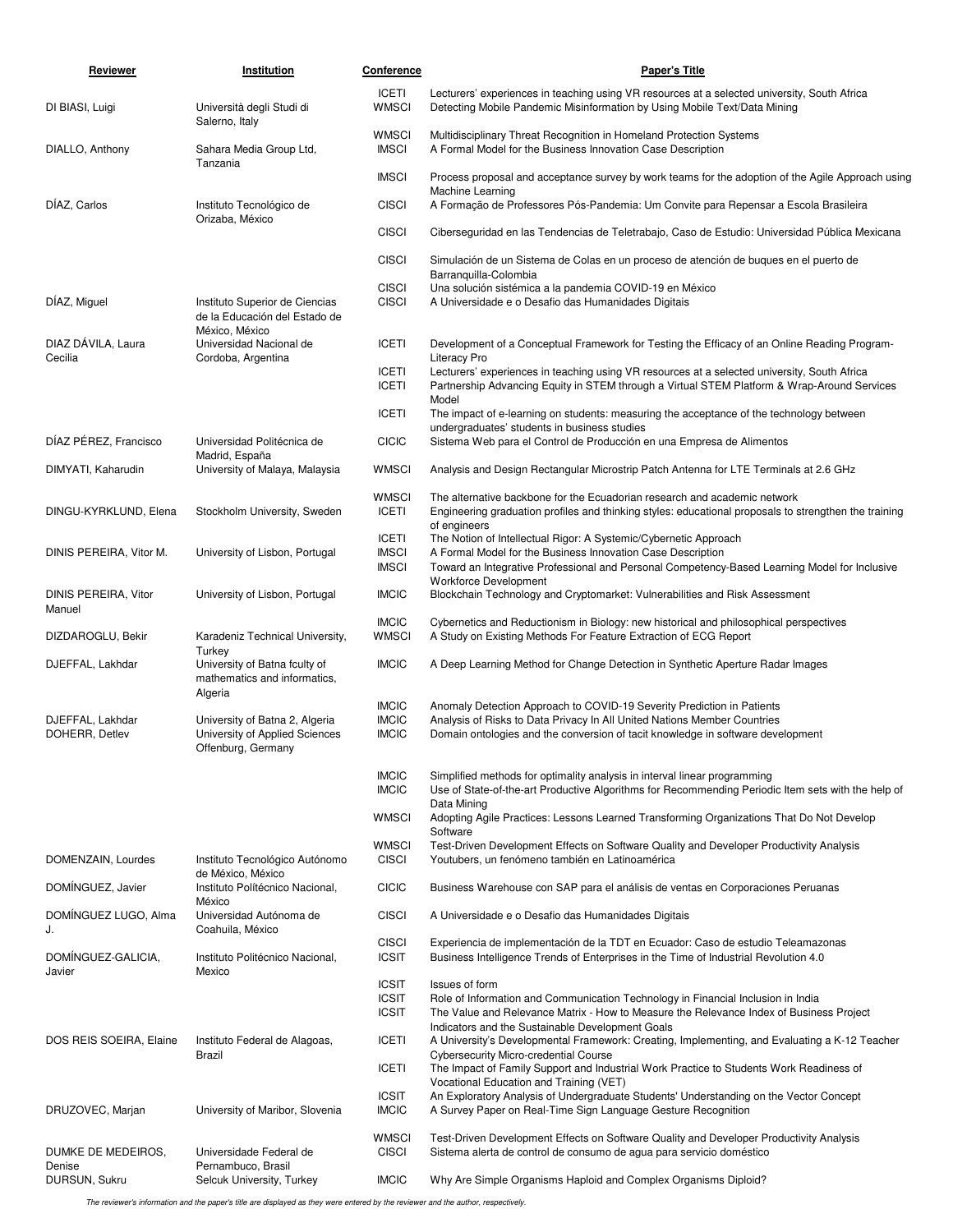| <b>Reviewer</b>                | <b>Institution</b>                                          | Conference                   | <b>Paper's Title</b>                                                                                                                                                                                                                    |
|--------------------------------|-------------------------------------------------------------|------------------------------|-----------------------------------------------------------------------------------------------------------------------------------------------------------------------------------------------------------------------------------------|
| DUSE, Carmen Sonia             | Lucian Blaga University,                                    | <b>EISTA</b>                 | The Quest for Technology Applications Integration: Teaching Instructional Technology Utilizing a                                                                                                                                        |
| DUSE, Dan Maniu                | Romania<br>Lucian Blaga University,                         | <b>EISTA</b>                 | <b>Webquest Assignment</b><br>Interdisciplinary Context in Educational Design                                                                                                                                                           |
|                                | Romania                                                     | <b>EISTA</b>                 | Online Higher Education Course Design as Transformative Learning: how to face the emergence on                                                                                                                                          |
|                                |                                                             | <b>EISTA</b>                 | competences for online teaching design<br>The Role of Computer Games in Teaching Object-Oriented Programming in High Schools - Code<br>Combat as a Game Approach                                                                        |
|                                |                                                             | <b>ICETI</b>                 | Developing visualized e-learning tool to enhance the learning of tones by learners of Cantonese as a<br>second or additional language                                                                                                   |
|                                |                                                             | <b>ICETI</b>                 | The comparison of chucking methods to enhance the cognitive capacity of short-term memory to<br>retain textual information among high school students                                                                                   |
| DUTRA MORESI, Eduardo<br>Α.    | Universidade Católica de<br>Brasília, Brasil                | <b>CICIC</b>                 | Análisis Multitemporal del Glaciar del Ampay por Medio de la Plataforma de Google Earth Engine -<br>Periodo 2000-2019                                                                                                                   |
|                                |                                                             | <b>CICIC</b><br><b>CICIC</b> | Business Warehouse con SAP para el análisis de ventas en Corporaciones Peruanas<br>Proceso de reparto por localización georreferenciada de documentación Tributaria para                                                                |
| DVORNIK, Josko                 | University of Split, Croatia                                | <b>IMCIC</b>                 | contribuyentes de un Municipio del Perú<br>Analysis of cerebral blood flow complexity when listening music with emotional content                                                                                                       |
|                                |                                                             | <b>IMCIC</b>                 | Cognition follows from entropy increasing and world complexity                                                                                                                                                                          |
|                                |                                                             | <b>IMCIC</b><br><b>IMCIC</b> | Distribution based Image Classification and its Application in Person Re-identification<br>Generalized Predator-Prey Model and its Application in Cooperative Practices Inside Call Centers.                                            |
|                                |                                                             | <b>IMCIC</b>                 | Q-Learning interacting with Kalman Filters                                                                                                                                                                                              |
|                                |                                                             | <b>IMCIC</b><br><b>WMSCI</b> | Security, Privacy and Interoperability Requirements for Peruvian Remote Digital Signatures<br>Increasing Engagement in Chemistry by WebEx Online Learning during a COVID-19 Pandemic                                                    |
|                                |                                                             | <b>WMSCI</b>                 | Science of problem solving in a historical context                                                                                                                                                                                      |
| EBADATI, Omid Mahdi            | Kharazmi University, Iran                                   | <b>WMSCI</b><br><b>WMSCI</b> | The tool path tolerance setting with respect to accuracy during 3axis milling<br>Numerical Solution of the Partial Differential Equation Bilaplacian type by the Finite Element Method<br>for the simulation of Accelerometer-type MEMS |
| EBY, Gulsun                    | Anadolu University, Turkey                                  | <b>WMSCI</b>                 | A Survey of Data Security on Cloud                                                                                                                                                                                                      |
|                                |                                                             | <b>WMSCI</b>                 | Cyber security in the age of covid 19 pandemic: an empirical model to manage the risk in banks                                                                                                                                          |
|                                |                                                             | <b>WMSCI</b>                 | The Supply Chain Management: Approach to a Practical Case in the Retail Sector                                                                                                                                                          |
| EDWARDS, Matthew E.            | Alabama A&M University,<br><b>United States</b>             | <b>WMSCI</b>                 | Apply Principle of Alignment to Rethink and Redesign Assessments and Learning Activities for<br>Student Engagement and Success in Online and Digital Learning Environment During and After<br><b>COVID Pandemic</b>                     |
|                                |                                                             | <b>WMSCI</b><br><b>WMSCI</b> | Curriculum paradigm shift of middle school teachers: A phenomenological study<br>Learning Style Preferences and Proficiency Level Among College Students With Different Majors                                                          |
| EFSTATHIOU, Dimitrios          | Analog Devices Inc., United                                 | <b>WMSCI</b>                 | Cyber security in the age of covid 19 pandemic: an empirical model to manage the risk in banks                                                                                                                                          |
| EFSTATHIOU, Dimitrios          | <b>States</b><br>International Hellenic University,         | <b>IMCIC</b>                 | Studies Related to Objet Transfer Between Application Windows Displayed                                                                                                                                                                 |
| EL KASHLAN, Ahmed              | Greece<br>Academy for Science and<br>Technology, Egypt      | <b>ICETI</b>                 | A Graphical Approach to Solving Math Word Problems                                                                                                                                                                                      |
|                                |                                                             | <b>ICETI</b>                 | Discipline, Gender and Education: A Study of the Sikh Kanya Mahavidyalaya, Ferozepur, Punjab                                                                                                                                            |
|                                |                                                             | <b>ICETI</b>                 | Why we learn: the relative role of technology versus intentionality                                                                                                                                                                     |
| ELÇI, Atilla                   | Aksaray University (Emeritus),<br>Turkey                    | <b>WMSCI</b>                 | Encryption Challenges: What Are We Facing?                                                                                                                                                                                              |
|                                |                                                             | <b>WMSCI</b><br><b>WMSCI</b> | Social Engineering Attacks: A Systematic Mapping Study<br>Spotlight on Information Security Integration in the German Health Sector                                                                                                     |
| EMERICK DA VEIGA,<br>Josivaldo | Pontifícia Universidade Católica<br>de Minas Gerais, Brasil | <b>CICIC</b>                 | El significado de universidad del siglo XXI en la tensión globalización tecnológica                                                                                                                                                     |
|                                |                                                             | <b>CICIC</b>                 | Gobernanza del agua y participación comunitaria frente al cambio climático en la microcuenca                                                                                                                                            |
|                                |                                                             | <b>CICIC</b>                 | Mariño, Abancay Perú<br>Modelo predictivo de mortalidad en pacientes con COVID-19 en Trujillo - Perú                                                                                                                                    |
|                                |                                                             | <b>CISCI</b><br><b>CISCI</b> | La Educación Universitaria en el Perú frente al Covid 19<br>Liderazgo, gerencia y desempeño de redes de colaboración para solucionar problemas complejos                                                                                |
| ENCABO, Eduardo                | Universidad de Murcia, España                               | <b>CISCI</b>                 | Youtubers, un fenómeno también en Latinoamérica                                                                                                                                                                                         |
| ENCABO, Eduardo                | University of Murcia, Spain                                 | <b>EISTA</b>                 | A Feasible Operational Approach to Differentiated Instruction                                                                                                                                                                           |
|                                |                                                             | <b>EISTA</b>                 | Counting Courses: Assessing Postsecondary Videogame Programs in the United States and Canada                                                                                                                                            |
|                                |                                                             | <b>EISTA</b><br><b>ICETI</b> | Interdisciplinary Context in Educational Design<br>Al-based Techniques for imbalanced class sizes in teaching                                                                                                                           |
|                                |                                                             | <b>ICETI</b>                 | Student Response System Liking and Performance in an Active Learning Classroom Environment                                                                                                                                              |
| ENCABO, Eduardo                | University of Murcia Fernández,<br>Spain                    | <b>ICETI</b>                 | The Notion of Intellectual Rigor: A Systemic/Cybernetic Approach                                                                                                                                                                        |
|                                |                                                             | <b>ICETI</b>                 | User-friendly interfaces for Vygotskian computer-based learning activities                                                                                                                                                              |
| ENGLMEIER, Kurt                | University of Applied Sciences<br>Schmalkalden, Germany     | <b>IMCIC</b>                 | Market Research Big Data Analysis of Skill Class Location: A Case Study in Northern Taiwan                                                                                                                                              |
| ERCAN, M. Fikret               | Singapore Polytechnic,<br>Singapore                         | <b>AGIC</b>                  | Transformation of Heritage Language Schools during Pandemic: Connectivity, Community and<br>Identity                                                                                                                                    |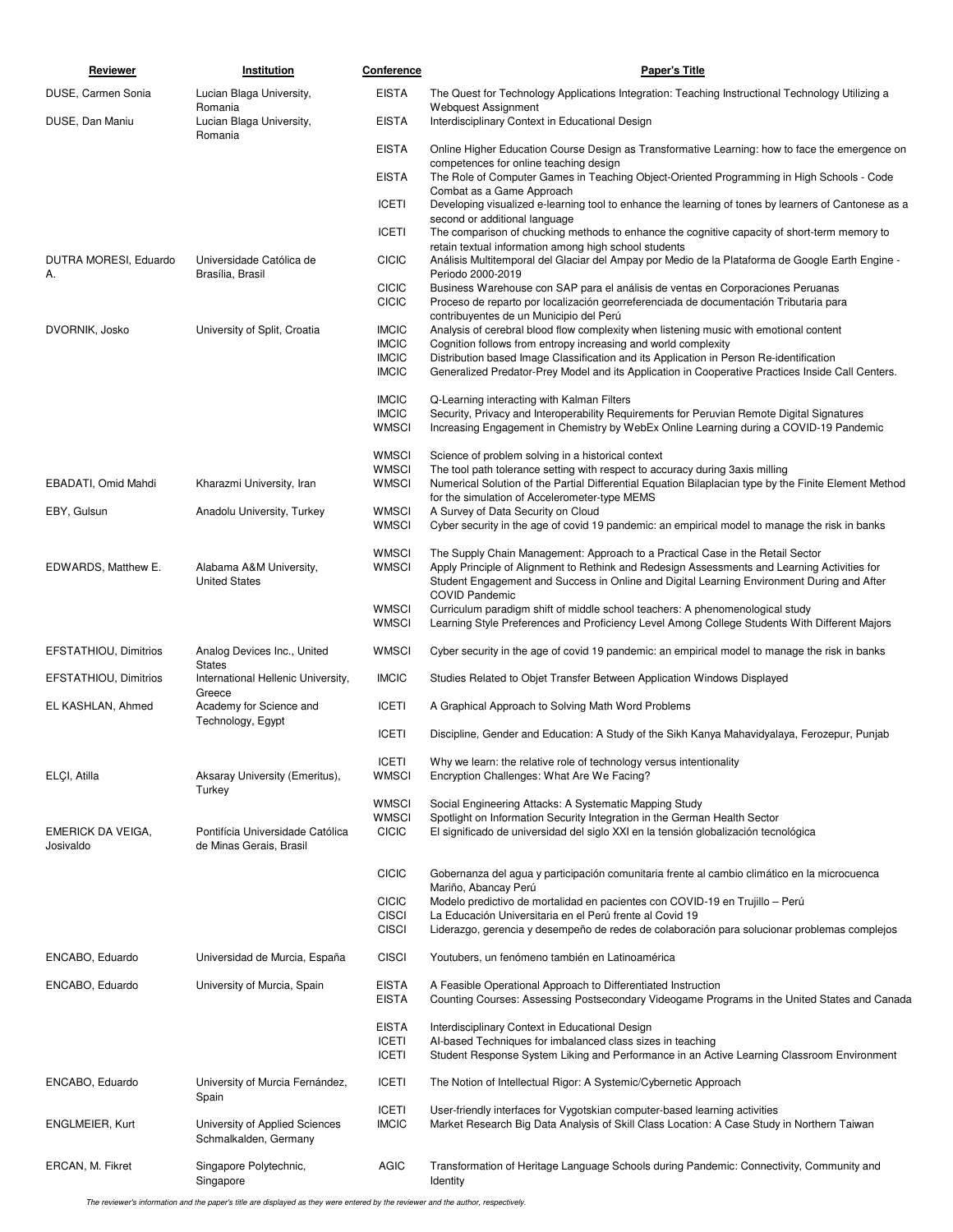| Reviewer                                   | Institution                                             | Conference                   | <b>Paper's Title</b>                                                                                                                                                                                          |
|--------------------------------------------|---------------------------------------------------------|------------------------------|---------------------------------------------------------------------------------------------------------------------------------------------------------------------------------------------------------------|
|                                            |                                                         | <b>WMSCI</b>                 | A Comparison of Runtime of Simplex versus Karmarkar, Affine Scaling and Ruiz-Paredes Inner Point                                                                                                              |
| ESHRAGH, Sepideh                           | University of Delaware, United                          | <b>IMCIC</b>                 | Methods<br>Blockchain Technology and Cryptomarket: Vulnerabilities and Risk Assessment                                                                                                                        |
|                                            | <b>States</b>                                           | <b>IMCIC</b>                 | Introducing a Test Framework for Quality of Service Mechanisms in the Context of Software-Defined                                                                                                             |
| ESPERICUETA MEDINA,                        | Universidad Autónoma de                                 | <b>CICIC</b>                 | Networking<br>Uso del ANFO en la voladura de rocas en mina y la contaminación acústica en Fuerabamba                                                                                                          |
| <b>Marta Nieves</b><br>ESQUIVEL, Francisco | Coahuila, México<br>Universidad Autónoma de             | <b>CICIC</b>                 | Análisis Comparativo de Modelos de Predicción de la Probabilidad de Default en Cumplimiento del                                                                                                               |
| Alonso                                     | Tamaulipas, México                                      | <b>CICIC</b>                 | Estándar Internacional NIIF 9<br>Lineamientos para la Gestión y Analítica de Datos en Sistemas IoT de Servicios Hídricos Urbanos                                                                              |
|                                            |                                                         | <b>CICIC</b>                 | Simulación de un proceso de interacción para una ontología comercial con Sistema Multi-Agentes                                                                                                                |
|                                            |                                                         | <b>CICIC</b>                 | (MAS) programados con JADE<br>Sistema Web Basado en la Teoría de Colas para la Atención de los Clientes de un Municipio del                                                                                   |
|                                            |                                                         | <b>CISCI</b>                 | Perú<br>Liderazgo, gerencia y desempeño de redes de colaboración para solucionar problemas complejos                                                                                                          |
|                                            |                                                         | <b>CISCI</b>                 | Una solución sistémica a la pandemia COVID-19 en México                                                                                                                                                       |
| FABIANO, Nicola                            | Studio Legale Fabiano, Italy                            | <b>IMCIC</b>                 | Prediction of Coronary Heart Disease Using Data Mining Techniques                                                                                                                                             |
| FAJARDO, Waldo                             | University of Granada, Spain                            | <b>IMCIC</b><br><b>WMSCI</b> | Technostress in University Students. Findings in Mexico Derived From COVID-19 Lockdown<br>A Hybrid Multi-Criteria Decision Model (HMCDM) based on AHP and TOPSIS analysis to evaluate<br>Maintenance Strategy |
| FALKOWSKI-GILSKI,<br>Przemyslaw            | Gdansk University of<br>Technology, Poland              | <b>WMSCI</b>                 | Migration of Immigrant Labourers: A Side Effect of COVID-19                                                                                                                                                   |
|                                            |                                                         | <b>WMSCI</b>                 | Multidisciplinary Threat Recognition in Homeland Protection Systems                                                                                                                                           |
|                                            |                                                         | <b>WMSCI</b>                 | On the Pitfalls of Videoconferences for Challenge-Based Face Liveness Detection                                                                                                                               |
| FALKOWSKI-GILSKI,                          | Gdańsk University of<br>Technology, Poland              | <b>IMCIC</b>                 | Diagnostic Tool for a Big Data Adoption Readiness Assessment in SMEs                                                                                                                                          |
| Przemyslaw<br>FAN, Xiumei                  | Beijing Institute of Technology,<br>China               | <b>WMSCI</b>                 | A Review of Application Protocol Enhancements for IoT                                                                                                                                                         |
|                                            |                                                         | <b>WMSCI</b>                 | The alternative backbone for the Ecuadorian research and academic network                                                                                                                                     |
| FARHAOUI, Yousef                           | Moulay Ismail University,<br>Morocco                    | <b>IMCIC</b><br><b>IMSCI</b> | Domain ontologies and the conversion of tacit knowledge in software development<br>Improvement for facial gestures classification to control a drone                                                          |
| FAROOQ, Omar                               | Aligarh Muslim University, India                        | <b>IMCIC</b>                 | An Application of Event-Driven Platform for Smart City Decision Making                                                                                                                                        |
|                                            |                                                         | <b>IMCIC</b>                 | Blockchain Technology and Cryptomarket: Vulnerabilities and Risk Assessment                                                                                                                                   |
| FEDERICI, Stefano                          | University of Perugia, Italy                            | <b>EISTA</b><br><b>EISTA</b> | Articulating Methodology: A potentiator device on Permanent Health Education<br>Counting Courses: Assessing Postsecondary Videogame Programs in the United States and Canada                                  |
|                                            |                                                         | <b>ICETI</b>                 | Assessing the Status of Open and Distance Learning (ODL) at Bangladesh Open University (BOU) in<br>the context of ICT Supported Tools and Techniques                                                          |
|                                            |                                                         | ICETI<br><b>ICETI</b>        | Engaging Students in Teaching and Learning Research Methods<br>How to promote innovative management of schools? The influences of principals' leadership and                                                  |
|                                            |                                                         | <b>ICETI</b>                 | teachers' organizational citizenship behavior<br>Mobile-Based Assessment and College Students' Motivation, Self-Efficacy, and Academic<br>Performance                                                         |
| FELEZ, Jesús                               | Polytechnic University of<br>Madrid, Spain              | <b>IMCIC</b>                 | Electromagnetic Security Vulnerabilities and Instruction Disassembly of Controller in Adaptive<br>Controllers                                                                                                 |
|                                            |                                                         | <b>IMCIC</b>                 | Ensuring maintenance for a manufacturing - IoT system modeled with Petri nets                                                                                                                                 |
| FERNANDES, Márcia                          | Federal University of<br>Uberlândia, Brazil             | <b>EISTA</b>                 | Interoperable Digital Skills for Foreign Languages Education in the COVID-19 Paradigm                                                                                                                         |
|                                            |                                                         | ICETI                        | Partnership Advancing Equity in STEM through a Virtual STEM Platform & Wrap-Around Services<br>Model                                                                                                          |
| FERNÁNDEZ DE<br>VELAZCO, Fuensanta         | Benemérita Universidad<br>Autónoma de Puebla, México    | <b>CICIC</b>                 | El significado de universidad del siglo XXI en la tensión globalización tecnológica                                                                                                                           |
| FERNÁNDEZ JURADO,<br>Yolanda               | Universidad Pontificia Comillas,<br>España              | <b>CISCI</b>                 | A cultura empresarial no contexto da transformação digital: o caminho para o êxito institucional                                                                                                              |
| FERNÁNDEZ SÁNCHEZ,<br>Néstor               | Universidad Nacional Autónoma<br>de México, México      | <b>CISCI</b>                 | La estrategia de comunicación integral y su incidencia en la campaña electoral del periodo febrero-<br>marzo de 2019 a la Alcaldía del cantón Yantzaza                                                        |
| FERREIRA, Antonio                          | National Energy Technology<br>Laboratory, United States | <b>WMSCI</b>                 | Increasing Engagement in Chemistry by WebEx Online Learning during a COVID-19 Pandemic                                                                                                                        |
| FERREIRA, Deller James                     | Universidade Federal de Goiás,<br>Brasil                | <b>CISCI</b>                 | La Educación Universitaria en el Perú frente al Covid 19                                                                                                                                                      |
| FERREIRA, Luís                             | Polytechnic Institute of Cávado<br>and Ave, Portugal    | <b>CISCI</b><br><b>KCST</b>  | Youtubers, un fenómeno también en Latinoamérica<br>Multimedia Container Containing Multimodal Images for Autonomous Cars                                                                                      |
| FERREIRA, Manuel                           | Lisbon University Institute,                            | <b>KCST</b><br><b>IMCIC</b>  | Towards Modeling Semi-automatic Ontology based on Natural Language Processing<br>Attempt to Observe Changes in Speech by Utilizing Yahoo Search Engine                                                        |
| Alberto M.                                 | Portugal                                                | <b>IMCIC</b>                 | <b>Enterprise Systems and Threats</b>                                                                                                                                                                         |
| FIGUEIREDO, Carolina                       | Federal University of<br>Pernambuco, Brazil             | <b>ICSIT</b>                 | Business Intelligence Trends of Enterprises in the Time of Industrial Revolution 4.0                                                                                                                          |
| FIGUEROA DE LA CRUZ,                       | National Technological                                  | <b>ICSIT</b><br><b>IMCIC</b> | Design, intellectual property and markets for social robots<br>Analysis of cerebral blood flow complexity when listening music with emotional content                                                         |
| Mario M.                                   | University, Argentina                                   | <b>IMCIC</b><br><b>WMSCI</b> | Bot Activity In Social Media Chats<br>Forecasting of a Technology Using Quantitative Satellite Lifetime Data                                                                                                  |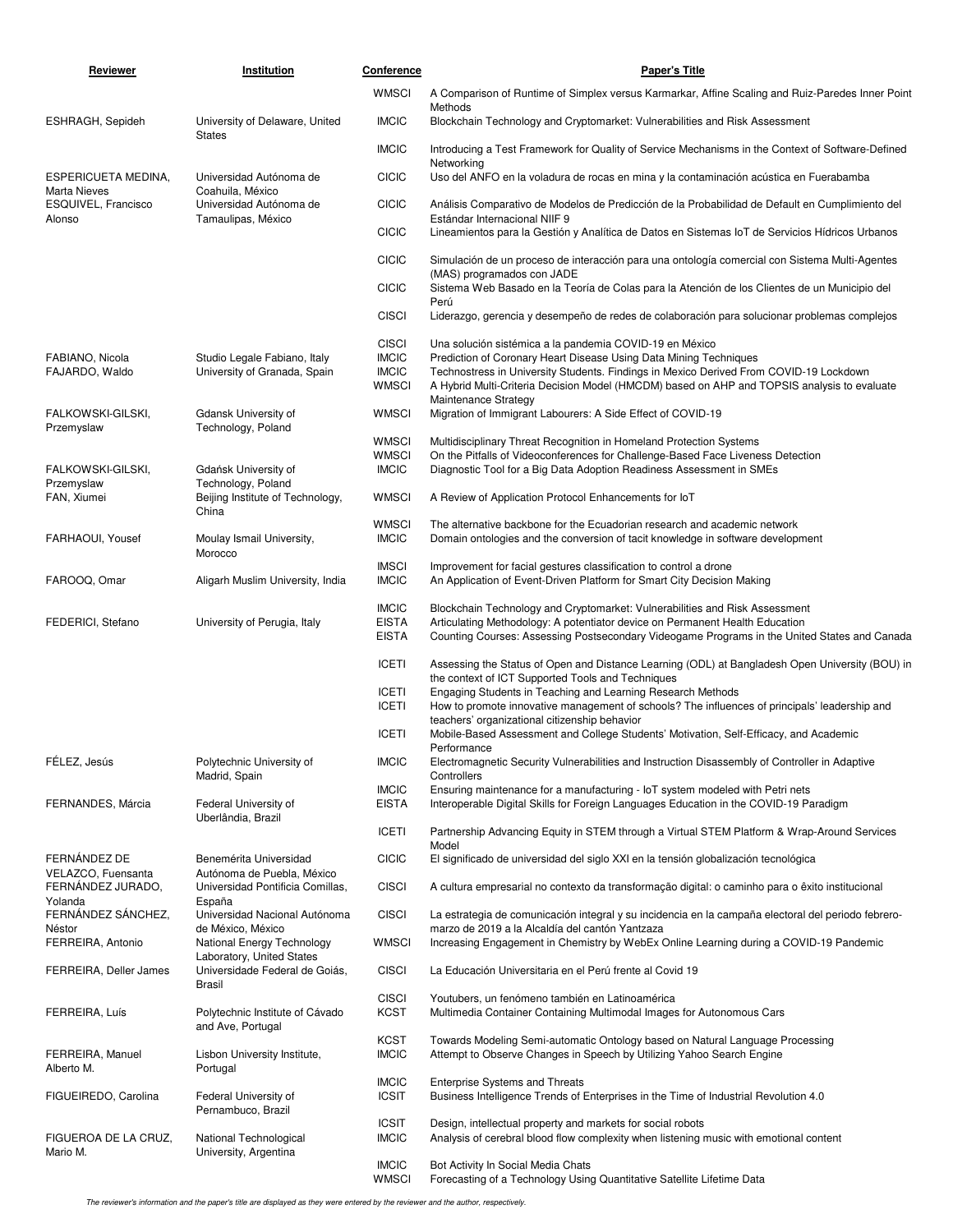| Reviewer                              | Institution                                                                          | <b>Conference</b>                            | <b>Paper's Title</b>                                                                                                                                                                                                                                             |
|---------------------------------------|--------------------------------------------------------------------------------------|----------------------------------------------|------------------------------------------------------------------------------------------------------------------------------------------------------------------------------------------------------------------------------------------------------------------|
| FIKRET ERCAN, M.                      | Singapore Polytechnic,                                                               | <b>IMCIC</b>                                 | Analysis of Risks to Data Privacy In All United Nations Member Countries                                                                                                                                                                                         |
|                                       | Singapore                                                                            | <b>IMCIC</b>                                 | Development of Game-Based Learning Scenarios for Social Engineering and Security Risk                                                                                                                                                                            |
| FINKBINE, Ronald                      | Indiana University South East,<br><b>United States</b>                               | <b>ICETI</b>                                 | Management for SMEs in the Manufacturing Industry<br>Discipline, Gender and Education: A Study of the Sikh Kanya Mahavidyalaya, Ferozepur, Punjab                                                                                                                |
|                                       |                                                                                      | <b>ICETI</b>                                 | Engineering graduation profiles and thinking styles: educational proposals to strengthen the training<br>of engineers                                                                                                                                            |
| FINKBINE, Ronald                      | Indiana University Southeast,<br><b>United States</b>                                | <b>EISTA</b>                                 | The Architectural Space Perception Through Different Visualization Media                                                                                                                                                                                         |
| FLORES, Carola Victoria               | Universidad Nacional de<br>Catamarca, Argentina                                      | <b>CICIC</b>                                 | La inversión pública nacional y su implicancia en la gestión de la ejecución presupuestal: una<br>experiencia basada en la resiliencia de los trabajadores de la Comuna local de Abancay, fase 2018                                                              |
|                                       |                                                                                      | <b>CISCI</b>                                 | Liderazgo, gerencia y desempeño de redes de colaboración para solucionar problemas complejos                                                                                                                                                                     |
| FLORES, Juan                          | University of Michoacan, Mexico                                                      | <b>IMCIC</b>                                 | Employment of IoT and Mobile Computing Technologies in Sustainable Education Systems                                                                                                                                                                             |
| FLORESCU, Gabriela C.                 | National Institute for R&D in<br>Informatics, Romania                                | <b>IMCIC</b>                                 | Bestination: a sustainable approach to problem solving for entrepreneurs                                                                                                                                                                                         |
| FLOYD, Raymond                        | Innovative Insights, Inc., United<br><b>States</b>                                   | <b>IMCIC</b><br><b>WMSCI</b>                 | Regional Pet Database: An Information System to Guarantee Pet-Population Control<br>The Impact and Trend of Virtual Currency                                                                                                                                     |
| FOGLIA, Pierfrancesco<br>FOLTZ, Kevin | University of Pisa, Italy<br>Institute for Defense Analyses,<br><b>United States</b> | <b>WMSCI</b><br><b>IMCIC</b>                 | Interactive Effects of Objet Transfer Between Application Windows Displayed<br>Attempt to Observe Changes in Speech by Utilizing Yahoo Search Engine                                                                                                             |
|                                       |                                                                                      | <b>IMCIC</b>                                 | Introducing a Test Framework for Quality of Service Mechanisms in the Context of Software-Defined<br>Networking                                                                                                                                                  |
| FOMBONA CADAVIECO,<br>Javier          | Universidad de Oviedo, España                                                        | <b>CISCI</b>                                 | Desarrollo de cibermedios deportivos: de migrantes a nativos                                                                                                                                                                                                     |
|                                       |                                                                                      | <b>CISCI</b>                                 | Gobierno electrónico y alfabetización digital: Comparativo temporal y regional del uso de la<br>tecnología en México                                                                                                                                             |
|                                       |                                                                                      | <b>CISCI</b>                                 | La Televisión en línea en Iberoamérica: una aproximación a su realidad                                                                                                                                                                                           |
| FORCOLIN, Margherita                  | Leiden University, Netherlands                                                       | <b>CISCI</b><br><b>WMSCI</b>                 | Twitter: análisis comparativo de los periodistas de Latinoamérica<br>Analysis of Risks to Data Privacy Throughout European Countries                                                                                                                             |
| FOX, Richard                          | Northern Kentucky University,                                                        | <b>WMSCI</b><br><b>IMCIC</b>                 | Test-Driven Development Effects on Software Quality and Developer Productivity Analysis<br>A Survey on Proximal Algorithms Used by Support Vector Machines for Classification                                                                                    |
|                                       | <b>United States</b>                                                                 | <b>IMCIC</b><br><b>IMCIC</b><br><b>IMCIC</b> | Distribution based Image Classification and its Application in Person Re-identification<br>Getting back to where we started from: Back to the Real World<br>Work-from-Home Policy Cybersecurity Implications and Threat Mitigation and Prevention Strategies     |
|                                       |                                                                                      | <b>WMSCI</b>                                 | An Optimal Path Planning Approach for a Two Wheeled Mobile Robot using Free Segment and                                                                                                                                                                          |
| FREIRE, Fausto                        | Universidad Tecnológica<br>Equinoccial, Ecuador                                      | <b>IMCIC</b>                                 | Turning Point Algorithm<br>A Survey on Proximal Algorithms Used by Support Vector Machines for Classification                                                                                                                                                    |
| FREJLICHOWSKI, Dariusz                | West Pomeranian University of                                                        | <b>IMCIC</b><br><b>WMSCI</b>                 | Getting back to where we started from: Back to the Real World<br>The Supply Chain Management: Approach to a Practical Case in the Retail Sector                                                                                                                  |
| FRICK, Jan                            | Technology, Poland<br>University of Stavanger, Norway                                | <b>IMCIC</b>                                 | Bestination: a sustainable approach to problem solving for entrepreneurs                                                                                                                                                                                         |
| FRIEDGAN, Alex                        | Data Cartography, United States                                                      | <b>DEMSET</b>                                | Analytic hierarchy process (AHP) for evaluating knowledge areas of advanced diploma in<br>Engineering taught in South African universities                                                                                                                       |
| FRIES, Terrence P.                    | Indiana University of<br>Pennsylvania, United States                                 | <b>WMSCI</b>                                 | "Perfect Arithmetic" by Wenceslav loseph Pelican                                                                                                                                                                                                                 |
|                                       |                                                                                      | <b>WMSCI</b><br><b>WMSCI</b>                 | A Meta-Analysis of Evolution of Deep Learning Research in Medical Image Analysis<br>A Survey of Data Security on Cloud                                                                                                                                           |
|                                       |                                                                                      | <b>WMSCI</b>                                 | Apply Principle of Alignment to Rethink and Redesign Assessments and Learning Activities for<br>Student Engagement and Success in Online and Digital Learning Environment During and After<br><b>COVID Pandemic</b>                                              |
|                                       |                                                                                      | <b>WMSCI</b><br><b>WMSCI</b>                 | <b>Education and Technology</b><br>Increasing Engagement in Chemistry by WebEx Online Learning during a COVID-19 Pandemic                                                                                                                                        |
|                                       |                                                                                      | <b>WMSCI</b>                                 | Learning Style Preferences and Proficiency Level Among College Students With Different Majors                                                                                                                                                                    |
| FRIMAN, Hen                           | Holon Institute of Technology,                                                       | <b>WMSCI</b><br><b>WMSCI</b><br><b>ICETI</b> | The Supply Chain Management: Approach to a Practical Case in the Retail Sector<br>The tool path tolerance setting with respect to accuracy during 3axis milling<br>An Innovative Education Program's Response to COVID-19 Utilizing ICT in Six African Countries |
|                                       | Israel                                                                               | <b>ICETI</b>                                 | Sudden introduction of a flipped classroom framework involving face-to-face and synchronous active<br>learning strategies on undergraduate dental students: A quasi experimental study                                                                           |
|                                       |                                                                                      | <b>ICETI</b>                                 | The Choice behind Social Work Profession: A Case Study of Prospective Students at University of                                                                                                                                                                  |
|                                       |                                                                                      | <b>ICETI</b>                                 | Limpopo<br>The Impact of Family Support and Industrial Work Practice to Students Work Readiness of                                                                                                                                                               |
| FROSCH-WILKE, Dirk                    | University of Applied Sciences<br>Kiel, Germany                                      | <b>EISTA</b>                                 | Vocational Education and Training (VET)<br>A STEM Literacy Program for Students in Secondary-Tertiary Transition to Reduce the Gender Gap:<br>a Focus on the Students' Perception                                                                                |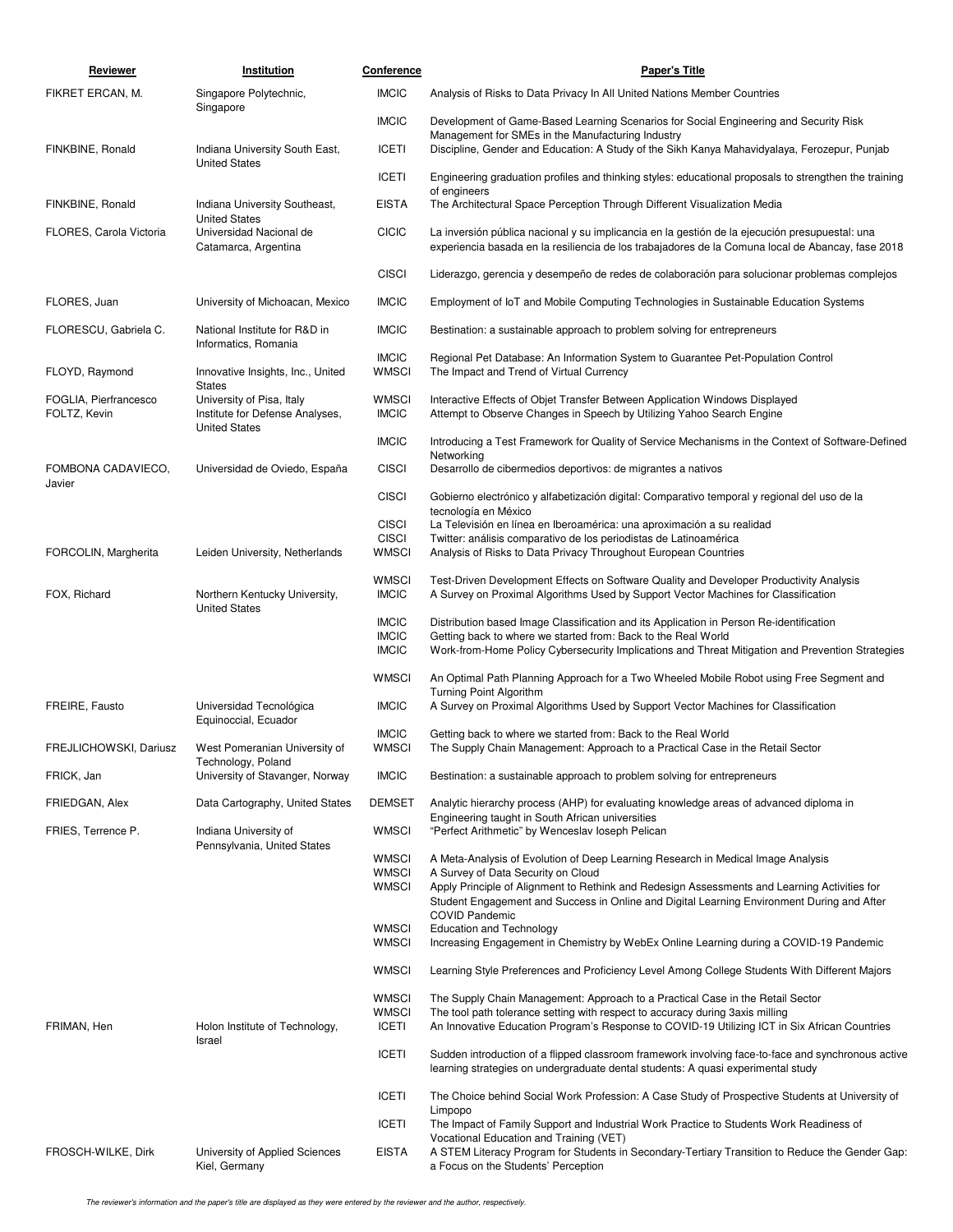| Reviewer                                   | Institution                                                                  | <b>Conference</b>            | <b>Paper's Title</b>                                                                                                                                                                    |
|--------------------------------------------|------------------------------------------------------------------------------|------------------------------|-----------------------------------------------------------------------------------------------------------------------------------------------------------------------------------------|
| FURDA, Mark                                | Franciscan University of                                                     | <b>EISTA</b>                 | Interdisciplinary Context in Educational Design                                                                                                                                         |
| FURLAN DE OLIVEIRA,                        | Steubenville, United States<br>Universidade Federal de Santa                 | <b>CISCI</b>                 | Impacto del estilo de liderazgo docente sobre el desempeño en actividades de laboratorio en                                                                                             |
| Renan<br>FURUKAWA, Susumu                  | Catarina, Brasil<br>University of Yamanashi, Japan                           | <b>WMSCI</b>                 | neuromarketing: estudio de caso en una Universidad virtual<br>The tool path tolerance setting with respect to accuracy during 3 axis milling                                            |
| GACNIK, Bonita                             | Mount Marty College, United<br>States                                        | <b>ICETI</b>                 | Syntax to Syntax: Assessment of Orthogonality in the Design of Object-Oriented Programming<br>Languages using Code Listing Method                                                       |
|                                            |                                                                              | <b>ICETI</b>                 | The Impact of Family Support and Industrial Work Practice to Students Work Readiness of<br>Vocational Education and Training (VET)                                                      |
|                                            |                                                                              | <b>ICETI</b>                 | Vetting the Influence of ISO-9126 Software Characteristics in the Development of Mobile Applications                                                                                    |
| GALAJDOVÁ, Alena                           | Technical University of Kosice,<br>Slovakia                                  | <b>EISTA</b>                 | Exploratory Trends Analysis of Chinese Artificial Intelligence Education Textbooks                                                                                                      |
| <b>GALLEGOS FUNES,</b><br>Francisco Javier | Instituto Politécnico Nacional,<br>México                                    | <b>CISCI</b>                 | Sistema alerta de control de consumo de agua para servicio doméstico                                                                                                                    |
| GALVIS, Jhon Jairo                         | Universidad Distrital Francisco<br>José de Caldas, Colombia                  | <b>CICIC</b>                 | Aplicación informática en tiempos de pandemia como soporte logístico en una empresa de<br>publicidad exterior                                                                           |
|                                            |                                                                              | <b>CISCI</b>                 | Estrategia de generación de conocimiento investigativo en educación en sinergia con diversos<br>dominios disciplinares                                                                  |
|                                            |                                                                              | <b>CISCI</b>                 | Impacto del estilo de liderazgo docente sobre el desempeño en actividades de laboratorio en<br>neuromarketing: estudio de caso en una Universidad virtual                               |
| GAONA, Citlalli                            | Universidad Autónoma de<br>Nuevo León, México                                | <b>CICIC</b>                 | - Análisis Multitemporal del Glaciar del Ampay por Medio de la Plataforma de Google Earth Engine<br>Periodo 2000-2019                                                                   |
| GAONA-TIBURCIO, Citlalli                   | Centro de Investigación en                                                   | <b>CICIC</b><br><b>CICIC</b> | Business Warehouse con SAP para el análisis de ventas en Corporaciones Peruanas<br>Capacidad fitorremediadora de Amaranthus hybridus- especie vegetal andina- en suelos                 |
|                                            | Materiales Avanzados, México                                                 |                              | contaminados por metales pesados en el botadero de basura de Quitasol-Imponeda de Abancay                                                                                               |
| GARCÍA ALCARAZ, Pedro                      | Agricultural Technology Center<br>School, México                             | <b>CISCI</b>                 | Retroceso Glaciar e Implicancias para la Disponibilidad Hídrica: Caso de los Ríos Lecheria y<br>Colorado (Limatambo-Cusco-Perú)                                                         |
| GARCÍA ALCARAZ, Pedro                      | Centro de Bachillerato<br>Tecnológico Agropecuario No.                       | <b>CISCI</b>                 | Desarrollo de cibermedios deportivos: de migrantes a nativos                                                                                                                            |
|                                            | 148 - Instituto de Estudios<br>Universitarios "UCCE, México                  |                              |                                                                                                                                                                                         |
|                                            |                                                                              | <b>CISCI</b>                 | Enfoque para actividades intermedias en la metodología de sistemas suaves (MSS), aplicado en la<br>evaluación de un plan de seguridad ciudadana                                         |
|                                            |                                                                              | <b>CISCI</b>                 | Estrategia de generación de conocimiento investigativo en educación en sinergia con diversos<br>dominios disciplinares                                                                  |
| GARCÍA GUIBOUT, Jorge                      | Universidad Nacional de Cuyo,<br>Argentina                                   | <b>CISCI</b>                 | Diálogo entre educadores: complexo ou não? Educação, método e concepções: o que pensam<br>professores de uma Universidade particular da cidade de São Paulo sobre a relação entre esses |
|                                            |                                                                              | <b>CISCI</b>                 | conceitos<br>El audiovisual como herramienta comunicacional para la recuperación y difusión de la cultura                                                                               |
|                                            |                                                                              | <b>CISCI</b>                 | Proceso no Sistémico del Decreto 1279 de 2002 – Especial Referencia: Experiencia del Sistema de<br>Asignación Salarial de los Docentes de las Universidades Públicas en Colombia        |
|                                            |                                                                              | <b>CISCI</b>                 | Propuesta para innovación en la enseñanza de comunicación. Caso: diálogos con líderes                                                                                                   |
| GARCÍA MARCO,<br>Francisco J.              | University of Zaragoza, Spain                                                | <b>IMCIC</b>                 | Emerging cyberbiosecurity threats in the CBRN domain                                                                                                                                    |
| GARCÍA MÁRQUEZ,                            | Universidad Politécnica de                                                   | <b>IMCIC</b><br><b>CISCI</b> | Intellectual Property Laws<br>Avaliação do Método de Extração Baseado em Morfologia Matemática na Detecção do Fenômeno                                                                  |
| Marco A.<br>GARCÍA TARTERA,                | Pachuca, México<br>Universidad Complutense de                                | <b>CICIC</b>                 | de Queimada no Parque Nacional das Emas<br>Aplicación informática en tiempos de pandemia como soporte logístico en una empresa de                                                       |
| Francisco J.                               | Madrid, España                                                               | <b>CICIC</b>                 | publicidad exterior<br>Simulación de un proceso de interacción para una ontología comercial con Sistema Multi-Agentes                                                                   |
| GARCÍA-ARACIL, Adela                       | Polytechnic University of                                                    | <b>WMSCI</b>                 | (MAS) programados con JADE<br>Enterprise Digital Transformation Using Robotic Process Automation - RPA                                                                                  |
| GARCÍA-RAMÍREZ, José                       | Valencia, Spain<br>University of Granada, Spain                              | <b>WMSCI</b>                 | Contributions in the field of Earth Resources and Sustainability (2013-2017): A Scientometric Study                                                                                     |
| Miguel                                     |                                                                              | <b>WMSCI</b>                 | The Block Algorithm Speed-up Computation Aircrafts Mathematical Model and Simulation on CUDA                                                                                            |
| GARNACE, Reynaldo                          | Leyte Normal University,                                                     | <b>KCST</b>                  | architecture<br>Multimedia Container Containing Multimodal Images for Autonomous Cars                                                                                                   |
| GARNACE, Reynaldo                          | Philippines<br>Philippine Science High School<br>Eastern Visayas CampusLeyte | <b>KCST</b>                  | Free Will: A New Formulation                                                                                                                                                            |
|                                            | Normal University, Philippines                                               |                              |                                                                                                                                                                                         |
| GATFAOUI, Hayette                          | <b>IESEG School of Management,</b><br>France                                 | <b>IMCIC</b>                 | Why Are Simple Organisms Haploid and Complex Organisms Diploid?                                                                                                                         |
| GAU, Li-Shiue                              | Asia University, Taiwan                                                      | <b>IMSCI</b>                 | Development of CNN Architectures using Transfer Learning Methods for Medical Image Classification                                                                                       |
| GEARY, Mark                                | Dakota State University, United<br><b>States</b>                             | <b>EISTA</b>                 | Universities vs online education: strengthening of weak ties and the emergence of invisible ties                                                                                        |
| GEDVILIENE, Genute                         | Vytautas Magnus University,<br>Lithuania                                     | <b>ICETI</b>                 | Students' Competencies in the Learning of Visual Art in Europe                                                                                                                          |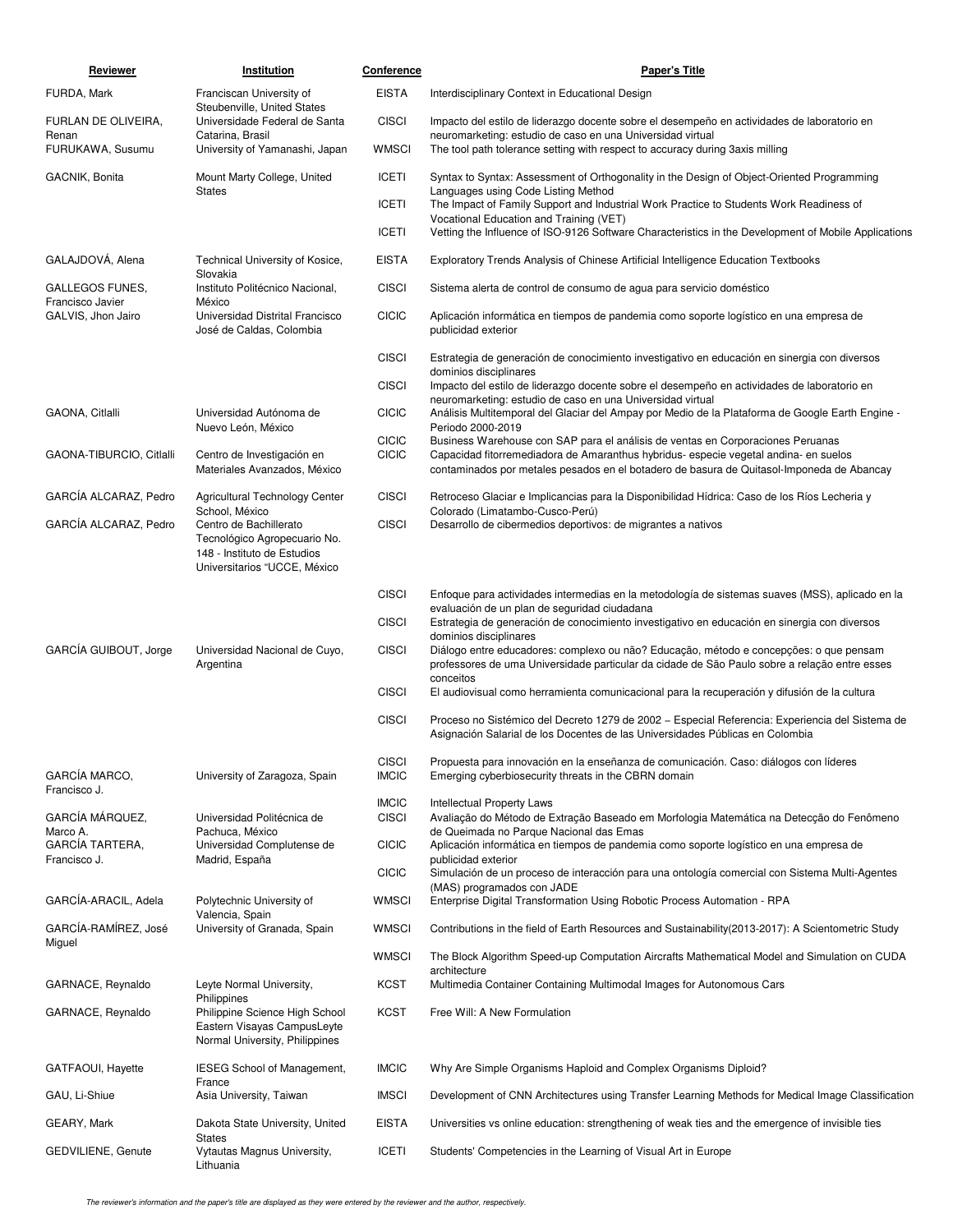| Reviewer                                  | Institution                                                                                                         | Conference                                                   | <b>Paper's Title</b>                                                                                                                                                                                                                                                                                                                                                                                                                                                                               |
|-------------------------------------------|---------------------------------------------------------------------------------------------------------------------|--------------------------------------------------------------|----------------------------------------------------------------------------------------------------------------------------------------------------------------------------------------------------------------------------------------------------------------------------------------------------------------------------------------------------------------------------------------------------------------------------------------------------------------------------------------------------|
| GEORGAKOPOULOU,                           | National and Kapodistrian                                                                                           | <b>EISTA</b>                                                 | Student Choices and Perceptions of Distance-Learning Courses during the COVID-19 Pandemic                                                                                                                                                                                                                                                                                                                                                                                                          |
| Elena                                     | University of Athens, Greece                                                                                        | <b>EISTA</b>                                                 | Universities vs online education: strengthening of weak ties and the emergence of invisible ties                                                                                                                                                                                                                                                                                                                                                                                                   |
| GERICOTA, Manuel                          | Instituto Superior de Engenharia<br>do Porto, Portugal                                                              | <b>CICIC</b>                                                 | Simulador de esteira transportadora como um recurso da quarta revolução industrial                                                                                                                                                                                                                                                                                                                                                                                                                 |
| GERVINO, Gianpiero                        | National Institute of Nuclear<br>Physics, Italy                                                                     | <b>IMCIC</b>                                                 | Constraint Programming as an AI Option                                                                                                                                                                                                                                                                                                                                                                                                                                                             |
| GINI, Giuseppina<br>GINI, Giuseppina      | Polytechnic of Milan, Italy<br>Polytechnic University of Milan,<br>Italy                                            | <b>IMCIC</b><br><b>IMCIC</b><br>WMSCI<br><b>IMCIC</b>        | Q-Learning interacting with Kalman Filters<br>Security, Privacy and Interoperability Requirements for Peruvian Remote Digital Signatures<br>Test-Driven Development Effects on Software Quality and Developer Productivity Analysis<br>A Data Oriented Approach to the Problem of Power Grid Non-Technical Losses in Developing<br>Countries                                                                                                                                                       |
| GIRALDO, Jaime A.                         | Universidad Nacional de                                                                                             | <b>IMCIC</b><br><b>CISCI</b>                                 | A Survey Paper on Real-Time Sign Language Gesture Recognition<br>La Televisión en línea en Iberoamérica: una aproximación a su realidad                                                                                                                                                                                                                                                                                                                                                            |
| GIRALDO RENDÓN, Juan<br>Pablo             | Colombia, Colombia<br>Universidad de Manizales,<br>Colombia                                                         | <b>CISCI</b>                                                 | A cultura empresarial no contexto da transformação digital: o caminho para o êxito institucional                                                                                                                                                                                                                                                                                                                                                                                                   |
|                                           |                                                                                                                     | <b>CISCI</b>                                                 | Análisis de Casos Positivos del Covid-19 en Colombia a través de un Árbol de Probabilidades                                                                                                                                                                                                                                                                                                                                                                                                        |
|                                           |                                                                                                                     | <b>CISCI</b>                                                 | Uso del aplicativo Atlas. ti. para la gestión estratégica de datos en la aplicación del método de la<br>Teoría Fundamentada                                                                                                                                                                                                                                                                                                                                                                        |
| GIULIANO, Mónica                          | Universidad Nacional de La<br>Matanza, Argentina                                                                    | <b>CISCI</b>                                                 | La Educación en Energías Renovables no Convencionales en la Formación de Ingenieros<br>Electrónicos de la Universidad Distrital Francisco José de Caldas                                                                                                                                                                                                                                                                                                                                           |
| GNATYUK, Volodymyr                        | V.E. Lashkaryov Institute of<br>Semiconductor Physics of the<br>National Academy of Sciences<br>of Ukraine, Ukraine | <b>CISCI</b><br><b>WMSCI</b>                                 | Perfil de los youtubers e instragramers educativos de Ecuador<br>Forecasting of a Technology Using Quantitative Satellite Lifetime Data                                                                                                                                                                                                                                                                                                                                                            |
|                                           |                                                                                                                     | <b>WMSCI</b>                                                 | Simulation of Mid infrared Supercontinuum Generation in Silicon Germanium Photonic Waveguide<br>for Gas Spectroscopy                                                                                                                                                                                                                                                                                                                                                                               |
| GOLDBERG, Robert                          | City University of New York,<br><b>United States</b>                                                                | <b>EISTA</b>                                                 | Detecting fraud in organization: New framework and tools                                                                                                                                                                                                                                                                                                                                                                                                                                           |
| GOLEA, Nour El Houda                      | Batna 2 University, Algeria                                                                                         | <b>EISTA</b><br><b>ICETI</b><br><b>WMSCI</b><br><b>WMSCI</b> | Redemption of Burned Documents of the Museu Nacional after the Fire<br>Social networks and e-learning methodologies in the teacher training process<br>Encryption Challenges: What Are We Facing?<br>Social Engineering Attacks: A Systematic Mapping Study                                                                                                                                                                                                                                        |
| GÓMEZ MIRANDA, Pilar                      | Instituto Politécnico Nacional,<br>México                                                                           | <b>CICIC</b>                                                 | Exploración de un Modelo de Emprendimiento solidario en el Marco de la Convergencia de la Cuarta<br>Revolución Industrial y el COVID-19                                                                                                                                                                                                                                                                                                                                                            |
|                                           |                                                                                                                     | <b>CISCI</b><br><b>CISCI</b><br><b>CISCI</b><br><b>CISCI</b> | Análisis de Casos Positivos del Covid-19 en Colombia a través de un Árbol de Probabilidades<br>Desarrollo de cibermedios deportivos: de migrantes a nativos<br>Diálogo entre educadores: complexo ou não? Educação, método e concepções: o que pensam<br>professores de uma Universidade particular da cidade de São Paulo sobre a relação entre esses<br>conceitos<br>Uso del aplicativo Atlas. ti. para la gestión estratégica de datos en la aplicación del método de la<br>Teoría Fundamentada |
| GÓMEZ-SOBERÓN, José<br>Manuel             | Universidad Politécnica de<br>Cataluña, España                                                                      | <b>CICIC</b>                                                 | Lineamientos para la Gestión y Analítica de Datos en Sistemas loT de Servicios Hídricos Urbanos                                                                                                                                                                                                                                                                                                                                                                                                    |
| GONZALEZ BRAMBILA,<br>Silvia B.           | Universidad Autónoma<br>Metropolitana, México                                                                       | <b>CISCI</b>                                                 | Diálogo entre educadores: complexo ou não? Educação, método e concepções: o que pensam<br>professores de uma Universidade particular da cidade de São Paulo sobre a relação entre esses<br>conceitos                                                                                                                                                                                                                                                                                               |
|                                           |                                                                                                                     | <b>SIECI</b>                                                 | El uso de las Tecnologías de la Información para abatir el índice de reprobación del inglés, como<br>lengua extranjera - El caso del Plantel Texcoco de la Escuela Preparatoria UAEM.                                                                                                                                                                                                                                                                                                              |
| GONZÁLEZ MARIÑO,<br>Julio C.              | Universidad Autónoma de<br>Tamaulipas, México                                                                       | <b>CISCI</b>                                                 | La estrategia de comunicación integral y su incidencia en la campaña electoral del periodo febrero-<br>marzo de 2019 a la Alcaldía del cantón Yantzaza                                                                                                                                                                                                                                                                                                                                             |
| GONZÁLEZ MARIÑO,<br>Julio César           | Autonomous University of<br>Tamaulipas, Mexico                                                                      | <b>ICETI</b>                                                 | Peace Education in Societies Involved in Intractable Conflicts: Intervention among the Arab Group as<br>a Case Study                                                                                                                                                                                                                                                                                                                                                                               |
|                                           |                                                                                                                     | <b>ICETI</b>                                                 | The impact of e-learning on students: measuring the acceptance of the technology between<br>undergraduates' students in business studies                                                                                                                                                                                                                                                                                                                                                           |
| GONZÁLEZ MARIÑO,<br>Julio César           | Universidad Autónoma de<br>Tamaulipas, México                                                                       | <b>CISCI</b>                                                 | A Universidade e o Desafio das Humanidades Digitais                                                                                                                                                                                                                                                                                                                                                                                                                                                |
| GONZÁLEZ POSADAS,                         | Universidad Politécnica de                                                                                          | <b>CISCI</b><br><b>CISCI</b>                                 | Perfil de los youtubers e instragramers educativos de Ecuador<br>Comportamiento óptimo de una rectenna para carga de dispositivos en modo inalámbrico,                                                                                                                                                                                                                                                                                                                                             |
| Vicente<br>GONZÁLEZ SÁNCHEZ,<br>Víctor M. | Madrid, España<br>Universidad Nacional de<br>Educación a Distancia, España                                          | <b>CICIC</b>                                                 | comparación y modelado de parámetros importantes<br>Exotización de la identidad cultural del Cusco como estrategia mercantil extractiva del recurso<br>turístico                                                                                                                                                                                                                                                                                                                                   |
|                                           |                                                                                                                     | <b>CISCI</b>                                                 | Impacto del estilo de liderazgo docente sobre el desempeño en actividades de laboratorio en                                                                                                                                                                                                                                                                                                                                                                                                        |
| GRACIA, Joaquín                           | Universidad Politécnica de                                                                                          | <b>CISCI</b>                                                 | neuromarketing: estudio de caso en una Universidad virtual<br>Nuevos perfiles de comunicación y marketing en las Pymes de Ecuador                                                                                                                                                                                                                                                                                                                                                                  |
| GRECO, Salvatore                          | Valencia, España<br>University of Catania, Italy                                                                    | <b>IMCIC</b>                                                 | Work-from-Home Policy Cybersecurity Implications and Threat Mitigation and Prevention Strategies                                                                                                                                                                                                                                                                                                                                                                                                   |
| GROUVERMAN, Valentina                     | Research Triangle Institute,<br><b>United States</b>                                                                | <b>WMSCI</b>                                                 | A Survey of Data Security on Cloud                                                                                                                                                                                                                                                                                                                                                                                                                                                                 |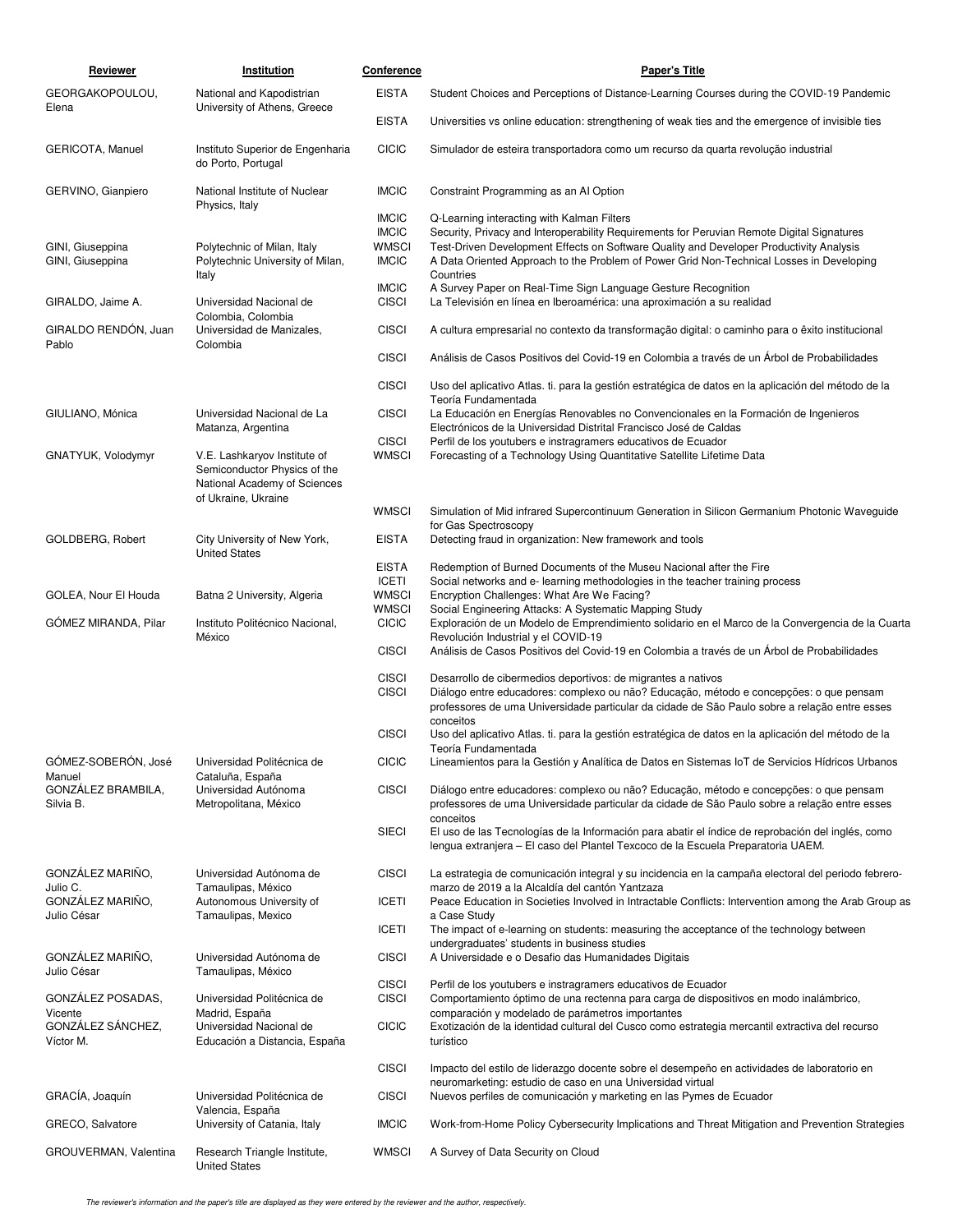| <b>Reviewer</b>                                     | <b>Institution</b>                                                                | <b>Conference</b>                            | <b>Paper's Title</b>                                                                                                                                                                                                                                                                                              |
|-----------------------------------------------------|-----------------------------------------------------------------------------------|----------------------------------------------|-------------------------------------------------------------------------------------------------------------------------------------------------------------------------------------------------------------------------------------------------------------------------------------------------------------------|
| GRYGIERZEC, Wieslaw                                 | University of Agriculture in                                                      | <b>WMSCI</b>                                 | Increasing Engagement in Chemistry by WebEx Online Learning during a COVID-19 Pandemic                                                                                                                                                                                                                            |
| GUERRA, Jorge Carlos C.                             | Krakow, Poland<br>Universidade Tecnologica                                        | <b>CISCI</b>                                 | Sistema alerta de control de consumo de agua para servicio doméstico                                                                                                                                                                                                                                              |
| GUILLÉN, Alberto                                    | Federal do Parana, Brasil<br>University of Jaen, Spain                            | <b>BMIC</b>                                  | Performance Analysis of Machine Learning Algorithms for Sleep Apnea Detection using ECG                                                                                                                                                                                                                           |
| GULBAHAR, Yasemin                                   | Ankara University, Turkey                                                         | <b>EISTA</b><br><b>ICETI</b><br><b>ICETI</b> | Faculty Training for the Design of Prospective IT-Oriented Higher Education Programs<br>Al-based Techniques for imbalanced class sizes in teaching<br>Guitar Tuition in Australian Higher Education: Consequences of Employing a Global Perspective                                                               |
|                                                     |                                                                                   | <b>ICETI</b>                                 | the Role of the Teacher in National Development: Issues and Challenges for Improved Learning in                                                                                                                                                                                                                   |
|                                                     |                                                                                   | <b>WMSCI</b>                                 | Bayelsa State, Nigeria<br>Apply Principle of Alignment to Rethink and Redesign Assessments and Learning Activities for<br>Student Engagement and Success in Online and Digital Learning Environment During and After<br><b>COVID Pandemic</b>                                                                     |
| GULBAHAR, Yasemin<br>GUNDU, Srinivasa Rao           | Baskent University, Turkey<br>Dravidian University, India                         | <b>IMSCI</b><br><b>WMSCI</b>                 | Improvement for facial gestures classification to control a drone<br>A Hybrid Multi-Criteria Decision Model (HMCDM) based on AHP and TOPSIS analysis to evaluate                                                                                                                                                  |
| GUPTA, Vijay Kumar                                  | Indian Institute of Information<br>Technology, Design and<br>Manufacturing, India | <b>WMSCI</b>                                 | Maintenance Strategy<br>An Automatic Equipment for the Marking of 12" Polyethylene Pipes                                                                                                                                                                                                                          |
| GUTIÉRREZ-GARCÍA,<br>Juan Jesús                     | Instituto Politécnico Nacional,<br>México                                         | <b>WMSCI</b><br><b>CICIC</b><br><b>CICIC</b> | Optimal analysis for enhancement of thermo mechatronic processes<br>Análisis Multitemporal del Glaciar del Ampay por Medio de la Plataforma de Google Earth Engine -<br>Periodo 2000-2019<br>Gobernanza del agua y participación comunitaria frente al cambio climático en la microcuenca<br>Mariño, Abancay Perú |
| GYÖRÖDI, Cornelia Aurora                            | University of Oradea, Romania                                                     | <b>CICIC</b><br><b>WMSCI</b>                 | Modelo predictivo de mortalidad en pacientes con COVID-19 en Trujillo - Perú<br>Context-Free Grammar from the Computing Theory Perspective                                                                                                                                                                        |
| HABA, Cristian-Gyözö                                | "Gheorghe Asachi" Technical<br>University of Iasi, Romania                        | <b>WMSCI</b><br><b>IMCIC</b>                 | Intelligent Extended XGBoost Algorithm For Psychiatric Diagnosis<br>A systematic literature review protocol for evaluating the Strengths, Weaknesses, Opportunities and<br>Threats (SWOT) of South Africa's e-health system                                                                                       |
|                                                     |                                                                                   | <b>IMCIC</b><br><b>WMSCI</b>                 | Bestination: a sustainable approach to problem solving for entrepreneurs<br>A study on the profile of small and micro business enterprises supported by government in                                                                                                                                             |
|                                                     |                                                                                   | <b>WMSCI</b>                                 | developing countries: The Case of Oman<br>Apply Principle of Alignment to Rethink and Redesign Assessments and Learning Activities for<br>Student Engagement and Success in Online and Digital Learning Environment During and After<br><b>COVID Pandemic</b>                                                     |
|                                                     |                                                                                   | <b>WMSCI</b>                                 | <b>Education and Technology</b>                                                                                                                                                                                                                                                                                   |
| HADDAD, Hisham                                      | Kennesaw State University,                                                        | <b>WMSCI</b><br><b>IMCIC</b>                 | Teachers' assessments on competency-based learning activities<br>Domain ontologies and the conversion of tacit knowledge in software development                                                                                                                                                                  |
|                                                     | <b>United States</b>                                                              | <b>WMSCI</b>                                 | Web Based Approach for Discovering and Prevention of Customs Violations by Application of                                                                                                                                                                                                                         |
| HALL, Carmen                                        | Fanshawe College, Canada                                                          | <b>EISTA</b>                                 | <b>Emotional Model</b><br>Converged Learning: the spectrum of technology-mediated learning                                                                                                                                                                                                                        |
| HAMIE, Ali                                          | University of Brighton, United                                                    | <b>EISTA</b><br>WMSCI                        | How is Artificial Intelligence (AI) Changing Education?<br>Web Based Approach for Discovering and Prevention of Customs Violations by Application of                                                                                                                                                              |
| HANACEK, Petr                                       | Kingdom<br>Brno University of Technology,                                         | <b>WMSCI</b>                                 | <b>Emotional Model</b><br>Context-Free Grammar from the Computing Theory Perspective                                                                                                                                                                                                                              |
| HANN, Christopher                                   | <b>Czech Republic</b><br>University of Canterbury, New<br>Zealand                 | <b>IMCIC</b>                                 | A systematic literature review protocol for evaluating the Strengths, Weaknesses, Opportunities and<br>Threats (SWOT) of South Africa's e-health system                                                                                                                                                           |
| HANNAN, Juana                                       | New Mexico State University,                                                      | <b>IMCIC</b><br><b>EISTA</b>                 | Seasonal effect of aerobic exercise on lipid consumption<br>Education 4.0 - 5.0 and the Post-Information Transformation of University Libraries                                                                                                                                                                   |
| HANSON, Ardis                                       | <b>United States</b><br>University of South Florida,                              | <b>WMSCI</b>                                 | Emergency criminal legislation in the times of COVID19: The case of Albania                                                                                                                                                                                                                                       |
|                                                     | <b>United States</b>                                                              | <b>WMSCI</b>                                 | The impact of Professors and Students' extracurricular interaction on creating the authentic<br>environment                                                                                                                                                                                                       |
| HARICHANDAN,<br>Dhaneswar                           | University of Mumbai, India                                                       | <b>ICETI</b>                                 | Crisis and Challenges for Teachers and Families Facing Multiculturalism and Virtual Learning<br>Technologies - Can Diverse Families Still Function as Educators in Virtual and Distance Learning<br>Reality of Their Children?                                                                                    |
|                                                     |                                                                                   | <b>ICETI</b>                                 | Peace Education in Societies Involved in Intractable Conflicts: Intervention among the Arab Group as                                                                                                                                                                                                              |
| HARKAT, Houda                                       | Instituto de Telecomunicações,<br>Portugal                                        | <b>WMSCI</b>                                 | a Case Study<br>An Automatic Equipment for the Marking of 12" Polyethylene Pipes                                                                                                                                                                                                                                  |
| HARRIEHAUSEN-<br>MUHLBAUER, Bettina<br>HARUVY, Nava | Darmstadt University of Applied<br>Sciences, Germany                              | <b>ICETI</b><br><b>WMSCI</b>                 | Examining the impact of differences in personal-demographic variables on Total Quality Management<br>domains among Arab minority higher education institutions stuff in Israel                                                                                                                                    |
| HASGUL, Servet                                      | Netanya Academic College,<br>Israel<br>Eskisehir Osmangazi University,            | MEI                                          | The Impact and Trend of Virtual Currency<br>A Reservation System with an Efficient Matching-and-Scheduling Mechanism for Private Parking-                                                                                                                                                                         |
| HASHIMOTO, Shigehiro                                | Turkey<br>Kogakuin University, Japan                                              | <b>IMCIC</b>                                 | <b>Sharing Programs</b><br>Cybernetics and Reductionism in Biology: new historical and philosophical perspectives                                                                                                                                                                                                 |
|                                                     |                                                                                   | <b>IMCIC</b><br><b>WMSCI</b>                 | Emerging cyberbiosecurity threats in the CBRN domain<br>Cultural sustainability: proposal for categorization of conceptual elements from visitors' comments at                                                                                                                                                    |
|                                                     |                                                                                   | <b>WMSCI</b>                                 | <b>UNESCO World Heritage Sites</b><br>Curriculum paradigm shift of middle school teachers: A phenomenological study                                                                                                                                                                                               |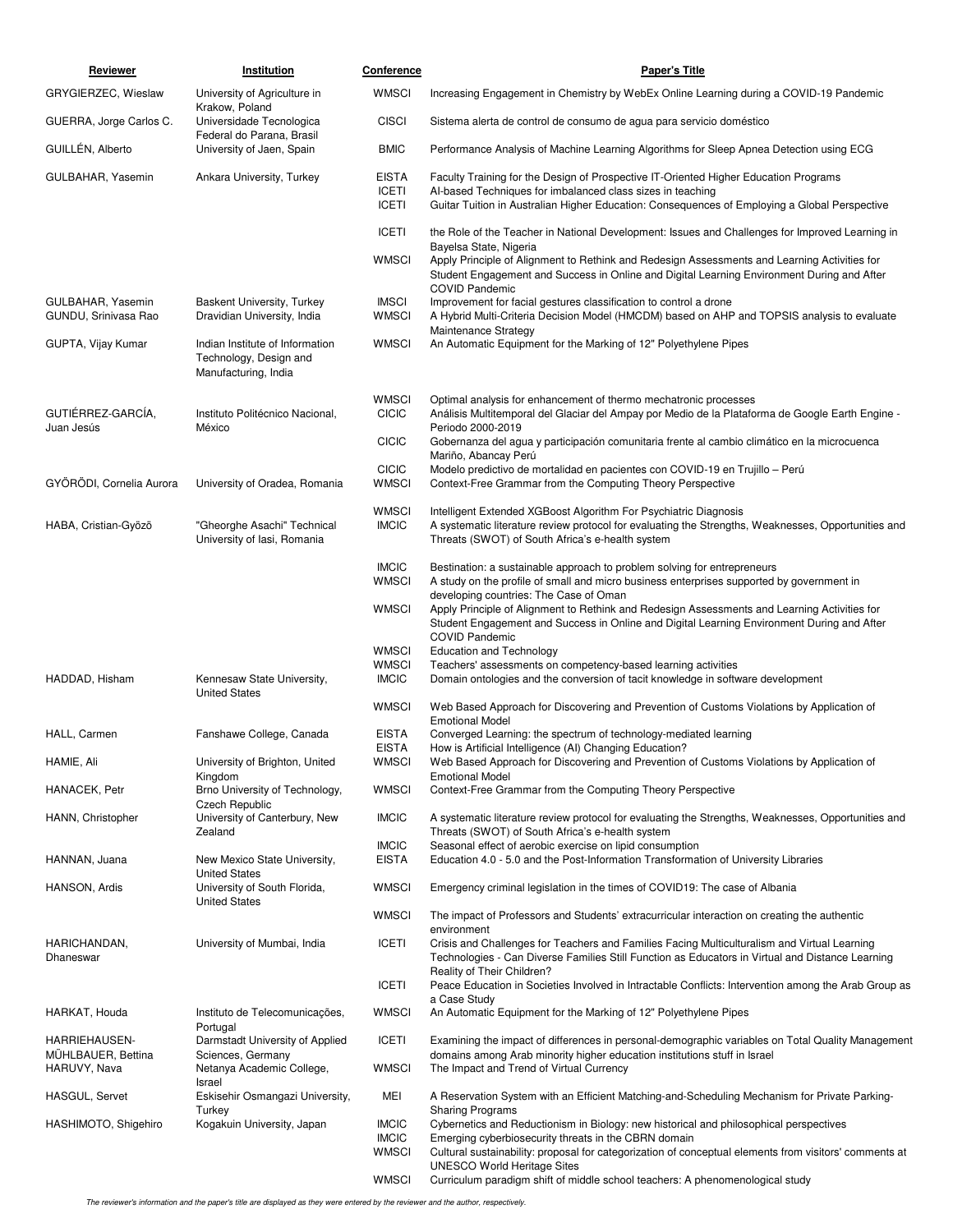| Reviewer                         | Institution                                                       | Conference                   | <b>Paper's Title</b>                                                                                                                                                                                                                           |
|----------------------------------|-------------------------------------------------------------------|------------------------------|------------------------------------------------------------------------------------------------------------------------------------------------------------------------------------------------------------------------------------------------|
| HASIM, Zuwati                    | University of Malaya, Malaysia                                    | <b>WMSCI</b><br><b>EISTA</b> | Health Systems and Use of Technology for Extreme Crisis Management<br>The Role of Computer Games in Teaching Object-Oriented Programming in High Schools - Code<br>Combat as a Game Approach                                                   |
| HENDEL, Russell J.               | Towson University, United                                         | <b>ICETI</b>                 | Counselor Care: A Proposed Counseling Program Development Among Practitioners                                                                                                                                                                  |
|                                  | <b>States</b>                                                     | <b>ICETI</b>                 | Crisis and Challenges for Teachers and Families Facing Multiculturalism and Virtual Learning<br>Technologies - Can Diverse Families Still Function as Educators in Virtual and Distance Learning<br>Reality of Their Children?                 |
|                                  |                                                                   | <b>WMSCI</b><br><b>WMSCI</b> | "Perfect Arithmetic" by Wenceslav loseph Pelican<br>Apply Principle of Alignment to Rethink and Redesign Assessments and Learning Activities for<br>Student Engagement and Success in Online and Digital Learning Environment During and After |
|                                  |                                                                   | <b>WMSCI</b><br><b>WMSCI</b> | <b>COVID Pandemic</b><br>Curriculum paradigm shift of middle school teachers: A phenomenological study<br>Design of the Tourism Development Plan for the Junin Region                                                                          |
|                                  |                                                                   | <b>WMSCI</b><br><b>WMSCI</b> | <b>Education and Technology</b><br>Learning Style Preferences and Proficiency Level Among College Students With Different Majors                                                                                                               |
|                                  |                                                                   | <b>WMSCI</b><br><b>WMSCI</b> | Scanning Processes: Efficient Choices for Broadcasting Collections and Archives<br>Teachers' assessments on competency-based learning activities                                                                                               |
|                                  |                                                                   | <b>WMSCI</b><br><b>WMSCI</b> | The effect of financial rent on top 1% income ratio in advanced economies: an evidence from panel<br><b>VAR</b> analysis<br>The Neuromarketing and the Purchase Process for Convenience Stores in the City of Huancayo                         |
| HENDEL, Russell Jay              | Towson University, United                                         | <b>EISTA</b>                 | Converged Learning: the spectrum of technology-mediated learning                                                                                                                                                                               |
|                                  | <b>States</b>                                                     | <b>EISTA</b>                 | Perceived Ease of Use, Perceived Usefulness, and Behavioral Intention to Use Multimedia Teaching                                                                                                                                               |
|                                  |                                                                   | <b>IMSCI</b>                 | Methods for SAP ERP: Application of the Technology Acceptance Model<br>A Formal Model for the Business Innovation Case Description                                                                                                             |
| <b>HERGET, Katrin</b>            | University of Aveiro, Portugal                                    | <b>EISTA</b>                 | Education 4.0 - 5.0 and the Post-Information Transformation of University Libraries                                                                                                                                                            |
|                                  |                                                                   | <b>EISTA</b>                 | Ideal preferences for thinking styles in Engineering graduates: educational proposals to assurance<br>graduation profiles through mathematics courses                                                                                          |
|                                  |                                                                   | <b>ICETI</b>                 | Comparative Study on Islamic and Secular Education as Perceived by Select Professionals of                                                                                                                                                     |
|                                  |                                                                   | <b>ICETI</b>                 | Mindanao State University-Main Campus<br>Design and Development of the Hardware and Software System for Simulation of Feedback Tactility                                                                                                       |
|                                  |                                                                   | <b>ICETI</b>                 | The comparison of chucking methods to enhance the cognitive capacity of short-term memory to<br>retain textual information among high school students                                                                                          |
| HERNÁNDEZ FUSILIER,<br>Donato    | Universidad de Guanajuato,<br>México                              | <b>CISCI</b>                 | Experiencia de implementación de la TDT en Ecuador: Caso de estudio Teleamazonas                                                                                                                                                               |
| HERNANDEZ RAMOS,<br>Juan Pablo   | Universidad de Salamanca,<br>España                               | <b>CICIC</b>                 | Exotización de la identidad cultural del Cusco como estrategia mercantil extractiva del recurso<br>turístico                                                                                                                                   |
| HERNÁNDEZ-RUBIO,<br>Erika        | Instituto Politécnico Nacional,<br>México                         | <b>CICIC</b>                 | Aplicación Móvil para Predecir la Probabilidad de Pertenecer al Grupo de Riesgo Cardiovascular<br>Utilizando Machine Learning                                                                                                                  |
|                                  |                                                                   | <b>CICIC</b><br><b>CICIC</b> | Business Warehouse con SAP para el análisis de ventas en Corporaciones Peruanas<br>Proceso de reparto por localización georreferenciada de documentación Tributaria para                                                                       |
| HIDALGO IZQUIERDO,<br>Violeta    | Universidad de Extremadura,<br>España                             | <b>CICIC</b>                 | contribuyentes de un Municipio del Perú<br>Evaluación Heurística de la Usabilidad del Portal Web del Centro Regional Universitario de Veraguas                                                                                                 |
|                                  |                                                                   | CICIC                        | Gobernanza del agua y participación comunitaria frente al cambio climático en la microcuenca<br>Mariño, Abancay Perú                                                                                                                           |
| HIDALGO TOLEDO, Jorge<br>Alberto | Universidad Anáhuac México<br>Norte, México                       | <b>CISCI</b><br><b>CISCI</b> | Nuevos perfiles de comunicación y marketing en las Pymes de Ecuador<br>A Universidade e o Desafio das Humanidades Digitais                                                                                                                     |
|                                  |                                                                   | <b>CISCI</b>                 | Impacto del estilo de liderazgo docente sobre el desempeño en actividades de laboratorio en<br>neuromarketing: estudio de caso en una Universidad virtual                                                                                      |
| HIGUERA CASTRO,<br>Gustavo A.    | Universidad Distrital Francisco<br>José de Caldas, Colombia       | <b>CISCI</b>                 | Implementación de Comportamiento Animal a través de Vehículos Braitenberg                                                                                                                                                                      |
| HILKEVICS, Sergejs               | Ventspils University of Applied<br>Sciences, Latvia               | <b>WMSCI</b>                 | Heating Asymmetry in Magnetoresistive Random Access Memories                                                                                                                                                                                   |
|                                  |                                                                   | <b>WMSCI</b>                 | Numerical Solution of the Partial Differential Equation Bilaplacian type by the Finite Element Method<br>for the simulation of Accelerometer-type MEMS                                                                                         |
| <b>HILKEVICS, Sergejs</b>        | Ventspils University of Applied<br>Sciences, Latvia               | <b>WMSCI</b>                 | "Perfect Arithmetic" by Wenceslav loseph Pelican                                                                                                                                                                                               |
|                                  |                                                                   | <b>WMSCI</b><br><b>WMSCI</b> | Re-Envisioning a Computer Science Curriculum<br>The effect of financial rent on top 1% income ratio in advanced economies: an evidence from panel<br><b>VAR</b> analysis                                                                       |
| HILUY FILHO, João J.             | Universidade Federal do Ceará,<br>Brasil                          | <b>CISCI</b>                 | Sistema alerta de control de consumo de agua para servicio doméstico                                                                                                                                                                           |
| HITAM, Muhammad Suzuri           | Universiti Malaysia Terengganu,<br>Malaysia                       | <b>IMCIC</b>                 | Security, Privacy and Interoperability Requirements for Peruvian Remote Digital Signatures                                                                                                                                                     |
| HMIDA, Hmida                     | Higher Institute of Technological<br>Studies of Charguia, Tunisia | <b>IMCIC</b>                 | Prediction of Coronary Heart Disease Using Data Mining Techniques                                                                                                                                                                              |
| HO, Liangwei                     | <b>Collex Communication</b>                                       | <b>IMCIC</b>                 | An Appraisal of Business and Security Critical issues in the Telecommunication industry in                                                                                                                                                     |
|                                  | Corporation, Taiwan                                               | <b>IMCIC</b>                 | Developing Countries: An African Perspective<br>Electromagnetic Security Vulnerabilities and Instruction Disassembly of Controller in Adaptive<br>Controllers                                                                                  |
|                                  |                                                                   | <b>IMCIC</b>                 | Getting back to where we started from: Back to the Real World                                                                                                                                                                                  |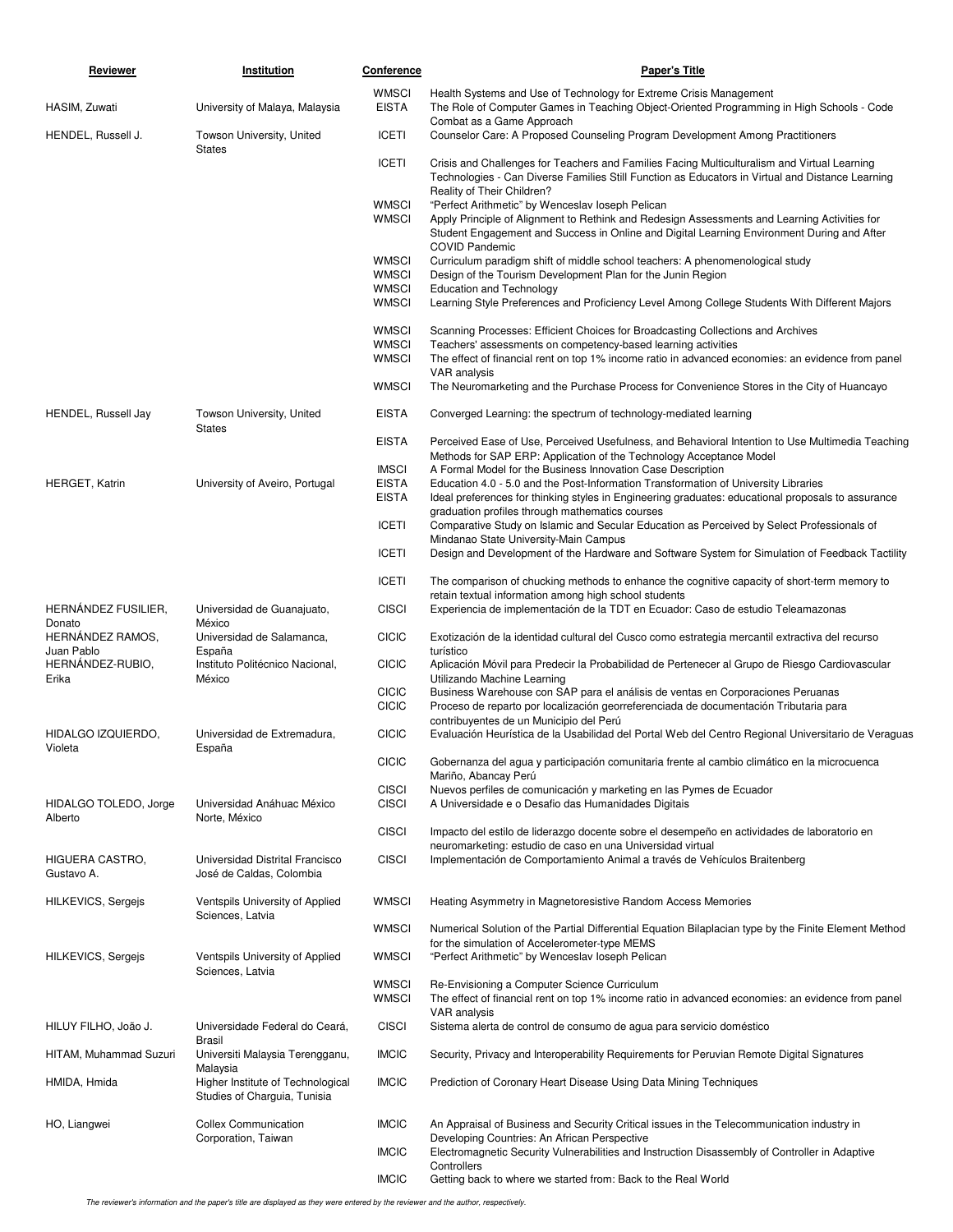| Reviewer                          | Institution                                                                                         | Conference                    | <b>Paper's Title</b>                                                                                                                                                                                                                                        |
|-----------------------------------|-----------------------------------------------------------------------------------------------------|-------------------------------|-------------------------------------------------------------------------------------------------------------------------------------------------------------------------------------------------------------------------------------------------------------|
| HOLWEG, Gerd                      | University of Applied Sciences<br>Technikum Wien, Austria                                           | ICETI                         | A Graphical Approach to Solving Math Word Problems                                                                                                                                                                                                          |
| HONG, Tzung-Pei                   | National University of                                                                              | <b>ICETI</b><br><b>WMSCI</b>  | Teaching Excellence: Cracking the DNA Code of "The Good Teacher"<br>Test-Driven Development Effects on Software Quality and Developer Productivity Analysis                                                                                                 |
| HORNE, Jeremy                     | Kaohsiung, Taiwan<br>Inventors Assistance League,                                                   | <b>IMCIC</b>                  | Entropy in a sociological field: optimizing knowledge in teams                                                                                                                                                                                              |
| HOSSAIN, Gahangir                 | <b>United States</b><br>West Texas A&M University,<br><b>United States</b>                          | <b>IMCIC</b>                  | Analyzing the Associations between Educational Background Factors and Problem-Solving in<br>Technology-Rich Environments: An investigation of United State Adult's Proficiency Level in PIAAC                                                               |
|                                   |                                                                                                     | <b>IMCIC</b>                  | Developing Students' Conceptual Understanding of Quadratic Equations in a Flipped Classroom<br>using the QE7CsLM                                                                                                                                            |
| HOYO, Alexander                   | Universidad Simón Bolívar,<br>Venezuela                                                             | <b>CISCI</b>                  | Propuesta para innovación en la enseñanza de comunicación. Caso: diálogos con líderes                                                                                                                                                                       |
| HSU, Ching-Sheng                  | Ming-Chuan University, Taiwan                                                                       | <b>CISCI</b><br><b>IMCIC</b>  | Rastros da Estrada de Ferro Bahia e Minas<br>Employment of IoT and Mobile Computing Technologies in Sustainable Education Systems                                                                                                                           |
|                                   |                                                                                                     | <b>WMSCI</b>                  | A Comparison of Runtime of Simplex versus Karmarkar, Affine Scaling and Ruiz-Paredes Inner Point<br>Methods                                                                                                                                                 |
| HSU, Donald                       | Dominican College of Blauvelt,<br><b>United States</b>                                              | <b>WMSCI</b><br><b>EISTA</b>  | Enterprise Digital Transformation Using Robotic Process Automation - RPA<br>Oral exams - why are not all teachers doing this?                                                                                                                               |
|                                   |                                                                                                     | <b>EISTA</b>                  | The Role of Computer Games in Teaching Object-Oriented Programming in High Schools - Code<br>Combat as a Game Approach                                                                                                                                      |
| HU, Wen-Chen                      | University of North Dakota,<br><b>United States</b>                                                 | WMSCI                         | A Meta-Analysis of Evolution of Deep Learning Research in Medical Image Analysis                                                                                                                                                                            |
|                                   |                                                                                                     | <b>WMSCI</b>                  | Business Intelligence as a support for epidemiological surveillance in Veneto (North-Eastern Italy):<br>the case of West Nile Disease                                                                                                                       |
| HUANG, Hanming                    | Guangxi Normal University,                                                                          | <b>WMSCI</b><br><b>IMCIC</b>  | Intelligent Extended XGBoost Algorithm For Psychiatric Diagnosis<br>Blockchain Technology and Cryptomarket: Vulnerabilities and Risk Assessment                                                                                                             |
|                                   | China                                                                                               |                               |                                                                                                                                                                                                                                                             |
|                                   |                                                                                                     | <b>IMCIC</b><br><b>IMSCI</b>  | Seasonal effect of aerobic exercise on lipid consumption<br>A Formal Model for the Business Innovation Case Description                                                                                                                                     |
|                                   |                                                                                                     | <b>IMSCI</b>                  | Process proposal and acceptance survey by work teams for the adoption of the Agile Approach using                                                                                                                                                           |
| HUAPAYA CAMACHO,                  | Pontificia Universidad Católica                                                                     | <b>CISCI</b>                  | Machine Learning<br>Avaliação do Método de Extração Baseado em Morfologia Matemática na Detecção do Fenômeno                                                                                                                                                |
| Juan Á.<br>HUAPAYA CAMACHO,       | del Perú, Perú<br>Pontificia Universidad Católica                                                   | <b>CICIC</b>                  | de Queimada no Parque Nacional das Emas<br>Lineamientos para la Gestión y Analítica de Datos en Sistemas IoT de Servicios Hídricos Urbanos                                                                                                                  |
| Juan Angel                        | del Perú, Perú                                                                                      | <b>CICIC</b>                  | Sistema Web Basado en la Teoría de Colas para la Atención de los Clientes de un Municipio del                                                                                                                                                               |
|                                   |                                                                                                     |                               | Perú                                                                                                                                                                                                                                                        |
| HUNG, Kevin                       | The Open University of Hong<br>Kong, Hong Kong                                                      | <b>IMCIC</b>                  | Market Research Big Data Analysis of Skill Class Location: A Case Study in Northern Taiwan                                                                                                                                                                  |
| HURTADO CORTÉS,<br>Luini Leonardo | Universidad Distrital Francisco<br>José de Caldas, Colombia                                         | <b>CISCI</b>                  | La Educación en Energías Renovables no Convencionales en la Formación de Ingenieros<br>Electrónicos de la Universidad Distrital Francisco José de Caldas                                                                                                    |
| IAMRATANAKUL,<br>Supachart        | King Mongkut's University of<br>Technology Thonburi, Thailand                                       | MEI                           | A Reservation System with an Efficient Matching-and-Scheduling Mechanism for Private Parking-<br><b>Sharing Programs</b>                                                                                                                                    |
| IBARRA-ZANNATHA,<br>Juan M.       | Centro de Investigación y de<br>Estudios Avanzados del<br>Instituto Politécnico Nacional,<br>México | <b>CISCI</b>                  | Avaliação do Método de Extração Baseado em Morfologia Matemática na Detecção do Fenômeno<br>de Queimada no Parque Nacional das Emas                                                                                                                         |
| IKEGUCHI, Cecilia                 | Tsukuba Women's University,<br>Japan                                                                | <b>EISTA</b>                  | Converged Learning: the spectrum of technology-mediated learning                                                                                                                                                                                            |
| IKEGUCHI, Cecilia B.              | Tsukuba Gakuin University,                                                                          | <b>EISTA</b><br><b>ICETI</b>  | How is Artificial Intelligence (AI) Changing Education?<br>Incorporating Computer-Supported Collaborative Learning (CSCL) tools in authentic learning                                                                                                       |
|                                   | Japan                                                                                               |                               |                                                                                                                                                                                                                                                             |
| ILUNGA, Masengo                   | University of South Africa,<br>South Africa                                                         | <b>ICETI</b><br><b>DEMSET</b> | Teaching Excellence: Cracking the DNA Code of "The Good Teacher"<br>Information security in pandemic times—a discussion paper                                                                                                                               |
| IMBALZANO, Giovanni               | M.P.I. (Maker/Retired<br>Professor), Italy                                                          | <b>EISTA</b>                  | Articulating Methodology: A potentiator device on Permanent Health Education                                                                                                                                                                                |
|                                   |                                                                                                     | <b>EISTA</b>                  | Faculty Training for the Design of Prospective IT-Oriented Higher Education Programs                                                                                                                                                                        |
|                                   |                                                                                                     | <b>EISTA</b><br><b>ICETI</b>  | Mathematics and blindness: the legacy of Abraham Nemeth<br>Crisis and Challenges for Teachers and Families Facing Multiculturalism and Virtual Learning<br>Technologies - Can Diverse Families Still Function as Educators in Virtual and Distance Learning |
|                                   |                                                                                                     | <b>ICETI</b>                  | Reality of Their Children?<br>Pedagogical strategies and Self-Regulation of Learning for the understanding of philosophical texts in                                                                                                                        |
|                                   |                                                                                                     | <b>ICETI</b>                  | seventh grade students<br>Student Response System Liking and Performance in an Active Learning Classroom Environment                                                                                                                                        |
|                                   |                                                                                                     | <b>ICETI</b>                  | The comparison of chucking methods to enhance the cognitive capacity of short-term memory to                                                                                                                                                                |
| INTAKOSUM, Sarun                  | King Mongkut's Institute of<br>Technology Ladkrabang,                                               | <b>WMSCI</b>                  | retain textual information among high school students<br>A Review of Application Protocol Enhancements for IoT                                                                                                                                              |
|                                   | Thailand                                                                                            | <b>WMSCI</b>                  | The alternative backbone for the Ecuadorian research and academic network                                                                                                                                                                                   |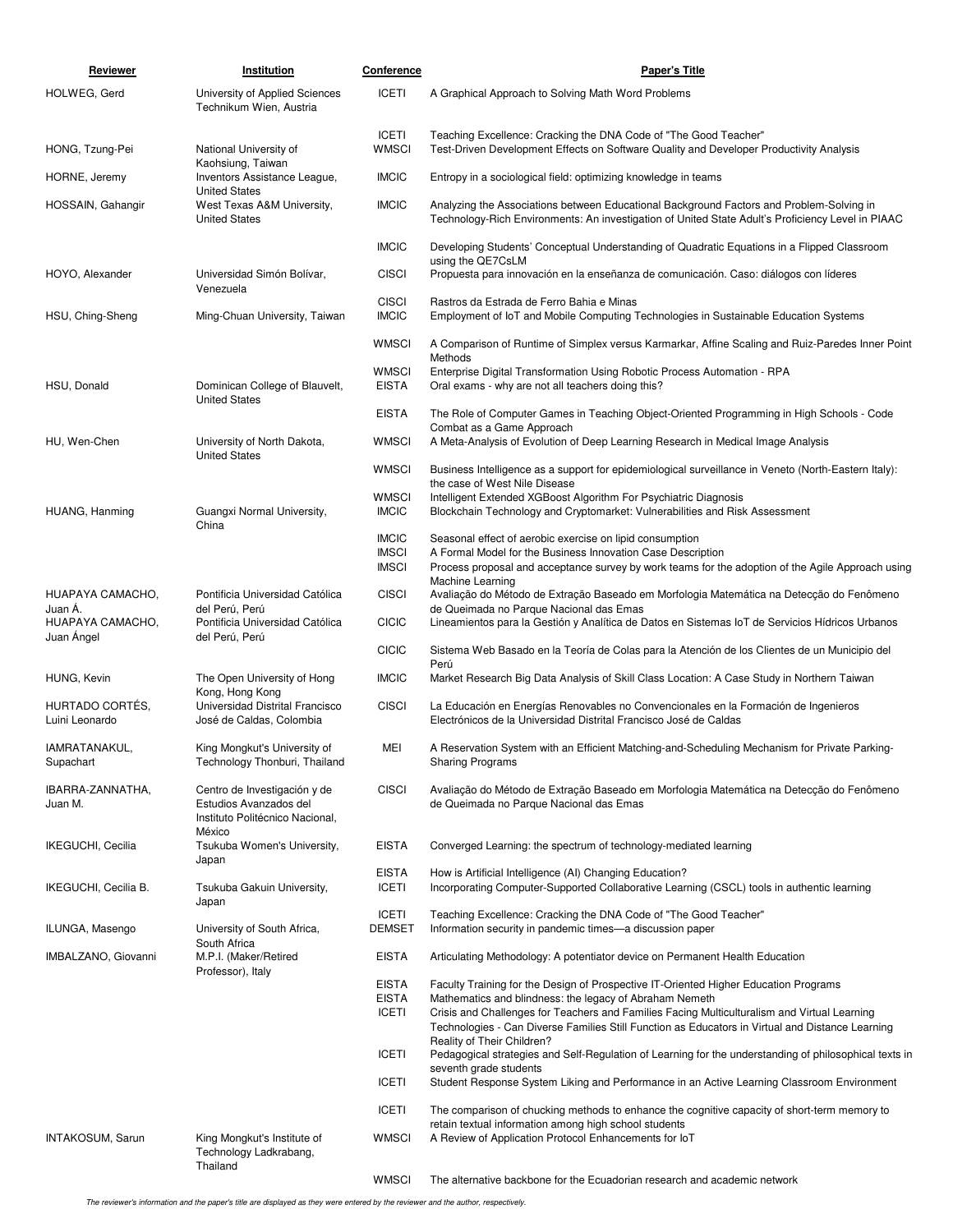| Reviewer                      | <b>Institution</b>                                                                                          | Conference                                   | <b>Paper's Title</b>                                                                                                                                                                                                                                                    |
|-------------------------------|-------------------------------------------------------------------------------------------------------------|----------------------------------------------|-------------------------------------------------------------------------------------------------------------------------------------------------------------------------------------------------------------------------------------------------------------------------|
| INZUNZA GONZÁLEZ,<br>Everardo | Universidad Autónoma de Baja<br>California, México                                                          | <b>CICIC</b>                                 | Uso del ANFO en la voladura de rocas en mina y la contaminación acústica en Fuerabamba                                                                                                                                                                                  |
|                               |                                                                                                             | <b>CISCI</b>                                 | La importancia del perfil del comunicador gubernamental en la gestión de crisis y en el entorno digital                                                                                                                                                                 |
| IONESCU, Adela                | University of Craiova, Romania                                                                              | <b>WMSCI</b>                                 | Increasing Engagement in Chemistry by WebEx Online Learning during a COVID-19 Pandemic                                                                                                                                                                                  |
| IREY, Jorge                   | University of Lima, Peru                                                                                    | <b>WMSCI</b><br><b>IMSCI</b><br><b>IMSCI</b> | On the Pitfalls of Videoconferences for Challenge-Based Face Liveness Detection<br>A Formal Model for the Business Innovation Case Description<br>Process proposal and acceptance survey by work teams for the adoption of the Agile Approach using<br>Machine Learning |
| ISHIKAWA, Hiroshi             | Niigata University of<br>International and Information                                                      | <b>IMCIC</b>                                 | A simple method for optimality analysis in interval linear programming                                                                                                                                                                                                  |
|                               | Studies, Japan                                                                                              | <b>WMSCI</b>                                 | The impact of Professors and Students' extracurricular interaction on creating the authentic<br>environment                                                                                                                                                             |
|                               |                                                                                                             | <b>WMSCI</b>                                 | The Neuromarketing and the Purchase Process for Convenience Stores in the City of Huancayo                                                                                                                                                                              |
| ISHIKAWA, Yasushige           | Kyoto University of Foreign<br>Studies, Japan                                                               | <b>ICSIT</b>                                 | Multilingual Education and Science, Technology, Engineering, Art and Mathematics (STEAM)                                                                                                                                                                                |
| JAKÓBCZAK, Dariusz            | Politechnika Koszalinska,<br>Poland                                                                         | <b>ICSIT</b><br><b>WMSCI</b>                 | Patchwork: Emerging Textiles and Textile Design as Virtual Stem and Art Program<br>Spotlight on Information Security Integration in the German Health Sector                                                                                                            |
| JAKUBIK, Maria                | Ronin Institute, United States                                                                              | <b>WMSCI</b><br><b>WMSCI</b>                 | Re-Envisioning a Computer Science Curriculum<br>The Neuromarketing and the Purchase Process for Convenience Stores in the City of Huancayo                                                                                                                              |
| JAKUBIK, Maria                | Ronin Institute, Montclair, New<br>Jersey, USA, Finland                                                     | <b>WMSCI</b>                                 | Cultural sustainability: proposal for categorization of conceptual elements from visitors' comments at<br><b>UNESCO World Heritage Sites</b>                                                                                                                            |
|                               |                                                                                                             | <b>WMSCI</b><br><b>WMSCI</b>                 | <b>Education and Technology</b><br>Social Engineering Attacks: A Systematic Mapping Study                                                                                                                                                                               |
| JANOTA, Ales                  | University of Zilina, Slovakia                                                                              | <b>IMCIC</b>                                 | Ensuring maintenance for a manufacturing - IoT system modeled with Petri nets                                                                                                                                                                                           |
| JANOTA, Ales                  | University of Zilina, Slovakia                                                                              | <b>IMCIC</b><br><b>EISTA</b>                 | Getting back to where we started from: Back to the Real World<br>A STEM Literacy Program for Students in Secondary-Tertiary Transition to Reduce the Gender Gap:                                                                                                        |
|                               |                                                                                                             |                                              | a Focus on the Students' Perception                                                                                                                                                                                                                                     |
|                               |                                                                                                             | <b>EISTA</b><br><b>ICETI</b>                 | Designing Students at Risk Intervention Strategies using Knowledge Discovery<br>Developing Language across the Curriculum in Multilingual Contexts                                                                                                                      |
| JANOTA, Aleš                  | University of Žilina, Slovakia                                                                              | <b>ICETI</b><br><b>WMSCI</b>                 | Online data science student hackathons: Re-imagined learning during COVID-19<br>A Characters Prefix Based Methodology for Enhancing the Execution Performance of Any String<br>Sorting Algorithm                                                                        |
| JARA GUERRERO,                | University of Michoacan, Mexico                                                                             | <b>WMSCI</b><br><b>EISTA</b>                 | Analysis of Risks to Data Privacy Throughout European Countries<br>Counting Courses: Assessing Postsecondary Videogame Programs in the United States and Canada                                                                                                         |
| Salvador                      |                                                                                                             | <b>EISTA</b>                                 | Interdisciplinary Context in Educational Design                                                                                                                                                                                                                         |
| JASTRZEBSKA, Agnieszka        | Warsaw University of                                                                                        | <b>EISTA</b><br><b>WMSCI</b>                 | Mathematics and blindness: the legacy of Abraham Nemeth<br>Encryption Challenges: What Are We Facing?                                                                                                                                                                   |
|                               | Technology, Poland                                                                                          | <b>WMSCI</b>                                 | Web Based Approach for Discovering and Prevention of Customs Violations by Application of<br><b>Emotional Model</b>                                                                                                                                                     |
| JAWAHAR, P. K.                | <b>B.S.Abdur Rahman Crescent</b><br>Institute of Science and<br>Technology, India                           | <b>DEMSET</b>                                | Assessing knowledge areas consistency and optimism level for advanced diploma in Engineering<br>using Fuzzy Analytic Hierarchy Process (FAHP)                                                                                                                           |
| JENCI, Daniel                 | Universidad de la Empresa,<br>Uruguay                                                                       | <b>DEMSET</b><br><b>CICIC</b>                | Information security in pandemic times—a discussion paper<br>Simulador de esteira transportadora como um recurso da quarta revolução industrial                                                                                                                         |
|                               |                                                                                                             | <b>CICIC</b><br><b>CISCI</b>                 | Sistema Web para el Control de Producción en una Empresa de Alimentos<br>A cultura empresarial no contexto da transformação digital: o caminho para o êxito institucional                                                                                               |
|                               |                                                                                                             | <b>CISCI</b>                                 | El Feminismo en la Red. Análisis del impacto de los movimientos Ni Una Menos, Me Too y Time's Up                                                                                                                                                                        |
| JENQ, John                    | Monclair State University,                                                                                  | <b>CISCI</b><br><b>IMCIC</b>                 | Sistema alerta de control de consumo de agua para servicio doméstico<br>A Literature Review: Accommodating Kids in Inner City Developments                                                                                                                              |
| JENQ, John                    | <b>United States</b><br>Montclair State University,                                                         | <b>WMSCI</b>                                 | Encryption Challenges: What Are We Facing?                                                                                                                                                                                                                              |
| JENQ, Priscilla               | <b>United States</b><br>Carnegie Mellon University,<br><b>United States</b>                                 | <b>WMSCI</b>                                 | Spotlight on Information Security Integration in the German Health Sector                                                                                                                                                                                               |
| JIMENEZ, Elsi                 | Universidad Central de<br>Venezuela, Venezuela                                                              | <b>SIECI</b>                                 | El uso de las Tecnologías de la Información para abatir el índice de reprobación del inglés, como<br>lengua extranjera – El caso del Plantel Texcoco de la Escuela Preparatoria UAEM.                                                                                   |
| JIN, Lei                      | McNeese State University,<br><b>United States</b>                                                           | <b>ICSIT</b>                                 | Is Software Property? the Missing Half of the Property Metaphor and Other Better Alternatives                                                                                                                                                                           |
| JIN, Lei                      | <b>Texas A&amp;M University-Corpus</b>                                                                      | <b>WMSCI</b><br><b>IMCIC</b>                 | Science of problem solving in a historical context<br>A Deep Learning Method for Change Detection in Synthetic Aperture Radar Images                                                                                                                                    |
| JINGCHAO, Chen<br>JOO, Aniko  | Christi, United States<br>Donghua University, China<br>Debrecen Reformed<br>Theological University, Hungary | <b>KCST</b><br><b>ICETI</b>                  | Free Will: A New Formulation<br>Student Response System Liking and Performance in an Active Learning Classroom Environment                                                                                                                                              |
| JUÁREZ-TOLEDO, Carlos         | Universidad Autónoma del<br>Estado de México, México                                                        | <b>CICIC</b>                                 | Aplicación informática en tiempos de pandemia como soporte logístico en una empresa de<br>publicidad exterior                                                                                                                                                           |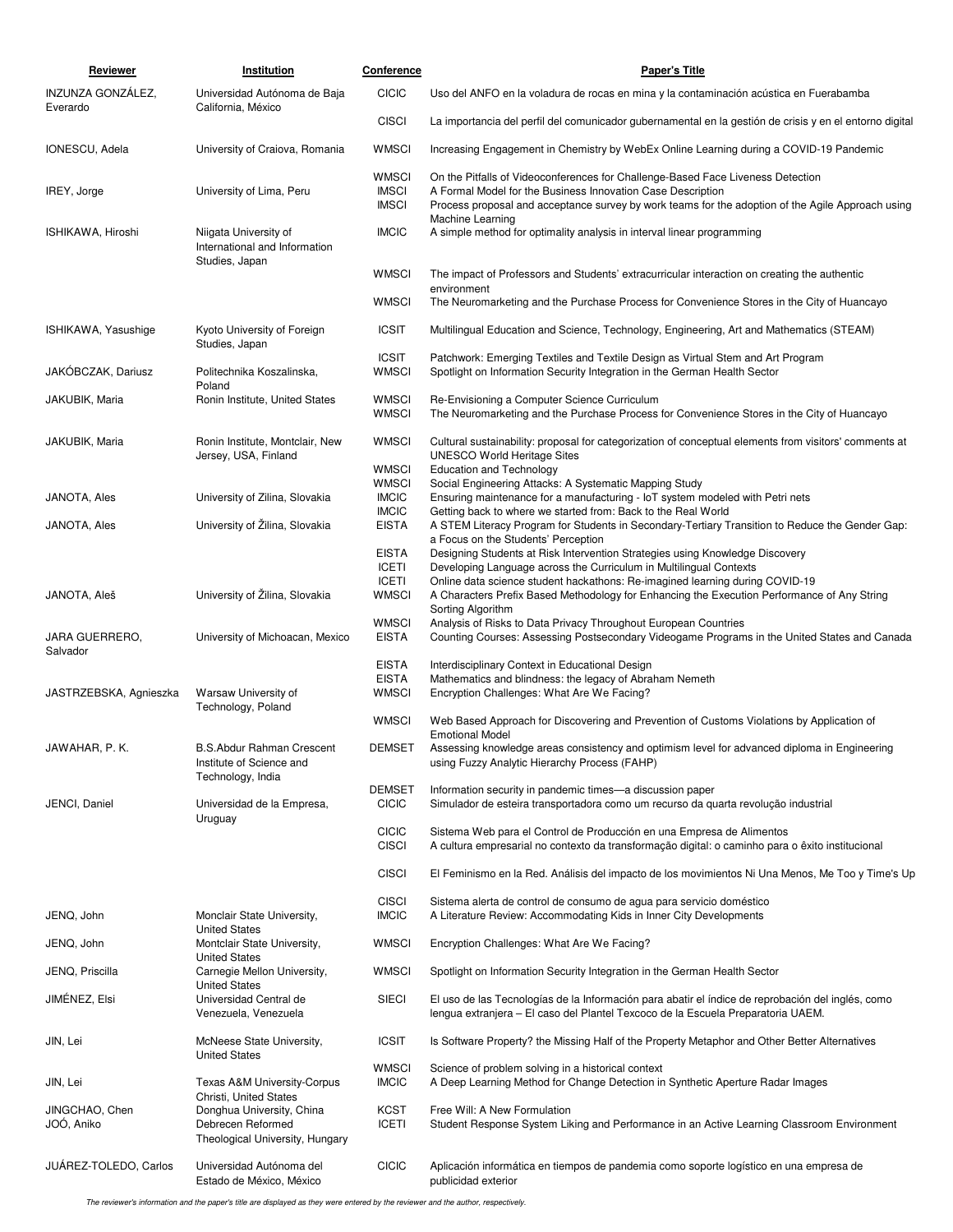| Reviewer                               | Institution                                                                         | Conference                   | <b>Paper's Title</b>                                                                                                                                                                                                         |
|----------------------------------------|-------------------------------------------------------------------------------------|------------------------------|------------------------------------------------------------------------------------------------------------------------------------------------------------------------------------------------------------------------------|
|                                        |                                                                                     | <b>CICIC</b>                 | Simulación de un proceso de interacción para una ontología comercial con Sistema Multi-Agentes                                                                                                                               |
|                                        |                                                                                     | <b>CISCI</b>                 | (MAS) programados con JADE<br>Retroceso Glaciar e Implicancias para la Disponibilidad Hídrica: Caso de los Ríos Lecheria y                                                                                                   |
| KACHANOVA, Tamara L.                   | Saint-Petersburg State<br>Electrotechnical University<br>"LETI", Russian Federation | <b>IMCIC</b>                 | Colorado (Limatambo-Cusco-Perú)<br>Blockchain Technology and Cryptomarket: Vulnerabilities and Risk Assessment                                                                                                               |
|                                        |                                                                                     | <b>IMCIC</b>                 | Entropy in a sociological field: optimizing knowledge in teams                                                                                                                                                               |
| KALWINSKY, Bob                         | Middle Tennessee State<br>University, United States                                 | <b>IMCIC</b><br><b>EISTA</b> | Why Are Simple Organisms Haploid and Complex Organisms Diploid?<br>Converged Learning: the spectrum of technology-mediated learning                                                                                          |
| KALWINSKY, Robert                      | Middle Tennessee State<br>University, United States                                 | <b>ICETI</b>                 | Reimagining English as an Additional Language: Confronting Inequalities During a Pandemic                                                                                                                                    |
| KANCHI, Saroja                         | Kettering University, United<br><b>States</b>                                       | <b>WMSCI</b>                 | A novel IDS model oriented to drone nodes networks threated for DoS attacks                                                                                                                                                  |
|                                        |                                                                                     | <b>WMSCI</b>                 | Analysis of Risks to Data Privacy Throughout European Countries                                                                                                                                                              |
| KANE, Bridget                          | Trinity College Dublin, Ireland                                                     | <b>IMCIC</b>                 | Development of an Interdisciplinary Curriculum in the New Normal - The Case of the Multidisciplinary<br><b>Concept Maps</b>                                                                                                  |
| KANEKO, Itaru                          | Nagoya City University, Japan                                                       | <b>IMCIC</b>                 | A Gamification Approach for Developing School Students' Skills in C++ Programming Language: A<br>Case Study                                                                                                                  |
| KANEKO, Yoshihiro<br>KANISHCHEVA, Olga | Gifu Univiersity, Japan<br>National Technical University,<br>Ukraine                | <b>WMSCI</b><br><b>KCST</b>  | A novel IDS model oriented to drone nodes networks threated for DoS attacks<br>Towards Modeling Semi-automatic Ontology based on Natural Language Processing                                                                 |
| KAUR, Kiran                            | University of Malaya, Malaysia                                                      | <b>EISTA</b>                 | How Secure Is The Indonesian Academic Institutional Repositories?                                                                                                                                                            |
|                                        |                                                                                     | <b>EISTA</b>                 | Successes and Challenges in using Technology for Postgraduate Supervision: The Case of<br><b>Ghanaian Universities</b>                                                                                                       |
| KAWAGUCHI, Masashi                     | National Institute of Technology,<br>Suzuka College, Japan                          | <b>WMSCI</b>                 | Apply Principle of Alignment to Rethink and Redesign Assessments and Learning Activities for<br>Student Engagement and Success in Online and Digital Learning Environment During and After<br><b>COVID Pandemic</b>          |
| KAYA, Ahmet                            | Ege University, Turkey                                                              | <b>WMSCI</b><br><b>WMSCI</b> | Design of the Tourism Development Plan for the Junin Region<br>The effect of financial rent on top 1% income ratio in advanced economies: an evidence from panel<br>VAR analysis                                             |
| KENK, Mourad A.<br>KESHARWANI, Subodh  | South Valley University, Egypt<br>Indira Gandhi National Open<br>University, India  | <b>WMSCI</b><br><b>EISTA</b> | Optimal analysis for enhancement of thermo mechatronic processes<br>Transitioning From Training to the Classroom: An Evaluation of the Effectiveness of Training in the<br>Use of Tablets in Schools: Teachers' Perspectives |
|                                        |                                                                                     | <b>ICETI</b>                 | A University's Developmental Framework: Creating, Implementing, and Evaluating a K-12 Teacher<br><b>Cybersecurity Micro-credential Course</b>                                                                                |
|                                        |                                                                                     | <b>ICETI</b>                 | Engineering graduation profiles and thinking styles: educational proposals to strengthen the training<br>of engineers                                                                                                        |
| KESWANI, Bright                        | Gyan Vihar University, India                                                        | <b>WMSCI</b><br><b>WMSCI</b> | "Perfect Arithmetic" by Wenceslav loseph Pelican<br>The Supply Chain Management: Approach to a Practical Case in the Retail Sector                                                                                           |
| KHANDUJA, Gagandip<br>Singh            | Nirma University, Ahmedabad,<br>Gujarat, India, India                               | <b>ICETI</b>                 | An Innovative Education Program's Response to COVID-19 Utilizing ICT in Six African Countries                                                                                                                                |
|                                        |                                                                                     | <b>ICETI</b>                 | The Choice behind Social Work Profession: A Case Study of Prospective Students at University of<br>Limpopo                                                                                                                   |
| KILLI, Steinar                         | Oslo School of Architecture and<br>Design, Norway                                   | <b>ICETI</b>                 | A University's Developmental Framework: Creating, Implementing, and Evaluating a K-12 Teacher<br>Cybersecurity Micro-credential Course                                                                                       |
|                                        |                                                                                     | <b>ICETI</b>                 | Guitar Tuition in Australian Higher Education: Conseguences of Employing a Global Perspective                                                                                                                                |
|                                        |                                                                                     | <b>ICETI</b>                 | Student Response System Liking and Performance in an Active Learning Classroom Environment                                                                                                                                   |
| KIM, Hyung Nam                         | North Carolina A and T State<br>University, United States                           | <b>WMSCI</b>                 | Evaluation and characterization of bioactive compounds in native fruits of the Andean region of<br>Apurimac- Peru                                                                                                            |
| KIM, Hyunju                            | Jackson State University,<br><b>United States</b>                                   | <b>ICSIT</b>                 | Information Literacy Training of Farmers in Rural Communities in Imo State Nigeria: A Study of<br>Ohaji/Egbema LGA                                                                                                           |
| KIM, Hyunju                            | Wheaton College, United States                                                      | <b>IMCIC</b><br><b>WMSCI</b> | Regional Pet Database: An Information System to Guarantee Pet-Population Control<br>Web Based Approach for Discovering and Prevention of Customs Violations by Application of                                                |
| KIM, Kyungdeok                         | Uiduk University, South Korea                                                       | <b>IMCIC</b>                 | <b>Emotional Model</b><br>Modeling Organizational Structure of Scholarship of Teaching and Learning Program: Transition from                                                                                                 |
|                                        |                                                                                     | <b>IMCIC</b>                 | Consumers to Producers of Knowledge<br>The Status Quo and Development Trend of Individualized Education Research                                                                                                             |
| KIMIAEI, Sharok                        | Karolinska Institute Medical<br>Radiation Physics, Sweden                           | <b>IMCIC</b>                 | Seasonal effect of aerobic exercise on lipid consumption                                                                                                                                                                     |
| KIROVA, Snezana                        | Goce Delcev University,<br>Macedonia                                                | <b>EISTA</b>                 | Converged Learning: the spectrum of technology-mediated learning                                                                                                                                                             |
| KLEIN, Barbara                         | University of Michigan                                                              | <b>EISTA</b><br><b>EISTA</b> | How Secure Is The Indonesian Academic Institutional Repositories?<br>The role of the Common Digital Space of Scientific Knowledge in the educational technology                                                              |
|                                        | Dearborn, United States                                                             |                              | development                                                                                                                                                                                                                  |
| KLEIN, Barbara D.                      | University of Michigan-<br>Dearborn, United States                                  | <b>ICETI</b>                 | Blended Learning and web-based Learning for Cultural Education Staff                                                                                                                                                         |
|                                        |                                                                                     | <b>ICETI</b>                 | How to promote innovative management of schools? The influences of principals' leadership and                                                                                                                                |
|                                        |                                                                                     | <b>ICETI</b>                 | teachers' organizational citizenship behavior<br>Resignification of the concept of linear inequality through graphic argumentation. The case of the                                                                          |
|                                        |                                                                                     | <b>ICETI</b>                 | noise emission norm<br>Student Response System Liking and Performance in an Active Learning Classroom Environment                                                                                                            |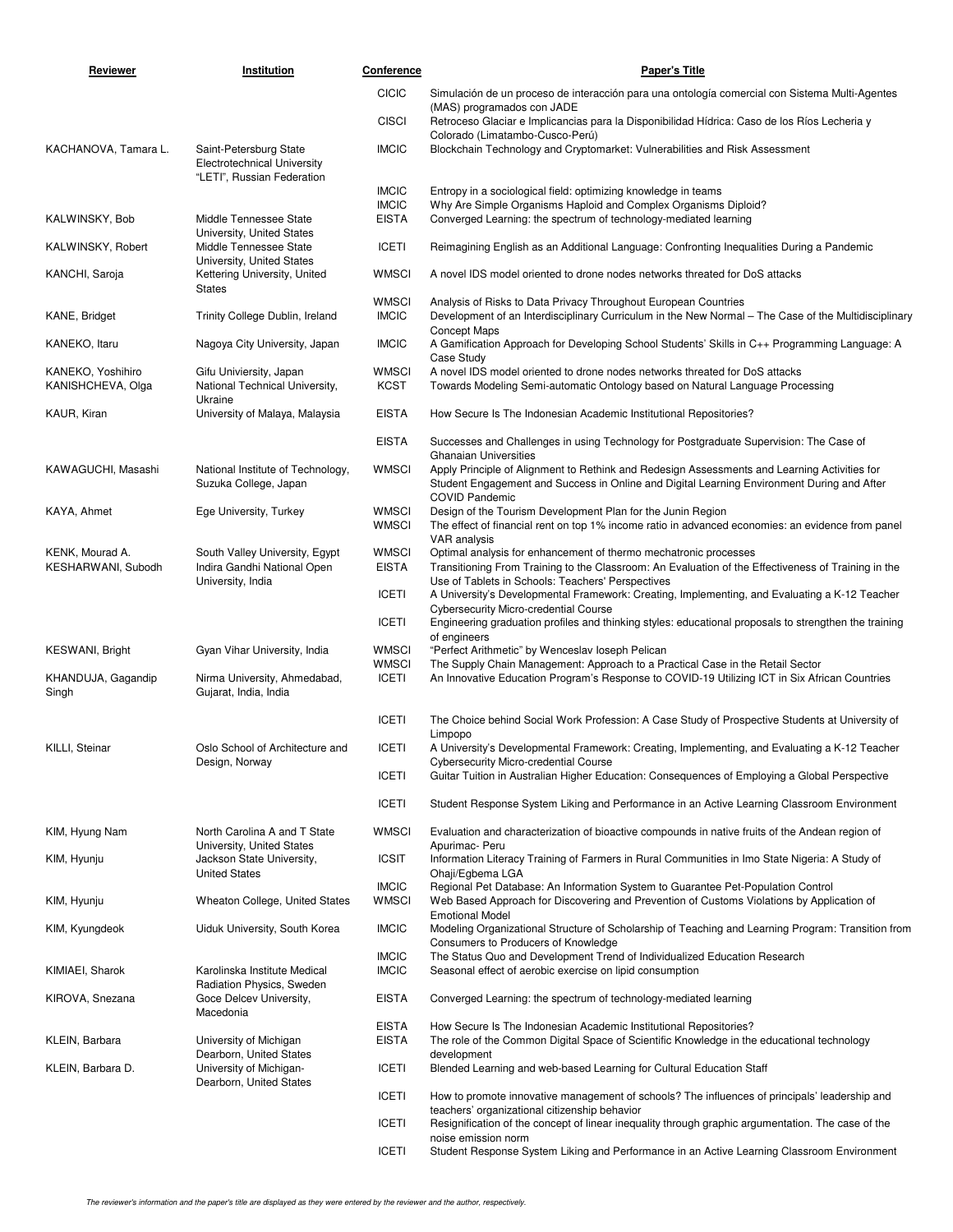| Reviewer                                                        | Institution                                                                                 | <b>Conference</b>                            | Paper's Title                                                                                                                                                                                                                                                                                                                                      |
|-----------------------------------------------------------------|---------------------------------------------------------------------------------------------|----------------------------------------------|----------------------------------------------------------------------------------------------------------------------------------------------------------------------------------------------------------------------------------------------------------------------------------------------------------------------------------------------------|
| KLIMO, Martin                                                   | University of Žilina, Slovakia                                                              | <b>ICETI</b>                                 | the Role of the Teacher in National Development: Issues and Challenges for Improved Learning in                                                                                                                                                                                                                                                    |
| KLOPOTEK, Mieczyslaw<br>Alojzy                                  | Polish Academy of Sciences,<br>Poland                                                       | <b>IMCIC</b>                                 | Bayelsa State, Nigeria<br>A Survey Paper on Real-Time Sign Language Gesture Recognition                                                                                                                                                                                                                                                            |
| KLOSOWSKI, Piotr                                                | Silesian University of                                                                      | <b>ICETI</b>                                 | Partnership Advancing Equity in STEM through a Virtual STEM Platform & Wrap-Around Services                                                                                                                                                                                                                                                        |
|                                                                 | Technology, Poland                                                                          | <b>ICETI</b>                                 | Model<br>Peace Education in Societies Involved in Intractable Conflicts: Intervention among the Arab Group as<br>a Case Study                                                                                                                                                                                                                      |
| KOCSIS, Otilia                                                  | University of Patras, Greece                                                                | <b>IMCIC</b><br><b>IMCIC</b><br><b>IMSCI</b> | Constraint Programming as an AI Option<br>Seasonal effect of aerobic exercise on lipid consumption<br>Development of CNN Architectures using Transfer Learning Methods for Medical Image Classification                                                                                                                                            |
| KOKIKO, Charles M.                                              | Jefferson County Educational<br>Service Center, United States                               | <b>IMCIC</b>                                 | Practical Differentiated Mastery: Essential Education Transformation                                                                                                                                                                                                                                                                               |
| KOLEY, Santanu                                                  | Haldia Institute of Technology,<br>India                                                    | <b>WMSCI</b>                                 | Numerical Solution of the Partial Differential Equation Bilaplacian type by the Finite Element Method<br>for the simulation of Accelerometer-type MEMS                                                                                                                                                                                             |
| KOMAR, Meir                                                     | Jerusalem College of<br>Technology, Israel                                                  | <b>EISTA</b>                                 | Lessons Learned in Pursuit of Lifelong Learning in Science, Technology, and Society                                                                                                                                                                                                                                                                |
|                                                                 |                                                                                             | <b>EISTA</b><br><b>ICETI</b>                 | Oral exams - why are not all teachers doing this?<br>A University's Developmental Framework: Creating, Implementing, and Evaluating a K-12 Teacher<br><b>Cybersecurity Micro-credential Course</b>                                                                                                                                                 |
|                                                                 |                                                                                             | <b>ICETI</b><br><b>ICETI</b>                 | Counselor Care: A Proposed Counseling Program Development Among Practitioners<br>Digital Visual Channels as Transmedia Educational Tools - Instagram as a Tool for an Augmented<br>Classroom                                                                                                                                                       |
| KOMILOVA, Kholidakhon                                           | Tashkent Institute of Irrigation<br>and Agricultural Mechanization<br>Engineers, Uzbekistan | <b>ICETI</b><br><b>WMSCI</b>                 | Students' Competencies in the Learning of Visual Art in Europe<br>An Optimal Path Planning Approach for a Two Wheeled Mobile Robot using Free Segment and<br>Turning Point Algorithm                                                                                                                                                               |
| KONE, Mamadou                                                   | International University of Grand-<br>Bassam, Cote d'Ivoire                                 | <b>ICETI</b>                                 | Vetting the Influence of ISO-9126 Software Characteristics in the Development of Mobile Applications                                                                                                                                                                                                                                               |
| KOUL, Saroj                                                     | Acadia University, Canada                                                                   | <b>EISTA</b><br><b>EISTA</b>                 | A Feasible Operational Approach to Differentiated Instruction<br>The Quest for Technology Applications Integration: Teaching Instructional Technology Utilizing a<br><b>Webquest Assignment</b>                                                                                                                                                    |
| KOUL, Saroj                                                     | OP Jindal Global University,<br>India                                                       | <b>ICETI</b>                                 | A Model For Level Based Integration Of Soft Skills In Management Education                                                                                                                                                                                                                                                                         |
| KOUTSELINI, Mary                                                | University of Cyprus, Cyprus                                                                | <b>ICETI</b><br><b>EISTA</b><br><b>ICETI</b> | Students' Competencies in the Learning of Visual Art in Europe<br>Perceived Ease of Use, Perceived Usefulness, and Behavioral Intention to Use Multimedia Teaching<br>Methods for SAP ERP: Application of the Technology Acceptance Model<br>The Correlation for Best Practices of Motivation for Students in K-12 and Higher Education in a Self- |
| KREISLER, Alain                                                 | University Paris 06, France                                                                 | <b>WMSCI</b>                                 | Directed Distance Education Environment<br>Simulation of Mid infrared Supercontinuum Generation in Silicon Germanium Photonic Waveguide                                                                                                                                                                                                            |
| KROFF TRUJILLO,                                                 | Universidad de Los Lagos, Chile                                                             | <b>CISCI</b>                                 | for Gas Spectroscopy<br>Comportamiento óptimo de una rectenna para carga de dispositivos en modo inalámbrico,                                                                                                                                                                                                                                      |
| Francisco José                                                  |                                                                                             | <b>CISCI</b>                                 | comparación y modelado de parámetros importantes<br>La importancia del perfil del comunicador gubernamental en la gestión de crisis y en el entorno digital                                                                                                                                                                                        |
|                                                                 |                                                                                             | CISCI                                        | Planificación de trayectorias para un robot basado en interacción óptima de campos electrostáticos                                                                                                                                                                                                                                                 |
| KROPID, Wendy                                                   | University of Wisconsin<br>Superior, United States                                          | <b>CISCI</b><br><b>EISTA</b>                 | Twitter: análisis comparativo de los periodistas de Latinoamérica<br>Counting Courses: Assessing Postsecondary Videogame Programs in the United States and Canada                                                                                                                                                                                  |
|                                                                 |                                                                                             | <b>EISTA</b><br><b>ICETI</b>                 | Oral exams - why are not all teachers doing this?<br>How to promote innovative management of schools? The influences of principals' leadership and<br>teachers' organizational citizenship behavior                                                                                                                                                |
|                                                                 |                                                                                             | <b>ICETI</b>                                 | Resignification of the concept of linear inequality through graphic argumentation. The case of the<br>noise emission norm                                                                                                                                                                                                                          |
| KROPID, Wendy                                                   | University of Wisconsin-<br>Superior, United States                                         | <b>ICETI</b>                                 | Assessing the Status of Open and Distance Learning (ODL) at Bangladesh Open University (BOU) in<br>the context of ICT Supported Tools and Techniques                                                                                                                                                                                               |
|                                                                 |                                                                                             | <b>ICETI</b>                                 | Developing visualized e-learning tool to enhance the learning of tones by learners of Cantonese as a<br>second or additional language                                                                                                                                                                                                              |
|                                                                 |                                                                                             | <b>ICETI</b>                                 | Sudden introduction of a flipped classroom framework involving face-to-face and synchronous active<br>learning strategies on undergraduate dental students: A quasi experimental study                                                                                                                                                             |
| KUCUKSILLE, Ecir                                                | Suleyman Demirel University,<br>Turkey                                                      | <b>WMSCI</b>                                 | IT Project System Testing: an approach for effective Negative Test                                                                                                                                                                                                                                                                                 |
| KUMAR, Prashant<br>KUMAR, Shashi Kumar<br>KUMAR POONIA, Sandeep | Shivaji University, India<br>Bangalore University, India<br>Jagannath University, India     | <b>WMSCI</b><br><b>WMSCI</b><br>MEI          | Forecasting of a Technology Using Quantitative Satellite Lifetime Data<br>Gamification Integration and Student Motivation<br>A Reservation System with an Efficient Matching-and-Scheduling Mechanism for Private Parking-                                                                                                                         |
| KURDI, M. Zakaria                                               | University of Lynchburg, United                                                             | <b>EISTA</b>                                 | <b>Sharing Programs</b><br>Detecting fraud in organization: New framework and tools                                                                                                                                                                                                                                                                |
|                                                                 | States                                                                                      | <b>EISTA</b>                                 | Introduction of the IVR in the Initial Phases of the Ephemeral Space Design by Students of the First                                                                                                                                                                                                                                               |
| KURSUNLUOGLU, Emel                                              | Yasar University, Turkey                                                                    | <b>WMSCI</b>                                 | Year of Architecture<br>A study on the profile of small and micro business enterprises supported by government in                                                                                                                                                                                                                                  |
| KURTULUS, Kemal                                                 | Istanbul University, Turkey                                                                 | <b>ICSIT</b><br><b>ICSIT</b>                 | developing countries: The Case of Oman<br>Issues of form<br>Pandemic Learning is Still Learning                                                                                                                                                                                                                                                    |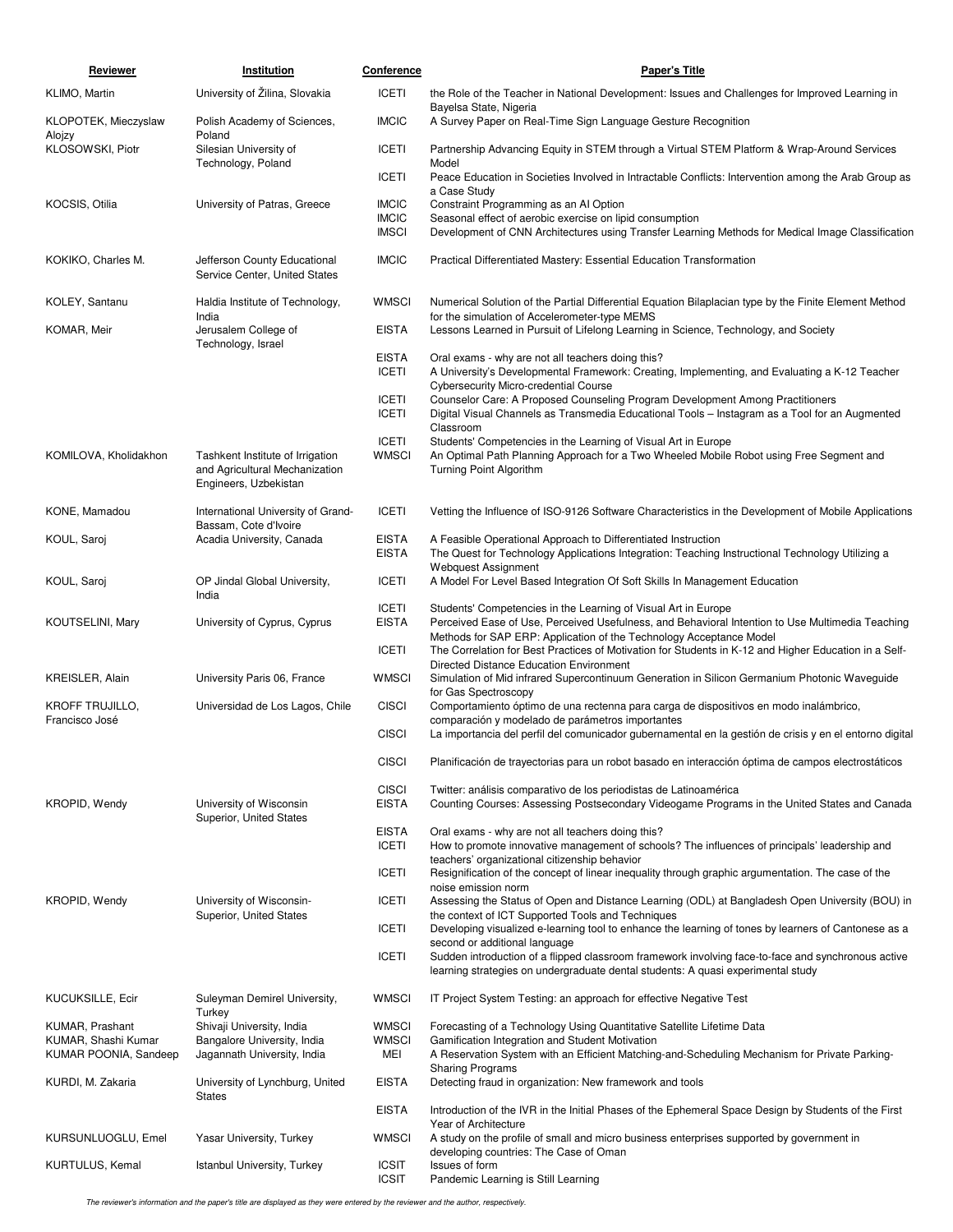| Reviewer                            | Institution                                                                               | Conference                                   | <b>Paper's Title</b>                                                                                                                                                                                                                                                     |
|-------------------------------------|-------------------------------------------------------------------------------------------|----------------------------------------------|--------------------------------------------------------------------------------------------------------------------------------------------------------------------------------------------------------------------------------------------------------------------------|
|                                     |                                                                                           | <b>ICSIT</b><br><b>WMSCI</b>                 | Patchwork: Emerging Textiles and Textile Design as Virtual Stem and Art Program<br>Evaluation and characterization of bioactive compounds in native fruits of the Andean region of<br>Apurimac- Peru                                                                     |
| KUSHIDA, Takayuki                   | Tokyo University of Technology,<br>Japan                                                  | <b>WMSCI</b>                                 | A novel IDS model oriented to drone nodes networks threated for DoS attacks                                                                                                                                                                                              |
| KUSHWAHA, Ramesh                    | University of Michigan, United<br><b>States</b>                                           | <b>WMSCI</b>                                 | A Study on Existing Methods For Feature Extraction of ECG Report                                                                                                                                                                                                         |
| KUSUMI, Ariyoshi<br>LA MANNA, Mario | Chukyo University, Japan<br>Evoelectronics, Italy                                         | <b>IMCIC</b><br><b>IMCIC</b>                 | A Literature Review: Accommodating Kids in Inner City Developments<br>Electromagnetic Security Vulnerabilities and Instruction Disassembly of Controller in Adaptive<br>Controllers                                                                                      |
| LACERDA, Marcelo                    | Instituto Federal de Educação<br>Ciência e Tecnologia do Norte<br>de Minas Gerais, Brazil | <b>ICETI</b>                                 | Assessing the Status of Open and Distance Learning (ODL) at Bangladesh Open University (BOU) in<br>the context of ICT Supported Tools and Techniques                                                                                                                     |
|                                     |                                                                                           | <b>ICETI</b>                                 | The comparison of chucking methods to enhance the cognitive capacity of short-term memory to<br>retain textual information among high school students                                                                                                                    |
| LAI, Cristian                       | Research Center for Advanced<br>Studies in Sardinia, Italy                                | <b>ICSIT</b>                                 | Contextual intelligence and KM: what contribution to the survival of start-ups housed in an academic<br>and scientific incubator?                                                                                                                                        |
| LANG, Raymond                       | Xavier University of Louisiana,<br><b>United States</b>                                   | <b>EISTA</b>                                 | How is Artificial Intelligence (AI) Changing Education?                                                                                                                                                                                                                  |
| LAPUERTA, Victoria                  | Universidad Politécnica de<br>Madrid, España                                              | <b>CISCI</b>                                 | Análisis de Casos Positivos del Covid-19 en Colombia a través de un Arbol de Probabilidades                                                                                                                                                                              |
| LAURA QUISPE, Carlos<br>David       | Universidad Católica Santa<br>María, Perú                                                 | <b>CICIC</b>                                 | Capacidad fitorremediadora de Amaranthus hybridus- especie vegetal andina- en suelos<br>contaminados por metales pesados en el botadero de basura de Quitasol-Imponeda de Abancay                                                                                        |
| LAW, Rob                            | Hong Kong Polytechnic                                                                     | <b>EISTA</b>                                 | Redemption of Burned Documents of the Museu Nacional after the Fire                                                                                                                                                                                                      |
| LAW, Rob                            | University, Hong Kong<br>The Hong Kong Polytechnic                                        | <b>EISTA</b>                                 | Redemption of Burned Documents of the Museu Nacional after the Fire                                                                                                                                                                                                      |
| LAW, Rob                            | University, Hong Kong<br>Hong Kong Polytechnic<br>University, Hong Kong                   | <b>ICETI</b>                                 | Design and Development of the Hardware and Software System for Simulation of Feedback Tactility                                                                                                                                                                          |
|                                     |                                                                                           | <b>ICETI</b>                                 | Developing visualized e-learning tool to enhance the learning of tones by learners of Cantonese as a                                                                                                                                                                     |
|                                     |                                                                                           | <b>ICETI</b>                                 | second or additional language<br>Sudden introduction of a flipped classroom framework involving face-to-face and synchronous active<br>learning strategies on undergraduate dental students: A quasi experimental study                                                  |
|                                     |                                                                                           | <b>ICETI</b><br><b>ICSIT</b><br><b>IMCIC</b> | User-friendly interfaces for Vygotskian computer-based learning activities<br>Design, intellectual property and markets for social robots<br>Development of an Interdisciplinary Curriculum in the New Normal - The Case of the Multidisciplinary<br><b>Concept Maps</b> |
|                                     |                                                                                           | <b>IMCIC</b><br><b>WMSCI</b><br><b>WMSCI</b> | Technostress in University Students. Findings in Mexico Derived From COVID-19 Lockdown<br>Multidisciplinary Threat Recognition in Homeland Protection Systems<br>Solving Knapsack Problems using Radius Particle Swarm Optimization fuse with Simulated                  |
| LAZAKIDOU A., Georgia               | Hellenic Open University,<br>Greece                                                       | <b>ICETI</b>                                 | Annealing<br>A Case Study of Allama Iqbal Open University Over the 5 Years of Digital Transformation                                                                                                                                                                     |
|                                     |                                                                                           | <b>ICETI</b><br><b>ICETI</b>                 | Lecturers' experiences in teaching using VR resources at a selected university, South Africa<br>The Correlation for Best Practices of Motivation for Students in K-12 and Higher Education in a Self-<br>Directed Distance Education Environment                         |
| LÁZARO URRUTIA,<br>Mariano          | Universidad de Cantabria,<br>España                                                       | <b>CISCI</b>                                 | Experiencia de implementación de la TDT en Ecuador: Caso de estudio Teleamazonas                                                                                                                                                                                         |
|                                     |                                                                                           | <b>CISCI</b>                                 | La Educación en Energías Renovables no Convencionales en la Formación de Ingenieros<br>Electrónicos de la Universidad Distrital Francisco José de Caldas                                                                                                                 |
|                                     |                                                                                           | <b>CISCI</b>                                 | Modelo de Forestación y/o reforestación con plantas cuyas raíces protejan al suelo de la erosión<br>usando riego por goteo solar en terrenos eriazos                                                                                                                     |
| LEE, Jong Kun                       | Changwon National University,                                                             | <b>CISCI</b><br><b>IDREC</b>                 | Propuesta para innovación en la enseñanza de comunicación. Caso: diálogos con líderes<br>Are we rational or are we human? - A new human assumption as an alternative to the rationality                                                                                  |
| LEE, Jong Kun                       | South Korea<br>Changwon National University,                                              | <b>IMCIC</b>                                 | assumption<br>Security, Privacy and Interoperability Requirements for Peruvian Remote Digital Signatures                                                                                                                                                                 |
|                                     | South Korea                                                                               | <b>WMSCI</b>                                 | A Comparison of Runtime of Simplex versus Karmarkar, Affine Scaling and Ruiz-Paredes Inner Point<br>Methods                                                                                                                                                              |
| LEE, Yusin                          | National Cheng Kung                                                                       | <b>WMSCI</b>                                 | The Neuromarketing and the Purchase Process for Convenience Stores in the City of Huancayo                                                                                                                                                                               |
| LEMIEUX, George                     | University, Taiwan<br>Harris Corporation, United<br>States                                | <b>IMCIC</b>                                 | A Data Oriented Approach to the Problem of Power Grid Non-Technical Losses in Developing<br>Countries                                                                                                                                                                    |
| LENG, Ho Keat                       | Republic Polytechnic                                                                      | <b>IMCIC</b><br><b>ICETI</b>                 | A Survey Paper on Real-Time Sign Language Gesture Recognition<br>Examining the impact of differences in personal-demographic variables on Total Quality Management                                                                                                       |
|                                     | Singapore, Singapore                                                                      | <b>ICETI</b>                                 | domains among Arab minority higher education institutions stuff in Israel<br>Pedagogical strategies and Self-Regulation of Learning for the understanding of philosophical texts in                                                                                      |
| LEON, Lorena                        | University of Campinas, Brazil                                                            | <b>ICETI</b>                                 | seventh grade students<br>Online data science student hackathons: Re-imagined learning during COVID-19                                                                                                                                                                   |
| LEONARDI, Viviane S. S.             | Faculdade de Ciências e<br>Tecnologia, Brasil                                             | <b>CISCI</b>                                 | Avaliação do Método de Extração Baseado em Morfologia Matemática na Detecção do Fenômeno<br>de Queimada no Parque Nacional das Emas                                                                                                                                      |
| LETIA, Tiberiu                      | Technical University of Cluj<br>Napoca, Romania                                           | <b>EISTA</b>                                 | The Architectural Space Perception Through Different Visualization Media                                                                                                                                                                                                 |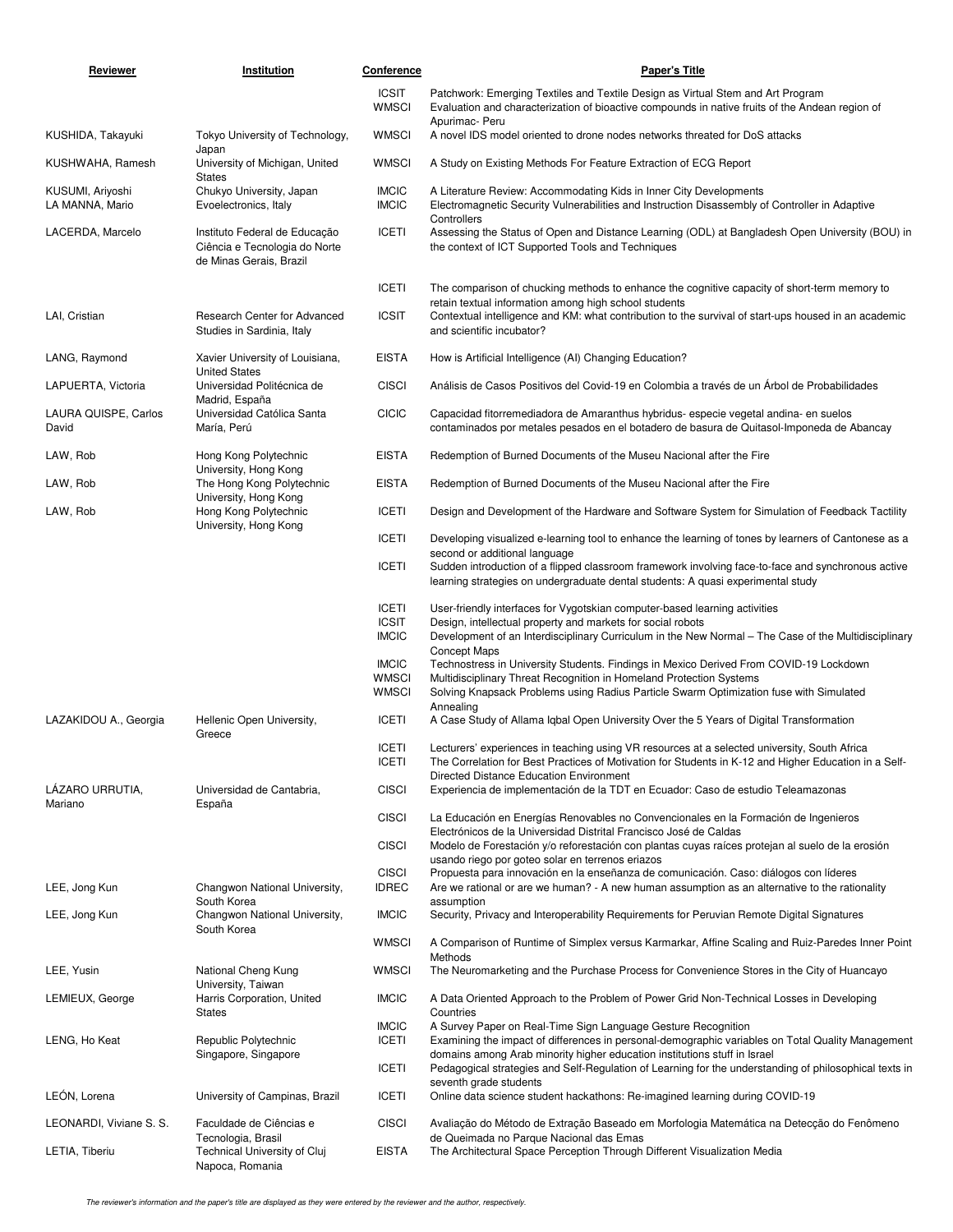| Reviewer                       | Institution                                                                                  | Conference                     | <b>Paper's Title</b>                                                                                                                                                                                       |
|--------------------------------|----------------------------------------------------------------------------------------------|--------------------------------|------------------------------------------------------------------------------------------------------------------------------------------------------------------------------------------------------------|
| LETIA, Tiberiu                 | Technical University of Cluj-<br>Napoca, Romania                                             | <b>ICETI</b>                   | A Graphical Approach to Solving Math Word Problems                                                                                                                                                         |
|                                |                                                                                              | <b>ICETI</b>                   | Engineering graduation profiles and thinking styles: educational proposals to strengthen the training<br>of engineers                                                                                      |
| LEU, Fang-Yie                  | Tunghai University, Taiwan                                                                   | <b>IMCIC</b>                   | Blockchain Technology and Cryptomarket: Vulnerabilities and Risk Assessment                                                                                                                                |
| LI, Yu-Chiang                  | Southern Taiwan University,<br>Taiwan                                                        | <b>IMCIC</b><br><b>IMCIC</b>   | Distribution based Image Classification and its Application in Person Re-identification<br>Bot Activity In Social Media Chats                                                                              |
| LIANG, Chih-Chin               | National Central University,<br>Taiwan                                                       | <b>IMCIC</b>                   | A Gamification Approach for Developing School Students' Skills in C++ Programming Language: A<br>Case Study                                                                                                |
|                                |                                                                                              | <b>IMCIC</b><br><b>IMCIC</b>   | Constraint Programming as an Al Option<br>European Solidarity Corps Solidarity Study - research on long term volunteering activities during the<br>outbreak of Covid-19 pandemic in Poland                 |
| LIM, Hwee-San                  | Science University of Malaysia,<br>Malaysia                                                  | <b>IMCIC</b><br><b>ICSIT</b>   | Quantum Computing for the optimization of mobile networks (4.5G and 5G)<br>Role of Information and Communication Technology in Financial Inclusion in India                                                |
|                                |                                                                                              | <b>IMCIC</b><br><b>WMSCI</b>   | Analysis of Risks to Data Privacy In All United Nations Member Countries<br>Administrative Issues of Information and Communication Technology (ICT) In Electronic Government<br>(e-Government)             |
|                                |                                                                                              | <b>WMSCI</b>                   | Adopting Agile Practices: Lessons Learned Transforming Organizations That Do Not Develop<br>Software                                                                                                       |
|                                |                                                                                              | <b>WMSCI</b><br><b>WMSCI</b>   | Context-Free Grammar from the Computing Theory Perspective<br>Evaluation and characterization of bioactive compounds in native fruits of the Andean region of<br>Apurimac- Peru                            |
| LIN, Kuei-Chih                 | Ming Chuan University, Taiwan                                                                | <b>DEMSET</b>                  | An assessment of knowledge areas for advanced diploma in Engineering using Fuzzy Analytic<br>Hierarchy Process (FAHP)                                                                                      |
|                                |                                                                                              | <b>DEMSET</b><br><b>DEMSET</b> | Assessing knowledge areas consistency and optimism level for advanced diploma in Engineering<br>using Fuzzy Analytic Hierarchy Process (FAHP)<br>Information security in pandemic times—a discussion paper |
| LIPIKORN, Rajalida             | Chulalongkorn University,<br>Thailand                                                        | <b>WMSCI</b>                   | Health Systems and Use of Technology for Extreme Crisis Management                                                                                                                                         |
| LIU, Hong                      | Indiana University Kokomo,<br><b>United States</b>                                           | <b>ICSIT</b>                   | Patchwork: Emerging Textiles and Textile Design as Virtual Stem and Art Program                                                                                                                            |
|                                |                                                                                              | <b>IMSCI</b><br><b>IMSCI</b>   | A Formal Model for the Business Innovation Case Description<br>Process proposal and acceptance survey by work teams for the adoption of the Agile Approach using<br>Machine Learning                       |
| LIU, Shaohui                   | Harbin Institute of Technology,<br>China                                                     | <b>EISTA</b>                   | Strategic Use of Low Code Platforms                                                                                                                                                                        |
| LIZARTE SIMON, Emilio<br>Jesús | Universidad de Granada,<br>España                                                            | <b>CICIC</b>                   | Business Warehouse con SAP para el análisis de ventas en Corporaciones Peruanas                                                                                                                            |
| LOKAJ, Zdenek                  | Czech Technical University in<br>Prague, Czech Republic                                      | <b>WMSCI</b>                   | Spotlight on Information Security Integration in the German Health Sector                                                                                                                                  |
| LONG, John                     | Deakin University, Australia                                                                 | <b>ICETI</b><br><b>ICETI</b>   | Democratic Education Rapidly Growing On-Line<br>Mobile-Based Assessment and College Students' Motivation, Self-Efficacy, and Academic                                                                      |
|                                |                                                                                              | <b>ICETI</b>                   | Performance<br>Transform Preservice Teachers' Learning in Online Courses: A Framework of Instructional Design                                                                                              |
| LOPES, Estevan Marcelo         | Instituto Nacional de<br>I elecomunicações, Brasil                                           | <b>CISCI</b>                   | Desarrollo de cibermedios deportivos: de migrantes a nativos                                                                                                                                               |
| LOPES, Sérgio Ivan             | Instituto Politécnico de Viana do                                                            | <b>CISCI</b><br><b>IMCIC</b>   | Twitter: análisis comparativo de los periodistas de Latinoamérica<br>An Application of Event-Driven Platform for Smart City Decision Making                                                                |
| LOPEZ, Máximo                  | Castelo, Portugal<br>Centro Nacional de<br>Investigación y Desarrollo<br>Tecnológico, México | <b>CISCI</b>                   | Inteligencia artificial: combinación de TTS con voces humanas para la producción sonora                                                                                                                    |
| LÓPEZ CUADRADO, José<br>L.     | Universidad Carlos III de<br>Madrid, España                                                  | <b>CISCI</b>                   | Diálogo entre educadores: complexo ou não? Educação, método e concepções: o que pensam<br>professores de uma Universidade particular da cidade de São Paulo sobre a relação entre esses<br>conceitos       |
|                                |                                                                                              | <b>CISCI</b>                   | El audiovisual como herramienta comunicacional para la recuperación y difusión de la cultura                                                                                                               |
|                                |                                                                                              | <b>CISCI</b>                   | Proceso no Sistémico del Decreto 1279 de 2002 - Especial Referencia: Experiencia del Sistema de<br>Asignación Salarial de los Docentes de las Universidades Públicas en Colombia                           |
| LÓPEZ ROMÁN, Leobardo          | University of Sonora, Mexico                                                                 | <b>WMSCI</b>                   | "Perfect Arithmetic" by Wenceslav loseph Pelican                                                                                                                                                           |
| LOPEZ TORRES, Ana<br>María     | University of Zaragoza, Spain                                                                | <b>WMSCI</b>                   | Gamification Integration and Student Motivation                                                                                                                                                            |
| LOPEZ-ZAFRA, Juan M.           | University College of Financial<br>Studies, Spain                                            | <b>IMCIC</b>                   | Bot Activity In Social Media Chats                                                                                                                                                                         |
|                                |                                                                                              | <b>IMCIC</b>                   | Use of State-of-the-art Productive Algorithms for Recommending Periodic Item sets with the help of<br>Data Mining                                                                                          |
| LORCA, Pedro                   | Universidad de Oviedo, España                                                                | <b>CICIC</b>                   | Aplicación informática en tiempos de pandemia como soporte logístico en una empresa de<br>publicidad exterior                                                                                              |
| LORENZO IGLESIAS, Eva          | Universidad de Vigo, España                                                                  | <b>CISCI</b>                   | Avaliação do Método de Extração Baseado em Morfologia Matemática na Detecção do Fenômeno<br>de Queimada no Parque Nacional das Emas                                                                        |
| LOWES, Susan                   | Columbia University, United<br><b>States</b>                                                 | <b>CISCI</b><br><b>ICETI</b>   | Youtubers, un fenómeno también en Latinoamérica<br>Partnership Advancing Equity in STEM through a Virtual STEM Platform & Wrap-Around Services<br>Model                                                    |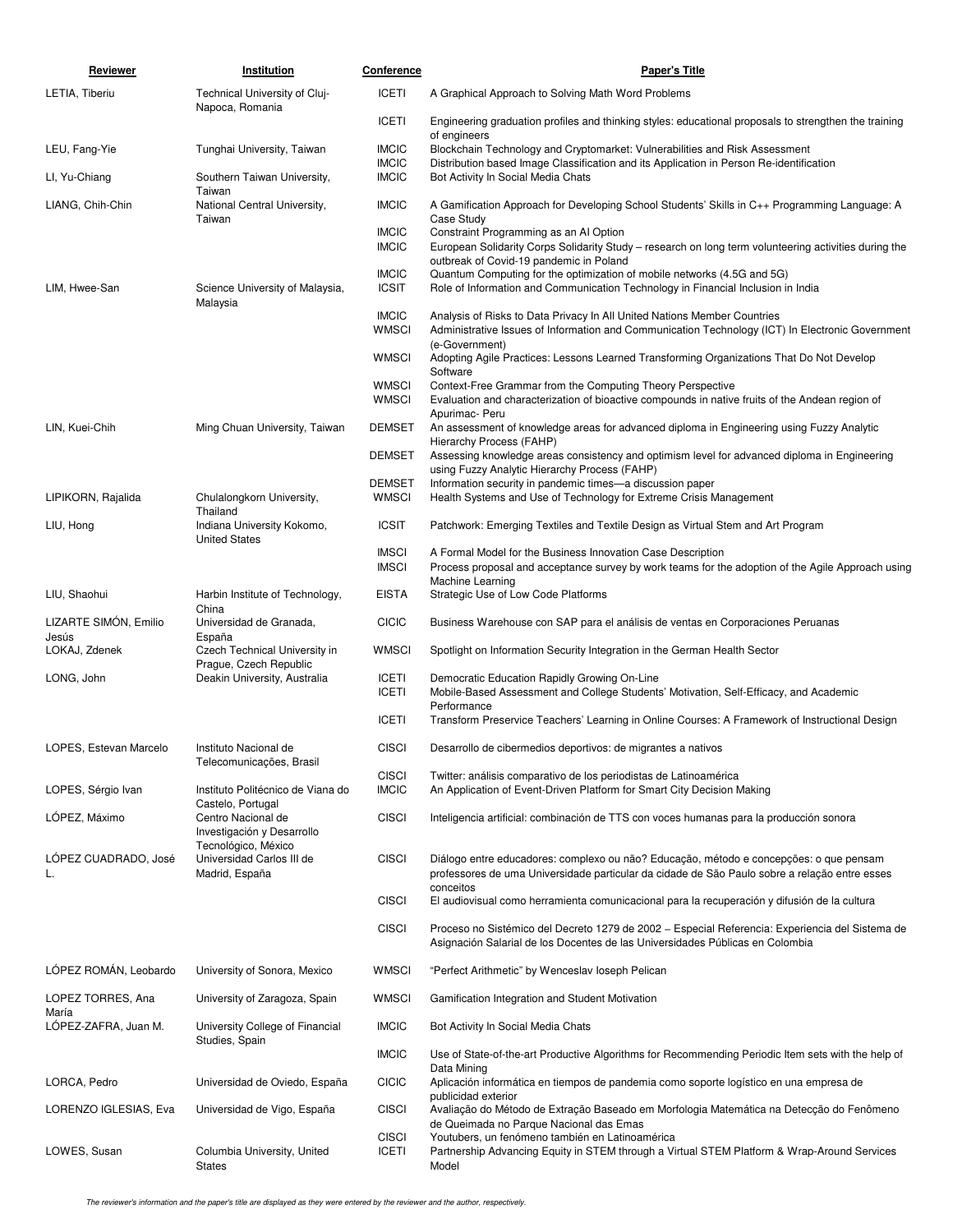| Reviewer                   | Institution                                                   | Conference                                   | <b>Paper's Title</b>                                                                                                                                                                                                                                                                |
|----------------------------|---------------------------------------------------------------|----------------------------------------------|-------------------------------------------------------------------------------------------------------------------------------------------------------------------------------------------------------------------------------------------------------------------------------------|
|                            |                                                               | <b>ICETI</b>                                 | Student Response System Liking and Performance in an Active Learning Classroom Environment                                                                                                                                                                                          |
| LOWES, Susan               | <b>Columbia University Teachers</b><br>College, United States | <b>EISTA</b>                                 | A STEM Literacy Program for Students in Secondary-Tertiary Transition to Reduce the Gender Gap:<br>a Focus on the Students' Perception                                                                                                                                              |
|                            |                                                               | <b>EISTA</b>                                 | Successes and Challenges in using Technology for Postgraduate Supervision: The Case of                                                                                                                                                                                              |
| LUKMAN, ling               | Universitas Malahayati,                                       | <b>IMCIC</b>                                 | <b>Ghanaian Universities</b><br>Cybernetics and Reductionism in Biology: new historical and philosophical perspectives                                                                                                                                                              |
|                            | Indonesia                                                     | <b>IMCIC</b><br><b>IMCIC</b><br><b>IMCIC</b> | Domain ontologies and the conversion of tacit knowledge in software development<br>Entropy in a sociological field: optimizing knowledge in teams<br>Generalized Predator-Prey Model and its Application in Cooperative Practices Inside Call Centers.                              |
| LUNA, Aurelio              | Universidad de Murcia, España                                 | <b>CISCI</b>                                 | A Formação de Professores Pós-Pandemia: Um Convite para Repensar a Escola Brasileira                                                                                                                                                                                                |
|                            |                                                               | <b>CISCI</b>                                 | Ciberseguridad en las Tendencias de Teletrabajo, Caso de Estudio: Universidad Pública Mexicana                                                                                                                                                                                      |
| LUNA, Cristiane            | Secretaria Municipal de<br>Educação e Desporto, Brasil        | <b>CICIC</b>                                 | Análisis Comparativo de Modelos de Predicción de la Probabilidad de Default en Cumplimiento del<br>Estándar Internacional NIIF 9                                                                                                                                                    |
| LUNSFORD, Suzanne K.       | Wright State University, United<br><b>States</b>              | <b>CICIC</b><br><b>IMCIC</b>                 | Simulador de esteira transportadora como um recurso da quarta revolução industrial<br>Analyzing the Associations between Educational Background Factors and Problem-Solving in<br>Technology-Rich Environments: An investigation of United State Adult's Proficiency Level in PIAAC |
|                            |                                                               | <b>IMCIC</b><br><b>IMCIC</b>                 | Technology-Enhanced Contextual and Inquiry-Based Learning (TECIL): Effect on Physics Learning in<br>Nigerian Context<br>The Status Quo and Development Trend of Individualized Education Research                                                                                   |
| LUO, Jia-Ning              | Ming Chuan University, Taiwan                                 | <b>IMCIC</b>                                 | Diagnostic Tool for a Big Data Adoption Readiness Assessment in SMEs                                                                                                                                                                                                                |
| LV, Yuan-Jun               | Zhejiang University of<br>Technology, China                   | <b>DEMSET</b>                                | Theoretical foundations and practical applications of e-volunteering within the European Solidarity<br>Corps during the outbreak of Covid-19 pandemic in Poland                                                                                                                     |
| LYGO-BAKER, Simon          | King's College London, United<br>Kingdom                      | <b>EISTA</b>                                 | Online Higher Education Course Design as Transformative Learning: how to face the emergence on<br>competences for online teaching design                                                                                                                                            |
|                            |                                                               | <b>EISTA</b>                                 | Student Choices and Perceptions of Distance-Learning Courses during the COVID-19 Pandemic                                                                                                                                                                                           |
|                            |                                                               | <b>ICETI</b>                                 | Quest for Quality Teachers as an Indispensable Factor for Student Success: Case Study United Arab<br>Emirates                                                                                                                                                                       |
|                            |                                                               | <b>ICETI</b>                                 | Sudden introduction of a flipped classroom framework involving face-to-face and synchronous active<br>learning strategies on undergraduate dental students: A quasi experimental study                                                                                              |
| MACIANSKIENE, Nemira       | Vytautas Magnus University,<br>Lithuania                      | <b>ICETI</b><br><b>EISTA</b>                 | User-friendly interfaces for Vygotskian computer-based learning activities<br>An Information Processing-Based Theoretical Framework for Studying Educational Television<br>Programming and Emotion-Recognition Capability of Children with Autism Spectrum Disorder                 |
|                            |                                                               | <b>EISTA</b>                                 | Student Choices and Perceptions of Distance-Learning Courses during the COVID-19 Pandemic                                                                                                                                                                                           |
| MADRUGA, Francisco J.      | Universidad de Cantabria,<br>España                           | <b>CISCI</b>                                 | Ciberseguridad en las Tendencias de Teletrabajo, Caso de Estudio: Universidad Pública Mexicana                                                                                                                                                                                      |
| MADURO, Marcia Ribeiro     | Universidade do Estado do<br>Amazonas, Brasil                 | <b>CISCI</b><br>CISCI                        | Implementación de Comportamiento Animal a través de Vehículos Braitenberg<br>La Televisión en linea en Iberoamérica: una aproximación a su realidad                                                                                                                                 |
| MAENZA, Rosa Rita          | Universidad Tecnológica<br>Nacional, Argentina                | <b>CISCI</b>                                 | A Formação de Professores Pós-Pandemia: Um Convite para Repensar a Escola Brasileira                                                                                                                                                                                                |
|                            |                                                               | <b>CISCI</b>                                 | Ciberseguridad en las Tendencias de Teletrabajo, Caso de Estudio: Universidad Pública Mexicana                                                                                                                                                                                      |
|                            |                                                               | <b>CISCI</b>                                 | El Feminismo en la Red. Análisis del impacto de los movimientos Ni Una Menos, Me Too y Time's Up                                                                                                                                                                                    |
| MAHESHWARI, Shikha         | Jaipur Engineering College and<br>Research Centre, India      | <b>EISTA</b>                                 | Interdisciplinary Context in Educational Design                                                                                                                                                                                                                                     |
|                            |                                                               | <b>ICETI</b>                                 | Resignification of the concept of linear inequality through graphic argumentation. The case of the<br>noise emission norm                                                                                                                                                           |
| MAINGUENAUD, Michel        | Institut National des Sciences<br>Appliquées, France          | <b>IMCIC</b>                                 | Analyzing the Associations between Educational Background Factors and Problem-Solving in<br>Technology-Rich Environments: An investigation of United State Adult's Proficiency Level in PIAAC                                                                                       |
|                            |                                                               | <b>IMCIC</b>                                 | Development of an Interdisciplinary Curriculum in the New Normal - The Case of the Multidisciplinary<br>Concept Maps                                                                                                                                                                |
|                            |                                                               | <b>IMCIC</b><br><b>WMSCI</b>                 | Practical Differentiated Mastery: Essential Education Transformation<br>The Impact and Trend of Virtual Currency                                                                                                                                                                    |
| MAKHACHASHVILI,<br>Rusudan | Borys Grinchenko Kyiv<br>University, Ukraine                  | <b>EISTA</b>                                 | The Quest for Technology Applications Integration: Teaching Instructional Technology Utilizing a<br><b>Webquest Assignment</b>                                                                                                                                                      |
|                            |                                                               | <b>EISTA</b>                                 | The Role of Computer Games in Teaching Object-Oriented Programming in High Schools - Code<br>Combat as a Game Approach                                                                                                                                                              |
| MAKHACHASHVILI,            |                                                               | <b>EISTA</b><br><b>WMSCI</b>                 | Universities vs online education: strengthening of weak ties and the emergence of invisible ties                                                                                                                                                                                    |
| Rusudan                    | Borys Gtirnchenko Kyiv<br>University, Ukraine                 | <b>WMSCI</b>                                 | Contributions in the field of Earth Resources and Sustainability (2013-2017): A Scientometric Study<br>Migration of Immigrant Labourers: A Side Effect of COVID-19                                                                                                                  |
| MALAN, Danie               | University of Pretoria, South<br>Africa                       | <b>ICSIT</b>                                 | An Exploratory Analysis of Undergraduate Students' Understanding on the Vector Concept                                                                                                                                                                                              |
|                            |                                                               | <b>ICSIT</b>                                 | Capturing Music Engagement Among Women with ALZ/Dementia using iMovie Technology                                                                                                                                                                                                    |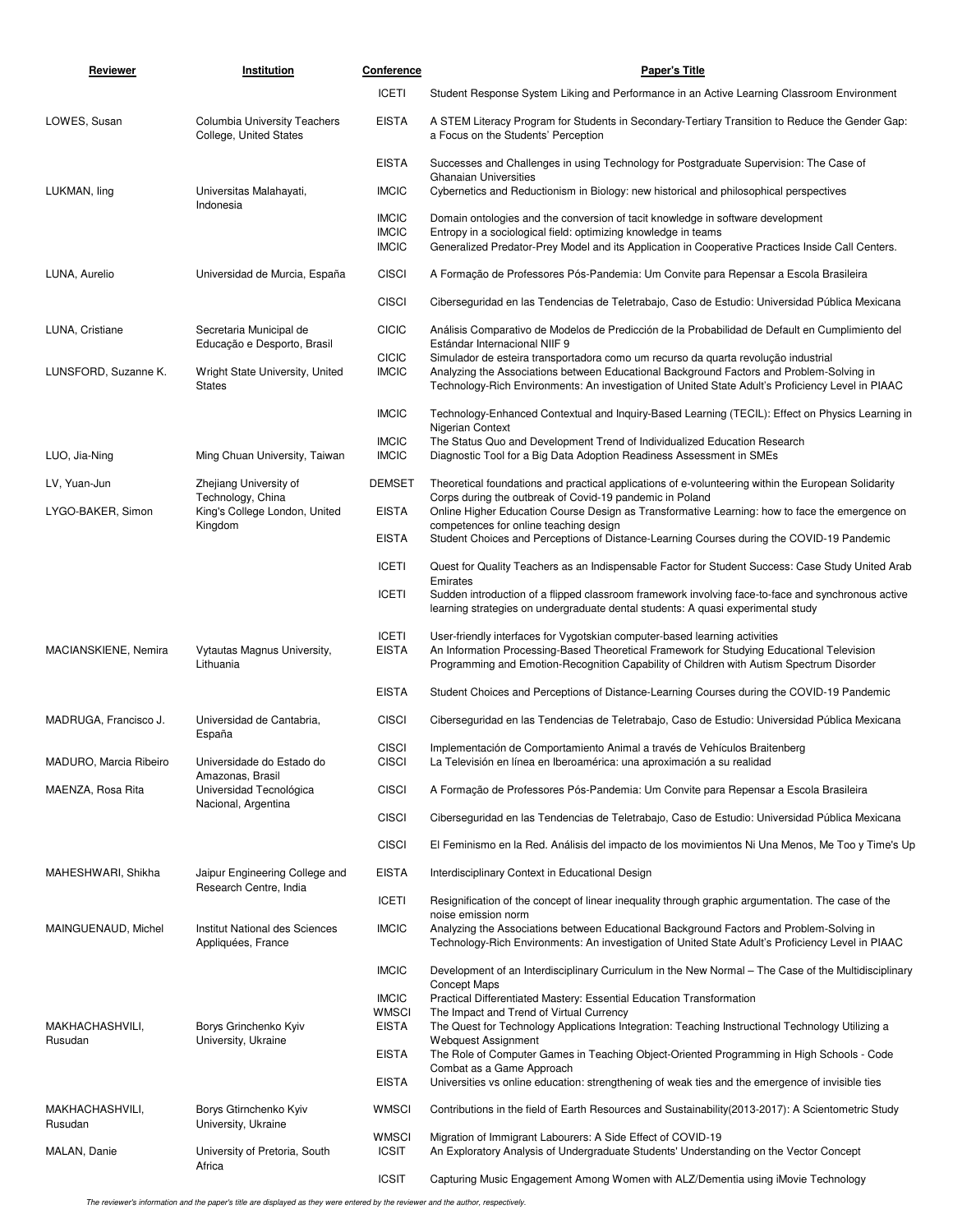| Reviewer                                       | Institution                                               | Conference                   | <b>Paper's Title</b>                                                                                                                                                                          |
|------------------------------------------------|-----------------------------------------------------------|------------------------------|-----------------------------------------------------------------------------------------------------------------------------------------------------------------------------------------------|
|                                                |                                                           | <b>ICSIT</b>                 | Detecting fraud in organizations: New framework and tools                                                                                                                                     |
|                                                |                                                           | <b>ICSIT</b>                 | Pandemic Learning is Still Learning                                                                                                                                                           |
|                                                |                                                           | <b>ICSIT</b>                 | Role of Information and Communication Technology in Financial Inclusion in India                                                                                                              |
| MALBERNAT, Lucia<br>Rosario                    | Universidad CAECE, Argentina                              | <b>WMSCI</b><br><b>CICIC</b> | Smart city model analysis using fuzzy set QCA: evidence from Ecuador<br>Análisis Multitemporal del Glaciar del Ampay por Medio de la Plataforma de Google Earth Engine -<br>Periodo 2000-2019 |
|                                                |                                                           | <b>CICIC</b>                 | Business Warehouse con SAP para el análisis de ventas en Corporaciones Peruanas                                                                                                               |
|                                                |                                                           | <b>CICIC</b>                 | Modelo predictivo de mortalidad en pacientes con COVID-19 en Trujillo - Perú                                                                                                                  |
| MALOLLARI, Ilirjan                             | University of Tirana, Albania                             | <b>EISTA</b>                 | Interdisciplinary Context in Educational Design                                                                                                                                               |
|                                                |                                                           | <b>EISTA</b>                 | Online Higher Education Course Design as Transformative Learning: how to face the emergence on<br>competences for online teaching design                                                      |
|                                                |                                                           | <b>EISTA</b>                 | Teaching Intelligent Content Design and Delivery Concepts: An Assembly Line Approach to<br><b>Technical Communication Pedagogy</b>                                                            |
|                                                |                                                           | <b>ICETI</b>                 | Blended Learning and web-based Learning for Cultural Education Staff                                                                                                                          |
|                                                |                                                           | <b>ICETI</b>                 | Engineering graduation profiles and thinking styles: educational proposals to strengthen the training                                                                                         |
| MANDAL, Pratap Chandra                         | Indian Institute of Management<br>Shillong, India         | <b>WMSCI</b>                 | of engineers<br>Detecting Mobile Pandemic Misinformation by Using Mobile Text/Data Mining                                                                                                     |
|                                                |                                                           | <b>WMSCI</b>                 | Multidisciplinary Threat Recognition in Homeland Protection Systems                                                                                                                           |
| MANRIQUE ROJAS,                                | Universidad Autónoma de Baja                              | <b>CISCI</b>                 | Perfil epidemiológico de salud bucodental y el tratamiento alternativo tradicional frente a odontalgias                                                                                       |
| Esperanza                                      | California, México                                        |                              | en pobladores de la zona rural de Chalhuanca-Apurímac-Perú                                                                                                                                    |
| MANSOUR, Ali                                   | Ecole National Superieure des                             | <b>IMCIC</b>                 | Attempt to Observe Changes in Speech by Utilizing Yahoo Search Engine                                                                                                                         |
|                                                | Ingenieurs des Etudes et<br>Techniques d'Armement, France |                              |                                                                                                                                                                                               |
|                                                |                                                           |                              |                                                                                                                                                                                               |
| MARAPPAN, Raja                                 | SASTRA University, India                                  | <b>WMSCI</b>                 | Adopting Agile Practices: Lessons Learned Transforming Organizations That Do Not Develop<br>Software                                                                                          |
|                                                | Universidad Tecnológica                                   | <b>WMSCI</b><br><b>CISCI</b> | Spotlight on Information Security Integration in the German Health Sector<br>La Televisión en línea en Iberoamérica: una aproximación a su realidad                                           |
| MARCISZACK, Marcelo<br>Martín                  | Nacional, Argentina                                       |                              |                                                                                                                                                                                               |
| MARGELEVICIUS,<br>Mindaugas                    | Vilnius University, Lithuania                             | <b>KCST</b>                  | Multimedia Container Containing Multimodal Images for Autonomous Cars                                                                                                                         |
|                                                |                                                           | <b>KCST</b>                  | Towards Modeling Semi-automatic Ontology based on Natural Language Processing                                                                                                                 |
| MARIÑO, Perfecto                               | Universidad de Vigo, España<br>Universidad Nacional del   | <b>CISCI</b><br><b>CICIC</b> | Nuevos perfiles de comunicación y marketing en las Pymes de Ecuador                                                                                                                           |
| MARINO, Sonia Itati                            | Nordeste, Argentina                                       |                              | Aplicación Móvil para Predecir la Probabilidad de Pertenecer al Grupo de Riesgo Cardiovascular<br>Utilizando Machine Learning                                                                 |
| MARLOWE, Thomas                                | Seton Hall University, United                             | <b>IDREC</b>                 | Are we rational or are we human? - A new human assumption as an alternative to the rationality                                                                                                |
|                                                | <b>States</b>                                             |                              | assumption                                                                                                                                                                                    |
| <b>MARTIN, Marcienne</b>                       | Laboratoire ORACLE, France                                | <b>IMCIC</b><br><b>IMCIC</b> | Cybernetics and Reductionism in Biology: new historical and philosophical perspectives                                                                                                        |
|                                                |                                                           | <b>IMCIC</b>                 | Entropy in a sociological field: optimizing knowledge in teams<br>Introducing a Test Framework for Quality of Service Mechanisms in the Context of Software-Defined<br>Networking             |
| MARTÍN NÚÑEZ, Jose Luis                        | Universidad Politécnica de<br>Madrid, Spain               | <b>WMSCI</b>                 | Adopting Agile Practices: Lessons Learned Transforming Organizations That Do Not Develop<br>Software                                                                                          |
|                                                |                                                           | <b>WMSCI</b>                 | Gamification Integration and Student Motivation                                                                                                                                               |
| MARTÍNEZ, Inmaculada                           | Universitat Politécnica de<br>Catalunya, España           | <b>CISCI</b>                 | La Televisión en línea en Iberoamérica: una aproximación a su realidad                                                                                                                        |
| MARTÍNEZ, Liliana Inés                         | National University of Central<br>Buenos Aires, Argentina | <b>EISTA</b>                 | Designing Students at Risk Intervention Strategies using Knowledge Discovery                                                                                                                  |
|                                                |                                                           | <b>EISTA</b>                 | The role of the Common Digital Space of Scientific Knowledge in the educational technology<br>development                                                                                     |
|                                                |                                                           | <b>ICETI</b>                 | A Case Study of Allama Igbal Open University Over the 5 Years of Digital Transformation                                                                                                       |
|                                                |                                                           | <b>ICETI</b>                 | the Role of the Teacher in National Development: Issues and Challenges for Improved Learning in                                                                                               |
| MARTINS, Constantino                           | Polytechnic of Porto, Portugal                            | <b>WMSCI</b>                 | Bayelsa State, Nigeria<br>Intelligent Extended XGBoost Algorithm For Psychiatric Diagnosis                                                                                                    |
| MARULANDA                                      | Universidad de Caldas,                                    | <b>CISCI</b>                 | A cultura empresarial no contexto da transformação digital: o caminho para o êxito institucional                                                                                              |
| ECHEVERRY, Carlos E.<br>MASCARI, Jean-François | Colombia<br>Italian National Research                     | <b>WMSCI</b>                 | <b>Education and Technology</b>                                                                                                                                                               |
| MASHAO, Daniel                                 | Council, Italy<br>University of Johannesburg,             | <b>IMCIC</b>                 | Distribution based Image Classification and its Application in Person Re-identification                                                                                                       |
|                                                | South Africa                                              | <b>IMCIC</b>                 | Review on Machine Learning Models for Fruit Classification and Grading                                                                                                                        |
| MASOURAS, Panicos                              | Cyprus University of<br>Technology, Cyprus                | <b>EISTA</b>                 | Detecting fraud in organization: New framework and tools                                                                                                                                      |
|                                                |                                                           | <b>EISTA</b>                 | Introduction of the IVR in the Initial Phases of the Ephemeral Space Design by Students of the First<br>Year of Architecture                                                                  |
| MASUKO, Mayumi                                 | Waseda University, Japan                                  | <b>IDREC</b>                 | Are we rational or are we human? - A new human assumption as an alternative to the rationality<br>assumption                                                                                  |
| MATEEN, Ahmed                                  | University of Agriculture<br>Faisalabad, Pakistan         | <b>IMCIC</b>                 | Cybernetics and Reductionism in Biology: new historical and philosophical perspectives                                                                                                        |
|                                                |                                                           | <b>IMCIC</b><br><b>IMCIC</b> | Emerging cyberbiosecurity threats in the CBRN domain<br>Generalized Predator-Prey Model and its Application in Cooperative Practices Inside Call Centers.                                     |
|                                                |                                                           | <b>IMCIC</b>                 | Quantum Computing for the optimization of mobile networks (4.5G and 5G)                                                                                                                       |
|                                                |                                                           | <b>IMCIC</b>                 | Regional Pet Database: An Information System to Guarantee Pet-Population Control                                                                                                              |
|                                                |                                                           | <b>WMSCI</b><br><b>WMSCI</b> | Science of problem solving in a historical context<br>Simulation of Mid infrared Supercontinuum Generation in Silicon Germanium Photonic Waveguide                                            |
|                                                |                                                           |                              | for Gas Spectroscopy                                                                                                                                                                          |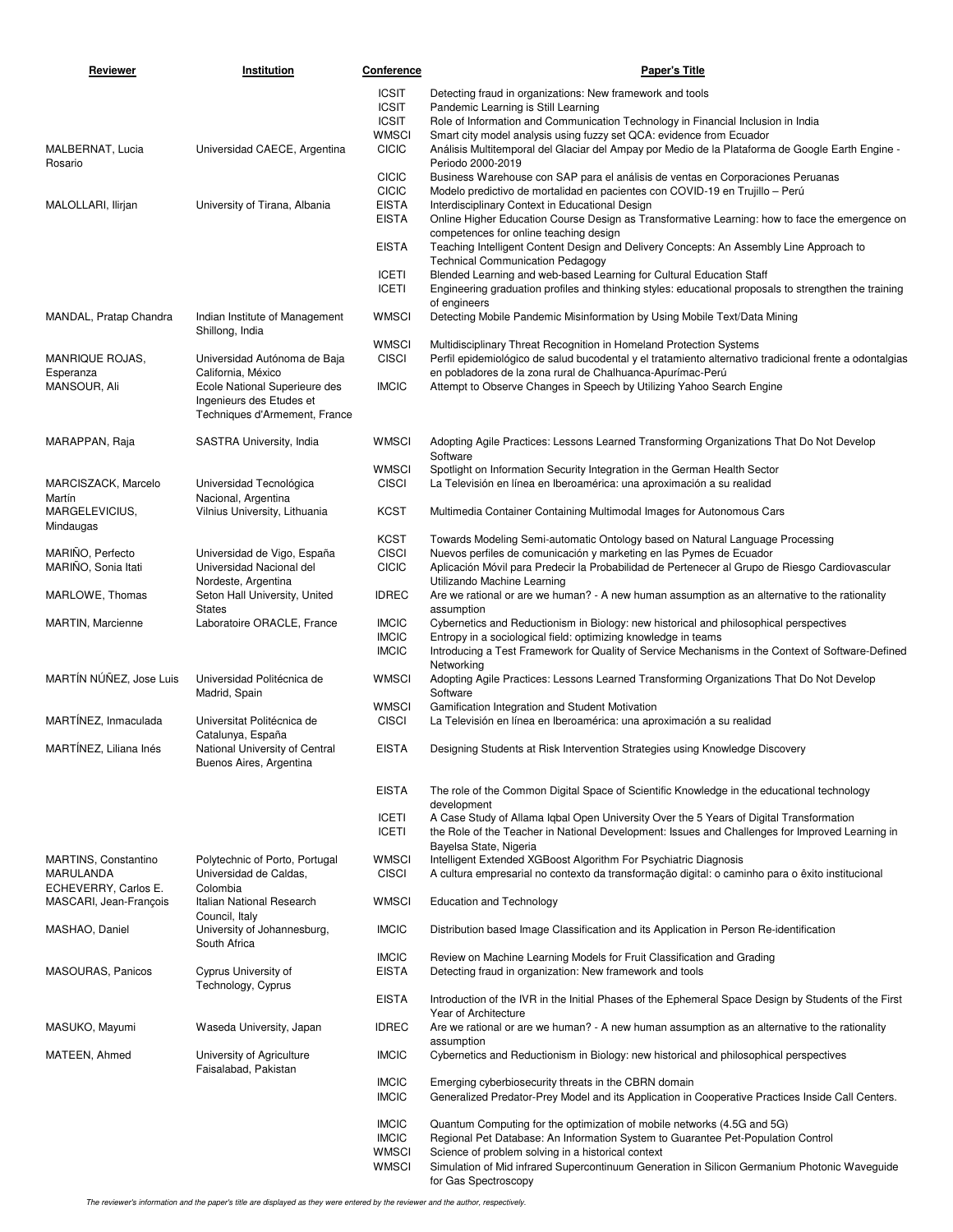| Reviewer                                          | Institution                                                | Conference                   | <b>Paper's Title</b>                                                                                                                                                                                    |
|---------------------------------------------------|------------------------------------------------------------|------------------------------|---------------------------------------------------------------------------------------------------------------------------------------------------------------------------------------------------------|
| MATOSKI, Adalberto                                | Universidade Tecnologica                                   | <b>CICIC</b>                 | Análisis Comparativo de Modelos de Predicción de la Probabilidad de Default en Cumplimiento del                                                                                                         |
| MAYMIR-DUCHARME,                                  | Federal do Paraná, Brasil<br>IBM US Federal, United States | <b>IMCIC</b>                 | Estándar Internacional NIIF 9<br>A Literature Review: Accommodating Kids in Inner City Developments                                                                                                     |
| Fred A.                                           |                                                            | <b>IMCIC</b>                 | Bestination: a sustainable approach to problem solving for entrepreneurs                                                                                                                                |
| MAYORAL BALDIVIA,<br>Margarita G.                 | Universidad de Colima, México                              | <b>CICIC</b>                 | Aplicación informática en tiempos de pandemia como soporte logístico en una empresa de<br>publicidad exterior                                                                                           |
| MCCONNELL, Rodney                                 | University of Idaho, United<br><b>States</b>               | <b>EISTA</b>                 | A Feasible Operational Approach to Differentiated Instruction                                                                                                                                           |
|                                                   |                                                            | <b>EISTA</b><br><b>EISTA</b> | Redemption of Burned Documents of the Museu Nacional after the Fire<br>The Quest for Technology Applications Integration: Teaching Instructional Technology Utilizing a<br><b>Webquest Assignment</b>   |
|                                                   |                                                            | <b>EISTA</b>                 | Universities vs online education: strengthening of weak ties and the emergence of invisible ties                                                                                                        |
|                                                   |                                                            | <b>ICETI</b>                 | Social networks and e- learning methodologies in the teacher training process                                                                                                                           |
| MCMAHON, Ellen                                    | National Louis University,                                 | <b>ICETI</b><br><b>EISTA</b> | User-friendly interfaces for Vygotskian computer-based learning activities<br>Interoperable Digital Skills for Foreign Languages Education in the COVID-19 Paradigm                                     |
|                                                   | <b>United States</b>                                       | <b>EISTA</b>                 | Perceived Ease of Use, Perceived Usefulness, and Behavioral Intention to Use Multimedia Teaching                                                                                                        |
| MCMAHON, Ellen                                    | National-Louis University,                                 | <b>ICETI</b>                 | Methods for SAP ERP: Application of the Technology Acceptance Model<br>Developing visualized e-learning tool to enhance the learning of tones by learners of Cantonese as a                             |
|                                                   | <b>United States</b>                                       |                              | second or additional language                                                                                                                                                                           |
|                                                   |                                                            | <b>ICETI</b>                 | Digital Visual Channels as Transmedia Educational Tools - Instagram as a Tool for an Augmented<br>Classroom                                                                                             |
|                                                   |                                                            | <b>ICETI</b>                 | Sudden introduction of a flipped classroom framework involving face-to-face and synchronous active<br>learning strategies on undergraduate dental students: A quasi experimental study                  |
|                                                   |                                                            | <b>ICETI</b><br><b>ICETI</b> | The Notion of Intellectual Rigor: A Systemic/Cybernetic Approach<br>Understanding Benefits of Postgraduate Qualifications in South Africa: Social Workers' Views in<br>Driekop Area                     |
| MEERJA, Akhil Jabbar                              | Vardhaman College of<br>Engineering, India                 | <b>WMSCI</b>                 | Adopting Agile Practices: Lessons Learned Transforming Organizations That Do Not Develop<br>Software                                                                                                    |
| MEGIAS, David                                     | Universitat Oberta de<br>Catalunya, España                 | <b>CISCI</b>                 | Uso del aplicativo Atlas. ti. para la gestión estratégica de datos en la aplicación del método de la<br>Teoría Fundamentada                                                                             |
| <b>MEIRELES MONTEIRO</b><br>METROLHO, José Carlos | Polytechnic Institute of Castelo<br>Branco, Portugal       | <b>ICETI</b>                 | Syntax to Syntax: Assessment of Orthogonality in the Design of Object-Oriented Programming<br>Languages using Code Listing Method                                                                       |
|                                                   |                                                            | <b>ICETI</b>                 | the Role of the Teacher in National Development: Issues and Challenges for Improved Learning in                                                                                                         |
|                                                   |                                                            | <b>ICETI</b>                 | Bayelsa State, Nigeria<br>Vetting the Influence of ISO-9126 Software Characteristics in the Development of Mobile Applications                                                                          |
| MEJÍA, Marcelo                                    | Instituto Tecnológico Autónomo<br>de México, México        | <b>CISCI</b>                 | La Televisión en línea en Iberoamérica: una aproximación a su realidad                                                                                                                                  |
| MENDEZ, María T.                                  | Universidad Ricardo Palma,<br>Perú                         | <b>CICIC</b>                 | Modelo predictivo de mortalidad en pacientes con COVID-19 en Trujillo - Perú                                                                                                                            |
| MENDEZ-GARABETTI,<br>Miguel                       | Universidad Tecnológica<br>Nacional, Argentina             | <b>WMSCI</b>                 | A Characters Prefix Based Methodology for Enhancing the Execution Performance of Any String<br>Sorting Algorithm                                                                                        |
| MENDOZA-HANNAN,                                   | New Mexico State University,<br><b>United States</b>       | <b>ICETI</b>                 | The Correlation for Best Practices of Motivation for Students in K-12 and Higher Education in a Self-<br>Directed Distance Education Environment                                                        |
| Juanita<br>MERTEN, Pascaline                      | Free University of Brussels,<br>Belgium                    | <b>WMSCI</b>                 | An Optimal Path Planning Approach for a Two Wheeled Mobile Robot using Free Segment and<br><b>Turning Point Algorithm</b>                                                                               |
|                                                   |                                                            | <b>WMSCI</b>                 | Artificial Neural Network based self-learning framework for Artificial Intelligence                                                                                                                     |
| METIOUI, Abdeljalil                               | Université du Québec à<br>Montréal, Canada                 | <b>EISTA</b>                 | An Information Processing-Based Theoretical Framework for Studying Educational Television<br>Programming and Emotion-Recognition Capability of Children with Autism Spectrum Disorder                   |
|                                                   |                                                            | <b>EISTA</b>                 | Faculty Training for the Design of Prospective IT-Oriented Higher Education Programs                                                                                                                    |
| METROLHO, Jose                                    | Polytechnic Institute of Castelo<br>Branco, Portugal       | <b>EISTA</b>                 | Introduction of the IVR in the Initial Phases of the Ephemeral Space Design by Students of the First<br>Year of Architecture                                                                            |
|                                                   |                                                            | <b>EISTA</b>                 | Teaching Intelligent Content Design and Delivery Concepts: An Assembly Line Approach to<br><b>Technical Communication Pedagogy</b>                                                                      |
| METROLHO, José                                    | Instituto Politécnico de Castelo<br>Branco, Portugal       | <b>CICIC</b>                 | Simulación de un proceso de interacción para una ontología comercial con Sistema Multi-Agentes<br>(MAS) programados con JADE                                                                            |
|                                                   |                                                            | <b>CISCI</b>                 | Sistema alerta de control de consumo de agua para servicio doméstico                                                                                                                                    |
| MEX ALVAREZ, Diana C.                             | Universidad Autónoma de<br>Campeche, México                | <b>CISCI</b>                 | Diseño, elaboración e implementación de un prototipo hibrido para la obtención de agua del medio<br>ambiente haciendo uso de un sistema atrapa niebla rotatorio con un sistema basado en efecto Peltier |
|                                                   |                                                            | <b>CISCI</b>                 | Experiencia de implementación de la TDT en Ecuador: Caso de estudio Teleamazonas                                                                                                                        |
| MEYER, Heiko                                      | Warsaw Management<br>University, Germany                   | <b>WMSCI</b>                 | A Meta-Analysis of Evolution of Deep Learning Research in Medical Image Analysis                                                                                                                        |
|                                                   |                                                            | <b>WMSCI</b>                 | Access Point Placement for Indoor Wireless LAN                                                                                                                                                          |
|                                                   |                                                            | <b>WMSCI</b>                 | Intelligent Extended XGBoost Algorithm For Psychiatric Diagnosis                                                                                                                                        |
|                                                   |                                                            | <b>WMSCI</b><br><b>WMSCI</b> | The Supply Chain Management: Approach to a Practical Case in the Retail Sector<br>The tool path tolerance setting with respect to accuracy during 3axis milling                                         |
| MICHAELIDES, Panagiotis                           | University of Crete, Greece                                | <b>ICETI</b>                 | Counselor Care: A Proposed Counseling Program Development Among Practitioners                                                                                                                           |
|                                                   |                                                            | <b>ICETI</b>                 | Engineering graduation profiles and thinking styles: educational proposals to strengthen the training<br>of engineers                                                                                   |
|                                                   |                                                            | <b>ICETI</b>                 | Resignification of the concept of linear inequality through graphic argumentation. The case of the<br>noise emission norm                                                                               |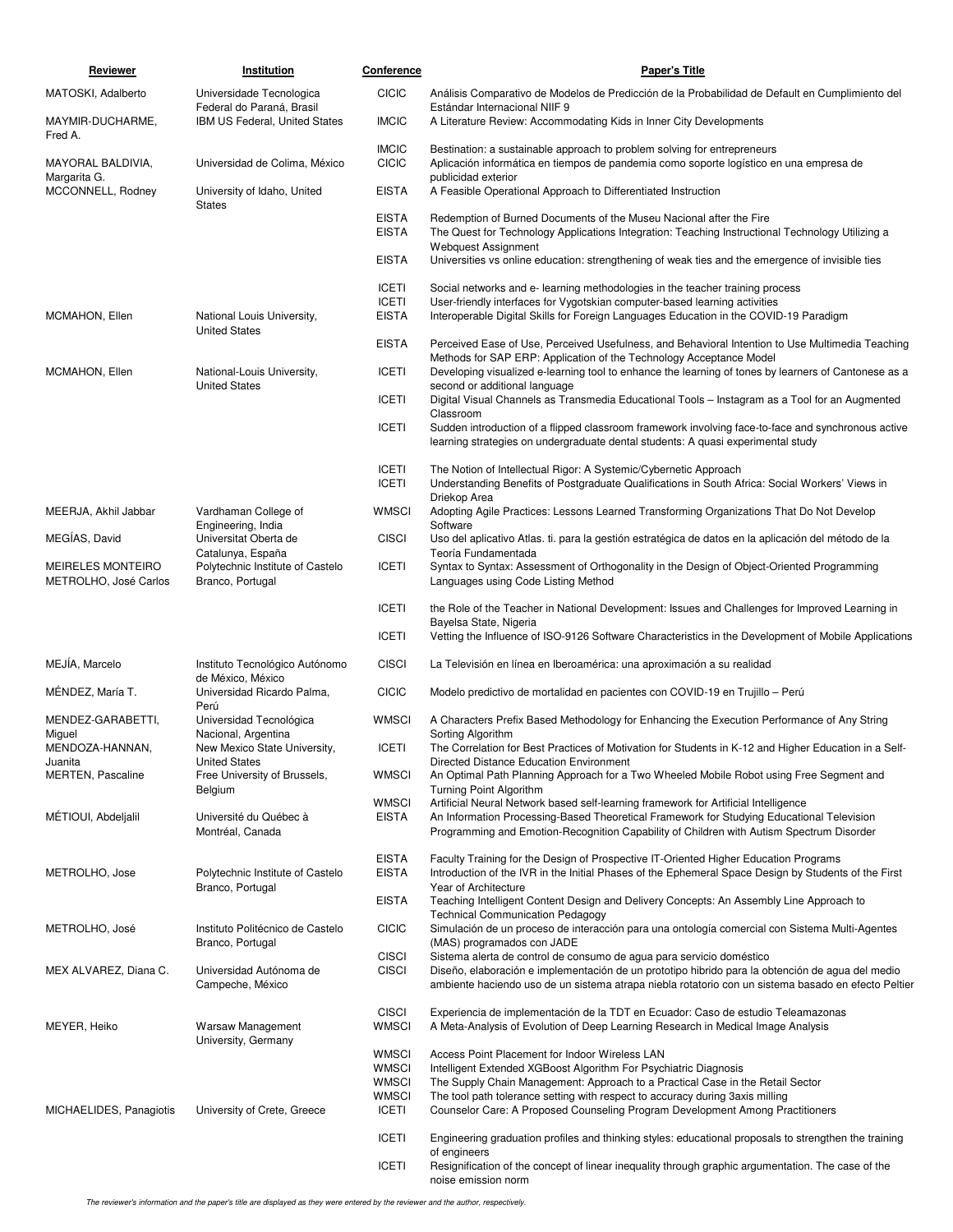| Reviewer                                              | Institution                                                                                   | Conference                                   | <b>Paper's Title</b>                                                                                                                                                                                                                                                     |
|-------------------------------------------------------|-----------------------------------------------------------------------------------------------|----------------------------------------------|--------------------------------------------------------------------------------------------------------------------------------------------------------------------------------------------------------------------------------------------------------------------------|
|                                                       |                                                                                               | ICETI                                        | Vetting the Influence of ISO-9126 Software Characteristics in the Development of Mobile Applications                                                                                                                                                                     |
|                                                       |                                                                                               | <b>ICSIT</b><br><b>ICSIT</b><br><b>ICSIT</b> | An Exploratory Analysis of Undergraduate Students' Understanding on the Vector Concept<br>Capturing Music Engagement Among Women with ALZ/Dementia using iMovie Technology<br>Issues of form                                                                             |
| MICHAELIDES, Panagiotis                               | University of Crete, Greece                                                                   | <b>ICSIT</b><br><b>EISTA</b>                 | The Role of Pancasila Moral Education as an Effort to Overcome Moral Degradation in the Young<br>Generation of Indonesia<br>Teaching Intelligent Content Design and Delivery Concepts: An Assembly Line Approach to                                                      |
| G.<br>MIHAITA, Niculae                                | <b>Bucharest University of</b>                                                                | <b>IMCIC</b>                                 | <b>Technical Communication Pedagogy</b><br>Evaluating Performance of E-Banking Channels Services for Efficient Cyber Security Requirements:                                                                                                                              |
| MIHAL, Sandy                                          | Economics, Romania<br><b>Federal Law Enforcement</b><br><b>Training Center, United States</b> | <b>SOIC</b>                                  | An Application of Bayesian Networks Algorithm<br>Analysis of Optimized Response Time in a New Disaster Management Model by Applying Meta<br><b>Heuristic and Exact Methods</b>                                                                                           |
| MILCIC, Diana                                         | University of Zagreb, Croatia                                                                 | <b>WMSCI</b>                                 | A Hybrid Multi-Criteria Decision Model (HMCDM) based on AHP and TOPSIS analysis to evaluate<br>Maintenance Strategy                                                                                                                                                      |
| MILLS, Melissa J.                                     | Mills Consulting, LLC, United<br><b>States</b>                                                | <b>WMSCI</b><br><b>IMSCI</b>                 | Detecting Mobile Pandemic Misinformation by Using Mobile Text/Data Mining<br>A Formal Model for the Business Innovation Case Description                                                                                                                                 |
|                                                       |                                                                                               | <b>IMSCI</b>                                 | Process proposal and acceptance survey by work teams for the adoption of the Agile Approach using<br>Machine Learning                                                                                                                                                    |
|                                                       |                                                                                               | <b>IMSCI</b>                                 | Toward an Integrative Professional and Personal Competency-Based Learning Model for Inclusive<br><b>Workforce Development</b>                                                                                                                                            |
| MINORO ABE, Jair                                      | University of Sao Paulo, Brazil                                                               | <b>IMCIC</b>                                 | Diagnostic Tool for a Big Data Adoption Readiness Assessment in SMEs                                                                                                                                                                                                     |
| MIRAOUI, Moeiz<br>MISHRA, Atul<br>MISHRA, Rabinarayan | University of Gafsa, Tunisia<br><b>BML Munjal University, India</b><br>GMUniversity, India    | <b>IMCIC</b><br><b>IMCIC</b><br><b>EISTA</b> | An Application of Event-Driven Platform for Smart City Decision Making<br>Anomaly Detection Approach to COVID-19 Severity Prediction in Patients<br>Counting Courses: Assessing Postsecondary Videogame Programs in the United States and Canada                         |
|                                                       |                                                                                               | <b>EISTA</b><br><b>EISTA</b>                 | Education 4.0 - 5.0 and the Post-Information Transformation of University Libraries<br>Ideal preferences for thinking styles in Engineering graduates: educational proposals to assurance                                                                                |
| MITCHELL, Charles                                     | Grambling State University,                                                                   | <b>EISTA</b><br><b>ICSIT</b>                 | graduation profiles through mathematics courses<br>Redemption of Burned Documents of the Museu Nacional after the Fire<br>An Exploratory Analysis of Undergraduate Students' Understanding on the Vector Concept                                                         |
|                                                       | <b>United States</b>                                                                          | <b>ICSIT</b><br><b>IMCIC</b>                 | Design, intellectual property and markets for social robots<br>Entropy in a sociological field: optimizing knowledge in teams                                                                                                                                            |
| MITRA, Pinaki                                         | Indian Institute of Technology                                                                | <b>IMCIC</b><br><b>IMCIC</b>                 | Regional Pet Database: An Information System to Guarantee Pet-Population Control<br>Bot Activity In Social Media Chats                                                                                                                                                   |
|                                                       | Guwahati, India                                                                               | <b>IMCIC</b>                                 | Information Security: New Encryption and Decryption Methodology Based on E-Books Library Used<br>in Plain Text Cryptography                                                                                                                                              |
| MITROFANOVA, Ksenia A.                                | Sechenov University, Russian<br>Federation                                                    | <b>WMSCI</b><br><b>EISTA</b>                 | On the Pitfalls of Videoconferences for Challenge-Based Face Liveness Detection<br>An Information Processing-Based Theoretical Framework for Studying Educational Television<br>Programming and Emotion-Recognition Capability of Children with Autism Spectrum Disorder |
|                                                       |                                                                                               | <b>EISTA</b><br><b>EISTA</b>                 | How Secure Is The Indonesian Academic Institutional Repositories?<br>Successes and Challenges in using Technology for Postgraduate Supervision: The Case of                                                                                                              |
| MITROFANOVA, Ksenia A.                                | Ural State Medical University,<br><b>Russian Federation</b>                                   | <b>ICETI</b>                                 | <b>Ghanaian Universities</b><br>The comparison of chucking methods to enhance the cognitive capacity of short-term memory to<br>retain textual information among high school students                                                                                    |
| MIYAZAKI, Jun                                         | OrangeTechLab Inc., Japan                                                                     | <b>IMCIC</b><br><b>IMCIC</b>                 | Developing an Intelligent Agents for E-Bookstore using Case based Reasoning<br>Using a Peak Search Algorithm and Delta Values to Approximate the Hidden Layer Architecture of<br>ANNs                                                                                    |
| MIYAZAKI, Jun                                         | OrangeTechLab inc., Japan                                                                     | <b>WMSCI</b><br><b>WMSCI</b><br><b>WMSCI</b> | Access Point Placement for Indoor Wireless LAN<br>Curriculum paradigm shift of middle school teachers: A phenomenological study<br>Scanning Processes: Efficient Choices for Broadcasting Collections and Archives                                                       |
| MOCH, Peggy                                           | Valdosta State University,<br><b>United States</b>                                            | <b>WMSCI</b><br><b>EISTA</b>                 | Teachers' assessments on competency-based learning activities<br>Education 4.0 - 5.0 and the Post-Information Transformation of University Libraries                                                                                                                     |
|                                                       |                                                                                               | <b>EISTA</b><br><b>ICETI</b>                 | Interdisciplinary Context in Educational Design<br>Vetting the Influence of ISO-9126 Software Characteristics in the Development of Mobile Applications                                                                                                                  |
| MODI, Pawan Kumar                                     | University College of                                                                         | <b>IMCIC</b>                                 | Power Grid Vulnerability Analysis with Rising Renewables Infiltration                                                                                                                                                                                                    |
| MOHD BASRI, Mohd                                      | Engineering, India<br>Universiti Teknologi Malaysia,                                          | <b>WMSCI</b>                                 | Optimal analysis for enhancement of thermo mechatronic processes                                                                                                                                                                                                         |
| Ariffanan<br>MOIN, Lubna                              | Malaysia<br>Pakistan Naval Engineering                                                        | <b>WMSCI</b>                                 | Re-Envisioning a Computer Science Curriculum                                                                                                                                                                                                                             |
| MOKOS, Evagelos                                       | College, Pakistan<br>University of the Aegean,                                                | <b>IMCIC</b>                                 | Cybernetics and Reductionism in Biology: new historical and philosophical perspectives                                                                                                                                                                                   |
|                                                       | Greece                                                                                        | <b>IMCIC</b>                                 | Entropy in a sociological field: optimizing knowledge in teams                                                                                                                                                                                                           |
| MOLINA, Silvia                                        | Technical University of Madrid,                                                               | <b>IMCIC</b><br><b>EISTA</b>                 | Technostress in University Students. Findings in Mexico Derived From COVID-19 Lockdown<br>Converged Learning: the spectrum of technology-mediated learning                                                                                                               |
|                                                       | Spain                                                                                         | <b>ICETI</b>                                 | How to promote innovative management of schools? The influences of principals' leadership and<br>teachers' organizational citizenship behavior                                                                                                                           |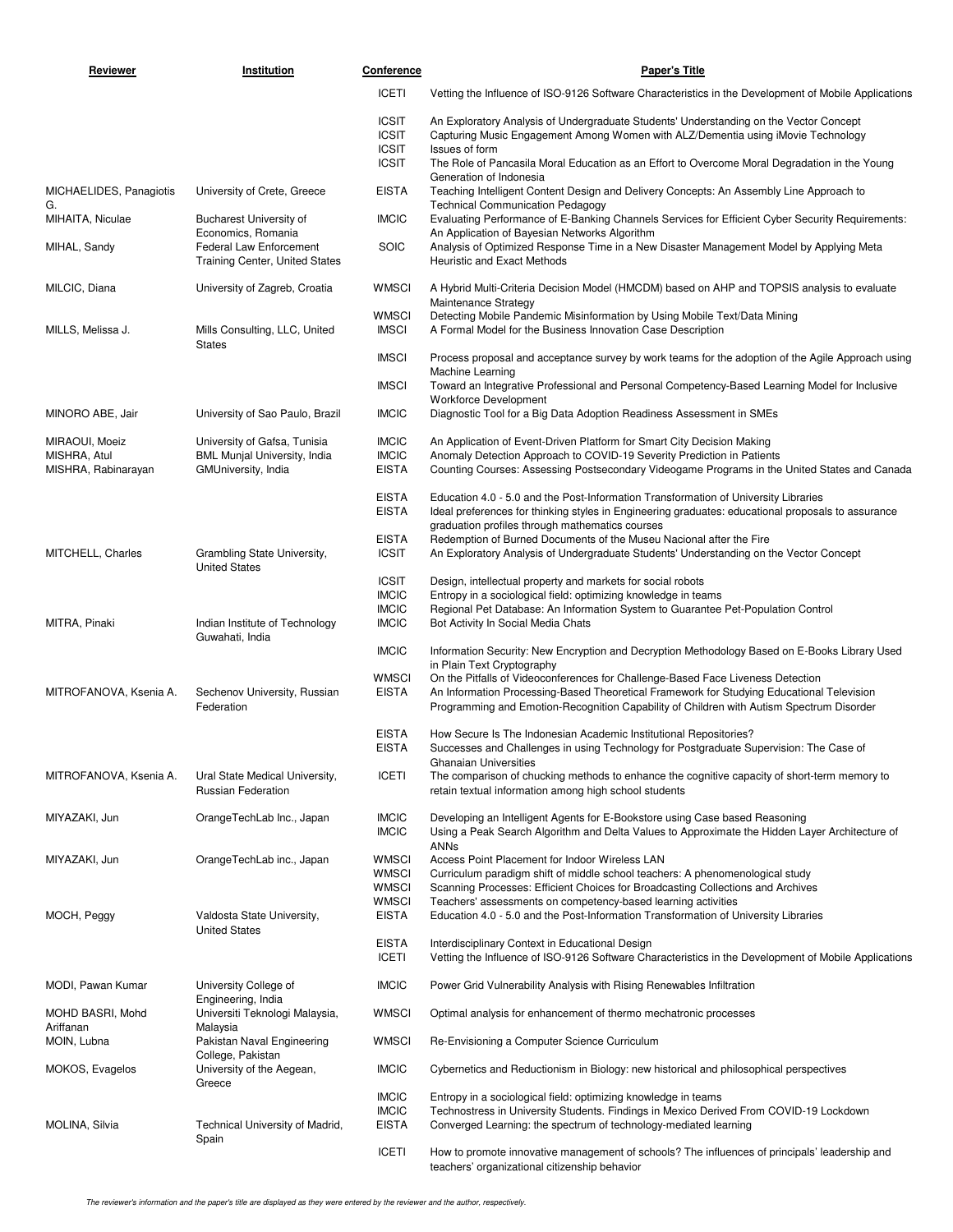| Reviewer                     | Institution                                                  | <b>Conference</b>                            | <b>Paper's Title</b>                                                                                                                                                                                                                                                                                                             |
|------------------------------|--------------------------------------------------------------|----------------------------------------------|----------------------------------------------------------------------------------------------------------------------------------------------------------------------------------------------------------------------------------------------------------------------------------------------------------------------------------|
| MOLINA, Valentín             | Universidad ECCI, Colombia                                   | <b>CISCI</b>                                 | Avaliação do Método de Extração Baseado em Morfologia Matemática na Detecção do Fenômeno                                                                                                                                                                                                                                         |
| MONTEZUMA, Malege A.         | Universidad Metropolitana,                                   | <b>CISCI</b>                                 | de Queimada no Parque Nacional das Emas<br>Uso del aplicativo Atlas. ti. para la gestión estratégica de datos en la aplicación del método de la                                                                                                                                                                                  |
| MORA, Gabriel                | Colombia<br>Universidad de Atacama, Chile                    | <b>CISCI</b>                                 | Teoría Fundamentada<br>Estrategia de generación de conocimiento investigativo en educación en sinergia con diversos<br>dominios disciplinares                                                                                                                                                                                    |
|                              |                                                              | <b>CISCI</b><br><b>CISCI</b>                 | La Educación Universitaria en el Perú frente al Covid 19<br>Liderazgo, gerencia y desempeño de redes de colaboración para solucionar problemas complejos                                                                                                                                                                         |
| MORAIS, A. Jorge             | Portuguese Open University,<br>Portugal                      | <b>WMSCI</b>                                 | Context-Free Grammar from the Computing Theory Perspective                                                                                                                                                                                                                                                                       |
| MOREIRA, Fernando            | Universidade Portucalense,<br>Portugal                       | <b>WMSCI</b><br><b>CISCI</b><br><b>CISCI</b> | Enterprise Digital Transformation Using Robotic Process Automation - RPA<br>Comportamiento óptimo de una rectenna para carga de dispositivos en modo inalámbrico,<br>comparación y modelado de parámetros importantes<br>La importancia del perfil del comunicador gubernamental en la gestión de crisis y en el entorno digital |
| MOREIRA PINTO, Régis         | Pontifícia Universidade Católica<br>de Minas Gerais, Brasil  | <b>CISCI</b><br><b>CICIC</b>                 | Twitter: análisis comparativo de los periodistas de Latinoamérica<br>El significado de universidad del siglo XXI en la tensión globalización tecnológica                                                                                                                                                                         |
| MOREL, Eneas N.              | Universidad Tecnológica                                      | <b>CICIC</b><br><b>CISCI</b>                 | Modelo predictivo de mortalidad en pacientes con COVID-19 en Trujillo - Perú<br>Interfaz Gráfica de Usuario para la Generación y Filtrado de un EEG Sintético                                                                                                                                                                    |
| MORELOS, José                | Nacional, Argentina<br>Universidad de Cartagena,<br>Colombia | <b>CISCI</b>                                 | Twitter: análisis comparativo de los periodistas de Latinoamérica                                                                                                                                                                                                                                                                |
| MORESI, Eduardo<br>Amadeu D. | Universidade Católica de<br>Brasília, Brasil                 | <b>CICIC</b>                                 | Sistema Web para el Control de Producción en una Empresa de Alimentos                                                                                                                                                                                                                                                            |
|                              |                                                              | <b>CISCI</b>                                 | Algoritmos Inteligentes y Red Sensores para el Monitoreo y Control en Línea de la Calidad del Agua<br>en Laboratorio Nanotecnología                                                                                                                                                                                              |
| MORGADO, Lina                | Portuguese Open University,<br>Portugal                      | <b>ICETI</b>                                 | Counselor Care: A Proposed Counseling Program Development Among Practitioners                                                                                                                                                                                                                                                    |
|                              |                                                              | <b>ICETI</b><br><b>ICETI</b>                 | Lessons from the Academic Leadership at Tertiary level of Education in Bangladesh<br>The Impact of Family Support and Industrial Work Practice to Students Work Readiness of                                                                                                                                                     |
| MORGADO, Lina                | University Aberta, Portugal                                  | <b>EISTA</b>                                 | Vocational Education and Training (VET)<br>Successes and Challenges in using Technology for Postgraduate Supervision: The Case of                                                                                                                                                                                                |
| MORGAN, Theresa              | Wudang Research Association,<br><b>United States</b>         | WMSCI                                        | <b>Ghanaian Universities</b><br>A Comparison of Runtime of Simplex versus Karmarkar, Affine Scaling and Ruiz-Paredes Inner Point<br>Methods                                                                                                                                                                                      |
|                              |                                                              | WMSCI                                        | Cyber security in the age of covid 19 pandemic: an empirical model to manage the risk in banks                                                                                                                                                                                                                                   |
|                              |                                                              | <b>WMSCI</b>                                 | Web Based Approach for Discovering and Prevention of Customs Violations by Application of<br><b>Emotional Model</b>                                                                                                                                                                                                              |
| MORÍN CASTILLO, María<br>М.  | Benemérita Universidad<br>Autónoma de Puebla, México         | <b>CISCI</b>                                 | Diálogo entre educadores: complexo ou não? Educação, método e concepções: o que pensam<br>professores de uma Universidade particular da cidade de São Paulo sobre a relação entre esses<br>conceitos                                                                                                                             |
|                              |                                                              | <b>CISCI</b>                                 | El audiovisual como herramienta comunicacional para la recuperación y difusión de la cultura                                                                                                                                                                                                                                     |
| MORSHED, Ahmed               | Ain Shams University, Egypt                                  | <b>WMSCI</b>                                 | Simulation of Mid infrared Supercontinuum Generation in Silicon Germanium Photonic Waveguide<br>for Gas Spectroscopy                                                                                                                                                                                                             |
| MRÓZ-GORGOŃ, Barbara         | Wroclaw University of<br>Economics, Poland                   | <b>WMSCI</b>                                 | Spotlight on Information Security Integration in the German Health Sector                                                                                                                                                                                                                                                        |
| MUIRHEAD, Bill               | University of Ontario Institute of<br>Technology, Canada     | <b>ICETI</b>                                 | Adults Training and Learning Methodology in Information Security Domain                                                                                                                                                                                                                                                          |
| MULLINS, Michael             | Aalborg University, Denmark                                  | <b>ICETI</b><br><b>ICETI</b>                 | The Modern AI-powered TAE: Leveraging AI and Data Science<br>Digital Visual Channels as Transmedia Educational Tools - Instagram as a Tool for an Augmented<br>Classroom                                                                                                                                                         |
|                              |                                                              | <b>ICETI</b>                                 | Mobile-Based Assessment and College Students' Motivation, Self-Efficacy, and Academic<br>Performance                                                                                                                                                                                                                             |
|                              |                                                              | <b>ICETI</b>                                 | Sudden introduction of a flipped classroom framework involving face-to-face and synchronous active<br>learning strategies on undergraduate dental students: A quasi experimental study                                                                                                                                           |
| MULLINS, Michael             | University of Aalborg, Denmark                               | <b>EISTA</b>                                 | Interoperable Digital Skills for Foreign Languages Education in the COVID-19 Paradigm                                                                                                                                                                                                                                            |
|                              |                                                              | <b>EISTA</b>                                 | Perceived Ease of Use, Perceived Usefulness, and Behavioral Intention to Use Multimedia Teaching<br>Methods for SAP ERP: Application of the Technology Acceptance Model                                                                                                                                                          |
| MUNOZ, Hilarión              | Instituto Tecnológico de<br>Orizaba, México                  | <b>CISCI</b>                                 | Enfoque para actividades intermedias en la metodología de sistemas suaves (MSS), aplicado en la<br>evaluación de un plan de seguridad ciudadana                                                                                                                                                                                  |
| MUNOZ AGUIRRE, Evodio        | Universidad Veracruzana,                                     | <b>CISCI</b><br><b>CISCI</b>                 | Una solución sistémica a la pandemia COVID-19 en México<br>Implementación de Comportamiento Animal a través de Vehículos Braitenberg                                                                                                                                                                                             |
| MUNOZ CONTRERAS,<br>Hilarión | México<br>Instituto Tecnológico de<br>Orizaba, México        | <b>CICIC</b>                                 | Simulación de un proceso de interacción para una ontología comercial con Sistema Multi-Agentes<br>(MAS) programados con JADE                                                                                                                                                                                                     |
| MUSTO, Daniela               | Italian National Research<br>Council, Italy                  | <b>ICETI</b>                                 | A University's Developmental Framework: Creating, Implementing, and Evaluating a K-12 Teacher<br>Cybersecurity Micro-credential Course                                                                                                                                                                                           |
|                              |                                                              | <b>ICETI</b><br><b>ICETI</b>                 | Social networks and e-learning methodologies in the teacher training process<br>Students' Competencies in the Learning of Visual Art in Europe                                                                                                                                                                                   |
| MUSTO, Daniela               | National Research Council of<br>Italy, Italy                 | <b>EISTA</b>                                 | Detecting fraud in organization: New framework and tools                                                                                                                                                                                                                                                                         |
|                              |                                                              | <b>EISTA</b>                                 | Redemption of Burned Documents of the Museu Nacional after the Fire                                                                                                                                                                                                                                                              |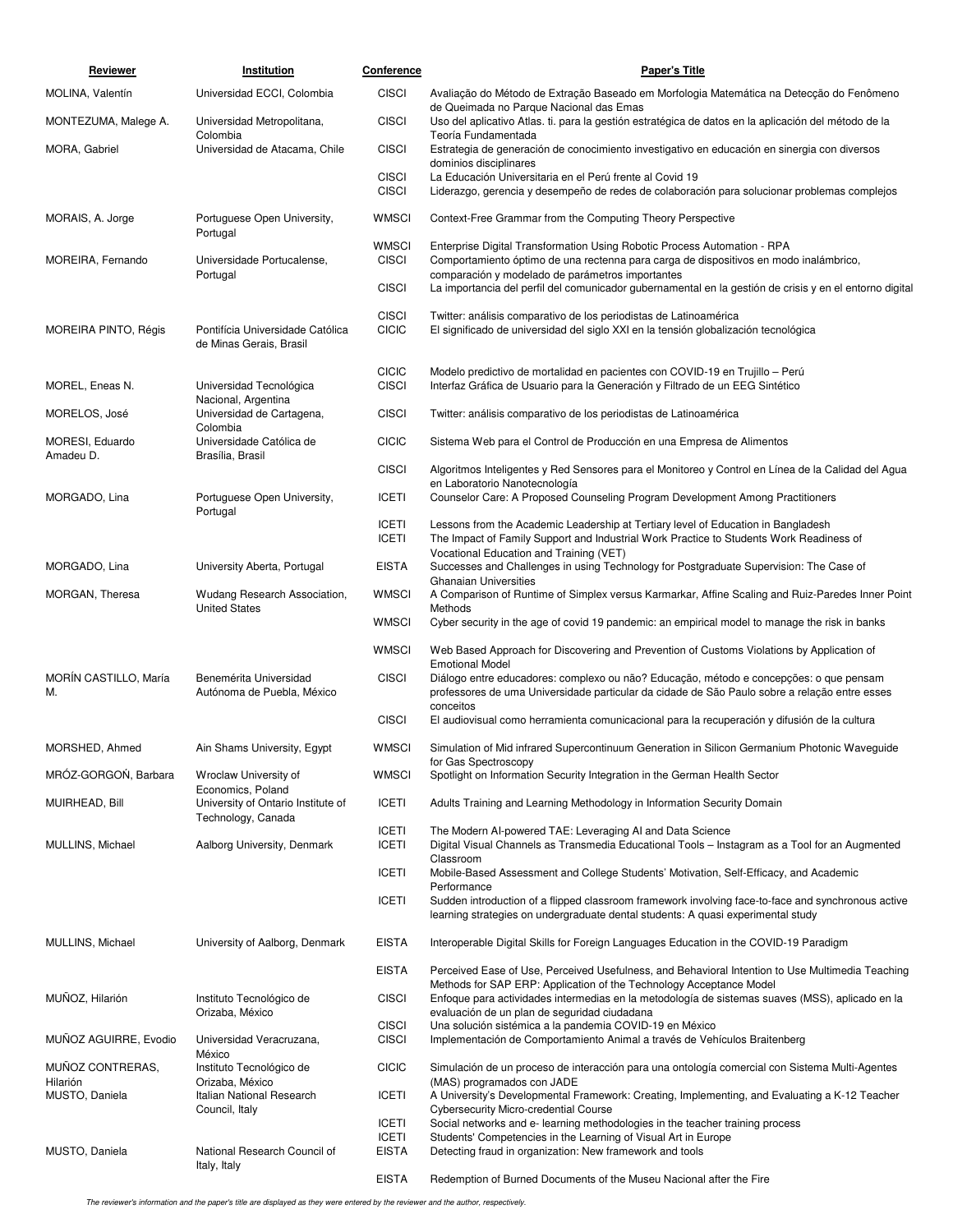| <b>Reviewer</b>                              | Institution                                                                       | Conference                   | <b>Paper's Title</b>                                                                                                                                                                                |
|----------------------------------------------|-----------------------------------------------------------------------------------|------------------------------|-----------------------------------------------------------------------------------------------------------------------------------------------------------------------------------------------------|
| <b>MYLONAS, Phivos</b><br>NAGAIAH, Narasimha | Ionian University, Greece<br>University of Central Florida,                       | <b>WMSCI</b><br><b>WMSCI</b> | The Impact and Trend of Virtual Currency<br>A study on the profile of small and micro business enterprises supported by government in                                                               |
| NAGY, Endre                                  | <b>United States</b><br>The Society of Instrument and<br>Control Engineers, Japan | <b>IMCIC</b>                 | developing countries: The Case of Oman<br>Agility and Innovation - An Exploratory Research                                                                                                          |
|                                              |                                                                                   | <b>IMCIC</b>                 | Electromagnetic Security Vulnerabilities and Instruction Disassembly of Controller in Adaptive<br>Controllers                                                                                       |
|                                              |                                                                                   | <b>IMCIC</b>                 | Modeling Organizational Structure of Scholarship of Teaching and Learning Program: Transition from                                                                                                  |
| NAGY, Endre L.                               | Society of Instrument and<br>Control Engineers, Japan                             | <b>WMSCI</b>                 | Consumers to Producers of Knowledge<br>Analysis of Risks to Data Privacy Throughout European Countries                                                                                              |
| NAITO, Katsuhiro                             | Aichi Institute of Technology,<br>Japan                                           | <b>WMSCI</b><br><b>WMSCI</b> | Optimal analysis for enhancement of thermo mechatronic processes<br>Access Point Placement for Indoor Wireless LAN                                                                                  |
|                                              |                                                                                   | <b>WMSCI</b>                 | Analysis and Design Rectangular Microstrip Patch Antenna for LTE Terminals at 2.6 GHz                                                                                                               |
| NAVAS DELGADO, Ismael                        | University of Malaga, Spain                                                       | <b>WMSCI</b><br><b>WMSCI</b> | The alternative backbone for the Ecuadorian research and academic network<br>Cyber security in the age of covid 19 pandemic: an empirical model to manage the risk in banks                         |
| NAYYAR, Anand<br>NAYYAR, Anand               | Duy Tan University, Vietnam<br>Duy Tan University, Vietnam                        | <b>IMCIC</b><br><b>IMCIC</b> | A Literature Review: Accommodating Kids in Inner City Developments<br>A Survey on Proximal Algorithms Used by Support Vector Machines for Classification                                            |
|                                              |                                                                                   | <b>IMCIC</b>                 | <b>Enterprise Systems and Threats</b>                                                                                                                                                               |
|                                              |                                                                                   | <b>IMCIC</b>                 | Information Security: New Encryption and Decryption Methodology Based on E-Books Library Used<br>in Plain Text Cryptography                                                                         |
| NEAGA, Elena Irina                           | University of Wales Trinity st<br>David, United Kingdom                           | <b>WMSCI</b>                 | Curriculum paradigm shift of middle school teachers: A phenomenological study                                                                                                                       |
| NEMEC, Juraj                                 | Matej Bel University, Slovakia                                                    | <b>ICSIT</b><br><b>ICSIT</b> | Capturing Music Engagement Among Women with ALZ/Dementia using iMovie Technology<br>Design, intellectual property and markets for social robots                                                     |
|                                              |                                                                                   | <b>ICSIT</b>                 | Patchwork: Emerging Textiles and Textile Design as Virtual Stem and Art Program                                                                                                                     |
| NETISOPAKUL, Ponrudee                        | King Mongkut's Institute of                                                       | <b>WMSCI</b><br><b>WMSCI</b> | Smart city model analysis using fuzzy set QCA: evidence from Ecuador<br>Business Intelligence as a support for epidemiological surveillance in Veneto (North-Eastern Italy):                        |
|                                              | Technology Ladkrabang,<br>Thailand                                                |                              | the case of West Nile Disease                                                                                                                                                                       |
| NEVES BARBOSA, Waldir                        | Tribunal de Contas do Estado<br>de Mato Grosso do Sul, Brasil                     | <b>CISCI</b>                 | Gobierno electrónico y alfabetización digital: Comparativo temporal y regional del uso de la<br>tecnología en México                                                                                |
| NEWBOLD, Susan                               | Vanderbilt University, United                                                     | <b>ICETI</b>                 | Assessing the Status of Open and Distance Learning (ODL) at Bangladesh Open University (BOU) in                                                                                                     |
| NEWSOME, Mark                                | <b>States</b><br>Hewlett-Packard Company,<br><b>United States</b>                 | <b>IMCIC</b>                 | the context of ICT Supported Tools and Techniques<br>Prediction of Coronary Heart Disease Using Data Mining Techniques                                                                              |
|                                              |                                                                                   | <b>WMSCI</b>                 | Business Intelligence as a support for epidemiological surveillance in Veneto (North-Eastern Italy):<br>the case of West Nile Disease                                                               |
| NG, Annie W.Y.                               | The Hong Kong University of<br>Science and Technology, Hong                       | <b>EISTA</b>                 | Student Choices and Perceptions of Distance-Learning Courses during the COVID-19 Pandemic                                                                                                           |
|                                              | Kong                                                                              | <b>EISTA</b>                 | The Role of Computer Games in Teaching Object-Oriented Programming in High Schools - Code                                                                                                           |
| NG, Annie W.Y.                               | The Hong Kong University of                                                       | <b>ICETI</b>                 | Combat as a Game Approach<br>Pedagogical strategies and Self-Regulation of Learning for the understanding of philosophical texts in                                                                 |
|                                              | Science and Technology, Hong<br>Kong                                              |                              | seventh grade students                                                                                                                                                                              |
|                                              |                                                                                   | <b>ICETI</b>                 | Quest for Quality Teachers as an Indispensable Factor for Student Success: Case Study United Arab<br>Emirates                                                                                       |
| NIEUWENHUIS, Lambert                         | University of Twente,<br>Netherlands                                              | <b>WMSCI</b>                 | Health Systems and Use of Technology for Extreme Crisis Management                                                                                                                                  |
|                                              |                                                                                   | <b>WMSCI</b>                 | Scanning Processes: Efficient Choices for Broadcasting Collections and Archives                                                                                                                     |
| NIKOLAREA, Ekaterini                         | University of the Aegean,<br>Greece                                               | <b>EISTA</b>                 | Transitioning From Training to the Classroom: An Evaluation of the Effectiveness of Training in the<br>Use of Tablets in Schools: Teachers' Perspectives                                            |
|                                              |                                                                                   | <b>ICETI</b>                 | Developing visualized e-learning tool to enhance the learning of tones by learners of Cantonese as a<br>second or additional language                                                               |
|                                              |                                                                                   | <b>ICETI</b>                 | Digital Visual Channels as Transmedia Educational Tools – Instagram as a Tool for an Augmented<br>Classroom                                                                                         |
|                                              |                                                                                   | <b>ICETI</b>                 | Sudden introduction of a flipped classroom framework involving face-to-face and synchronous active<br>learning strategies on undergraduate dental students: A quasi experimental study              |
|                                              |                                                                                   | <b>ICETI</b>                 | The Notion of Intellectual Rigor: A Systemic/Cybernetic Approach                                                                                                                                    |
| NOGUERA, Atilio                              | Universidad Central de<br>Venezuela, Venezuela                                    | <b>CICIC</b>                 | Evaluación Heurística de la Usabilidad del Portal Web del Centro Regional Universitario de Veraguas                                                                                                 |
|                                              |                                                                                   | <b>CICIC</b>                 | La inversión pública nacional y su implicancia en la gestión de la ejecución presupuestal: una<br>experiencia basada en la resiliencia de los trabajadores de la Comuna local de Abancay, fase 2018 |
|                                              |                                                                                   | <b>CISCI</b>                 | La importancia del perfil del comunicador gubernamental en la gestión de crisis y en el entorno digital                                                                                             |
| NOVIKOV, Oleg                                | Tomko, Russian Federation                                                         | <b>WMSCI</b>                 | "Perfect Arithmetic" by Wenceslav loseph Pelican                                                                                                                                                    |
| NUGRAHENI, Cecilia E.                        | Parahyangan Catholic<br>University, Indonesia                                     | <b>ICETI</b>                 | A University's Developmental Framework: Creating, Implementing, and Evaluating a K-12 Teacher<br><b>Cybersecurity Micro-credential Course</b>                                                       |
|                                              |                                                                                   | <b>ICETI</b><br><b>ICETI</b> | Lessons from the Academic Leadership at Tertiary level of Education in Bangladesh<br>Local Wisdom-Based Character Education for Special Needs Students in Inclusive Elementary<br>Schools           |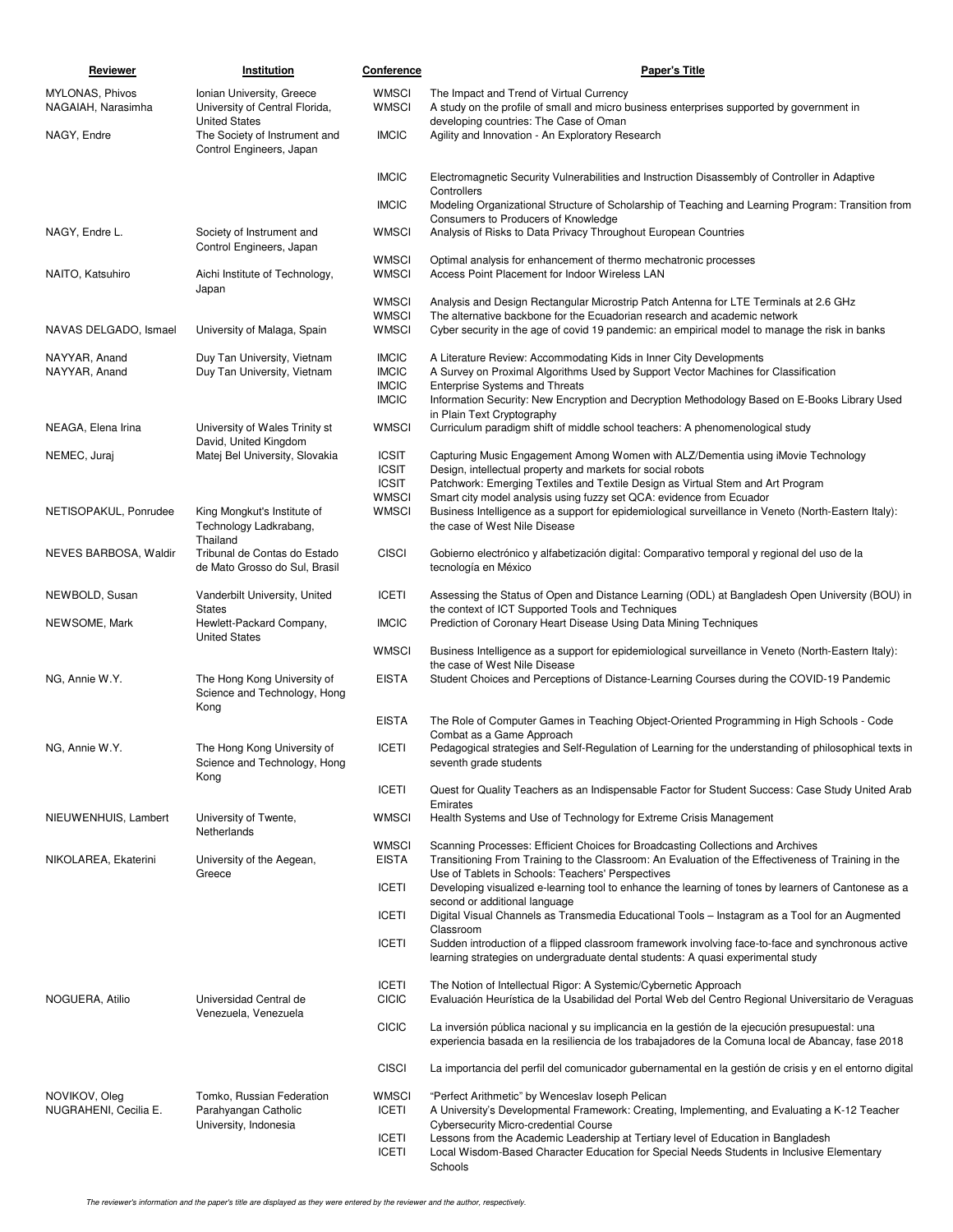| Reviewer                              | Institution                                             | Conference                   | <b>Paper's Title</b>                                                                                                                                                                                                     |
|---------------------------------------|---------------------------------------------------------|------------------------------|--------------------------------------------------------------------------------------------------------------------------------------------------------------------------------------------------------------------------|
| NUGRAHENI, Cecilia Esti               | Parahyangan Catholic                                    | <b>EISTA</b>                 | Teaching Intelligent Content Design and Delivery Concepts: An Assembly Line Approach to                                                                                                                                  |
|                                       | University, Indonesia                                   | <b>EISTA</b>                 | <b>Technical Communication Pedagogy</b><br>The role of the Common Digital Space of Scientific Knowledge in the educational technology                                                                                    |
| NWOKEOCHA, Steve                      | Ibrahim Badamasi Babangida<br>University, Nigeria       | <b>ICSIT</b>                 | development<br>Contextual intelligence and KM: what contribution to the survival of start-ups housed in an academic<br>and scientific incubator?                                                                         |
|                                       |                                                         | <b>ICSIT</b>                 | Is Software Property? the Missing Half of the Property Metaphor and Other Better Alternatives                                                                                                                            |
|                                       |                                                         | <b>ICSIT</b>                 | The Role of Pancasila Moral Education as an Effort to Overcome Moral Degradation in the Young<br>Generation of Indonesia                                                                                                 |
| OCOTITLA ROJAS, Nancy                 | Instituto Politécnico Nacional,<br>México               | <b>CICIC</b>                 | Aplicación Móvil para Predecir la Probabilidad de Pertenecer al Grupo de Riesgo Cardiovascular<br>Utilizando Machine Learning                                                                                            |
| ODELLA, Francesca                     | University of Trento, Italy                             | <b>IMCIC</b><br><b>WMSCI</b> | Cybernetics and Reductionism in Biology: new historical and philosophical perspectives<br>Teachers' assessments on competency-based learning activities                                                                  |
| OJEDA ORTA, María E.                  | Universidad Autónoma de Baja                            | <b>CISCI</b>                 | La estrategia de comunicación integral y su incidencia en la campaña electoral del periodo febrero-                                                                                                                      |
|                                       | California, México                                      | <b>CISCI</b>                 | marzo de 2019 a la Alcaldía del cantón Yantzaza<br>Perfil epidemiológico de salud bucodental y el tratamiento alternativo tradicional frente a odontalgias<br>en pobladores de la zona rural de Chalhuanca-Apurímac-Perú |
| OLATOKUN, Wole                        | University of Ibadan, Nigeria                           | <b>ICETI</b><br><b>ICETI</b> | Digital utilization of Safe Water Sports educational suitcase<br>Lessons from the Academic Leadership at Tertiary level of Education in Bangladesh                                                                       |
| OLIVEIRA, Ângela                      | Instituto Politécnico de Castelo<br>Branco, Portugal    | <b>CISCI</b>                 | Interfaz Gráfica de Usuario para la Generación y Filtrado de un EEG Sintético                                                                                                                                            |
| OLIVEIRA DOS SANTOS,<br>Ednaldo       | Unión Nacional de Estudiosos<br>en Meteorología, Brasil | <b>CISCI</b>                 | Sistema alerta de control de consumo de agua para servicio doméstico                                                                                                                                                     |
| OLIVEROS PANTOJA,<br>Ingrid           | Universidad del Norte, Colombia                         | <b>CICIC</b>                 | Análisis Multitemporal del Glaciar del Ampay por Medio de la Plataforma de Google Earth Engine -<br>Periodo 2000-2019                                                                                                    |
| OLSON, Patrick C.                     | National University, United<br><b>States</b>            | <b>WMSCI</b>                 | Health Systems and Use of Technology for Extreme Crisis Management                                                                                                                                                       |
| OMENA DOS SANTOS,<br>Adriana Cristina | Universidade Federal de<br>Uberlândia, Brasil           | <b>WMSCI</b><br><b>CISCI</b> | Optimal analysis for enhancement of thermo mechatronic processes<br>Historia de vida como herramienta para la cultura inmaterial y recurso en la investigación cualitativa                                               |
|                                       |                                                         | <b>CISCI</b><br><b>CISCI</b> | Propuesta para innovación en la enseñanza de comunicación. Caso: diálogos con líderes<br>Uso del aplicativo Atlas. ti. para la gestión estratégica de datos en la aplicación del método de la                            |
| OMER, Ako K.                          | Koya Univeristy, Iraq                                   | <b>WMSCI</b>                 | Teoría Fundamentada<br>The tool path tolerance setting with respect to accuracy during 3axis milling                                                                                                                     |
| OMIDVAR, Hedayat                      | National Iranian Gas Company,<br>Iran                   | <b>IMCIC</b>                 | Power Grid Vulnerability Analysis with Rising Renewables Infiltration                                                                                                                                                    |
| OMOREGIE, Kester O.                   | Auchi Polytechnic, Nigeria                              | <b>IMCIC</b>                 | Market Research Big Data Analysis of Skill Class Location: A Case Study in Northern Taiwan                                                                                                                               |
| OOI, Yat Ming                         | The University of Auckland,<br>Australia                | <b>WMSCI</b>                 | A study on the profile of small and micro business enterprises supported by government in<br>developing countries: The Case of Oman                                                                                      |
| OPFER, Neil                           | University of Nevada, United<br><b>States</b>           | <b>ICSIT</b>                 | Patchwork: Emerging Textiles and Textile Design as Virtual Stem and Art Program                                                                                                                                          |
| OPHIR, Dan                            | Ariel University Center of<br>Samaria, Israel           | <b>IDREC</b>                 | Are we rational or are we human? - A new human assumption as an alternative to the rationality<br>assumption                                                                                                             |
| ORANTES JIMÉNEZ,<br>Sandra D.         | Instituto Politécnico Nacional,                         | <b>KCST</b><br><b>CISCI</b>  | Free Will: A New Formulation<br>A cultura empresarial no contexto da transformação digital: o caminho para o êxito institucional                                                                                         |
|                                       | México                                                  | <b>CISCI</b>                 | Algoritmos Inteligentes y Red Sensores para el Monitoreo y Control en Línea de la Calidad del Agua<br>en Laboratorio Nanotecnología                                                                                      |
|                                       |                                                         | <b>CISCI</b>                 | Análisis de área deforestada con R a partir de información raster periodo 2001 -2019, provincia<br>Abancay-Apurímac                                                                                                      |
|                                       |                                                         | <b>CISCI</b>                 | El Feminismo en la Red. Análisis del impacto de los movimientos Ni Una Menos, Me Too y Time's Up                                                                                                                         |
| ORANTES-JIMÉNEZ,<br>Sandra D.         | Instituto Politécnico Nacional,<br>Mexico               | <b>IMCIC</b>                 | A Literature Review: Accommodating Kids in Inner City Developments                                                                                                                                                       |
|                                       |                                                         | <b>IMCIC</b><br><b>IMCIC</b> | A simple method for optimality analysis in interval linear programming<br>Bestination: a sustainable approach to problem solving for entrepreneurs                                                                       |
|                                       |                                                         | <b>IMSCI</b>                 | A Formal Model for the Business Innovation Case Description                                                                                                                                                              |
|                                       |                                                         | <b>IMSCI</b>                 | Toward an Integrative Professional and Personal Competency-Based Learning Model for Inclusive<br>Workforce Development                                                                                                   |
| ORANTES-JIMÉNEZ,<br>Sandra-Dinora     | Instituto Politécnico Nacional,<br>Mexico               | <b>WMSCI</b>                 | Administrative Issues of Information and Communication Technology (ICT) In Electronic Government<br>(e-Government)                                                                                                       |
| OROPEZA, Miguel A.                    | University of Aguascalientes,                           | <b>WMSCI</b><br><b>IMCIC</b> | Social Engineering Attacks: A Systematic Mapping Study<br>Find the Relationship Between Two Triangles: Teachers solving a geometric problem using                                                                        |
| ORTEGA FLORES, María                  | Mexico<br>Universidad Politécnica del                   | <b>CISCI</b>                 | Geometer's Sketchpad<br>A Universidade e o Desafio das Humanidades Digitais                                                                                                                                              |
| Т.<br>ORTIZ, Neiser S.                | Estado de Morelos, México<br>Universidad de Guayaquil,  | <b>CISCI</b>                 | Algoritmos Inteligentes y Red Sensores para el Monitoreo y Control en Línea de la Calidad del Agua                                                                                                                       |
|                                       | Ecuador                                                 |                              | en Laboratorio Nanotecnología                                                                                                                                                                                            |
| O'SHAUGHNESSY,<br>Douglas             | Centre Énergie Matériaux<br>Télécommunications, Canada  | <b>IMCIC</b>                 | Review on Machine Learning Models for Fruit Classification and Grading                                                                                                                                                   |
|                                       |                                                         | <b>IMCIC</b>                 | Using a Peak Search Algorithm and Delta Values to Approximate the Hidden Layer Architecture of<br>ANNs                                                                                                                   |
| O'SULLIVAN, Jill                      | Farmingdale State College,<br><b>United States</b>      | <b>ICSIT</b>                 | Contextual intelligence and KM: what contribution to the survival of start-ups housed in an academic<br>and scientific incubator?                                                                                        |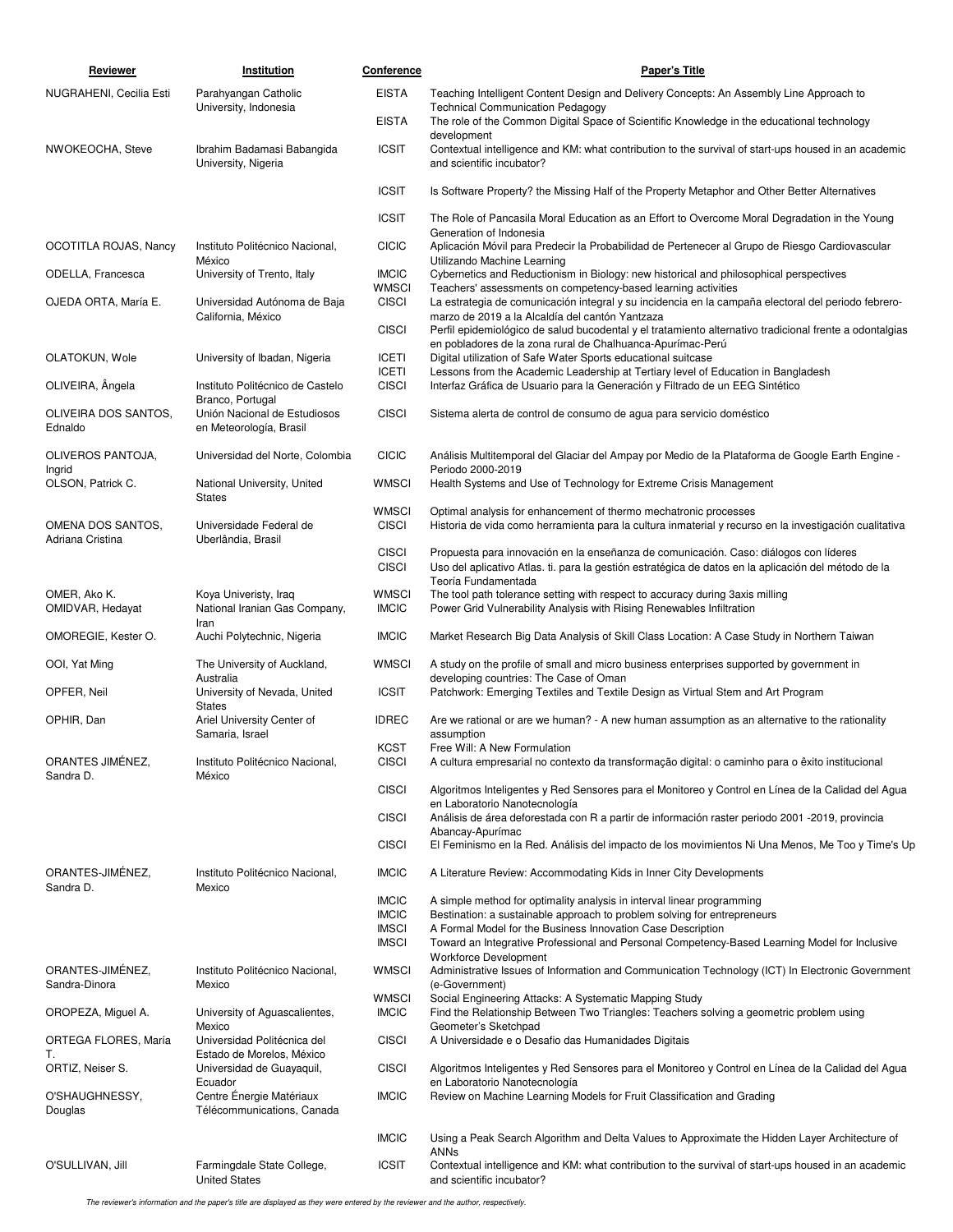| Reviewer                                  | Institution                                                                | <b>Conference</b>                            | <b>Paper's Title</b>                                                                                                                                                                                                                                                                                  |
|-------------------------------------------|----------------------------------------------------------------------------|----------------------------------------------|-------------------------------------------------------------------------------------------------------------------------------------------------------------------------------------------------------------------------------------------------------------------------------------------------------|
|                                           |                                                                            | <b>ICSIT</b>                                 | The Role of Pancasila Moral Education as an Effort to Overcome Moral Degradation in the Young                                                                                                                                                                                                         |
| OSUNADE, Seyitan                          | University of Ibadan, Nigeria                                              | <b>EISTA</b><br><b>EISTA</b><br><b>ICETI</b> | Generation of Indonesia<br>Interoperable Digital Skills for Foreign Languages Education in the COVID-19 Paradigm<br>The Architectural Space Perception Through Different Visualization Media<br>Engineering graduation profiles and thinking styles: educational proposals to strengthen the training |
|                                           |                                                                            | <b>ICETI</b>                                 | of engineers<br>Partnership Advancing Equity in STEM through a Virtual STEM Platform & Wrap-Around Services<br>Model                                                                                                                                                                                  |
| OSZUST, Mariusz                           | Rzeszow University of<br>Technology, Poland                                | <b>WMSCI</b>                                 | Adopting Agile Practices: Lessons Learned Transforming Organizations That Do Not Develop<br>Software                                                                                                                                                                                                  |
| OVESNI, Kristinka                         | University of Belgrade, Serbia                                             | <b>WMSCI</b><br><b>ICETI</b>                 | Social Engineering Attacks: A Systematic Mapping Study<br>Adults Training and Learning Methodology in Information Security Domain                                                                                                                                                                     |
|                                           |                                                                            | <b>ICETI</b>                                 | An Innovative Education Program's Response to COVID-19 Utilizing ICT in Six African Countries                                                                                                                                                                                                         |
|                                           |                                                                            | <b>ICETI</b><br><b>ICETI</b>                 | Lecturers' experiences in teaching using VR resources at a selected university, South Africa<br>The Choice behind Social Work Profession: A Case Study of Prospective Students at University of<br>Limpopo                                                                                            |
| P.S., Abdul Lateef Haroon                 | Ballari Institute of Technology<br>and Management, India                   | <b>WMSCI</b>                                 | Adopting Agile Practices: Lessons Learned Transforming Organizations That Do Not Develop<br>Software                                                                                                                                                                                                  |
| PAL, Saibal                               | Scientific Analysis Group, India                                           | <b>WMSCI</b><br><b>IMCIC</b>                 | On the Pitfalls of Videoconferences for Challenge-Based Face Liveness Detection<br>An Application of Event-Driven Platform for Smart City Decision Making                                                                                                                                             |
| PAL, Tandra                               | National Institute of Technology<br>Durgapur, India                        | <b>WMSCI</b>                                 | A Hybrid Multi-Criteria Decision Model (HMCDM) based on AHP and TOPSIS analysis to evaluate<br>Maintenance Strategy                                                                                                                                                                                   |
| PALLARES MUNOZ,<br>Myriam R.              | Universidad Surcolombiana,<br>Colombia                                     | <b>CISCI</b>                                 | La Educación en Energías Renovables no Convencionales en la Formación de Ingenieros<br>Electrónicos de la Universidad Distrital Francisco José de Caldas                                                                                                                                              |
| PALMA OROZCO,<br>Rosaura                  | Instituto Politécnico Nacional,<br>México                                  | <b>CISCI</b>                                 | Análisis de área deforestada con R a partir de información raster periodo 2001 -2019, provincia<br>Abancay-Apurímac                                                                                                                                                                                   |
| PANKAJ, Thakur                            | ICFAI University Baddi, India                                              | <b>ICSIT</b><br><b>ICSIT</b>                 | Design, intellectual property and markets for social robots<br>Information Literacy Training of Farmers in Rural Communities in Imo State Nigeria: A Study of                                                                                                                                         |
|                                           |                                                                            | <b>ICSIT</b>                                 | Ohaji/Egbema LGA<br>Is Software Property? the Missing Half of the Property Metaphor and Other Better Alternatives                                                                                                                                                                                     |
| PAPADOURAKIS, George                      | Hellenic Mediterranean<br>University, Greece                               | <b>ICSIT</b><br><b>EISTA</b>                 | Role of Information and Communication Technology in Financial Inclusion in India<br>Counting Courses: Assessing Postsecondary Videogame Programs in the United States and Canada                                                                                                                      |
|                                           |                                                                            | <b>EISTA</b>                                 | Teaching Intelligent Content Design and Delivery Concepts: An Assembly Line Approach to<br><b>Technical Communication Pedagogy</b>                                                                                                                                                                    |
|                                           |                                                                            | <b>EISTA</b>                                 | Universities vs online education: strengthening of weak ties and the emergence of invisible ties                                                                                                                                                                                                      |
| PAPASRATORN, Borworn                      | King Mongkut's University of<br>Technology Thonburi, Thailand              | <b>ICSIT</b>                                 | Pandemic Learning is Still Learning                                                                                                                                                                                                                                                                   |
|                                           |                                                                            | <b>ICSIT</b>                                 | The Value and Relevance Matrix - How to Measure the Relevance Index of Business Project                                                                                                                                                                                                               |
| PARK, Seongmo                             | Electronics and<br>Telecommunications Research<br>Institute, South Korea   | <b>DEMSET</b>                                | Indicators and the Sustainable Development Goals<br>Assessing knowledge areas consistency and optimism level for advanced diploma in Engineering<br>using Fuzzy Analytic Hierarchy Process (FAHP)                                                                                                     |
| PARVEEN, Suraiya                          | Jamia Hamdard (Deemed to be<br>University), India                          | <b>WMSCI</b>                                 | The Impact and Trend of Virtual Currency                                                                                                                                                                                                                                                              |
| PASTRANA, José Luís                       | Universidad de Málaga, España                                              | <b>CISCI</b>                                 | Evaluación y caracterización de compuestos bioactivos en frutos nativos de la región andina de<br>Apurímac- Perú                                                                                                                                                                                      |
| PATEL, Kuntalkumar P.                     | S. V. Institute of Computer<br>Studies, India                              | <b>WMSCI</b>                                 | Access Point Placement for Indoor Wireless LAN                                                                                                                                                                                                                                                        |
| PATEL, Sanjay                             | LDRP Institute of Technology<br>and Research, India                        | <b>WMSCI</b><br><b>IMCIC</b>                 | The alternative backbone for the Ecuadorian research and academic network<br>An Application of Event-Driven Platform for Smart City Decision Making                                                                                                                                                   |
| PAUL, Stephane<br>PAVALOIU, Ionel-Bujorel | Thales Research, France<br>University Politehnica of<br>Bucharest, Romania | <b>WMSCI</b><br><b>IMCIC</b>                 | The Impact and Trend of Virtual Currency<br>Agility and Innovation - An Exploratory Research                                                                                                                                                                                                          |
| PAVATE, Aruna                             | Atharva College of Engineering,                                            | <b>IMCIC</b><br><b>IMCIC</b><br><b>ICSIT</b> | An Application of Event-Driven Platform for Smart City Decision Making<br>Domain ontologies and the conversion of tacit knowledge in software development<br>Is Software Property? the Missing Half of the Property Metaphor and Other Better Alternatives                                            |
|                                           | India                                                                      | <b>ICSIT</b>                                 | Multilingual Education and Science, Technology, Engineering, Art and Mathematics (STEAM)                                                                                                                                                                                                              |
|                                           |                                                                            | <b>IMCIC</b><br><b>IMCIC</b><br><b>IMCIC</b> | A Deep Learning Method for Change Detection in Synthetic Aperture Radar Images<br>A Survey on Proximal Algorithms Used by Support Vector Machines for Classification<br>Technostress in University Students. Findings in Mexico Derived From COVID-19 Lockdown                                        |
| PAWAR, Shital                             | Bharati Vidyapeeth's College of<br>Engineering for Women, India            | <b>WMSCI</b>                                 | The Supply Chain Management: Approach to a Practical Case in the Retail Sector                                                                                                                                                                                                                        |
| PEQUITO, Paula                            | Escola Superior de Educação<br>de Paula Frassinetti, Portugal              | <b>CISCI</b>                                 | Estrategia de generación de conocimiento investigativo en educación en sinergia con diversos<br>dominios disciplinares                                                                                                                                                                                |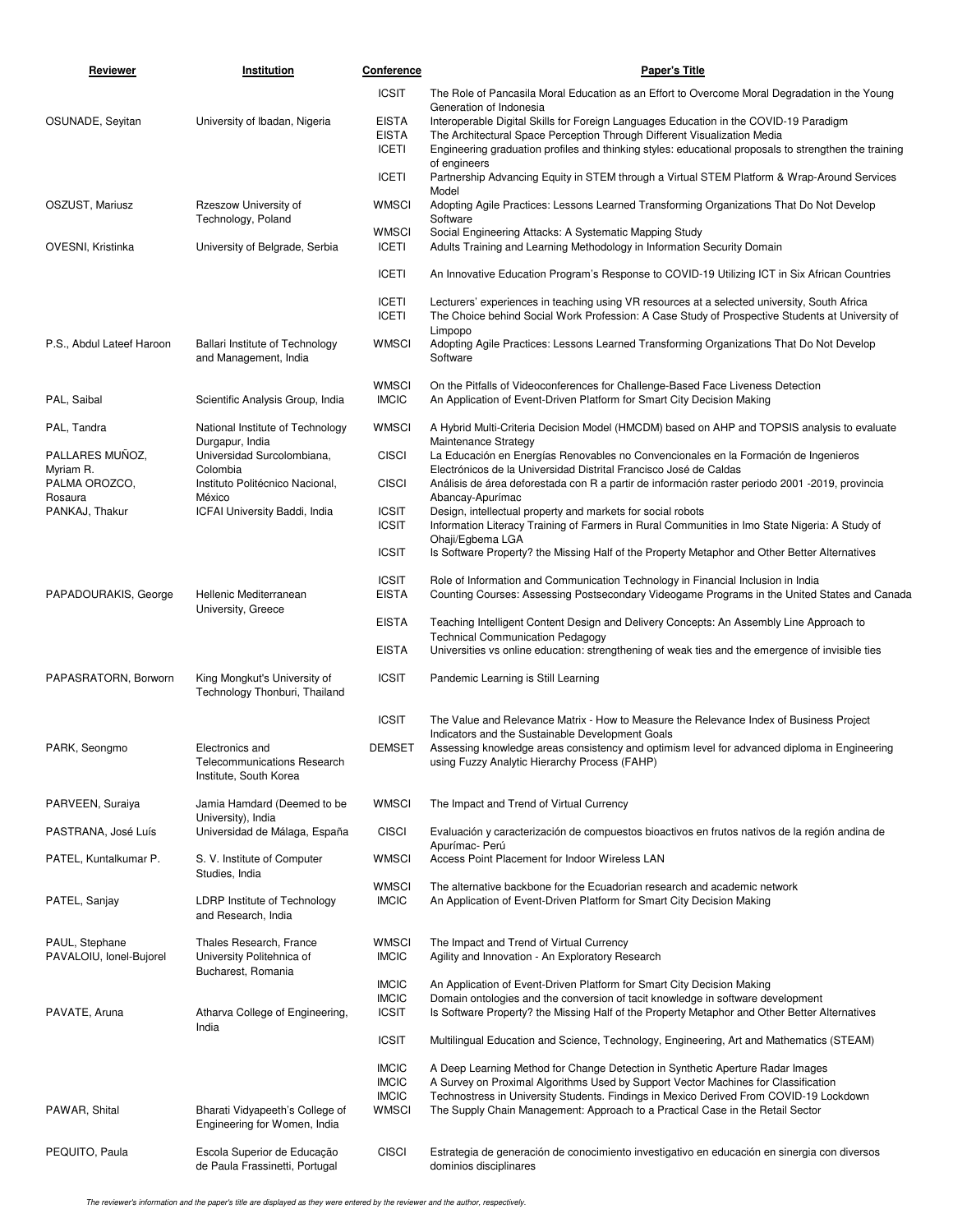| Reviewer                        | <b>Institution</b>                                                   | <b>Conference</b>                            | <b>Paper's Title</b>                                                                                                                                                                                                                                     |
|---------------------------------|----------------------------------------------------------------------|----------------------------------------------|----------------------------------------------------------------------------------------------------------------------------------------------------------------------------------------------------------------------------------------------------------|
| PERÉ, Nancy                     | Universidad de La República,                                         | <b>CISCI</b>                                 | La Educación en Energías Renovables no Convencionales en la Formación de Ingenieros                                                                                                                                                                      |
| PEREIRA, Claudia Teresa         | Uruguay<br>National University of Central<br>Buenos Aires, Argentina | <b>ICETI</b>                                 | Electrónicos de la Universidad Distrital Francisco José de Caldas<br>Developing Language across the Curriculum in Multilingual Contexts                                                                                                                  |
|                                 |                                                                      | <b>ICETI</b>                                 | the Role of the Teacher in National Development: Issues and Challenges for Improved Learning in                                                                                                                                                          |
| PEREIRA, María De<br>Lourdes    | Universidade de Aveiro, Portugal                                     | <b>CISCI</b>                                 | Bayelsa State, Nigeria<br>Retroceso Glaciar e Implicancias para la Disponibilidad Hídrica: Caso de los Ríos Lecheria y<br>Colorado (Limatambo-Cusco-Perú)                                                                                                |
| PEREIRA, Rafael                 | Federal University of Santa<br>Maria, Brazil                         | <b>IMSCI</b>                                 | Development of CNN Architectures using Transfer Learning Methods for Medical Image Classification                                                                                                                                                        |
| PEREIRA FIALHO,<br>Francisco A. | Universidade Federal de Santa<br>Catarina, Brasil                    | <b>CISCI</b>                                 | Nuevos perfiles de comunicación y marketing en las Pymes de Ecuador                                                                                                                                                                                      |
| PÉREZ, Carlos                   | Columbia University of<br>Paraguay, Paraguay                         | <b>IMCIC</b>                                 | Cognition follows from entropy increasing and world complexity                                                                                                                                                                                           |
|                                 |                                                                      | <b>IMCIC</b><br><b>IMCIC</b><br><b>IMCIC</b> | Constraint Programming as an AI Option<br>Distribution based Image Classification and its Application in Person Re-identification<br>Work-from-Home Policy Cybersecurity Implications and Threat Mitigation and Prevention Strategies                    |
| PÉREZ-SOLTERO, Alonso           | Universidad de Sonora, México                                        | <b>CISCI</b>                                 | La Educación en Energías Renovables no Convencionales en la Formación de Ingenieros<br>Electrónicos de la Universidad Distrital Francisco José de Caldas                                                                                                 |
| PERIS-FAJARNES,<br>Guillermo    | Polytechnic University of<br>Valencia, Spain                         | <b>DEMSET</b>                                | The 4.0 competences as facilitators in the realization, management and sustainability of Erasmus+<br>projects in the times of COVID-19 pandemic                                                                                                          |
| PETROVIC, Grozdan               | University of Belgrade, Serbia                                       | <b>WMSCI</b>                                 | Power Budget Analysis of a Distributed 5G EPON Network                                                                                                                                                                                                   |
| PHAKAMACH, Phongsak             | North Eastern University,<br>Thailand                                | <b>ICSIT</b>                                 | Issues of form                                                                                                                                                                                                                                           |
|                                 |                                                                      | <b>ICSIT</b>                                 | Multilingual Education and Science, Technology, Engineering, Art and Mathematics (STEAM)                                                                                                                                                                 |
| PHAKAMACH, Phongsak             | Rajamangala University of<br>Technology, Thailand                    | <b>WMSCI</b><br><b>IMCIC</b>                 | On the Pitfalls of Videoconferences for Challenge-Based Face Liveness Detection<br>Work-from-Home Policy Cybersecurity Implications and Threat Mitigation and Prevention Strategies                                                                      |
| PHAKAMACH, Phongsak             | The Army Research and<br>Development Office, Thailand                | <b>ICETI</b>                                 | Adults Training and Learning Methodology in Information Security Domain                                                                                                                                                                                  |
|                                 |                                                                      | <b>ICETI</b>                                 | How to promote innovative management of schools? The influences of principals' leadership and<br>teachers' organizational citizenship behavior                                                                                                           |
|                                 |                                                                      | <b>ICETI</b>                                 | Syntax to Syntax: Assessment of Orthogonality in the Design of Object-Oriented Programming<br>Languages using Code Listing Method                                                                                                                        |
|                                 |                                                                      | <b>ICETI</b>                                 | Vetting the Influence of ISO-9126 Software Characteristics in the Development of Mobile Applications                                                                                                                                                     |
| PHAM, Hoang-Anh                 | Ho Chi Minh City University of<br>Technology, Vietnam                | <b>WMSCI</b>                                 | A Review of Application Protocol Enhancements for IoT                                                                                                                                                                                                    |
| PIERI, Michelle                 | University of Milano-Bicocca,<br>Italy                               | <b>ICSIT</b>                                 | Capturing Music Engagement Among Women with ALZ/Dementia using iMovie Technology                                                                                                                                                                         |
| PITCHAPILLAI,<br>Periyasamy     | <b>SRM Trichy Arts and Science</b><br>College, India                 | <b>ICSIT</b><br><b>WMSCI</b>                 | Patchwork: Emerging Textiles and Textile Design as Virtual Stem and Art Program<br>The Impact and Trend of Virtual Currency                                                                                                                              |
| PLACENCIA MEDINA,<br>Maritza    | Universidad Nacional Mayor de<br>San Marcos, Perú                    | <b>CISCI</b>                                 | El audiovisual como herramienta comunicacional para la recuperación y difusión de la cultura                                                                                                                                                             |
|                                 |                                                                      | <b>CISCI</b>                                 | Proceso no Sistémico del Decreto 1279 de 2002 – Especial Referencia: Experiencia del Sistema de<br>Asignación Salarial de los Docentes de las Universidades Públicas en Colombia                                                                         |
| PLAKITSI, Katerina              | University of Ioannina, Greece                                       | <b>ICSIT</b>                                 | Is Software Property? the Missing Half of the Property Metaphor and Other Better Alternatives                                                                                                                                                            |
| POCE, Antonella                 | Università di Modena e Reggio<br>Emilia, Italy                       | <b>ICETI</b>                                 | A Model For Level Based Integration Of Soft Skills In Management Education                                                                                                                                                                               |
|                                 |                                                                      | <b>ICETI</b>                                 | Development of a Conceptual Framework for Testing the Efficacy of an Online Reading Program-<br><b>Literacy Pro</b>                                                                                                                                      |
|                                 |                                                                      | <b>ICETI</b>                                 | The impact of e-learning on students: measuring the acceptance of the technology between<br>undergraduates' students in business studies                                                                                                                 |
| PONISZEWSKA-<br>MARANDA, Aneta  | Lodz University of Technology,<br>Poland                             | <b>WMSCI</b>                                 | Health Systems and Use of Technology for Extreme Crisis Management                                                                                                                                                                                       |
|                                 |                                                                      | <b>WMSCI</b>                                 | Romanian sectors shutdowns during the coronavirus crisis: which workers are most exposed?                                                                                                                                                                |
|                                 |                                                                      | <b>WMSCI</b>                                 | The impact of Professors and Students' extracurricular interaction on creating the authentic<br>environment                                                                                                                                              |
| POOBRASERT, Onintra             | National Electronics and<br>Computer Technology Center,<br>Thailand  | <b>ICETI</b>                                 | Developing Language across the Curriculum in Multilingual Contexts                                                                                                                                                                                       |
|                                 |                                                                      | <b>ICETI</b><br><b>ICETI</b><br><b>IMSCI</b> | Engaging Students in Teaching and Learning Research Methods<br>The possibilities of 21st century skills 2.0 by systems thinking toward new pedagogy<br>Development of CNN Architectures using Transfer Learning Methods for Medical Image Classification |
| POOBRASERT, Onintra             | National Electronics and<br>Computer Technology Center,<br>Thailand  | <b>WMSCI</b><br><b>EISTA</b>                 | The Impact and Trend of Virtual Currency<br>Interoperable Digital Skills for Foreign Languages Education in the COVID-19 Paradigm                                                                                                                        |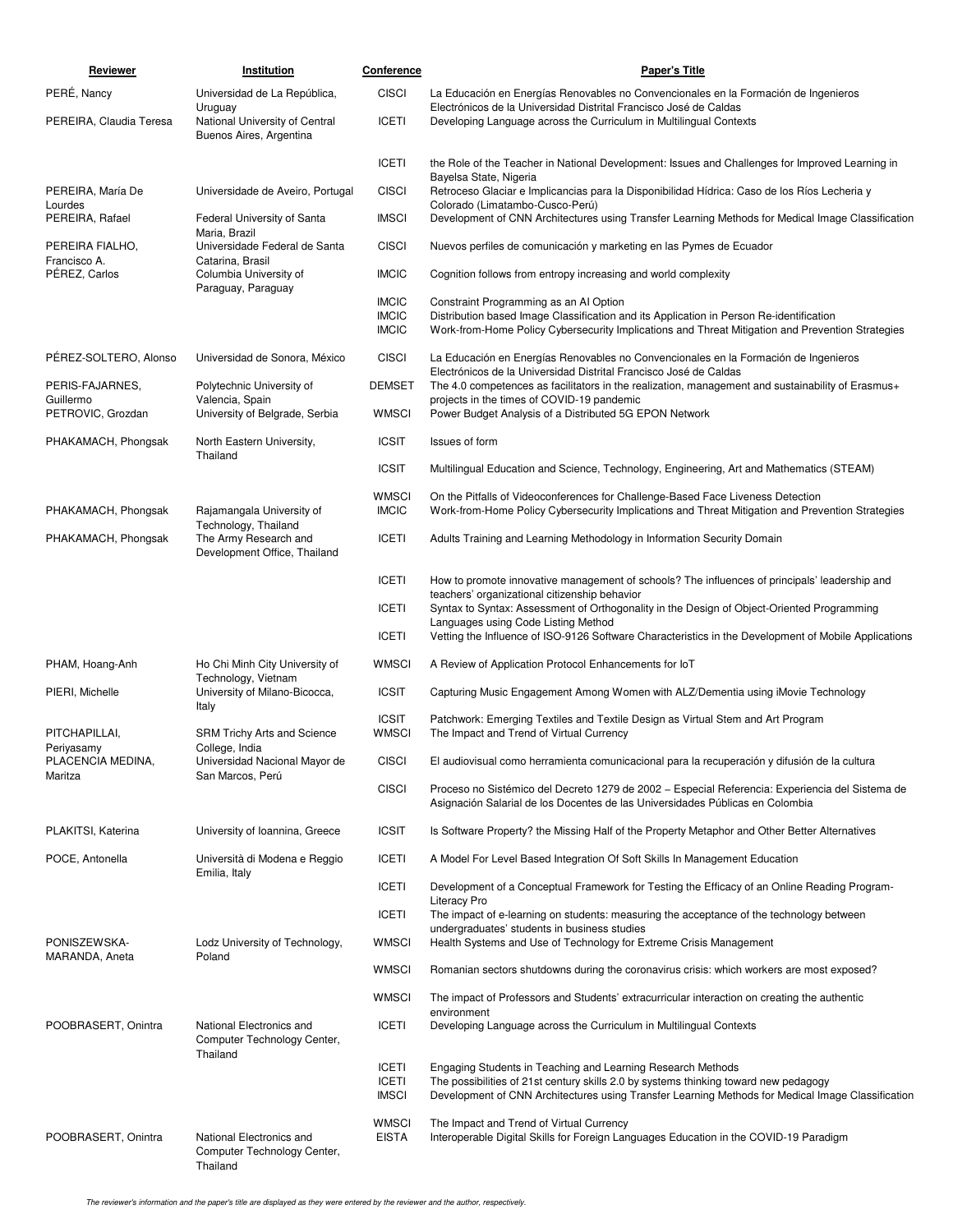| <b>Reviewer</b>            | Institution                                                                             | Conference                            | <b>Paper's Title</b>                                                                                                                                                                                                                                                               |
|----------------------------|-----------------------------------------------------------------------------------------|---------------------------------------|------------------------------------------------------------------------------------------------------------------------------------------------------------------------------------------------------------------------------------------------------------------------------------|
|                            |                                                                                         | <b>EISTA</b>                          | Perceived Ease of Use, Perceived Usefulness, and Behavioral Intention to Use Multimedia Teaching<br>Methods for SAP ERP: Application of the Technology Acceptance Model                                                                                                            |
|                            |                                                                                         | <b>ICETI</b>                          | Development of a Conceptual Framework for Testing the Efficacy of an Online Reading Program-<br>Literacy Pro                                                                                                                                                                       |
|                            |                                                                                         | <b>IDREC</b>                          | Are we rational or are we human? - A new human assumption as an alternative to the rationality<br>assumption                                                                                                                                                                       |
|                            |                                                                                         | <b>IMCIC</b><br><b>IMCIC</b>          | Employment of IoT and Mobile Computing Technologies in Sustainable Education Systems<br>Using a Peak Search Algorithm and Delta Values to Approximate the Hidden Layer Architecture of<br><b>ANNs</b>                                                                              |
|                            |                                                                                         | <b>IMSCI</b><br><b>WMSCI</b>          | Improvement for facial gestures classification to control a drone<br>Design of the Tourism Development Plan for the Junin Region                                                                                                                                                   |
|                            |                                                                                         | <b>WMSCI</b>                          | Numerical Solution of the Partial Differential Equation Bilaplacian type by the Finite Element Method<br>for the simulation of Accelerometer-type MEMS                                                                                                                             |
| PORTELA NÚÑEZ, José<br>M.  | University of Cadiz, Spain                                                              | <b>ICETI</b>                          | Partnership Advancing Equity in STEM through a Virtual STEM Platform & Wrap-Around Services<br>Model                                                                                                                                                                               |
| PORTO, Marcelo             | Federal University of Minas<br>Gerais (UFMG), Brazil                                    | <b>IDREC</b>                          | Are we rational or are we human? - A new human assumption as an alternative to the rationality<br>assumption                                                                                                                                                                       |
| POSZYTEK, Paweł            | Fundation for the Development<br>of the Education System, Poland                        | <b>EISTA</b>                          | A Feasible Operational Approach to Differentiated Instruction                                                                                                                                                                                                                      |
|                            |                                                                                         | <b>EISTA</b>                          | An Information Processing-Based Theoretical Framework for Studying Educational Television<br>Programming and Emotion-Recognition Capability of Children with Autism Spectrum Disorder                                                                                              |
| POTORAC, Alin Dan          | University of Suceava, Romania                                                          | <b>EISTA</b><br><b>EISTA</b>          | Psychological Profiling of Tech-Voc Preservice Teachers<br>Transitioning From Training to the Classroom: An Evaluation of the Effectiveness of Training in the<br>Use of Tablets in Schools: Teachers' Perspectives                                                                |
| POTTER, Marcia             | Ministry of Education, British<br>Virgin Islands                                        | <b>EISTA</b>                          | Oral exams - why are not all teachers doing this?                                                                                                                                                                                                                                  |
| POTTER, Marcia             | University of the West Indies,                                                          | <b>ICETI</b>                          | Partnership Advancing Equity in STEM through a Virtual STEM Platform & Wrap-Around Services                                                                                                                                                                                        |
| PRASAD, P. M. K.           | British Virgin Islands<br>GVP College of Engineering for<br>Women, Visakhapatnam, India | <b>WMSCI</b>                          | Model<br>Gamification Integration and Student Motivation                                                                                                                                                                                                                           |
| PRESCOTT, Chusak           | Chalermkarnchana University,<br>Thailand                                                | <b>WMSCI</b><br><b>EISTA</b>          | Spotlight on Information Security Integration in the German Health Sector<br>A Feasible Operational Approach to Differentiated Instruction                                                                                                                                         |
|                            |                                                                                         | <b>EISTA</b>                          | The role of the Common Digital Space of Scientific Knowledge in the educational technology<br>development                                                                                                                                                                          |
|                            |                                                                                         | <b>ICETI</b>                          | Incorporating Computer-Supported Collaborative Learning (CSCL) tools in authentic learning                                                                                                                                                                                         |
| PRODAN, Augustin           | Iuliu Hatieganu University,<br>Romania                                                  | <b>ICETI</b><br>EISTA                 | User-friendly interfaces for Vygotskian computer-based learning activities<br>Introduction of the IVR in the Initial Phases of the Ephemeral Space Design by Students of the First<br>Year of Architecture                                                                         |
|                            |                                                                                         | <b>EISTA</b>                          | The role of the Common Digital Space of Scientific Knowledge in the educational technology<br>development                                                                                                                                                                          |
| PSHEHOTSKAYA,<br>Ekaterina | InfoWatch, Russian Federation                                                           | <b>WMSCI</b>                          | Cyber security in the age of covid 19 pandemic: an empirical model to manage the risk in banks                                                                                                                                                                                     |
| PUCHER, Robert             | University of Applied Sciences<br>Technikum Wien, Austria                               | <b>WMSCI</b><br>ICETI                 | IT Project System Testing: an approach for effective Negative Test<br>Incorporating Computer-Supported Collaborative Learning (CSCL) tools in authentic learning                                                                                                                   |
|                            |                                                                                         | <b>ICETI</b>                          | Pedagogical strategies and Self-Regulation of Learning for the understanding of philosophical texts in<br>seventh grade students                                                                                                                                                   |
| QABAZARD, Adel             | Kuwait Institute for Scientific<br>Research, Kuwait                                     | <b>IMCIC</b>                          | Power Grid Vulnerability Analysis with Rising Renewables Infiltration                                                                                                                                                                                                              |
| QABAZARD, Adel M.          | Kuwait Institute for Scientific<br>Research, Kuwait                                     | <b>WMSCI</b>                          | The Supply Chain Management: Approach to a Practical Case in the Retail Sector                                                                                                                                                                                                     |
| QU, Junfeng                | Clayton State University, United<br>States                                              | <b>IMCIC</b>                          | Modeling Organizational Structure of Scholarship of Teaching and Learning Program: Transition from<br>Consumers to Producers of Knowledge                                                                                                                                          |
| QUILES, Francisco J.       | Universidad de Castilla-La<br>Mancha, España                                            | <b>CISCI</b>                          | Interfaz Gráfica de Usuario para la Generación y Filtrado de un EEG Sintético                                                                                                                                                                                                      |
| QUINTYNE, Vasco            | University of the West Indies,<br>Barbados                                              | <b>WMSCI</b>                          | Migration of Immigrant Labourers: A Side Effect of COVID-19                                                                                                                                                                                                                        |
| R. K., Bharathi            | Sri Jayachamarajendra College<br>of Engineering, India                                  | <b>IMCIC</b>                          | A Deep Learning Method for Change Detection in Synthetic Aperture Radar Images                                                                                                                                                                                                     |
| RACHEV, Boris              | Technical University of Varna,<br>Bulgaria                                              | <b>IMCIC</b><br><b>IMCIC</b><br>WMSCI | Distribution based Image Classification and its Application in Person Re-identification<br>Technostress in University Students. Findings in Mexico Derived From COVID-19 Lockdown<br>Learning Style Preferences and Proficiency Level Among College Students With Different Majors |
| RAHMES, Mark               | Harris Corporation, United<br>States                                                    | <b>IMCIC</b>                          | A Data Oriented Approach to the Problem of Power Grid Non-Technical Losses in Developing<br>Countries                                                                                                                                                                              |
|                            |                                                                                         | <b>IMCIC</b><br>WMSCI                 | A Survey Paper on Real-Time Sign Language Gesture Recognition<br>Social Engineering Attacks: A Systematic Mapping Study                                                                                                                                                            |
| RAIBULET, Claudia          | University of Milano-Bicocca,<br>Italy                                                  | <b>IMCIC</b>                          | Domain ontologies and the conversion of tacit knowledge in software development                                                                                                                                                                                                    |
| RAJAN, Amala               | Higher Colleges of Technology,<br><b>United Arab Emirates</b>                           | <b>IMCIC</b>                          | Modeling Organizational Structure of Scholarship of Teaching and Learning Program: Transition from<br>Consumers to Producers of Knowledge                                                                                                                                          |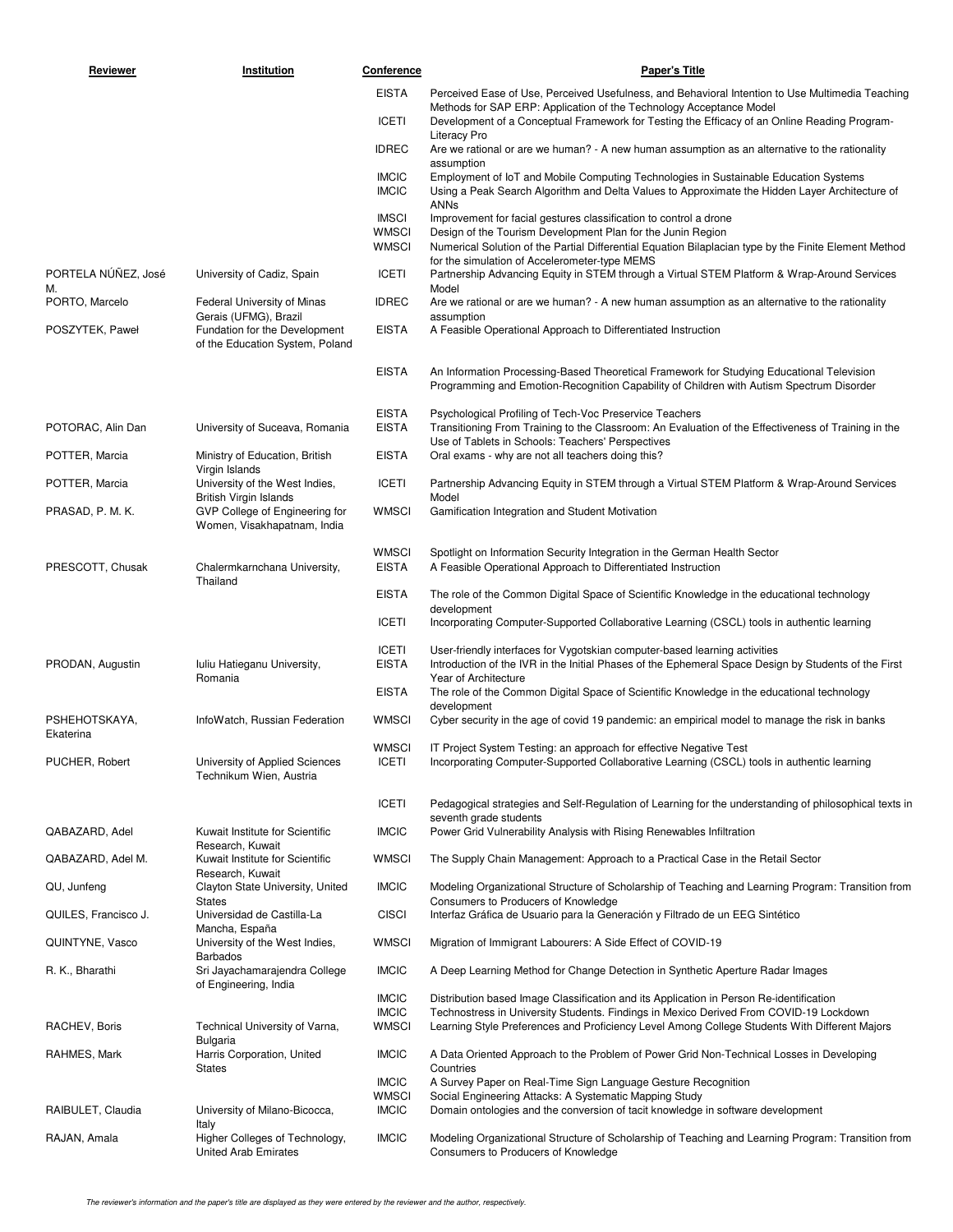| Reviewer                                     | Institution                                                                        | <b>Conference</b>            | <b>Paper's Title</b>                                                                                                                                                                                                             |
|----------------------------------------------|------------------------------------------------------------------------------------|------------------------------|----------------------------------------------------------------------------------------------------------------------------------------------------------------------------------------------------------------------------------|
| RAMÍREZ JIMÉNEZ,<br>Armando                  | Universidad Autónoma de<br>Nayarit, México                                         | <b>CICIC</b>                 | Lineamientos para la Gestión y Analítica de Datos en Sistemas loT de Servicios Hídricos Urbanos                                                                                                                                  |
|                                              |                                                                                    | <b>CICIC</b>                 | Sistema Web Basado en la Teoría de Colas para la Atención de los Clientes de un Municipio del<br>Perú                                                                                                                            |
|                                              |                                                                                    | <b>CISCI</b><br><b>CISCI</b> | La Educación Universitaria en el Perú frente al Covid 19<br>Liderazgo, gerencia y desempeño de redes de colaboración para solucionar problemas complejos                                                                         |
| RAMÍREZ JIMÉNEZ,<br>Armando                  | Universidad Autónoma de<br>Nayarit, México                                         | <b>CISCI</b>                 | A Formação de Professores Pós-Pandemia: Um Convite para Repensar a Escola Brasileira                                                                                                                                             |
|                                              |                                                                                    | <b>CISCI</b>                 | Ciberseguridad en las Tendencias de Teletrabajo, Caso de Estudio: Universidad Pública Mexicana                                                                                                                                   |
| RAMÍREZ RAMÍREZ,<br>Margarita                | Universidad Autónoma de Baja<br>California, México                                 | <b>CISCI</b>                 | Historia de vida como herramienta para la cultura inmaterial y recurso en la investigación cualitativa                                                                                                                           |
|                                              |                                                                                    | <b>CISCI</b><br><b>CISCI</b> | Propuesta para innovación en la enseñanza de comunicación. Caso: diálogos con líderes<br>Uso del aplicativo Atlas. ti. para la gestión estratégica de datos en la aplicación del método de la<br>Teoría Fundamentada             |
| RAMIREZ-MORENO,<br>Hilda B.                  | Universidad Autónoma de Baja<br>California, México                                 | <b>CISCI</b>                 | Análisis de área deforestada con R a partir de información raster periodo 2001 -2019, provincia<br>Abancay-Apurímac                                                                                                              |
| RAMOS, Ana Luísa                             | University of Aveiro, Portugal                                                     | <b>DEMSET</b>                | Theoretical foundations and practical applications of e-volunteering within the European Solidarity<br>Corps during the outbreak of Covid-19 pandemic in Poland                                                                  |
| RAMOS, Doris Cáliz                           | Polytechnic University of                                                          | <b>ICSIT</b>                 | Contextual intelligence and KM: what contribution to the survival of start-ups housed in an academic                                                                                                                             |
|                                              | Madrid, Spain                                                                      | <b>ICSIT</b>                 | and scientific incubator?<br>Is Software Property? the Missing Half of the Property Metaphor and Other Better Alternatives                                                                                                       |
|                                              |                                                                                    | <b>ICSIT</b>                 | The Role of Pancasila Moral Education as an Effort to Overcome Moral Degradation in the Young<br>Generation of Indonesia                                                                                                         |
| RAMOS, Fernando                              | Universidade de Aveiro, Portugal                                                   | <b>CISCI</b>                 | A cultura empresarial no contexto da transformação digital: o caminho para o êxito institucional                                                                                                                                 |
|                                              |                                                                                    | <b>CISCI</b>                 | A Formação de Professores Pós-Pandemia: Um Convite para Repensar a Escola Brasileira                                                                                                                                             |
|                                              |                                                                                    | <b>CISCI</b>                 | Ciberseguridad en las Tendencias de Teletrabajo, Caso de Estudio: Universidad Pública Mexicana                                                                                                                                   |
| RAMOS, Fernando                              | Universidade de Aveiro, Portugal                                                   | <b>CISCI</b>                 | Youtubers, un fenómeno también en Latinoamérica                                                                                                                                                                                  |
| RAO, Ashwini                                 | Mukesh Patel School of<br>Technology Management and<br>Engineering, India          | <b>KCST</b>                  | Towards Modeling Semi-automatic Ontology based on Natural Language Processing                                                                                                                                                    |
| RASTOGI, Ankur Kumar                         | University of Petroleum, India                                                     | <b>SOIC</b>                  | Validating Self-Worth Through "Likes": A Scale Development Using Confirmatory Factor Analysis                                                                                                                                    |
| RAVIRAJA, S.                                 | University of Garden City, Sudan                                                   | <b>WMSCI</b>                 | IT Project System Testing: an approach for effective Negative Test                                                                                                                                                               |
| RAWAL, Arpana                                | Bhilai Institute of Technology<br>Durg, India                                      | <b>WMSCI</b>                 | Migration of Immigrant Labourers: A Side Effect of COVID-19                                                                                                                                                                      |
| REGGIANI, Luca                               | Polytechnic Institute of Milan,<br>Italy                                           | <b>WMSCI</b>                 | Access Point Placement for Indoor Wireless LAN                                                                                                                                                                                   |
| REGO MONTEIRO DA<br>HORA, Henrique           | Instituto Federal de Educação,<br>Ciência e tecnologia<br>Fluminense, Brasil       | <b>WMSCI</b><br><b>CISCI</b> | Zero Knowledge-based systems for Security and Privacy in IoT Systems<br>La Educación en Energías Renovables no Convencionales en la Formación de Ingenieros<br>Electrónicos de la Universidad Distrital Francisco José de Caldas |
|                                              |                                                                                    | <b>CISCI</b>                 | Modelo de Forestación y/o reforestación con plantas cuyas raíces protejan al suelo de la erosión                                                                                                                                 |
| REIS, Arsénio                                | University of Trás-os-Montes                                                       | <b>IMCIC</b>                 | usando riego por goteo solar en terrenos eriazos<br>Information Security: New Encryption and Decryption Methodology Based on E-Books Library Used                                                                                |
| REIS, Arsénio                                | and Alto Douro, Portugal<br>University of Trás-os-Montes e<br>Alto Douro, Portugal | <b>IMSCI</b>                 | in Plain Text Cryptography<br>Development of CNN Architectures using Transfer Learning Methods for Medical Image Classification                                                                                                  |
| REIS, Rosa                                   | Polytechnic Institute of Oporto,                                                   | <b>WMSCI</b><br><b>EISTA</b> | Spotlight on Information Security Integration in the German Health Sector<br>The Architectural Space Perception Through Different Visualization Media                                                                            |
| RENÉS ARELLANO, Paula                        | Portugal<br>University of Cantabria, Spain                                         | <b>EISTA</b>                 | Universities vs online education: strengthening of weak ties and the emergence of invisible ties                                                                                                                                 |
| REQUENA GARCÍA DE<br>LA CRUZ, María Victoria | University of Seville, Spain                                                       | <b>ICETI</b>                 | Mobile-Based Assessment and College Students' Motivation, Self-Efficacy, and Academic<br>Performance                                                                                                                             |
|                                              |                                                                                    | <b>ICETI</b>                 | The impact of e-learning on students: measuring the acceptance of the technology between<br>undergraduates' students in business studies                                                                                         |
| RIIHENTAUS, Juhani                           | University of Oulu (Retired),<br>Finland                                           | <b>EISTA</b>                 | A STEM Literacy Program for Students in Secondary-Tertiary Transition to Reduce the Gender Gap:<br>a Focus on the Students' Perception                                                                                           |
|                                              |                                                                                    | <b>EISTA</b><br><b>ICETI</b> | Faculty Training for the Design of Prospective IT-Oriented Higher Education Programs<br>Design and Development of the Hardware and Software System for Simulation of Feedback Tactility                                          |
|                                              |                                                                                    | <b>WMSCI</b>                 | A novel IDS model oriented to drone nodes networks threated for DoS attacks                                                                                                                                                      |
| RIJA, Maurizio                               | University of Calabria, Italy                                                      | <b>IMCIC</b><br><b>IMCIC</b> | A Literature Review: Accommodating Kids in Inner City Developments<br>Bestination: a sustainable approach to problem solving for entrepreneurs                                                                                   |
| RIVERA ROGEL, Diana                          | Universidad Técnica Particular<br>de Loja, Ecuador                                 | <b>CISCI</b>                 | Twitter: análisis comparativo de los periodistas de Latinoamérica                                                                                                                                                                |
| RIVZA, Peteris                               | Latvia University of Agriculture,<br>Latvia                                        | <b>WMSCI</b>                 | The Impact and Trend of Virtual Currency                                                                                                                                                                                         |
| RIZKI, Mateen                                | Wright State University, United<br><b>States</b>                                   | <b>WMSCI</b>                 | Test-Driven Development Effects on Software Quality and Developer Productivity Analysis                                                                                                                                          |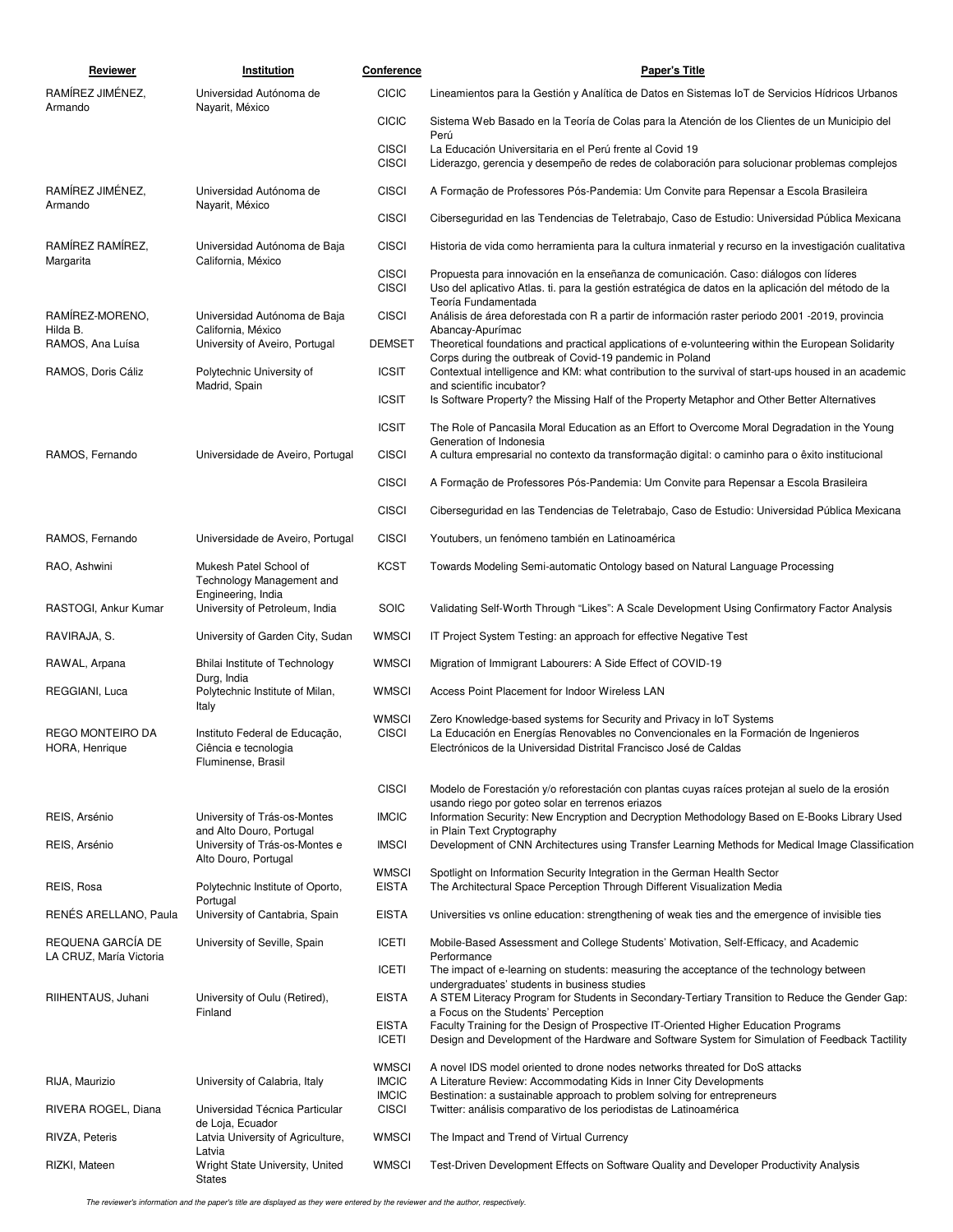| Reviewer                              | Institution                                                                                                   | Conference                   | <b>Paper's Title</b>                                                                                                                                                                                                                                                                     |
|---------------------------------------|---------------------------------------------------------------------------------------------------------------|------------------------------|------------------------------------------------------------------------------------------------------------------------------------------------------------------------------------------------------------------------------------------------------------------------------------------|
| ROBERTSON, Lorayne                    | University of Ontario Institute of                                                                            | ICETI                        | The Modern Al-powered TAE: Leveraging AI and Data Science                                                                                                                                                                                                                                |
|                                       | Technology, Canada                                                                                            | <b>ICSIT</b><br><b>ICSIT</b> | Business Intelligence Trends of Enterprises in the Time of Industrial Revolution 4.0<br>Contextual intelligence and KM: what contribution to the survival of start-ups housed in an academic                                                                                             |
|                                       |                                                                                                               | <b>ICSIT</b>                 | and scientific incubator?<br>The Role of Pancasila Moral Education as an Effort to Overcome Moral Degradation in the Young                                                                                                                                                               |
| ROBLES VEGA, Horderlin<br>Vrangel     | Universidad del Sinú Elías<br>Bechara Zainúm, Colombia                                                        | <b>CICIC</b>                 | Generation of Indonesia<br>Capacidad fitorremediadora de Amaranthus hybridus- especie vegetal andina- en suelos<br>contaminados por metales pesados en el botadero de basura de Quitasol-Imponeda de Abancay                                                                             |
|                                       |                                                                                                               | <b>CICIC</b>                 | Lineamientos para la Gestión y Analítica de Datos en Sistemas loT de Servicios Hídricos Urbanos                                                                                                                                                                                          |
| RODI, Anthony                         | University of Pittburgh, United                                                                               | <b>ICETI</b>                 | Examining the impact of differences in personal-demographic variables on Total Quality Management                                                                                                                                                                                        |
| RODIONOV, Alexey                      | <b>States</b><br>Institute of Computational<br>Mathematics and Mathematical<br>Geophysics, Russian Federation | <b>WMSCI</b>                 | domains among Arab minority higher education institutions stuff in Israel<br>Web Based Approach for Discovering and Prevention of Customs Violations by Application of<br><b>Emotional Model</b>                                                                                         |
| RODRÍGUEZ, Antonio                    | Universidad Autónoma del                                                                                      | <b>CICIC</b>                 | Simulador de esteira transportadora como um recurso da quarta revolução industrial                                                                                                                                                                                                       |
| RODRIGUEZ, Jorge E.                   | Estado de Morelos, México<br>Universidad Distrital Francisco<br>José de Caldas, Colombia                      | <b>CICIC</b>                 | Análisis Multitemporal del Glaciar del Ampay por Medio de la Plataforma de Google Earth Engine -<br>Periodo 2000-2019                                                                                                                                                                    |
| RODR-ÍGUEZ<br>CALDERÓN, Wilson        | Universidad Santo Tomás,<br>Colombia                                                                          | <b>CICIC</b>                 | Análisis Comparativo de Modelos de Predicción de la Probabilidad de Default en Cumplimiento del<br>Estándar Internacional NIIF 9                                                                                                                                                         |
|                                       |                                                                                                               | <b>CICIC</b>                 | Proceso de reparto por localización georreferenciada de documentación Tributaria para<br>contribuyentes de un Municipio del Perú                                                                                                                                                         |
| RODRÍGUEZ LOZANO,<br>Gloria I.        | Universidad Nacional de<br>Colombia, Colombia                                                                 | <b>CICIC</b>                 | Lineamientos para la Gestión y Analítica de Datos en Sistemas loT de Servicios Hídricos Urbanos                                                                                                                                                                                          |
|                                       |                                                                                                               | <b>CICIC</b>                 | Sistema Web Basado en la Teoría de Colas para la Atención de los Clientes de un Municipio del<br>Perú                                                                                                                                                                                    |
|                                       |                                                                                                               | <b>CISCI</b>                 | Diseño, elaboración e implementación de un prototipo hibrido para la obtención de agua del medio<br>ambiente haciendo uso de un sistema atrapa niebla rotatorio con un sistema basado en efecto Peltier                                                                                  |
|                                       |                                                                                                               | <b>CISCI</b>                 | Modelo de Forestación y/o reforestación con plantas cuyas raíces protejan al suelo de la erosión                                                                                                                                                                                         |
| RODRÍGUEZ MARTÍN,<br>Alejandro        | Universidad de Oviedo, España                                                                                 | <b>CISCI</b>                 | usando riego por goteo solar en terrenos eriazos<br>Experiencia de implementación de la TDT en Ecuador: Caso de estudio Teleamazonas                                                                                                                                                     |
| ROESSLING, Guido                      | Darmstadt University of<br>Technology, Germany                                                                | <b>EISTA</b>                 | Transitioning From Training to the Classroom: An Evaluation of the Effectiveness of Training in the<br>Use of Tablets in Schools: Teachers' Perspectives                                                                                                                                 |
| ROJAS SOLA, José I.                   | Universidad de Jaén, España                                                                                   | <b>CISCI</b>                 | Inteligencia artificial: combinación de TTS con voces humanas para la producción sonora                                                                                                                                                                                                  |
| ROLLAND, Colette                      | Université Paris1 Panthéon                                                                                    | <b>AGIC</b>                  | Transformation of Heritage Language Schools during Pandemic: Connectivity, Community and                                                                                                                                                                                                 |
| ROLLAND, Colette                      | Sorbonne, France<br>University of Paris 1 Pantheon-                                                           | <b>WMSCI</b>                 | Identity<br>Cyber security in the age of covid 19 pandemic: an empirical model to manage the risk in banks                                                                                                                                                                               |
| ROMANSKY, Radi                        | Sorbonne, France<br>Technical University of Sofia,<br>Bulgaria                                                | <b>IMCIC</b>                 | Power Grid Vulnerability Analysis with Rising Renewables Infiltration                                                                                                                                                                                                                    |
| ROMÃO, Luiz                           | University of the Region of<br>Joinville, Brazil                                                              | WMSCI<br><b>KCST</b>         | On the Pitfalls of Videoconferences for Challenge-Based Face Liveness Detection<br>Multimedia Container Containing Multimodal Images for Autonomous Cars                                                                                                                                 |
| ROMERO DOMINGUEZ,<br>Rosenberg Javier | Universidad Autónoma del<br>Estado de Morelos, México                                                         | <b>KCST</b><br><b>CISCI</b>  | Towards Modeling Semi-automatic Ontology based on Natural Language Processing<br>Diseño, elaboración e implementación de un prototipo hibrido para la obtención de agua del medio<br>ambiente haciendo uso de un sistema atrapa niebla rotatorio con un sistema basado en efecto Peltier |
|                                       |                                                                                                               | <b>CISCI</b>                 | Modelo de Forestación y/o reforestación con plantas cuyas raíces protejan al suelo de la erosión                                                                                                                                                                                         |
|                                       |                                                                                                               | <b>CISCI</b>                 | usando riego por goteo solar en terrenos eriazos<br>Simulación de un Sistema de Colas en un proceso de atención de buques en el puerto de                                                                                                                                                |
| ROMLI, Fairuz                         | Universiti Putra Malaysia,                                                                                    | <b>WMSCI</b>                 | Barranquilla-Colombia<br>A Hybrid Multi-Criteria Decision Model (HMCDM) based on AHP and TOPSIS analysis to evaluate                                                                                                                                                                     |
| ROS, Frederic                         | Malaysia<br>Orleans University, France                                                                        | <b>WMSCI</b>                 | Maintenance Strategy<br>Enterprise Digital Transformation Using Robotic Process Automation - RPA                                                                                                                                                                                         |
| ROSALES, Caryuly                      | Universidad Dr. José Gregorio<br>Hernández, Venezuela                                                         | <b>CICIC</b>                 | Capacidad fitorremediadora de Amaranthus hybridus- especie vegetal andina- en suelos<br>contaminados por metales pesados en el botadero de basura de Quitasol-Imponeda de Abancay                                                                                                        |
| ROSETE, Juan                          | Technological Institute of<br>Queretaro, Mexico                                                               | <b>WMSCI</b>                 | The tool path tolerance setting with respect to accuracy during 3 axis milling                                                                                                                                                                                                           |
| ROSSMANN, Jürgen                      | RWTH Aachen University,<br>Germany                                                                            | <b>WMSCI</b>                 | Gamification Integration and Student Motivation                                                                                                                                                                                                                                          |
| ROWE, Neil                            | Naval Postgraduate School,<br><b>United States</b>                                                            | <b>WMSCI</b>                 | A Survey of Data Security on Cloud                                                                                                                                                                                                                                                       |
| ROY, Ram Naresh                       | Eastern Institute of Technology,<br>New Zealand                                                               | <b>DEMSET</b>                | Assessing knowledge areas consistency and optimism level for advanced diploma in Engineering<br>using Fuzzy Analytic Hierarchy Process (FAHP)                                                                                                                                            |
| ROYCHOUDHURI,<br>Lopamudra            | Angelo State University, United<br><b>States</b>                                                              | <b>EISTA</b>                 | Converged Learning: the spectrum of technology-mediated learning                                                                                                                                                                                                                         |
| RUAN, Tongjun                         | New Mexico Institute of Mining<br>and Technology, United States                                               | <b>EISTA</b><br><b>IMCIC</b> | How is Artificial Intelligence (AI) Changing Education?<br>A simple method for optimality analysis in interval linear programming                                                                                                                                                        |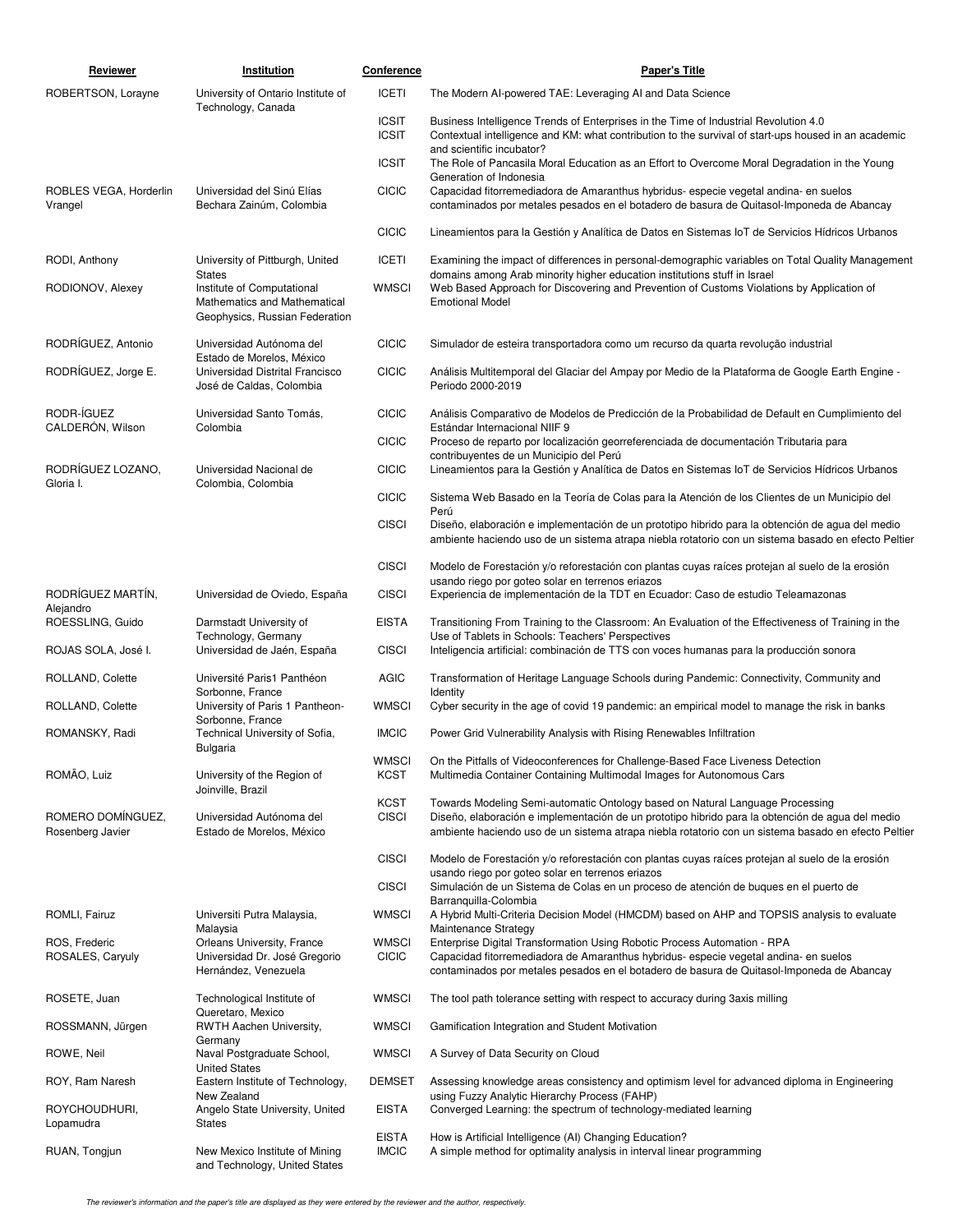| Reviewer                             | Institution                                                                       | <b>Conference</b>            | <b>Paper's Title</b>                                                                                                                                                                                       |
|--------------------------------------|-----------------------------------------------------------------------------------|------------------------------|------------------------------------------------------------------------------------------------------------------------------------------------------------------------------------------------------------|
|                                      |                                                                                   | <b>IMCIC</b>                 | Market Research Big Data Analysis of Skill Class Location: A Case Study in Northern Taiwan                                                                                                                 |
| RUBIN, Gustavo                       | Benemérita Universidad                                                            | <b>IMCIC</b>                 | Prediction of Coronary Heart Disease Using Data Mining Techniques                                                                                                                                          |
| RUBIN, Gustavo                       | Autónoma de Puebla, Mexico<br>Benemérita Universidad                              | <b>DEMSET</b>                | The 4.0 competences as facilitators in the realization, management and sustainability of Erasmus+                                                                                                          |
| RUDD, Lauren E.                      | Autónoma de Puebla, Mexico<br>Middle Tennessee State                              | <b>ICETI</b>                 | projects in the times of COVID-19 pandemic<br>Lecturers' experiences in teaching using VR resources at a selected university, South Africa                                                                 |
| RUIZ HERRERA, Santiago               | University, United States<br>Universidad Nacional de                              | <b>CISCI</b>                 | Algoritmos Inteligentes y Red Sensores para el Monitoreo y Control en Línea de la Calidad del Agua                                                                                                         |
|                                      | Colombia, Colombia                                                                | <b>CISCI</b>                 | en Laboratorio Nanotecnología<br>Simulación de un Sistema de Colas en un proceso de atención de buques en el puerto de                                                                                     |
| RUIZ MEZCUA, Belén                   | Universidad Carlos III de                                                         | <b>CISCI</b>                 | Barranquilla-Colombia<br>Análisis de Casos Positivos del Covid-19 en Colombia a través de un Arbol de Probabilidades                                                                                       |
|                                      | Madrid, España                                                                    | <b>CISCI</b>                 | Comportamiento óptimo de una rectenna para carga de dispositivos en modo inalámbrico,                                                                                                                      |
|                                      |                                                                                   | <b>CISCI</b>                 | comparación y modelado de parámetros importantes<br>Uso del aplicativo Atlas. ti. para la gestión estratégica de datos en la aplicación del método de la                                                   |
| RUIZ OJEDA, Nicolás E.               | Universidad Simón Bolívar,                                                        | <b>CICIC</b>                 | Teoría Fundamentada<br>Aplicación Móvil para Predecir la Probabilidad de Pertenecer al Grupo de Riesgo Cardiovascular                                                                                      |
|                                      | Venezuela                                                                         | <b>CICIC</b>                 | Utilizando Machine Learning<br>Lineamientos para la Gestión y Analítica de Datos en Sistemas loT de Servicios Hídricos Urbanos                                                                             |
|                                      |                                                                                   | <b>CICIC</b>                 | Simulación de un proceso de interacción para una ontología comercial con Sistema Multi-Agentes                                                                                                             |
|                                      |                                                                                   | <b>CICIC</b>                 | (MAS) programados con JADE<br>Sistema Web Basado en la Teoría de Colas para la Atención de los Clientes de un Municipio del<br>Perú                                                                        |
|                                      |                                                                                   | <b>CISCI</b>                 | Algoritmos Inteligentes y Red Sensores para el Monitoreo y Control en Línea de la Calidad del Agua<br>en Laboratorio Nanotecnología                                                                        |
|                                      |                                                                                   | <b>CISCI</b>                 | Avaliação do Método de Extração Baseado em Morfologia Matemática na Detecção do Fenômeno<br>de Queimada no Parque Nacional das Emas                                                                        |
|                                      |                                                                                   | <b>CISCI</b>                 | Gobierno electrónico y alfabetización digital: Comparativo temporal y regional del uso de la<br>tecnología en México                                                                                       |
|                                      |                                                                                   | <b>CISCI</b><br><b>CISCI</b> | Implementación de Comportamiento Animal a través de Vehículos Braitenberg<br>Planificación de trayectorias para un robot basado en interacción óptima de campos electrostáticos                            |
|                                      |                                                                                   | <b>CISCI</b>                 | Retroceso Glaciar e Implicancias para la Disponibilidad Hídrica: Caso de los Ríos Lecheria y<br>Colorado (Limatambo-Cusco-Perú)                                                                            |
| RUIZ REY, Francisco J.               | University of Malaga, Spain                                                       | <b>CISCI</b><br><b>WMSCI</b> | Una solución sistémica a la pandemia COVID-19 en México<br>Adopting Agile Practices: Lessons Learned Transforming Organizations That Do Not Develop                                                        |
| RUIZ REY, Francisco José             | Universidad de Málaga, España                                                     | <b>WMSCI</b><br><b>CICIC</b> | Software<br>Enterprise Digital Transformation Using Robotic Process Automation - RPA<br>Exploración de un Modelo de Emprendimiento solidario en el Marco de la Convergencia de la Cuarta                   |
|                                      |                                                                                   | <b>CISCI</b>                 | Revolución Industrial y el COVID-19<br>Perfil epidemiológico de salud bucodental y el tratamiento alternativo tradicional frente a odontalgias                                                             |
| RUIZ-OJEDA, Nicolas                  | Universidad Simón Bolívar,                                                        | <b>KCST</b>                  | en pobladores de la zona rural de Chalhuanca-Apurímac-Perú<br>Free Will: A New Formulation                                                                                                                 |
| Enrique<br>RUMEN, Andreev            | Venezuela<br>Bulgarian Academy of                                                 | <b>IMCIC</b>                 | A Literature Review: Accommodating Kids in Inner City Developments                                                                                                                                         |
| RUTKAUSKAS,<br>Aleksandras V.        | Sciences, Bulgaria<br>Lithuanian University of<br>Educational Sciences, Lithuania | <b>WMSCI</b>                 | Health Systems and Use of Technology for Extreme Crisis Management                                                                                                                                         |
| RUTKOWSKI, Jerzy                     | Silesian University of                                                            | <b>ICETI</b>                 | Social networks and e-learning methodologies in the teacher training process                                                                                                                               |
| RUZENE, Denise Santos                | Technology, Poland<br>Universidade Federal de                                     | <b>CISCI</b>                 | Sistema alerta de control de consumo de aqua para servicio doméstico                                                                                                                                       |
| S, Haseena                           | Sergipe, Brasil<br>Mepco Schlenk Engineering                                      | <b>KCST</b>                  | Multimedia Container Containing Multimodal Images for Autonomous Cars                                                                                                                                      |
| SÁENZ DEL CASTILLO,                  | College, India<br>Universidad de Extremadura,                                     | <b>CISCI</b>                 | Historia de vida como herramienta para la cultura inmaterial y recurso en la investigación cualitativa                                                                                                     |
| Andrés Á.<br>SAHYUN, Steven          | España<br>University of Wisconsin                                                 | <b>WMSCI</b>                 | Gamification Integration and Student Motivation                                                                                                                                                            |
| SAITI, Anna                          | Whitewater, United States<br>Harokopion University, Greece                        | <b>IMCIC</b>                 | A Literature Review: Accommodating Kids in Inner City Developments                                                                                                                                         |
| SALA, Nicoletta                      | University of Italian Switzerland<br>Largo Bernasconi, Switzerland                | <b>IMCIC</b>                 | Developing Students' Conceptual Understanding of Quadratic Equations in a Flipped Classroom<br>using the QE7CsLM                                                                                           |
|                                      |                                                                                   | <b>IMCIC</b>                 | European Solidarity Corps Solidarity Study – research on long term volunteering activities during the                                                                                                      |
| SALA, Nicoletta                      | University of Lugano, Italy                                                       | <b>IMCIC</b><br><b>SOIC</b>  | outbreak of Covid-19 pandemic in Poland<br>Practical Differentiated Mastery: Essential Education Transformation<br>Analysis of Optimized Response Time in a New Disaster Management Model by Applying Meta |
|                                      |                                                                                   | <b>SOIC</b>                  | Heuristic and Exact Methods<br>Validating Self-Worth Through "Likes": A Scale Development Using Confirmatory Factor Analysis                                                                               |
| SAMPAIO DE OLIVEIRA,<br>Anna Augusta | Universidade Estadual Paulista,<br>Brazil                                         | <b>EISTA</b>                 | An Information Processing-Based Theoretical Framework for Studying Educational Television<br>Programming and Emotion-Recognition Capability of Children with Autism Spectrum Disorder                      |
|                                      |                                                                                   | <b>EISTA</b>                 | Mathematics and blindness: the legacy of Abraham Nemeth                                                                                                                                                    |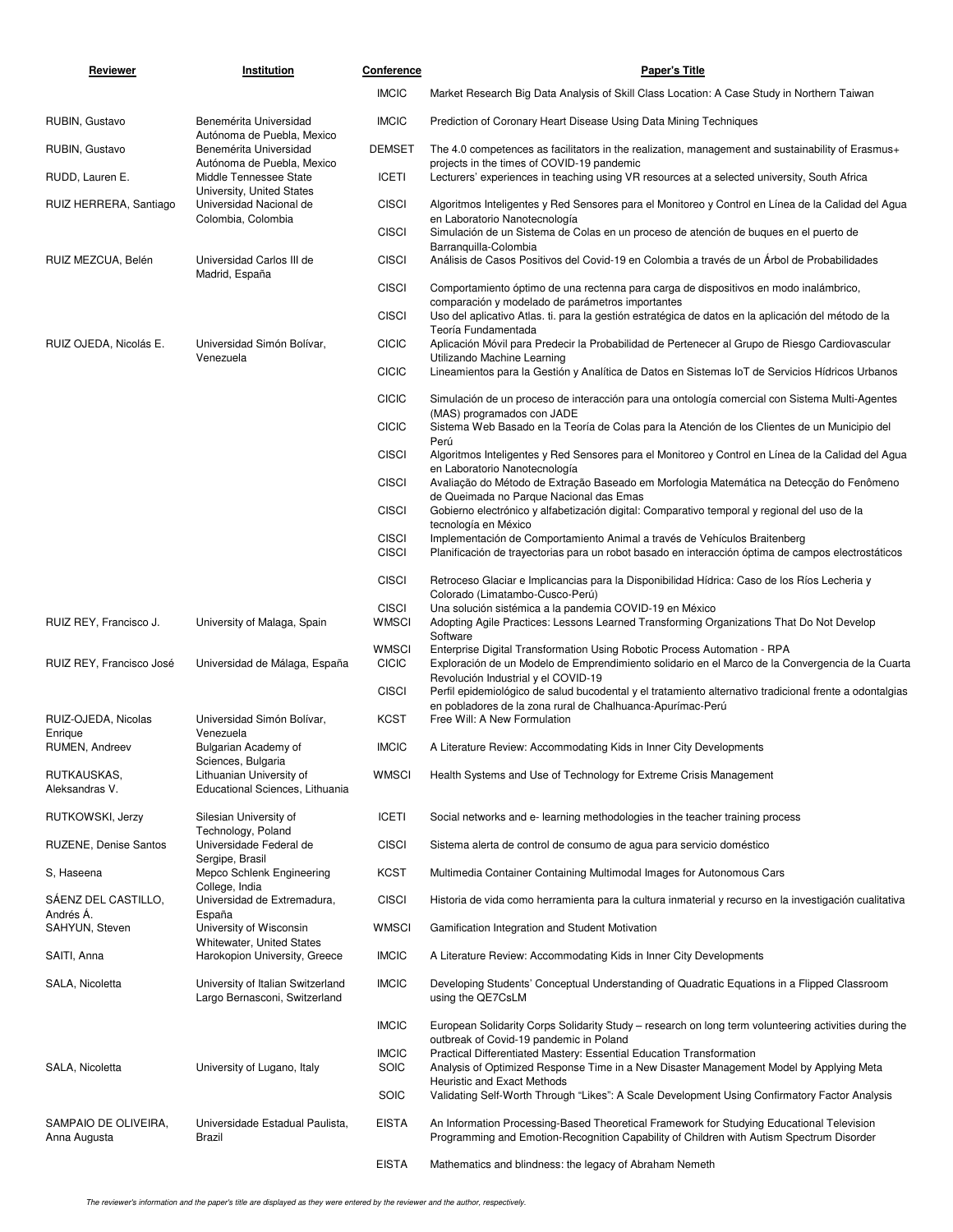| Reviewer                         | Institution                                                                       | Conference                                   | <b>Paper's Title</b>                                                                                                                                                                                                                                                                    |
|----------------------------------|-----------------------------------------------------------------------------------|----------------------------------------------|-----------------------------------------------------------------------------------------------------------------------------------------------------------------------------------------------------------------------------------------------------------------------------------------|
|                                  |                                                                                   | <b>EISTA</b>                                 | Online Higher Education Course Design as Transformative Learning: how to face the emergence on                                                                                                                                                                                          |
| SANCHEZ LEÓN, Nayibe<br>Soraya   | Instituto Tolimense de<br>Formación Técnica Profesional,                          | <b>CICIC</b>                                 | competences for online teaching design<br>- Análisis Multitemporal del Glaciar del Ampay por Medio de la Plataforma de Google Earth Engine<br>Periodo 2000-2019                                                                                                                         |
|                                  | Colombia                                                                          | <b>CICIC</b>                                 | Proceso de reparto por localización georreferenciada de documentación Tributaria para                                                                                                                                                                                                   |
| SÁNCHEZ LÓPEZ, Juan<br>De Dios   | Universidad Autónoma de Baja<br>California, México                                | <b>CISCI</b>                                 | contribuyentes de un Municipio del Perú<br>La Educación Universitaria en el Perú frente al Covid 19                                                                                                                                                                                     |
|                                  |                                                                                   | <b>CISCI</b><br><b>CISCI</b>                 | Perfil de los youtubers e instragramers educativos de Ecuador<br>Planificación de trayectorias para un robot basado en interacción óptima de campos electrostáticos                                                                                                                     |
| SÁNCHEZ SALGUERO,                | National Polytechnic Institute,                                                   | <b>IMCIC</b>                                 | Development of Game-Based Learning Scenarios for Social Engineering and Security Risk                                                                                                                                                                                                   |
| Hugo<br>SÁNCHEZ-ALARCOS,<br>José | Mexico<br>IE Business School, Spain                                               | <b>DEMSET</b>                                | Management for SMEs in the Manufacturing Industry<br>Information security in pandemic times-a discussion paper                                                                                                                                                                          |
| SANGER, Patrick                  | Alvin Community College,<br><b>United States</b>                                  | <b>EISTA</b>                                 | Strategic Use of Low Code Platforms                                                                                                                                                                                                                                                     |
| SANNA, Andrea                    | Polytechnic University of Turin,<br>Italy                                         | <b>WMSCI</b>                                 | Teachers' assessments on competency-based learning activities                                                                                                                                                                                                                           |
| SANTANDER GANA,<br>Maria T.      | Universidad de Santiago de<br>Chile, Chile                                        | <b>CISCI</b>                                 | Una solución sistémica a la pandemia COVID-19 en México                                                                                                                                                                                                                                 |
| SANTAOLAYA S., René              | Centro Nacional de<br>Investigación y Desarrollo<br>Tecnológico, México           | <b>CISCI</b>                                 | Gobierno electrónico y alfabetización digital: Comparativo temporal y regional del uso de la<br>tecnología en México                                                                                                                                                                    |
| SANTIAGO, Carmen                 | Benemérita Universidad<br>Autónoma de Puebla, Mexico                              | <b>DEMSET</b>                                | Analytic hierarchy process (AHP) for evaluating knowledge areas of advanced diploma in<br>Engineering taught in South African universities                                                                                                                                              |
|                                  |                                                                                   | <b>DEMSET</b><br><b>DEMSET</b>               | Information security in pandemic times-a discussion paper<br>Theoretical foundations and practical applications of e-volunteering within the European Solidarity<br>Corps during the outbreak of Covid-19 pandemic in Poland                                                            |
| SANTOS, Carla                    | Polytechnic Institute of Beja,                                                    | <b>ICSIT</b>                                 | An Exploratory Analysis of Undergraduate Students' Understanding on the Vector Concept                                                                                                                                                                                                  |
| SANTOS, Joaquín                  | Portugal<br>Simon Bolivar University,<br>Venezuela                                | <b>IMCIC</b>                                 | A Gamification Approach for Developing School Students' Skills in C++ Programming Language: A<br>Case Study                                                                                                                                                                             |
|                                  |                                                                                   | <b>IMCIC</b>                                 | Analyzing the Associations between Educational Background Factors and Problem-Solving in<br>Technology-Rich Environments: An investigation of United State Adult's Proficiency Level in PIAAC                                                                                           |
|                                  |                                                                                   | <b>IMCIC</b>                                 | Technology-Enhanced Contextual and Inquiry-Based Learning (TECIL): Effect on Physics Learning in<br>Nigerian Context                                                                                                                                                                    |
| SANTOS, Odair                    | Federal University of                                                             | <b>ICETI</b>                                 | Syntax to Syntax: Assessment of Orthogonality in the Design of Object-Oriented Programming                                                                                                                                                                                              |
| SANTOS DA SILVA, José<br>G.      | Recôncavo of Bahia, Brazil<br>Universidade do Estado do Rio<br>de Janeiro, Brasil | <b>CISCI</b>                                 | Languages using Code Listing Method<br>A Universidade e o Desafio das Humanidades Digitais                                                                                                                                                                                              |
|                                  |                                                                                   | <b>CISCI</b><br><b>CISCI</b>                 | Perfil de los youtubers e instragramers educativos de Ecuador<br>Rastros da Estrada de Ferro Bahia e Minas                                                                                                                                                                              |
| SANTOS H., Joaquín               | Simon Bolivar University,<br>Venezuela                                            | <b>IMCIC</b>                                 | A simple method for optimality analysis in interval linear programming                                                                                                                                                                                                                  |
| SAQALLI, Mehdi                   | Université Toulouse, Francia                                                      | <b>CISCI</b>                                 | Diálogo entre educadores: complexo ou não? Educação, método e concepções: o que pensam<br>professores de uma Universidade particular da cidade de São Paulo sobre a relação entre esses<br>conceitos                                                                                    |
|                                  |                                                                                   | <b>CISCI</b>                                 | Experiencia de implementación de la TDT en Ecuador: Caso de estudio Teleamazonas                                                                                                                                                                                                        |
| SARFRAZ, Muhammad                | Kuwait University, Kuwait                                                         | <b>CISCI</b><br><b>WMSCI</b>                 | Propuesta para innovación en la enseñanza de comunicación. Caso: diálogos con líderes<br>A Characters Prefix Based Methodology for Enhancing the Execution Performance of Any String                                                                                                    |
| SASAKURA, Mariko                 | Okayama University, Japan                                                         | <b>IMCIC</b>                                 | Sorting Algorithm<br>Distribution based Image Classification and its Application in Person Re-identification                                                                                                                                                                            |
|                                  |                                                                                   | <b>IMCIC</b><br><b>WMSCI</b><br><b>WMSCI</b> | Employment of IoT and Mobile Computing Technologies in Sustainable Education Systems<br>Test-Driven Development Effects on Software Quality and Developer Productivity Analysis<br>Virtual Reality as a powerful persuasive technology to change attitude during the spread of COVID-19 |
| SASTRY G, Hanumat                | University of Petroleum and                                                       | <b>WMSCI</b>                                 | Emergency criminal legislation in the times of COVID19: The case of Albania                                                                                                                                                                                                             |
| SATYBALDIYEVA,<br>Ryskhan        | Energy Studies, India<br>International Information<br>Technologies University,    | <b>IMCIC</b>                                 | A Data Oriented Approach to the Problem of Power Grid Non-Technical Losses in Developing<br>Countries                                                                                                                                                                                   |
|                                  | Kazakhstan                                                                        | <b>IMCIC</b>                                 |                                                                                                                                                                                                                                                                                         |
| SAVVA, Andreas                   | University of Nicosia, Cyprus                                                     | <b>IMCIC</b><br><b>IMSCI</b>                 | Q-Learning interacting with Kalman Filters<br>Cognition follows from entropy increasing and world complexity<br>Toward an Integrative Professional and Personal Competency-Based Learning Model for Inclusive                                                                           |
| SAYLAN KIRMIZIGÜL, Aslı          | Erciyes University, Turkey                                                        | <b>KCST</b>                                  | <b>Workforce Development</b><br>Free Will: A New Formulation                                                                                                                                                                                                                            |
| SCAPPINI, Reinaldo               | National Technological<br>University, Argentina                                   | <b>WMSCI</b>                                 | Access Point Placement for Indoor Wireless LAN                                                                                                                                                                                                                                          |
|                                  |                                                                                   | <b>WMSCI</b>                                 | Analysis and Design Rectangular Microstrip Patch Antenna for LTE Terminals at 2.6 GHz                                                                                                                                                                                                   |
| SCRIVNER, Olga                   | Indiana University, United States                                                 | <b>WMSCI</b><br><b>IMCIC</b>                 | The alternative backbone for the Ecuadorian research and academic network<br>Find the Relationship Between Two Triangles: Teachers solving a geometric problem using<br>Geometer's Sketchpad                                                                                            |
| SEGALL, Richard S.               | Arkansas State University,<br><b>United States</b>                                | <b>IMCIC</b><br><b>IMCIC</b>                 | Security, Privacy and Interoperability Requirements for Peruvian Remote Digital Signatures<br>Simplified methods for optimality analysis in interval linear programming                                                                                                                 |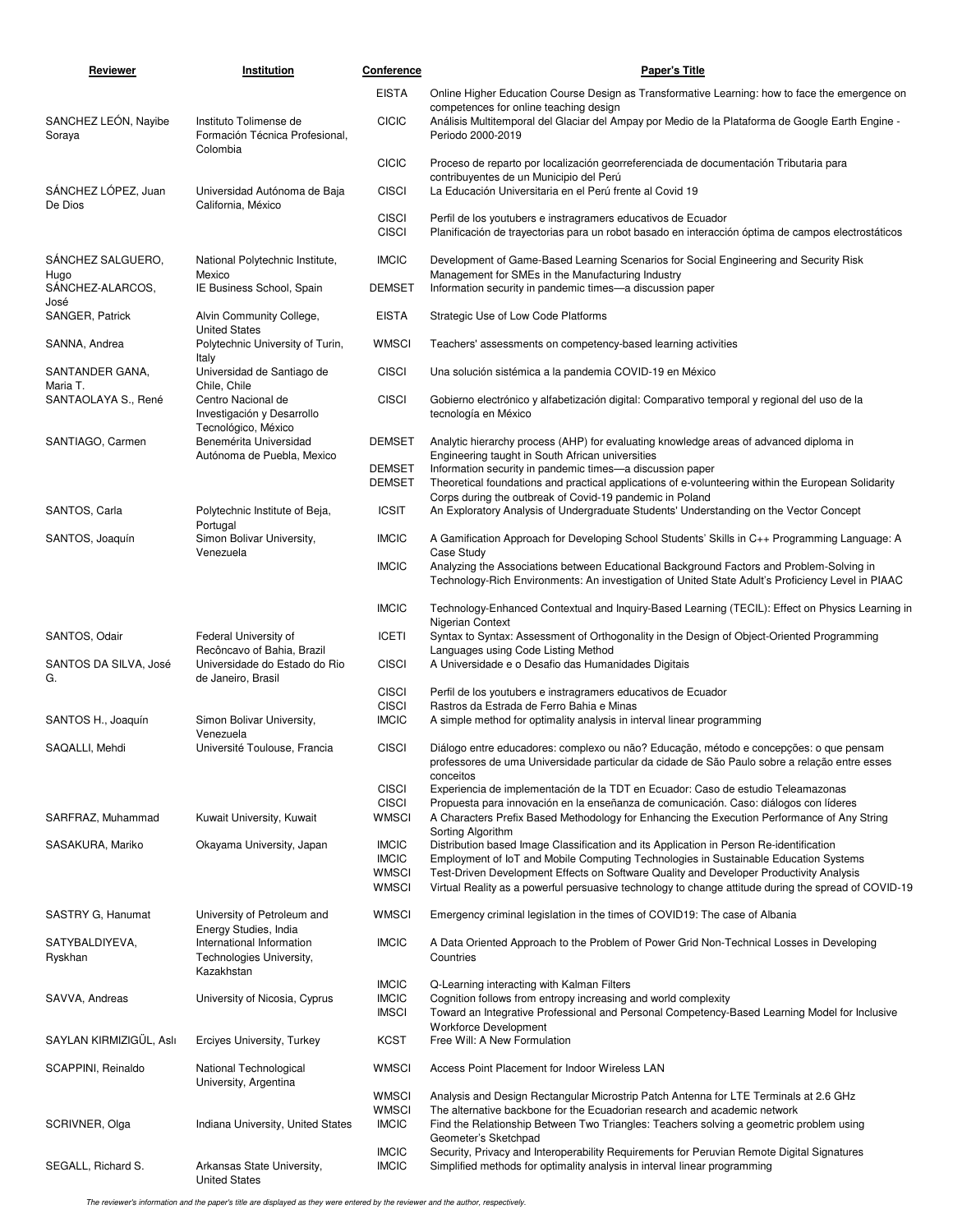| Reviewer                              | Institution                                                                          | Conference                                   | <b>Paper's Title</b>                                                                                                                                                                                                                                                     |
|---------------------------------------|--------------------------------------------------------------------------------------|----------------------------------------------|--------------------------------------------------------------------------------------------------------------------------------------------------------------------------------------------------------------------------------------------------------------------------|
|                                       |                                                                                      | <b>IMCIC</b>                                 | Use of State-of-the-art Productive Algorithms for Recommending Periodic Item sets with the help of<br>Data Mining                                                                                                                                                        |
|                                       |                                                                                      | <b>WMSCI</b><br><b>WMSCI</b><br><b>WMSCI</b> | A Meta-Analysis of Evolution of Deep Learning Research in Medical Image Analysis<br>Scanning Processes: Efficient Choices for Broadcasting Collections and Archives<br>The effect of financial rent on top 1% income ratio in advanced economies: an evidence from panel |
| SELCUK, Artut                         | Sabanci University, Turkey                                                           | <b>ICSIT</b>                                 | <b>VAR</b> analysis<br>Is Software Property? the Missing Half of the Property Metaphor and Other Better Alternatives                                                                                                                                                     |
| SELIM, Haysam                         | University of Nevada Las<br>Vegas, United States                                     | <b>ICSIT</b><br>WMSCI                        | Patchwork: Emerging Textiles and Textile Design as Virtual Stem and Art Program<br>A study on the profile of small and micro business enterprises supported by government in<br>developing countries: The Case of Oman                                                   |
| SEMENIST, Ivan                        | Borys Grinchenko Kyiv                                                                | <b>WMSCI</b><br><b>EISTA</b>                 | A Survey of Data Security on Cloud<br>Counting Courses: Assessing Postsecondary Videogame Programs in the United States and Canada                                                                                                                                       |
| SENHORAS, Eloi                        | University, Ukraine<br>Federal University of Roraima,<br>Brazil                      | <b>ICSIT</b>                                 | Multilingual Education and Science, Technology, Engineering, Art and Mathematics (STEAM)                                                                                                                                                                                 |
| SERNA M., Edgar                       | Corporación Universitaria                                                            | <b>ICSIT</b><br><b>CICIC</b>                 | Role of Information and Communication Technology in Financial Inclusion in India<br>El significado de universidad del siglo XXI en la tensión globalización tecnológica                                                                                                  |
| SERRA BARRETO,                        | Remington, Colombia<br>Ministério da Fazenda, Brasil                                 | <b>CICIC</b>                                 | Análisis Comparativo de Modelos de Predicción de la Probabilidad de Default en Cumplimiento del                                                                                                                                                                          |
| Alexandre                             |                                                                                      | <b>CISCI</b><br><b>CISCI</b>                 | Estándar Internacional NIIF 9<br>Propuesta para innovación en la enseñanza de comunicación. Caso: diálogos con líderes<br>Rastros da Estrada de Ferro Bahia e Minas                                                                                                      |
| SERRADELL LÓPEZ,<br>Enric             | Universidad Oberta de<br>Catalunya, España                                           | <b>CISCI</b>                                 | Algoritmos Inteligentes y Red Sensores para el Monitoreo y Control en Línea de la Calidad del Agua<br>en Laboratorio Nanotecnología                                                                                                                                      |
|                                       |                                                                                      | <b>CISCI</b>                                 | Diseño, elaboración e implementación de un prototipo hibrido para la obtención de agua del medio<br>ambiente haciendo uso de un sistema atrapa niebla rotatorio con un sistema basado en efecto Peltier                                                                  |
|                                       |                                                                                      | <b>CISCI</b>                                 | El Feminismo en la Red. Análisis del impacto de los movimientos Ni Una Menos, Me Too y Time's Up                                                                                                                                                                         |
| SHAABAN, Safaa                        | The British University in Egypt,<br>Egypt                                            | <b>EISTA</b>                                 | Psychological Profiling of Tech-Voc Preservice Teachers                                                                                                                                                                                                                  |
| SHABAN, Sami                          | United Arab Emirates<br>University, United Arab Emirates                             | <b>ICETI</b><br><b>EISTA</b>                 | Democratic Education Rapidly Growing On-Line<br>Eduinformatics: A New Academic Field Needed in the Age of Information and Communication<br>Technology                                                                                                                    |
| SHAH, Attaullah                       | Attaullah Shah, Pakistan                                                             | <b>EISTA</b><br><b>ICETI</b>                 | Exploratory Trends Analysis of Chinese Artificial Intelligence Education Textbooks<br>Comparative Study on Islamic and Secular Education as Perceived by Select Professionals of<br>Mindanao State University-Main Campus                                                |
|                                       |                                                                                      | <b>ICETI</b>                                 | Examining the impact of differences in personal-demographic variables on Total Quality Management<br>domains among Arab minority higher education institutions stuff in Israel                                                                                           |
| SHAH, Milind<br>SHANG, Yilun          | Fr. C. Rodrigues Institute of<br>Technology, India<br>Northumbria University, United | <b>BMIC</b><br><b>IMSCI</b>                  | Performance Analysis of Machine Learning Algorithms for Sleep Apnea Detection using ECG<br>Process proposal and acceptance survey by work teams for the adoption of the Agile Approach using                                                                             |
| SHANG, Yilun                          | Kingdom<br>Tongji University, China                                                  | <b>WMSCI</b>                                 | Machine Learning<br>Spotlight on Information Security Integration in the German Health Sector                                                                                                                                                                            |
| SHANKARANARAYANAN,<br>Avinash         | Trier University, Germany                                                            | <b>DEMSET</b>                                | Analytic hierarchy process (AHP) for evaluating knowledge areas of advanced diploma in<br>Engineering taught in South African universities                                                                                                                               |
| SHARIEH, Ahmad                        | University of Jordan, Jordan                                                         | <b>DEMSET</b><br><b>DEMSET</b>               | Information security in pandemic times—a discussion paper<br>Analytic hierarchy process (AHP) for evaluating knowledge areas of advanced diploma in                                                                                                                      |
| SHARMA, Shamneesh<br>SHIEH, Hsin-Jang | Poornima University, India<br>National Dong Hwa University,                          | <b>IMCIC</b><br><b>WMSCI</b>                 | Engineering taught in South African universities<br>An Application of Event-Driven Platform for Smart City Decision Making<br>An Automatic Equipment for the Marking of 12" Polyethylene Pipes                                                                           |
|                                       | Taiwan                                                                               | <b>WMSCI</b>                                 | Interactive Effects of Objet Transfer Between Application Windows Displayed                                                                                                                                                                                              |
| SHIRAISHI, Masatake                   | Ibaraki University, Japan                                                            | <b>IMCIC</b>                                 | European Solidarity Corps Solidarity Study – research on long term volunteering activities during the<br>outbreak of Covid-19 pandemic in Poland                                                                                                                         |
|                                       |                                                                                      | <b>IMCIC</b><br><b>IMCIC</b>                 | Practical Differentiated Mastery: Essential Education Transformation<br>Technology-Enhanced Contextual and Inquiry-Based Learning (TECIL): Effect on Physics Learning in<br>Nigerian Context                                                                             |
|                                       |                                                                                      | <b>WMSCI</b><br><b>WMSCI</b>                 | A novel IDS model oriented to drone nodes networks threated for DoS attacks<br>Power Budget Analysis of a Distributed 5G EPON Network                                                                                                                                    |
| SHIRATUDDIN,<br>Norshuhada            | Northern University of Malaysia,<br>Malaysia                                         | <b>EISTA</b>                                 | The Architectural Space Perception Through Different Visualization Media                                                                                                                                                                                                 |
| SHIRATUDDIN,<br>Norshuhada            | University Utara Malaysia,<br>Malaysia                                               | <b>ICETI</b>                                 | Digital utilization of Safe Water Sports educational suitcase                                                                                                                                                                                                            |
|                                       |                                                                                      | <b>ICETI</b>                                 | Local Wisdom-Based Character Education for Special Needs Students in Inclusive Elementary<br>Schools                                                                                                                                                                     |
| SHIRODE, Dnyaneshwar                  | Manghanmal Udharam College                                                           | <b>IMSCI</b><br><b>ICETI</b>                 | Improvement for facial gestures classification to control a drone<br>An Innovative Education Program's Response to COVID-19 Utilizing ICT in Six African Countries                                                                                                       |
|                                       | of Commerce, India                                                                   | <b>ICETI</b><br><b>ICETI</b>                 | Lecturers' experiences in teaching using VR resources at a selected university, South Africa<br>The Impact of Family Support and Industrial Work Practice to Students Work Readiness of<br>Vocational Education and Training (VET)                                       |
| SHOU, Huahao                          | Zhejiang University of<br>Technology, China                                          | <b>DEMSET</b>                                | The 4.0 competences as facilitators in the realization, management and sustainability of Erasmus+<br>projects in the times of COVID-19 pandemic                                                                                                                          |
| SIGURA, Aldo                          | Empresa Distribuidora de<br>Electricidad de entre Ríos,<br>Argentina                 | <b>CISCI</b>                                 | Experiencia de implementación de la TDT en Ecuador: Caso de estudio Teleamazonas                                                                                                                                                                                         |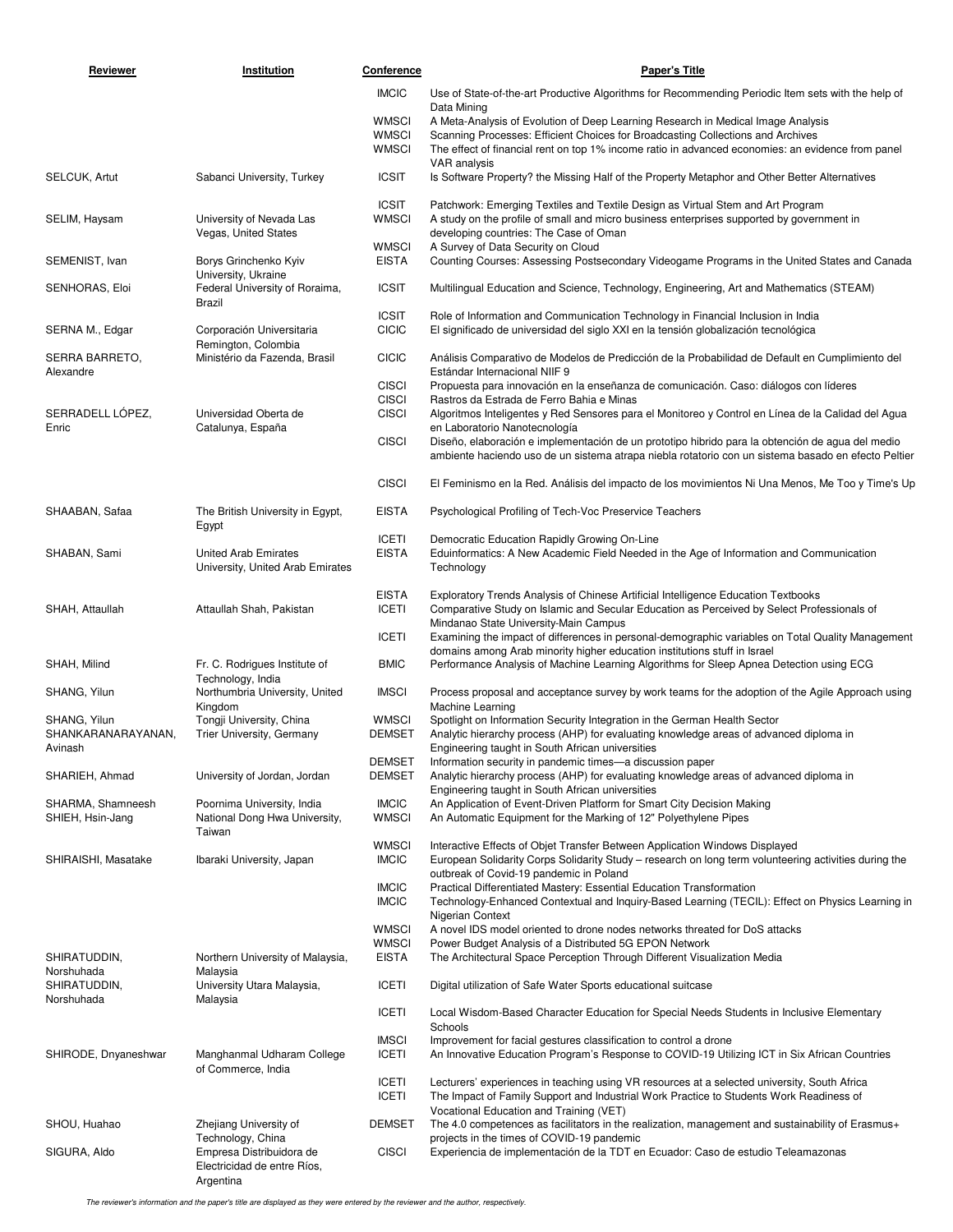| Reviewer                             | <b>Institution</b>                                                               | <b>Conference</b>            | <b>Paper's Title</b>                                                                                                                                                                                                           |
|--------------------------------------|----------------------------------------------------------------------------------|------------------------------|--------------------------------------------------------------------------------------------------------------------------------------------------------------------------------------------------------------------------------|
| SIGURA, Aldo                         | Universidad Nacional de Entre<br>Ríos, Argentina                                 | <b>CISCI</b>                 | Perfil de los youtubers e instragramers educativos de Ecuador                                                                                                                                                                  |
| SILVA, Daniel Pereira                | Universidade Federal de<br>Sergipe, Brasil                                       | <b>CISCI</b>                 | Diseño, elaboración e implementación de un prototipo hibrido para la obtención de agua del medio<br>ambiente haciendo uso de un sistema atrapa niebla rotatorio con un sistema basado en efecto Peltier                        |
|                                      |                                                                                  | <b>CISCI</b>                 | La Educación en Energías Renovables no Convencionales en la Formación de Ingenieros<br>Electrónicos de la Universidad Distrital Francisco José de Caldas                                                                       |
| SILVA, Paulo                         | Military Institute of Engineering,                                               | <b>CISCI</b><br><b>IMCIC</b> | Youtubers, un fenómeno también en Latinoamérica<br>Cybersecurity Data Science: An Implementation of NIST Guidelines for Bad Passwords                                                                                          |
| SILVA ÁVILA, Alicia E.               | <b>Brazil</b><br>Universidad Autónoma de                                         | <b>IMCIC</b><br><b>CISCI</b> | Diagnostic Tool for a Big Data Adoption Readiness Assessment in SMEs<br>Experiencia de implementación de la TDT en Ecuador: Caso de estudio Teleamazonas                                                                       |
| SILVEIRA, Maria Clara                | Coahuila, México<br>Instituto Politécnico da Guarda,                             | <b>CISCI</b>                 | El Feminismo en la Red. Análisis del impacto de los movimientos Ni Una Menos, Me Too y Time's Up                                                                                                                               |
| SILVEIRA SARTORI,                    | Portugal<br>Universidade do Estado de                                            | <b>CISCI</b><br><b>CISCI</b> | Perfil de los youtubers e instragramers educativos de Ecuador<br>A cultura empresarial no contexto da transformação digital: o caminho para o êxito institucional                                                              |
| Ademilde                             | Santa Catarina, Brasil                                                           | <b>CISCI</b>                 | A Formação de Professores Pós-Pandemia: Um Convite para Repensar a Escola Brasileira                                                                                                                                           |
|                                      |                                                                                  | <b>CISCI</b>                 | El Feminismo en la Red. Análisis del impacto de los movimientos Ni Una Menos, Me Too y Time's Up                                                                                                                               |
| SIMION, Gabriela                     | University Politehnica of<br>Bucharest, Romania                                  | <b>WMSCI</b>                 | Context-Free Grammar from the Computing Theory Perspective                                                                                                                                                                     |
|                                      |                                                                                  | <b>WMSCI</b>                 | Optimal analysis for enhancement of thermo mechatronic processes                                                                                                                                                               |
| SIMPSON, William R.                  | Institute for Defense Analyses,                                                  | <b>WMSCI</b><br><b>IMCIC</b> | Re-Envisioning a Computer Science Curriculum<br>Attempt to observe changes in speech by utilizing Yahoo search engine                                                                                                          |
|                                      | <b>United States</b>                                                             | <b>IMCIC</b>                 | Information Security: New Encryption and Decryption Methodology Based on E-Books Library Used<br>in Plain Text Cryptography                                                                                                    |
|                                      |                                                                                  | <b>IMCIC</b>                 | Introducing a Test Framework for Quality of Service Mechanisms in the Context of Software-Defined<br>Networking                                                                                                                |
| SIMURINA, Jurica<br>ŠIMURINA, Jurica | University of Zagreb, Croatia<br>University of Zagreb, Croatia                   | <b>WMSCI</b><br><b>ICSIT</b> | Smart city model analysis using fuzzy set QCA: evidence from Ecuador<br>Information Literacy Training of Farmers in Rural Communities in Imo State Nigeria: A Study of<br>Ohaji/Egbema LGA                                     |
| SINGH, Sudhansu Sekhar               | Kalinga Institute of Industrial                                                  | <b>WMSCI</b>                 | Emergency criminal legislation in the times of COVID19: The case of Albania                                                                                                                                                    |
| SINGH, Vijander                      | Technology, India<br>Netaji Subhas University of<br>Technology, India            | <b>WMSCI</b>                 | Test-Driven Development Effects on Software Quality and Developer Productivity Analysis                                                                                                                                        |
| SINKUNAS, Stasys                     | Kaunas University of                                                             | <b>WMSCI</b><br><b>IMCIC</b> | The Supply Chain Management: Approach to a Practical Case in the Retail Sector<br>An Application of Event-Driven Platform for Smart City Decision Making                                                                       |
| SIRIOPOULOS, Costas                  | Technology, Lithuania<br>Zayed University, United Arab<br>Emirates               | <b>WMSCI</b>                 | Detecting Mobile Pandemic Misinformation by Using Mobile Text/Data Mining                                                                                                                                                      |
|                                      |                                                                                  | <b>WMSCI</b>                 | Heating Asymmetry in Magnetoresistive Random Access Memories                                                                                                                                                                   |
| SIRKEMAA, Seppo                      | Turku School of Economics and<br><b>Business Administration, Finland</b>         | <b>WMSCI</b><br><b>IMCIC</b> | Intelligent Extended XGBoost Algorithm For Psychiatric Diagnosis<br>Studies Related to Objet Transfer Between Application Windows Displayed                                                                                    |
| SMITH NASH, Susan                    | University of Oklahoma, United<br><b>States</b>                                  | <b>ICSIT</b>                 | Capturing Music Engagement Among Women with ALZ/Dementia using iMovie Technology                                                                                                                                               |
|                                      |                                                                                  | <b>ICSIT</b>                 | Contextual intelligence and KM: what contribution to the survival of start-ups housed in an academic<br>and scientific incubator?                                                                                              |
|                                      |                                                                                  | <b>ICSIT</b>                 | Multilingual Education and Science, Technology, Engineering, Art and Mathematics (STEAM)                                                                                                                                       |
|                                      |                                                                                  | <b>ICSIT</b><br><b>ICSIT</b> | Patchwork: Emerging Textiles and Textile Design as Virtual Stem and Art Program<br>The Role of Pancasila Moral Education as an Effort to Overcome Moral Degradation in the Young                                               |
|                                      |                                                                                  | <b>WMSCI</b>                 | Generation of Indonesia<br>Evaluation and characterization of bioactive compounds in native fruits of the Andean region of<br>Apurimac- Peru                                                                                   |
| SOCEANU, Alexandru                   | Munich University of Applied<br>Sciences, Germany                                | <b>IMCIC</b>                 | Developing Students' Conceptual Understanding of Quadratic Equations in a Flipped Classroom<br>using the QE7CsLM                                                                                                               |
|                                      |                                                                                  | <b>IMCIC</b>                 | Development of Game-Based Learning Scenarios for Social Engineering and Security Risk<br>Management for SMEs in the Manufacturing Industry                                                                                     |
| SOEIRO, Alfredo                      | University Porto, Portugal                                                       | <b>ICETI</b><br><b>ICETI</b> | A Case Study of Allama Iqbal Open University Over the 5 Years of Digital Transformation<br>Initial Observations of the Utilization of Zoom Software for Synchronous EFL Oral Communication<br>Classes at a Japanese University |
| SOHN, Han Suk                        | New Mexico State University,<br><b>United States</b>                             | MEI                          | A Reservation System with an Efficient Matching-and-Scheduling Mechanism for Private Parking-<br><b>Sharing Programs</b>                                                                                                       |
| SOKOLOV, Sergey                      | Keldysh Institute for Applied<br>Mathematics, Russian                            | <b>WMSCI</b>                 | Numerical Solution of the Partial Differential Equation Bilaplacian type by the Finite Element Method<br>for the simulation of Accelerometer-type MEMS                                                                         |
| SOKOLOV, Sergey                      | Federation<br>Keldysh Institute of Applied<br>Mathematics, Russian<br>Federation | <b>IMCIC</b>                 | A Gamification Approach for Developing School Students' Skills in C++ Programming Language: A<br>Case Study                                                                                                                    |
|                                      |                                                                                  | <b>IMCIC</b><br><b>IMCIC</b> | Constraint Programming as an AI Option<br>Use of State-of-the-art Productive Algorithms for Recommending Periodic Item sets with the help of<br>Data Mining                                                                    |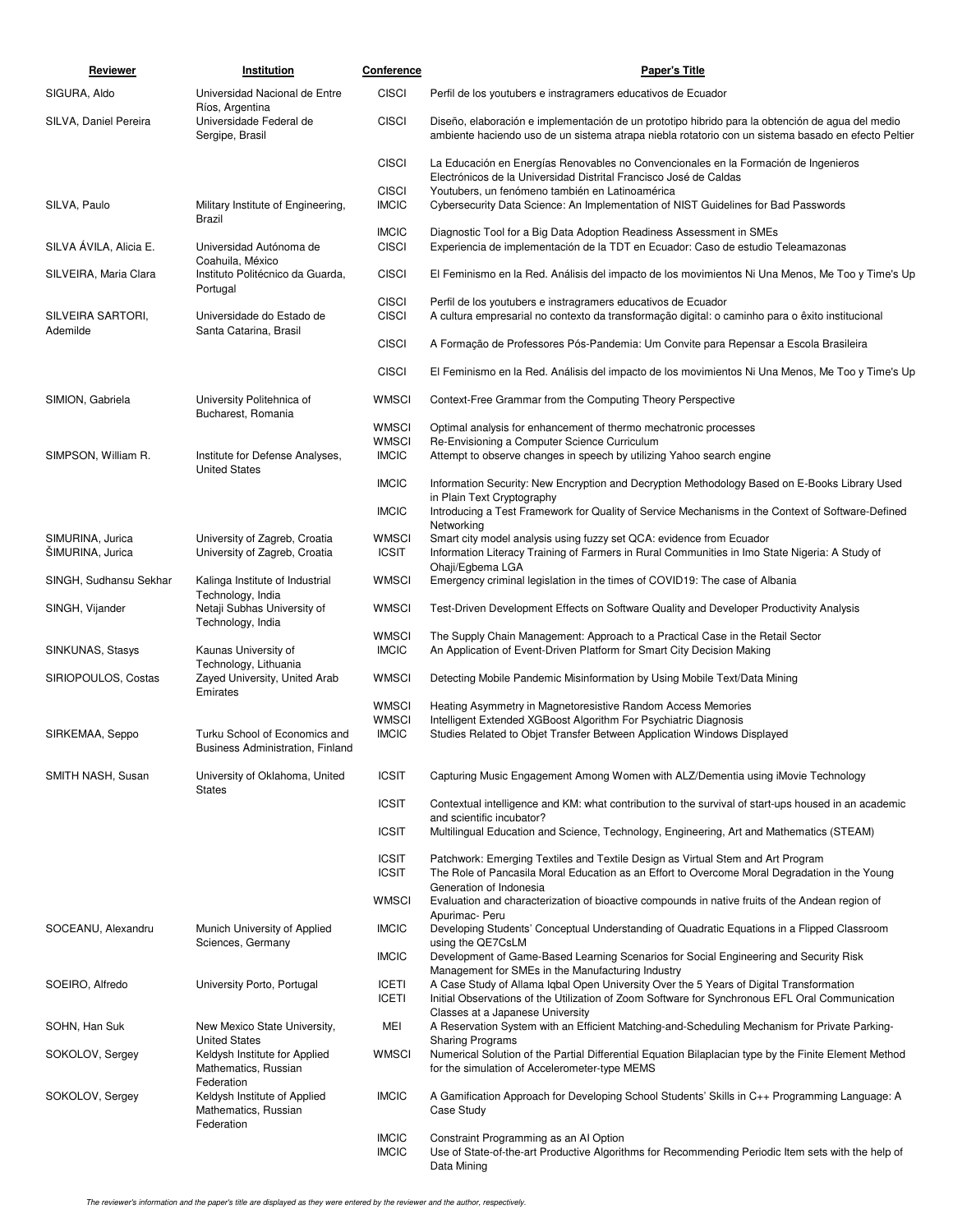| Reviewer                                  | Institution                                                                         | <b>Conference</b>                            | <b>Paper's Title</b>                                                                                                                                                                                                                                 |
|-------------------------------------------|-------------------------------------------------------------------------------------|----------------------------------------------|------------------------------------------------------------------------------------------------------------------------------------------------------------------------------------------------------------------------------------------------------|
| SOMKANTHA, Krit                           | Udon Thani Rajabhat<br>University, Thailand                                         | <b>ICSIT</b>                                 | Enhancing e-Engineering Education with Hands-on Labs for Electronic and Computer Architecture<br>using Digital Twin and Dynamic System Modeling                                                                                                      |
| SOMKUNWAR, Rachna                         | Dr. D. Y. Patil Institute of                                                        | <b>ICSIT</b><br><b>WMSCI</b><br><b>IMCIC</b> | Pandemic Learning is Still Learning<br>Smart city model analysis using fuzzy set QCA: evidence from Ecuador<br>Work-from-Home Policy Cybersecurity Implications and Threat Mitigation and Prevention Strategies                                      |
| SORIANO EQUIGUA,<br>Leonel                | Technology, India<br>Universidad de Colima, México                                  | <b>CISCI</b><br><b>CISCI</b>                 | Comportamiento óptimo de una rectenna para carga de dispositivos en modo inalámbrico,<br>comparación y modelado de parámetros importantes<br>La importancia del perfil del comunicador gubernamental en la gestión de crisis y en el entorno digital |
| SORINA, Chircu                            | Politehnica University of                                                           | <b>EISTA</b>                                 | Psychological Profiling of Tech-Voc Preservice Teachers                                                                                                                                                                                              |
| SORNKAEW, Thanakorn                       | Bucharest, Romania<br>Ramkhamheang University,                                      | <b>WMSCI</b>                                 | Emergency criminal legislation in the times of COVID19: The case of Albania                                                                                                                                                                          |
|                                           | Thailand                                                                            | <b>WMSCI</b>                                 | Multidisciplinary Threat Recognition in Homeland Protection Systems                                                                                                                                                                                  |
| SOUSA, Joao Artur                         | Universidade Federal de Santa<br>Catarina, Brasil                                   | <b>CISCI</b>                                 | Rastros da Estrada de Ferro Bahia e Minas                                                                                                                                                                                                            |
| SPARKES, Douglas                          | University of Waterloo, Canada                                                      | <b>EISTA</b>                                 | How Secure Is The Indonesian Academic Institutional Repositories?                                                                                                                                                                                    |
| SROTYR, Martin                            | Czech Technical University in                                                       | <b>EISTA</b><br><b>WMSCI</b>                 | Strategic Use of Low Code Platforms<br>The Impact and Trend of Virtual Currency                                                                                                                                                                      |
| STASYTYTE, Viktorija                      | Prague, Czech Republic<br>Vilnius Gediminas Technical<br>University, Lithuania      | <b>WMSCI</b>                                 | Artificial Neural Network based self-learning framework for Artificial Intelligence                                                                                                                                                                  |
|                                           |                                                                                     | <b>WMSCI</b>                                 | Contributions in the field of Earth Resources and Sustainability (2013-2017): A Scientometric Study                                                                                                                                                  |
| STEINBACHER, Hans-<br>Peter               | University of Applied Science<br>Kufstein, Austria                                  | <b>WMSCI</b>                                 | Design of the Tourism Development Plan for the Junin Region                                                                                                                                                                                          |
|                                           |                                                                                     | <b>WMSCI</b>                                 | The Neuromarketing and the Purchase Process for Convenience Stores in the City of Huancayo                                                                                                                                                           |
| STOJANOV, Stanimir                        | University of Plovdiv, Bulgaria                                                     | <b>EISTA</b><br><b>EISTA</b>                 | How Secure Is The Indonesian Academic Institutional Repositories?<br>Strategic Use of Low Code Platforms                                                                                                                                             |
|                                           |                                                                                     | <b>EISTA</b><br><b>ICETI</b>                 | Transitioning From Training to the Classroom: An Evaluation of the Effectiveness of Training in the<br>Use of Tablets in Schools: Teachers' Perspectives                                                                                             |
| STOLLON, Neal                             |                                                                                     | <b>DEMSET</b>                                | Design and Development of the Hardware and Software System for Simulation of Feedback Tactility<br>An assessment of knowledge areas for advanced diploma in Engineering using Fuzzy Analytic                                                         |
| STOMP, Frank                              | <b>HDL Dynamics, United States</b><br>Navajo Technical University,                  | <b>ICETI</b>                                 | Hierarchy Process (FAHP)<br>Engaging Students in Teaching and Learning Research Methods                                                                                                                                                              |
|                                           | <b>United States</b>                                                                | <b>ICETI</b>                                 | The Notion of Intellectual Rigor: A Systemic/Cybernetic Approach                                                                                                                                                                                     |
| STORK, Milan                              | University of West Bohemia in                                                       | <b>ICETI</b><br><b>IMCIC</b>                 | The possibilities of 21st century skills 2.0 by systems thinking toward new pedagogy<br>Ensuring maintenance for a manufacturing - IoT system modeled with Petri nets                                                                                |
|                                           | Pilsen, Czech Republic                                                              | <b>IMCIC</b>                                 | <b>Enterprise Systems and Threats</b>                                                                                                                                                                                                                |
| ŠTORK, Milan                              | University of West Bohemia,<br>Czech Republic                                       | <b>WMSCI</b>                                 | Increasing Engagement in Chemistry by WebEx Online Learning during a COVID-19 Pandemic                                                                                                                                                               |
| STOSIC, Lazar                             | Institute of Management and<br>Knowledge, Serbia                                    | <b>WMSCI</b><br><b>ICETI</b>                 | The tool path tolerance setting with respect to accuracy during 3axis milling<br>Adults Training and Learning Methodology in Information Security Domain                                                                                             |
|                                           |                                                                                     | <b>ICETI</b><br><b>WMSCI</b>                 | The possibilities of 21st century skills 2.0 by systems thinking toward new pedagogy<br><b>Education and Technology</b>                                                                                                                              |
| STRASSBURG, Udo                           | Universidade Estadual do Oeste<br>do Paraná, Brasil                                 | <b>CISCI</b>                                 | Rastros da Estrada de Ferro Bahia e Minas                                                                                                                                                                                                            |
| STREFEZZA, Miguel                         | Simon Bolivar University,<br>Venezuela                                              | <b>IMCIC</b>                                 | A simple method for optimality analysis in interval linear programming                                                                                                                                                                               |
| STUMP, Sandra M. D.                       | Universidade Presbiteriana<br>Mackenzie, Brasil                                     | <b>CISCI</b>                                 | Historia de vida como herramienta para la cultura inmaterial y recurso en la investigación cualitativa                                                                                                                                               |
| STVAN, Laurel                             | University of Texas Arlington,<br><b>United States</b>                              | <b>EISTA</b>                                 | Counting Courses: Assessing Postsecondary Videogame Programs in the United States and Canada                                                                                                                                                         |
|                                           |                                                                                     | <b>EISTA</b><br><b>ICETI</b>                 | Education 4.0 - 5.0 and the Post-Information Transformation of University Libraries<br>A University's Developmental Framework: Creating, Implementing, and Evaluating a K-12 Teacher<br><b>Cybersecurity Micro-credential Course</b>                 |
| STVAN, Laurel                             | University of Texas at Arlington,                                                   | <b>ICETI</b><br><b>ICETI</b>                 | Engaging Students in Teaching and Learning Research Methods<br>Mobile-Based Assessment and College Students' Motivation, Self-Efficacy, and Academic                                                                                                 |
| SUAREZ, Angélica J.                       | <b>United States</b><br>Universidad Distrital Francisco<br>José de Caldas, Colombia | CICIC                                        | Performance<br>Aplicación Móvil para Predecir la Probabilidad de Pertenecer al Grupo de Riesgo Cardiovascular<br>Utilizando Machine Learning                                                                                                         |
| SUDHAMAN,                                 | Thiagarajar College of                                                              | <b>ICSIT</b>                                 | Contextual intelligence and KM: what contribution to the survival of start-ups housed in an academic                                                                                                                                                 |
| Parthasarathy<br>SURANAUWARAT,<br>Sukanya | Engineering, India<br>National Institute of<br>Development Administration,          | <b>EISTA</b>                                 | and scientific incubator?<br>Strategic Use of Low Code Platforms                                                                                                                                                                                     |
|                                           | Thailand                                                                            | <b>EISTA</b>                                 | Transitioning From Training to the Classroom: An Evaluation of the Effectiveness of Training in the                                                                                                                                                  |
| SUREERATTANAN,<br>Nidapan                 | Chulalongkorn University,<br>Thailand                                               | <b>ICSIT</b>                                 | Use of Tablets in Schools: Teachers' Perspectives<br>Design, intellectual property and markets for social robots                                                                                                                                     |
|                                           |                                                                                     | <b>IMSCI</b>                                 | A Formal Model for the Business Innovation Case Description                                                                                                                                                                                          |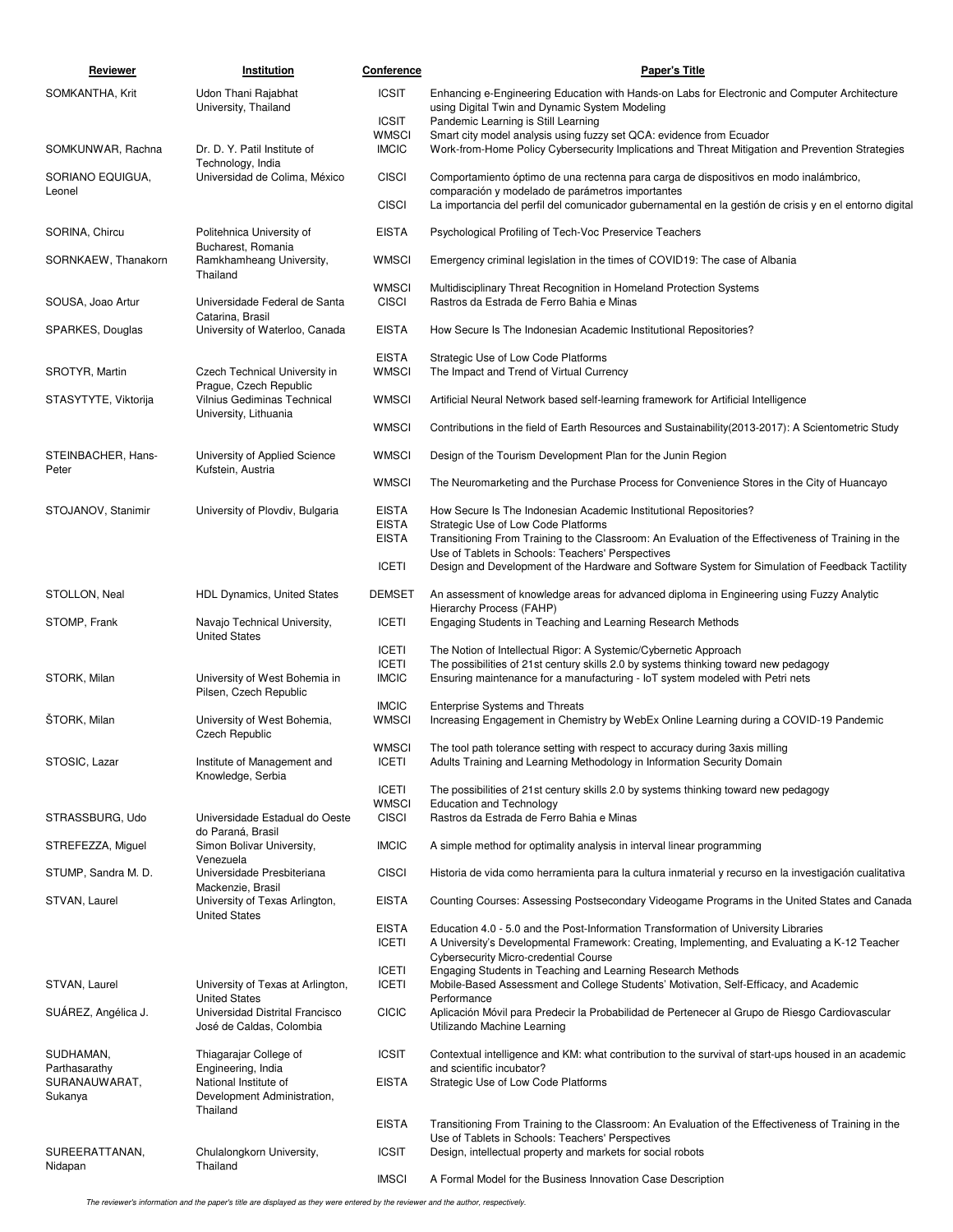| Reviewer                          | Institution                                                         | Conference                   | <b>Paper's Title</b>                                                                                                                                                                                                                 |
|-----------------------------------|---------------------------------------------------------------------|------------------------------|--------------------------------------------------------------------------------------------------------------------------------------------------------------------------------------------------------------------------------------|
| SVERDLOV, Viktor                  | Technische Universität Wien,<br>Austria                             | <b>WMSCI</b><br><b>WMSCI</b> | Scanning Processes: Efficient Choices for Broadcasting Collections and Archives<br>Context-Free Grammar from the Computing Theory Perspective                                                                                        |
| SYSOEVA, Leda                     | Russian State University for the<br>Humanities, Russian Federation  | <b>IMSCI</b>                 | Unlocking the Value of Knowledge Transfer: Create Extraordinary Value from What Your Company<br>Already Knows                                                                                                                        |
| SZAJOWSKI, Krzysztof J.           | Wroclaw University of Science<br>and Technology, Poland             | <b>ICETI</b>                 | A Case Study of Allama Iqbal Open University Over the 5 Years of Digital Transformation                                                                                                                                              |
| SZYGENDA, Stephen A.              | Suuthern Methodist University,<br><b>United States</b>              | <b>WMSCI</b>                 | "Perfect Arithmetic" by Wenceslav loseph Pelican                                                                                                                                                                                     |
|                                   |                                                                     | <b>WMSCI</b>                 | Learning Style Preferences and Proficiency Level Among College Students With Different Majors                                                                                                                                        |
| <b>TADEPALLI, Gopal</b>           | Anna University, Chennai, India                                     | <b>WMSCI</b>                 | Cyber security in the age of covid 19 pandemic: an empirical model to manage the risk in banks                                                                                                                                       |
|                                   |                                                                     | <b>WMSCI</b><br><b>WMSCI</b> | Design of the Tourism Development Plan for the Junin Region<br>The impact of Professors and Students' extracurricular interaction on creating the authentic<br>environment                                                           |
| TAGHOUTI, Hichem                  | University of Tunis Elmanar II,                                     | <b>IMCIC</b>                 | Quantum Computing for the optimization of mobile networks (4.5G and 5G)                                                                                                                                                              |
| TAJARIOL, Federico                | Tunisia<br>University of Franche-Comté,<br>France                   | <b>WMSCI</b>                 | Social Engineering Attacks: A Systematic Mapping Study                                                                                                                                                                               |
| TÅLU, Stefan                      | The Technical University of Cluj-<br>Napoca, Romania                | <b>WMSCI</b>                 | Gamification Integration and Student Motivation                                                                                                                                                                                      |
|                                   |                                                                     | <b>WMSCI</b>                 | Health Systems and Use of Technology for Extreme Crisis Management                                                                                                                                                                   |
|                                   |                                                                     | <b>WMSCI</b><br><b>WMSCI</b> | Migration of Immigrant Labourers: A Side Effect of COVID-19<br>Romanian sectors shutdowns during the coronavirus crisis: which workers are most exposed?                                                                             |
| TAM, Wing K.                      | Swinburne University of<br>Technology, Australia                    | <b>IMCIC</b>                 | European Solidarity Corps Solidarity Study – research on long term volunteering activities during the<br>outbreak of Covid-19 pandemic in Poland                                                                                     |
| TAN, Tse Guan                     | Universiti Malaysia Kelantan,                                       | <b>IMCIC</b><br><b>ICSIT</b> | Quantum Computing for the optimization of mobile networks (4.5G and 5G)<br>Issues of form                                                                                                                                            |
| TARANUM, Fahmina                  | Malaysia<br>Muffakham Jah College of<br>Engineering and Technology, | <b>WMSCI</b>                 | A Distinct Approach for Improving Performance of Localized SC-FDMA LTE Uplink                                                                                                                                                        |
| <b>TAYLOR, Stephen</b>            | India<br>Sussex University, United                                  | <b>EISTA</b>                 | Eduinformatics: A New Academic Field Needed in the Age of Information and Communication                                                                                                                                              |
|                                   | Kingdom                                                             | <b>EISTA</b><br><b>ICETI</b> | Technology<br>Strategic Use of Low Code Platforms<br>Local Wisdom-Based Character Education for Special Needs Students in Inclusive Elementary<br>Schools                                                                            |
| TAYLOR, Stephen                   | University of Sussex, United                                        | <b>WMSCI</b><br><b>EISTA</b> | Teachers' assessments on competency-based learning activities<br>How is Artificial Intelligence (AI) Changing Education?                                                                                                             |
| TELLO, Sandra E.                  | Kingdom<br>Universidad de Guayaquil,                                | <b>CISCI</b>                 | Análisis de área deforestada con R a partir de información raster periodo 2001 -2019, provincia                                                                                                                                      |
| TENREIRO MACHADO, J.              | Ecuador<br>Institute of Engineering of Porto,                       | <b>IMCIC</b>                 | Abancay-Apurímac<br>Why Are Simple Organisms Haploid and Complex Organisms Diploid?                                                                                                                                                  |
| Α.                                | Portugal                                                            | <b>WMSCI</b>                 | An Automatic Equipment for the Marking of 12" Polyethylene Pipes                                                                                                                                                                     |
| TEZAK, Oto                        | University of Maribor, Slovenia                                     | <b>WMSCI</b><br><b>WMSCI</b> | The tool path tolerance setting with respect to accuracy during 3 axis milling<br>Numerical Solution of the Partial Differential Equation Bilaplacian type by the Finite Element Method                                              |
|                                   |                                                                     |                              | for the simulation of Accelerometer-type MEMS                                                                                                                                                                                        |
| THURASAMY, Ramayah                | Science University of Malaysia,<br>Malaysia                         | <b>EISTA</b>                 | Successes and Challenges in using Technology for Postgraduate Supervision: The Case of<br><b>Ghanaian Universities</b>                                                                                                               |
|                                   |                                                                     | <b>ICETI</b><br><b>ICETI</b> | A Graphical Approach to Solving Math Word Problems<br>Examining the impact of differences in personal-demographic variables on Total Quality Management<br>domains among Arab minority higher education institutions stuff in Israel |
|                                   |                                                                     | <b>ICETI</b>                 | Pedagogical strategies and Self-Regulation of Learning for the understanding of philosophical texts in                                                                                                                               |
|                                   |                                                                     | <b>IMCIC</b>                 | seventh grade students<br>European Solidarity Corps Solidarity Study – research on long term volunteering activities during the<br>outbreak of Covid-19 pandemic in Poland                                                           |
|                                   |                                                                     | <b>IMCIC</b><br><b>IMCIC</b> | Teacher training during COVID-19: the digital escape room method<br>Technology-Enhanced Contextual and Inquiry-Based Learning (TECIL): Effect on Physics Learning in                                                                 |
|                                   |                                                                     | <b>WMSCI</b>                 | Nigerian Context<br>Artificial Neural Network based self-learning framework for Artificial Intelligence                                                                                                                              |
| TITO HUMPIRI, Juan                | Universidad Nacional de                                             | <b>WMSCI</b><br><b>CISCI</b> | Performance comparison of monolith and microservices based applications<br>Perfil epidemiológico de salud bucodental y el tratamiento alternativo tradicional frente a odontalgias                                                   |
| Manuel                            | Juliaca, Perú                                                       |                              | en pobladores de la zona rural de Chalhuanca-Apurímac-Perú                                                                                                                                                                           |
| TIWARI, Rahul<br>TOBOS, Valentina | Medi-Caps University, India<br>Lawrence Technological               | <b>WMSCI</b><br><b>EISTA</b> | On the Pitfalls of Videoconferences for Challenge-Based Face Liveness Detection<br>Faculty Training for the Design of Prospective IT-Oriented Higher Education Programs                                                              |
|                                   | University, United States                                           | <b>EISTA</b>                 | The Role of Computer Games in Teaching Object-Oriented Programming in High Schools - Code                                                                                                                                            |
|                                   |                                                                     | <b>ICETI</b><br><b>ICETI</b> | Combat as a Game Approach<br>Developing Language across the Curriculum in Multilingual Contexts<br>Guitar Tuition in Australian Higher Education: Consequences of Employing a Global Perspective                                     |
| TONG, Raymond                     | Hong Kong Polytechnic                                               | <b>IMCIC</b>                 | A systematic literature review protocol for evaluating the Strengths, Weaknesses, Opportunities and                                                                                                                                  |
|                                   | University, Hong Kong                                               | <b>IMCIC</b>                 | Threats (SWOT) of South Africa's e-health system<br>Seasonal effect of aerobic exercise on lipid consumption                                                                                                                         |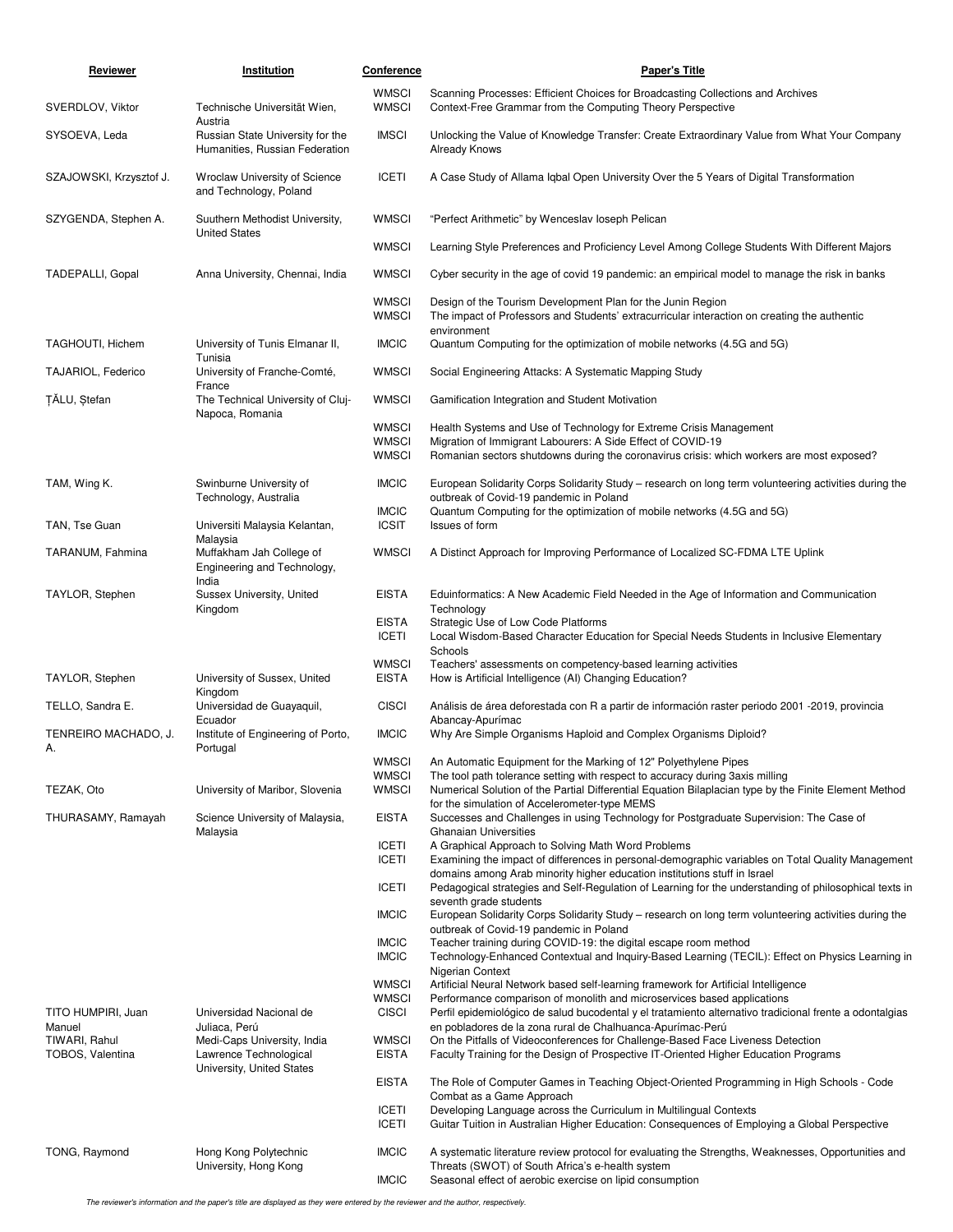| Reviewer                               | Institution                                                               | Conference                   | <b>Paper's Title</b>                                                                                                                                                                                                |
|----------------------------------------|---------------------------------------------------------------------------|------------------------------|---------------------------------------------------------------------------------------------------------------------------------------------------------------------------------------------------------------------|
| TONUS, Mirna                           | Universidade Federal de<br>Uberlândia, Brasil                             | <b>CISCI</b>                 | Desarrollo de cibermedios deportivos: de migrantes a nativos                                                                                                                                                        |
| TORIZ, Elizabeth                       | Instituto Tecnológico y de<br>Estudios Superiores de<br>Monterrey, México | <b>CICIC</b>                 | Uso del ANFO en la voladura de rocas en mina y la contaminación acústica en Fuerabamba                                                                                                                              |
| TORKUL, Orhan<br>TORRAS, Eulalia       | Sakarya University, Turkey<br>Universitat Oberta de<br>Catalunya, España  | <b>ICETI</b><br><b>CISCI</b> | Engaging Students in Teaching and Learning Research Methods<br>El Feminismo en la Red. Análisis del impacto de los movimientos Ni Una Menos, Me Too y Time's Up                                                     |
| TORRES R., Saulo De<br>Jesús           | Universidad Tecnológica de<br>Pereira, Colombia                           | <b>CISCI</b><br><b>CISCI</b> | Youtubers, un fenómeno también en Latinoamérica<br>Análisis de Casos Positivos del Covid-19 en Colombia a través de un Árbol de Probabilidades                                                                      |
|                                        |                                                                           | <b>CISCI</b>                 | Perfil epidemiológico de salud bucodental y el tratamiento alternativo tradicional frente a odontalgias<br>en pobladores de la zona rural de Chalhuanca-Apurímac-Perú                                               |
|                                        |                                                                           | <b>CISCI</b>                 | Uso del aplicativo Atlas. ti. para la gestión estratégica de datos en la aplicación del método de la<br>Teoría Fundamentada                                                                                         |
| <b>TORRES RENGIFO,</b><br>Saulo De J.  | Universidad Tecnológica de<br>Pereira, Colombia                           | <b>CICIC</b>                 | Análisis Multitemporal del Glaciar del Ampay por Medio de la Plataforma de Google Earth Engine -<br>Periodo 2000-2019                                                                                               |
|                                        |                                                                           | <b>CICIC</b><br><b>CICIC</b> | Business Warehouse con SAP para el análisis de ventas en Corporaciones Peruanas<br>Proceso de reparto por localización georreferenciada de documentación Tributaria para<br>contribuyentes de un Municipio del Perú |
| TORRES VELANDIA,                       | Universidad Autónoma del                                                  | <b>CICIC</b>                 | Exotización de la identidad cultural del Cusco como estrategia mercantil extractiva del recurso                                                                                                                     |
| Serafín A.<br>TORRES VELANDIA,         | Estado de Morelos, México<br>Universidad Autónoma Estatal                 | <b>CISCI</b>                 | turístico<br>Historia de vida como herramienta para la cultura inmaterial y recurso en la investigación cualitativa                                                                                                 |
| Serafín A.<br>TORRES-SOTO, Aurora      | de Morelos, México<br>Universidad Autónoma de                             | <b>CISCI</b>                 | Experiencia de implementación de la TDT en Ecuador: Caso de estudio Teleamazonas                                                                                                                                    |
|                                        | Aguascalientes, México                                                    |                              |                                                                                                                                                                                                                     |
| TORRES-SOTO, María D.                  | Universidad Autónoma de<br>Aguascalientes, México                         | <b>CISCI</b><br><b>CISCI</b> | Interfaz Gráfica de Usuario para la Generación y Filtrado de un EEG Sintético<br>Historia de vida como herramienta para la cultura inmaterial y recurso en la investigación cualitativa                             |
|                                        |                                                                           | <b>CISCI</b>                 | Interfaz Gráfica de Usuario para la Generación y Filtrado de un EEG Sintético                                                                                                                                       |
| TRANA, Rachel                          | Northeastern Illinois University,<br><b>United States</b>                 | <b>ICETI</b>                 | Syntax to Syntax: Assessment of Orthogonality in the Design of Object-Oriented Programming<br>Languages using Code Listing Method                                                                                   |
|                                        |                                                                           | <b>ICETI</b>                 | Vetting the Influence of ISO-9126 Software Characteristics in the Development of Mobile Applications                                                                                                                |
| TREJO-CÁZARES, Mª Del<br>Carmen        | Instituto Politécnico Nacional,<br>México                                 | <b>CISCI</b>                 | Evaluación y caracterización de compuestos bioactivos en frutos nativos de la región andina de<br>Apurímac- Perú                                                                                                    |
| TRINCA WATANABE,<br>Cibele Cristina    | Federal University of Tocantins,<br>Brazil                                | <b>IMCIC</b>                 | Intellectual Property Laws                                                                                                                                                                                          |
|                                        |                                                                           | <b>IMCIC</b>                 | Studies Related to Objet Transfer Between Application Windows Displayed                                                                                                                                             |
| TSAUR, Woei Jiunn<br>TSAUR, Woei-Jiunn | Da Yeh University, Taiwan<br>Dayeh University, Taiwan                     | <b>IMCIC</b><br><b>EISTA</b> | <b>Enterprise Systems and Threats</b><br>A STEM Literacy Program for Students in Secondary-Tertiary Transition to Reduce the Gender Gap:<br>a Focus on the Students' Perception                                     |
|                                        |                                                                           | <b>EISTA</b>                 | Lessons Learned in Pursuit of Lifelong Learning in Science, Technology, and Society                                                                                                                                 |
| TSAUR, Woei-Jiunn                      | Da-Yeh University, Taiwan                                                 | <b>WMSCI</b><br><b>WMSCI</b> | A Survey of Data Security on Cloud<br>Learning Style Preferences and Proficiency Level Among College Students With Different Majors                                                                                 |
| TSE, Kaho                              | The Education University of<br>Hong Kong, Hong Kong                       | <b>EISTA</b>                 | Faculty Training for the Design of Prospective IT-Oriented Higher Education Programs                                                                                                                                |
| TSELYKH, Alexey                        | Southern Federal University,<br>Russian Federation                        | <b>KCST</b>                  | Multimedia Container Containing Multimodal Images for Autonomous Cars                                                                                                                                               |
| TSILIGARIDIS, John                     | Heritage University, United                                               | <b>KCST</b><br><b>IMCIC</b>  | Towards Modeling Semi-automatic Ontology based on Natural Language Processing<br>Constraint Programming as an AI Option                                                                                             |
|                                        | <b>States</b>                                                             | <b>IMCIC</b>                 | Getting back to where we started from: Back to the Real World                                                                                                                                                       |
|                                        |                                                                           | <b>IMCIC</b><br><b>IMCIC</b> | <b>Intellectual Property Laws</b><br>Studies Related to Objet Transfer Between Application Windows Displayed                                                                                                        |
|                                        |                                                                           | <b>WMSCI</b>                 | Cultural sustainability: proposal for categorization of conceptual elements from visitors' comments at<br><b>UNESCO World Heritage Sites</b>                                                                        |
|                                        |                                                                           | <b>WMSCI</b>                 | The Block Algorithm Speed-up Computation Aircrafts Mathematical Model and Simulation on CUDA<br>architecture                                                                                                        |
| <b>TSIPOURAS, Markos</b>               | University of Ioannina, Greece                                            | <b>IMCIC</b>                 | A Survey Paper on Real-Time Sign Language Gesture Recognition                                                                                                                                                       |
| TSOI, Mun Fie                          | MFR-Training and Consultancy<br>Singapore, Singapore                      | <b>ICETI</b>                 | An Innovative Education Program's Response to COVID-19 Utilizing ICT in Six African Countries                                                                                                                       |
|                                        |                                                                           | <b>ICETI</b>                 | Engineering graduation profiles and thinking styles: educational proposals to strengthen the training<br>of engineers                                                                                               |
|                                        |                                                                           | <b>ICETI</b>                 | Mobile-Based Assessment and College Students' Motivation, Self-Efficacy, and Academic<br>Performance                                                                                                                |
|                                        |                                                                           | <b>ICETI</b>                 | The Impact of Family Support and Industrial Work Practice to Students Work Readiness of<br>Vocational Education and Training (VET)                                                                                  |
| TSUBAKI, Michiko                       | University of Electro-<br>Communications, Japan                           | <b>IMCIC</b>                 | Diagnostic Tool for a Big Data Adoption Readiness Assessment in SMEs                                                                                                                                                |
|                                        |                                                                           | <b>WMSCI</b>                 | Apply Principle of Alignment to Rethink and Redesign Assessments and Learning Activities for<br>Student Engagement and Success in Online and Digital Learning Environment During and After<br><b>COVID Pandemic</b> |
|                                        |                                                                           | <b>WMSCI</b>                 | Learning Style Preferences and Proficiency Level Among College Students With Different Majors                                                                                                                       |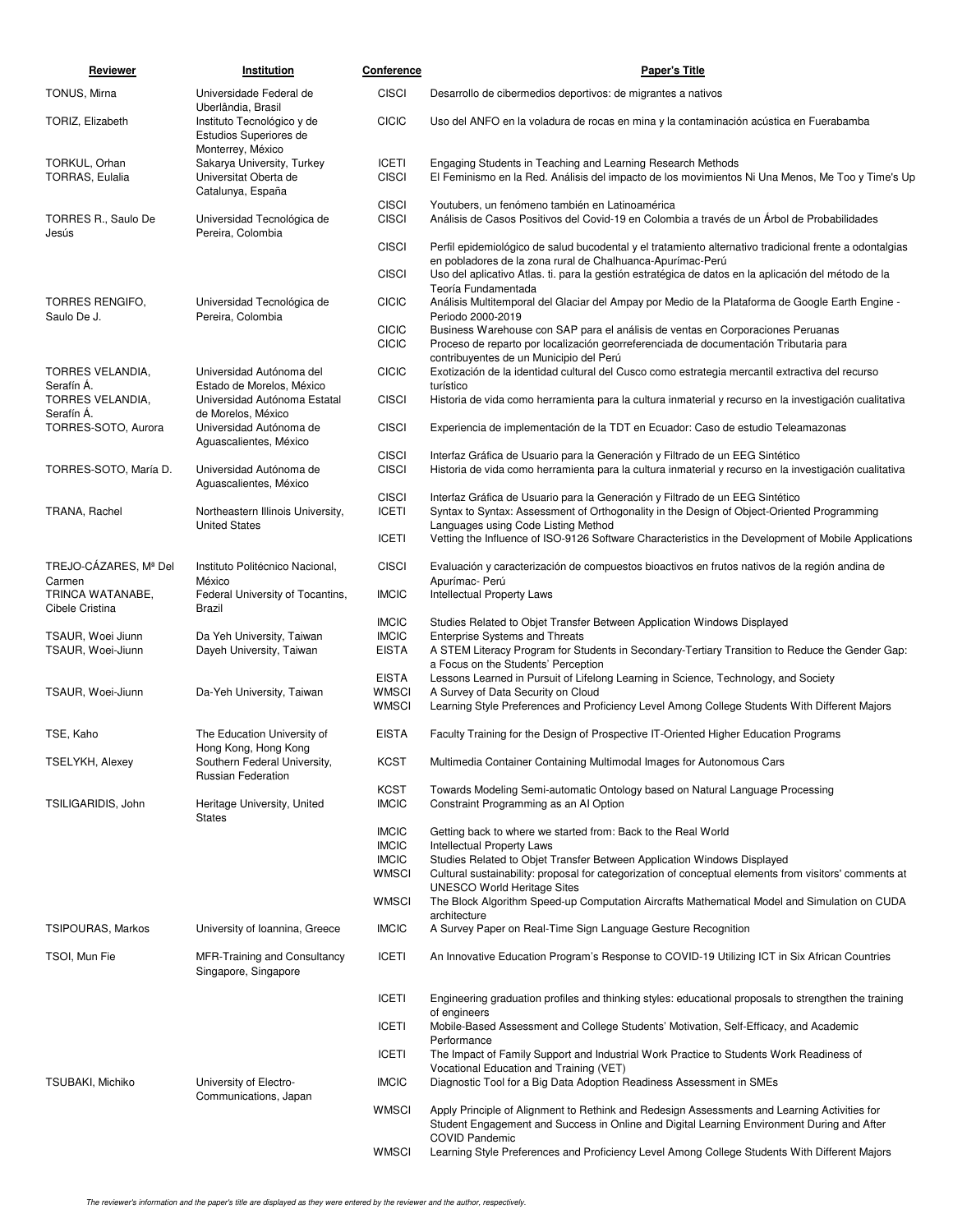| <b>Reviewer</b>                         | Institution                                                                | <b>Conference</b>            | <b>Paper's Title</b>                                                                                                                                                                                          |
|-----------------------------------------|----------------------------------------------------------------------------|------------------------------|---------------------------------------------------------------------------------------------------------------------------------------------------------------------------------------------------------------|
| TUSSET, Angelo Marcelo                  | Universidade Tecnológica<br>Federal do Paraná, Brasil                      | <b>CISCI</b>                 | Experiencia de implementación de la TDT en Ecuador: Caso de estudio Teleamazonas                                                                                                                              |
| TUZUN, Hakan                            | Hacettepe University, Turkey                                               | <b>EISTA</b>                 | Ideal preferences for thinking styles in Engineering graduates: educational proposals to assurance                                                                                                            |
|                                         |                                                                            | <b>EISTA</b>                 | graduation profiles through mathematics courses<br>The Quest for Technology Applications Integration: Teaching Instructional Technology Utilizing a<br><b>Webquest Assignment</b>                             |
|                                         |                                                                            | <b>ICETI</b>                 | A Model For Level Based Integration Of Soft Skills In Management Education                                                                                                                                    |
| TYLER, Deidre                           | Salt Lake Commumity College,                                               | <b>ICETI</b><br><b>EISTA</b> | Students' Competencies in the Learning of Visual Art in Europe<br>Redemption of Burned Documents of the Museu Nacional after the Fire                                                                         |
|                                         | <b>United States</b>                                                       | <b>WMSCI</b>                 | Evaluation and characterization of bioactive compounds in native fruits of the Andean region of                                                                                                               |
| TYLER, Deidre                           | Salt Lake Community College,                                               | <b>ICETI</b>                 | Apurimac- Peru<br>Pedagogical strategies and Self-Regulation of Learning for the understanding of philosophical texts in                                                                                      |
| UCAN PECH, Juan P.                      | <b>United States</b><br>Universidad Autónoma de                            | <b>CISCI</b>                 | seventh grade students<br>Perfil epidemiológico de salud bucodental y el tratamiento alternativo tradicional frente a odontalgias                                                                             |
| ULHAQ, Irfan                            | Yucatán, México<br>University of Wisconsin                                 | <b>IMCIC</b>                 | en pobladores de la zona rural de Chalhuanca-Apurímac-Perú<br>An Application of Event-Driven Platform for Smart City Decision Making                                                                          |
| ULOVEC, Andreas                         | Platteville, United States<br>University of Vienna, Austria                | <b>ICETI</b>                 | Crisis and Challenges for Teachers and Families Facing Multiculturalism and Virtual Learning<br>Technologies - Can Diverse Families Still Function as Educators in Virtual and Distance Learning              |
|                                         |                                                                            | <b>ICETI</b><br><b>ICETI</b> | Reality of Their Children?<br>Lessons from the Academic Leadership at Tertiary level of Education in Bangladesh<br>Student Response System Liking and Performance in an Active Learning Classroom Environment |
| <b>UNAR, Mukhtiar Ali</b>               | Mehran University of<br>Engineering and Technology,                        | <b>IMCIC</b>                 | Ensuring maintenance for a manufacturing - IoT system modeled with Petri nets                                                                                                                                 |
| USMANOV, Zafar                          | Pakistan<br>Tajik Academy of Sciences,<br>Taiikistan                       | <b>IMSCI</b>                 | Development of CNN Architectures using Transfer Learning Methods for Medical Image Classification                                                                                                             |
| UTAMA, Anak Agung Gde<br>Satia          | Universitas Airlangga, Indonesia                                           | <b>EISTA</b>                 | Ideal preferences for thinking styles in Engineering graduates: educational proposals to assurance<br>graduation profiles through mathematics courses                                                         |
|                                         |                                                                            | <b>EISTA</b>                 | Student Choices and Perceptions of Distance-Learning Courses during the COVID-19 Pandemic                                                                                                                     |
|                                         |                                                                            | <b>EISTA</b>                 | The role of the Common Digital Space of Scientific Knowledge in the educational technology<br>development                                                                                                     |
| VAGELATOS, Aristides                    | Computer Technology Institute<br>and Press, Greece                         | <b>ICETI</b>                 | Discipline, Gender and Education: A Study of the Sikh Kanya Mahavidyalaya, Ferozepur, Punjab                                                                                                                  |
|                                         |                                                                            | <b>ICETI</b>                 | The Impact of Family Support and Industrial Work Practice to Students Work Readiness of<br>Vocational Education and Training (VET)                                                                            |
| VAIDA, Mircea-Florin                    | Technical University of Cluj-<br>Napoca, Romania                           | <b>EISTA</b>                 | Perceived Ease of Use, Perceived Usefulness, and Behavioral Intention to Use Multimedia Teaching<br>Methods for SAP ERP: Application of the Technology Acceptance Model                                       |
|                                         |                                                                            | <b>ICETI</b><br><b>ICETI</b> | Blended Learning and web-based Learning for Cultural Education Staff<br>Developing visualized e-learning tool to enhance the learning of tones by learners of Cantonese as a                                  |
|                                         |                                                                            | <b>ICETI</b>                 | second or additional language<br>How to promote innovative management of schools? The influences of principals' leadership and<br>teachers' organizational citizenship behavior                               |
|                                         |                                                                            | <b>ICETI</b>                 | Social networks and e-learning methodologies in the teacher training process                                                                                                                                  |
| VALADEZ OLGUIN, Rosa<br>G.              | Universidad Nacional Autónoma<br>de México, México                         | <b>CISCI</b>                 | Historia de vida como herramienta para la cultura inmaterial y recurso en la investigación cualitativa                                                                                                        |
| VALDEZ, Alberto Daniel                  | Universidad Nacional del<br>Nordeste, Argentina                            | <b>CISCI</b>                 | Comportamiento óptimo de una rectenna para carga de dispositivos en modo inalámbrico,<br>comparación y modelado de parámetros importantes                                                                     |
| VALDEZ, Manuel                          | Instituto Superior de Engenharia                                           | <b>ICETI</b>                 | The comparison of chucking methods to enhance the cognitive capacity of short-term memory to                                                                                                                  |
|                                         | de Coimbra, Portugal                                                       |                              | retain textual information among high school students                                                                                                                                                         |
| VALENCIA MORENO,<br>José M.             | Universidad Autónoma de Baja<br>California, México                         | <b>CICIC</b>                 | Aplicación Móvil para Predecir la Probabilidad de Pertenecer al Grupo de Riesgo Cardiovascular<br>Utilizando Machine Learning                                                                                 |
| VARAS, Jorge R.                         | Universidad Nacional de la                                                 | <b>CICIC</b><br><b>CISCI</b> | Sistema Web para el Control de Producción en una Empresa de Alimentos<br>El audiovisual como herramienta comunicacional para la recuperación y difusión de la cultura                                         |
|                                         | Patagonia Austral, Argentina                                               | <b>CISCI</b>                 | Proceso no Sistémico del Decreto 1279 de 2002 – Especial Referencia: Experiencia del Sistema de<br>Asignación Salarial de los Docentes de las Universidades Públicas en Colombia                              |
| VARGAS ELIZONDO,                        | Universidad de Colima, México                                              | <b>CISCI</b>                 | Ciberseguridad en las Tendencias de Teletrabajo, Caso de Estudio: Universidad Pública Mexicana                                                                                                                |
| Martín G.<br>VASCONCELOS, Bianca        | Universidade de Pernambuco,<br><b>Brasil</b>                               | <b>CISCI</b>                 | A Universidade e o Desafio das Humanidades Digitais                                                                                                                                                           |
|                                         |                                                                            | <b>CISCI</b>                 | Estrategia de generación de conocimiento investigativo en educación en sinergia con diversos<br>dominios disciplinares                                                                                        |
| VASILACHE, Simona                       | University of Tsukuba, Japan                                               | <b>IMCIC</b>                 | Work-from-Home Policy Cybersecurity Implications and Threat Mitigation and Prevention Strategies                                                                                                              |
|                                         |                                                                            | <b>WMSCI</b><br><b>WMSCI</b> | Performance comparison of monolith and microservices based applications<br>Virtual Reality as a powerful persuasive technology to change attitude during the spread of COVID-19                               |
| VASILIU, Laurentiu<br>VASYLENKO, Maksym | Peracton Ltd, Ireland<br>Munich University of Applied<br>Sciences, Germany | WMSCI<br><b>IMCIC</b>        | Social Engineering Attacks: A Systematic Mapping Study<br>Technology-Enhanced Contextual and Inquiry-Based Learning (TECIL): Effect on Physics Learning in<br>Nigerian Context                                |
| VEGH, Laura                             | Technical University of Cluj-<br>Napoca, Romania                           | WMSCI                        | Context-Free Grammar from the Computing Theory Perspective                                                                                                                                                    |
|                                         |                                                                            | <b>WMSCI</b>                 | Heating Asymmetry in Magnetoresistive Random Access Memories                                                                                                                                                  |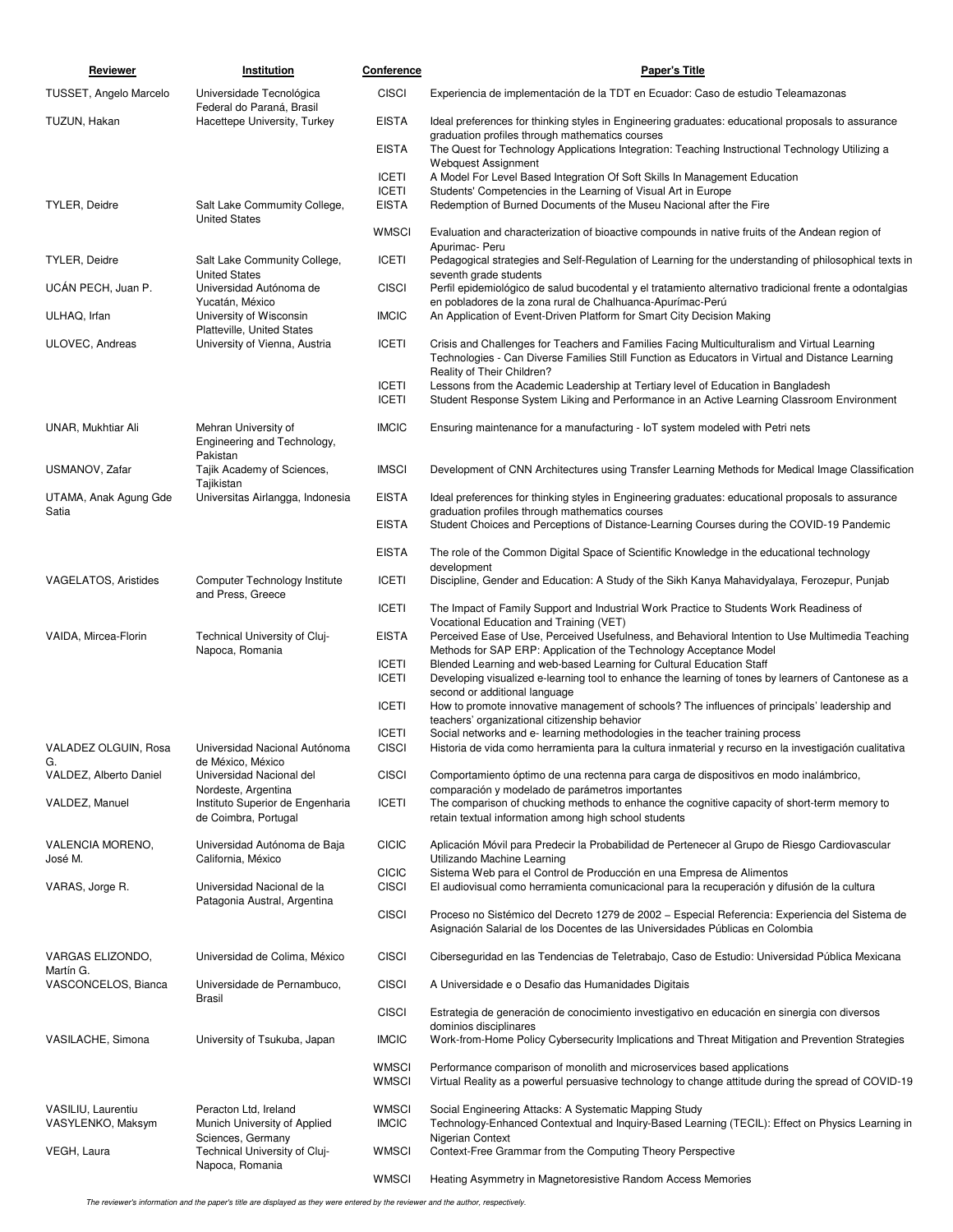| Reviewer                         | Institution                                                | Conference                   | <b>Paper's Title</b>                                                                                                                                                                                                        |
|----------------------------------|------------------------------------------------------------|------------------------------|-----------------------------------------------------------------------------------------------------------------------------------------------------------------------------------------------------------------------------|
| VILLASEVIL, Francisco<br>Javier  | Universidad Politécnica de<br>Cataluña, España             | <b>WMSCI</b><br><b>CISCI</b> | The Supply Chain Management: Approach to a Practical Case in the Retail Sector<br>Evaluación y caracterización de compuestos bioactivos en frutos nativos de la región andina de<br>Apurímac- Perú                          |
| VILLEGAS, Eva                    | Universitat Ramon Llull, España                            | <b>CICIC</b>                 | Evaluación Heurística de la Usabilidad del Portal Web del Centro Regional Universitario de Veraguas                                                                                                                         |
|                                  |                                                            | <b>CICIC</b>                 | Gobernanza del agua y participación comunitaria frente al cambio climático en la microcuenca                                                                                                                                |
|                                  |                                                            | <b>CICIC</b>                 | Mariño, Abancay Perú<br>La inversión pública nacional y su implicancia en la gestión de la ejecución presupuestal: una<br>experiencia basada en la resiliencia de los trabajadores de la Comuna local de Abancay, fase 2018 |
|                                  |                                                            | <b>CISCI</b>                 | Perfil epidemiológico de salud bucodental y el tratamiento alternativo tradicional frente a odontalgias<br>en pobladores de la zona rural de Chalhuanca-Apurímac-Perú                                                       |
| VINTERE, Anna                    | Latvia University of Agriculture,<br>Latvia                | <b>EISTA</b>                 | Education 4.0 - 5.0 and the Post-Information Transformation of University Libraries                                                                                                                                         |
|                                  |                                                            | <b>EISTA</b>                 | Ideal preferences for thinking styles in Engineering graduates: educational proposals to assurance<br>graduation profiles through mathematics courses                                                                       |
|                                  |                                                            | <b>EISTA</b>                 | Student Choices and Perceptions of Distance-Learning Courses during the COVID-19 Pandemic                                                                                                                                   |
|                                  |                                                            | <b>ICETI</b>                 | Local Wisdom-Based Character Education for Special Needs Students in Inclusive Elementary<br>Schools                                                                                                                        |
| VIRDEE, Bal                      | London Metropolitan University,                            | <b>ICETI</b><br><b>WMSCI</b> | User-friendly interfaces for Vygotskian computer-based learning activities<br>Cyber security in the age of covid 19 pandemic: an empirical model to manage the risk in banks                                                |
| VIRIVADA, Venkata                | United Kingdom<br>Asmara College of Health                 | <b>IMCIC</b>                 | A Survey on Proximal Algorithms Used by Support Vector Machines for Classification                                                                                                                                          |
| Raghava Raman                    | Sciences, Eritrea                                          | <b>IMCIC</b>                 | <b>Intellectual Property Laws</b>                                                                                                                                                                                           |
|                                  |                                                            | <b>IMCIC</b>                 | Technostress in University Students. Findings in Mexico Derived From COVID-19 Lockdown                                                                                                                                      |
| VIVANCO, Jesús Salvador          | University of Aguascalientes,<br>Mexico                    | <b>IMCIC</b>                 | Find the Relationship Between Two Triangles: Teachers solving a geometric problem using<br>Geometer's Sketchpad                                                                                                             |
| VIVES BARCELO, Marga             | University of Balearic Islands,                            | <b>ICETI</b>                 | The Impact of Family Support and Industrial Work Practice to Students Work Readiness of                                                                                                                                     |
| VIZUREANU, Petrica               | Spain<br>Technical University lasi,                        | <b>DEMSET</b>                | Vocational Education and Training (VET)<br>An assessment of knowledge areas for advanced diploma in Engineering using Fuzzy Analytic                                                                                        |
|                                  | Romania                                                    | <b>DEMSET</b>                | Hierarchy Process (FAHP)<br>Assessing knowledge areas consistency and optimism level for advanced diploma in Engineering                                                                                                    |
|                                  |                                                            |                              | using Fuzzy Analytic Hierarchy Process (FAHP)                                                                                                                                                                               |
|                                  |                                                            | <b>DEMSET</b>                | Theoretical foundations and practical applications of e-volunteering within the European Solidarity<br>Corps during the outbreak of Covid-19 pandemic in Poland                                                             |
| VIZUREANU, Petrica               | "Gheorghe Asachi" Technical<br>University of Iasi, Romania | <b>IMSCI</b>                 | Development of CNN Architectures using Transfer Learning Methods for Medical Image Classification                                                                                                                           |
|                                  |                                                            | <b>WMSCI</b>                 | Analysis of Risks to Data Privacy Throughout European Countries                                                                                                                                                             |
|                                  |                                                            | <b>WMSCI</b><br><b>WMSCI</b> | Spotlight on Information Security Integration in the German Health Sector<br>The Impact and Trend of Virtual Currency                                                                                                       |
| VLAD, Radu-Constantin            | Technical University of Cluj-<br>Napoca, Romania           | <b>WMSCI</b>                 | On the Pitfalls of Videoconferences for Challenge-Based Face Liveness Detection                                                                                                                                             |
| VRÁNA, Stanislav                 | Czech Technical University in                              | <b>DEMSET</b>                | Analytic hierarchy process (AHP) for evaluating knowledge areas of advanced diploma in                                                                                                                                      |
|                                  | Prague, Czech Republic                                     | <b>DEMSET</b>                | Engineering taught in South African universities<br>The 4.0 competences as facilitators in the realization, management and sustainability of Erasmus+                                                                       |
|                                  |                                                            | <b>DEMSET</b>                | projects in the times of COVID-19 pandemic<br>Theoretical foundations and practical applications of e-volunteering within the European Solidarity                                                                           |
|                                  |                                                            |                              | Corps during the outbreak of Covid-19 pandemic in Poland                                                                                                                                                                    |
|                                  |                                                            | <b>IMCIC</b>                 | Development of Game-Based Learning Scenarios for Social Engineering and Security Risk<br>Management for SMEs in the Manufacturing Industry                                                                                  |
| WAHL, Harald                     | University of Applied Sciences<br>Technikum Wien, Austria  | ICETI                        | Reimagining English as an Additional Language: Confronting Inequalities During a Pandemic                                                                                                                                   |
| WALDOMIRO, Loyolla               | Universidade Virtual de Estado                             | <b>ICETI</b><br><b>CISCI</b> | Teaching Excellence: Cracking the DNA Code of "The Good Teacher"<br>El audiovisual como herramienta comunicacional para la recuperación y difusión de la cultura                                                            |
|                                  | de São Paulo, Brasil                                       | <b>CISCI</b>                 | Estrategia de generación de conocimiento investigativo en educación en sinergia con diversos                                                                                                                                |
|                                  |                                                            |                              | dominios disciplinares                                                                                                                                                                                                      |
|                                  |                                                            | <b>CISCI</b>                 | Proceso no Sistémico del Decreto 1279 de 2002 – Especial Referencia: Experiencia del Sistema de<br>Asignación Salarial de los Docentes de las Universidades Públicas en Colombia                                            |
| WALTERS, Sharon E.               | Southern Illinois University                               | <b>ICSIT</b>                 | Issues of form                                                                                                                                                                                                              |
| WAN MOHD ISA, Wan<br>Abdul Rahim | Carbondale, United States<br>Universiti Teknologi MARA,    | <b>IMCIC</b>                 | Health Record Chain (HRC): Implementation of Mobile Healthcare system using Blockchain to                                                                                                                                   |
| WANG, Ching-Huang                | Malaysia<br>National Formosa University,<br>Taiwan         | <b>EISTA</b>                 | enhance Privacy of Electronic Health Record EHR<br>Oral exams - why are not all teachers doing this?                                                                                                                        |
|                                  |                                                            | <b>ICETI</b>                 | Quest for Quality Teachers as an Indispensable Factor for Student Success: Case Study United Arab<br>Emirates                                                                                                               |
|                                  |                                                            | <b>IMSCI</b>                 | Unlocking the Value of Knowledge Transfer: Create Extraordinary Value from What Your Company<br>Already Knows                                                                                                               |
| WANG, Hongmei                    | Northern Kentucky University,                              | <b>ICETI</b>                 | Counselor Care: A Proposed Counseling Program Development Among Practitioners                                                                                                                                               |
| WANG, Jau-Shyong                 | <b>United States</b><br>Shu Te University, Taiwan          | <b>EISTA</b>                 | Online Higher Education Course Design as Transformative Learning: how to face the emergence on                                                                                                                              |
|                                  |                                                            | <b>EISTA</b>                 | competences for online teaching design<br>Oral exams - why are not all teachers doing this?                                                                                                                                 |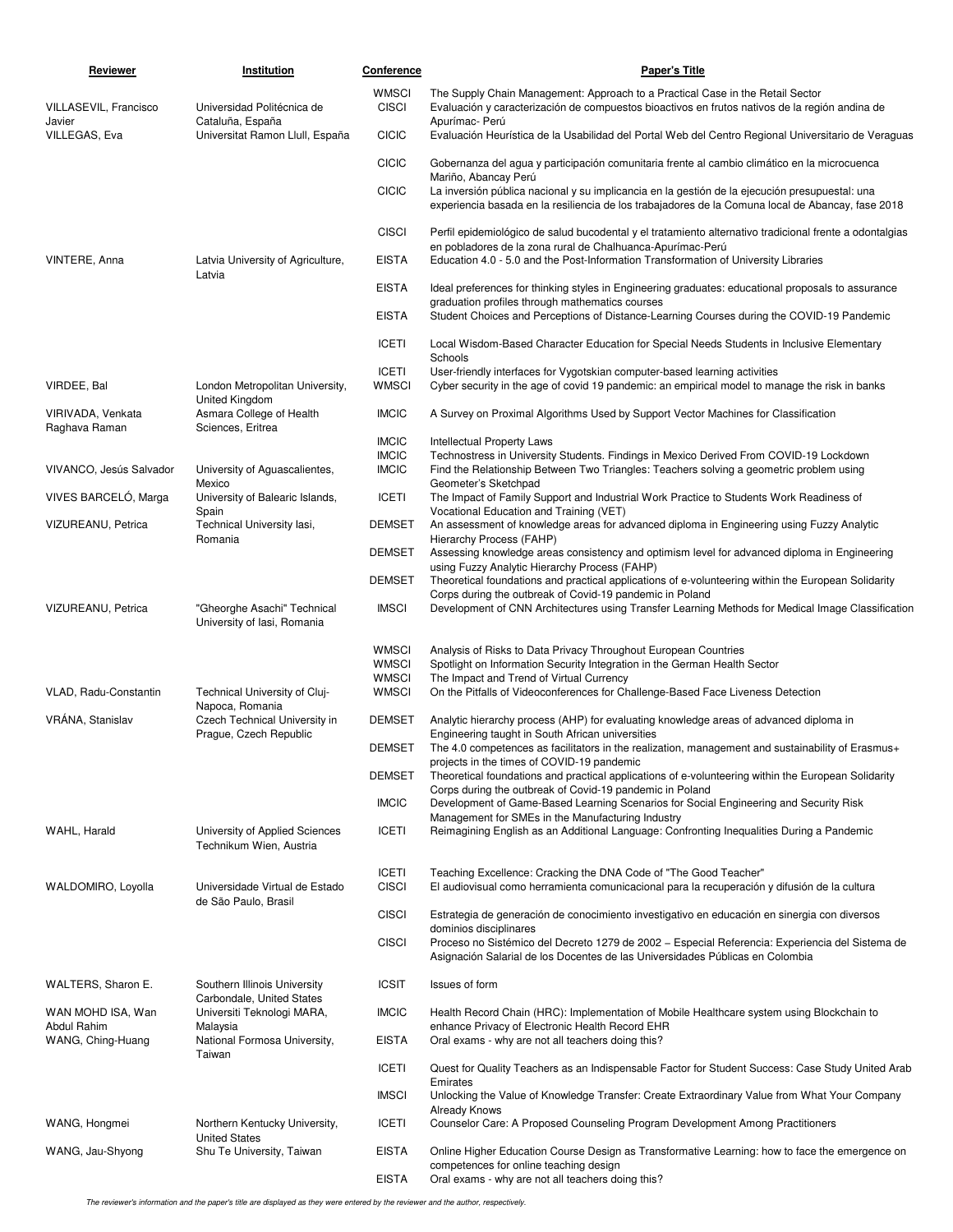| WANG, Jau-Shyong<br>Shu-Te University, Taiwan<br><b>ICETI</b><br>domains among Arab minority higher education institutions stuff in Israel<br><b>ICETI</b><br>The Impact of Family Support and Industrial Work Practice to Students Work Readiness of<br>Vocational Education and Training (VET)<br><b>SOIC</b><br>WANG, Yi-Hsien<br>Analysis of Optimized Response Time in a New Disaster Management Model by Applying Meta<br>Chinese Culture University,<br>Taiwan<br>Heuristic and Exact Methods<br>SOIC<br>Validating Self-Worth Through "Likes": A Scale Development Using Confirmatory Factor Analysis<br><b>ICETI</b><br>Quest for Quality Teachers as an Indispensable Factor for Student Success: Case Study United Arab<br>WANG, Zhigang<br>Fort Valley State University,<br><b>United States</b><br>Emirates<br><b>WMSCI</b><br>Adventist University Center of<br>A Survey of Data Security on Cloud<br>WATAYA, Roberto<br>Sao Paulo, Brazil<br>Sussumu<br>WATAYA, Roberto<br><b>WMSCI</b><br>Adventist University Center of<br>Gamification Integration and Student Motivation<br>São Paulo, Brazil<br>Sussumu<br><b>WMSCI</b><br>Solving Knapsack Problems using Radius Particle Swarm Optimization fuse with Simulated<br>Annealing<br><b>CICIC</b><br>Análisis Comparativo de Modelos de Predicción de la Probabilidad de Default en Cumplimiento del<br>WATAYA, Roberto<br>Centro Universitário Adventista<br>Sussumu<br>de São Paulo, Brasil<br>Estándar Internacional NIIF 9<br><b>WEEDEN, Elissa</b><br><b>EISTA</b><br>Rochester Institute of<br>A Feasible Operational Approach to Differentiated Instruction<br>Technology, United States<br><b>ICETI</b><br>A Graphical Approach to Solving Math Word Problems<br><b>ICETI</b><br>The comparison of chucking methods to enhance the cognitive capacity of short-term memory to<br>retain textual information among high school students<br>WEI, Xinzhou<br>New York City College of<br><b>WMSCI</b><br>A Review of Application Protocol Enhancements for IoT<br><b>Technology, United States</b><br><b>WMSCI</b><br>The alternative backbone for the Ecuadorian research and academic network<br><b>CISCI</b><br><b>WELSCH, Friedrich</b><br>Universidad Simón Bolívar,<br>La Televisión en línea en Iberoamérica: una aproximación a su realidad<br>Venezuela<br><b>DEMSET</b><br>The 4.0 competences as facilitators in the realization, management and sustainability of Erasmus+<br>projects in the times of COVID-19 pandemic<br><b>WMSCI</b><br>WESLEY, Joan<br>Jackson State University,<br>A Survey of Data Security on Cloud<br><b>United States</b><br><b>ICETI</b><br><b>WHATLEY, Janice</b><br>Manchester Metropolitan<br>Local Wisdom-Based Character Education for Special Needs Students in Inclusive Elementary<br>University, United Kingdom<br>Schools<br><b>WHATLEY, Janice</b><br>University of Salford, United<br><b>EISTA</b><br>Successes and Challenges in using Technology for Postgraduate Supervision: The Case of<br><b>Ghanaian Universities</b><br>Kingdom<br><b>EISTA</b><br>Transitioning From Training to the Classroom: An Evaluation of the Effectiveness of Training in the<br>Use of Tablets in Schools: Teachers' Perspectives<br>WHITBY, Seta<br><b>IMCIC</b><br>University of La Verne, United<br>Bot Activity In Social Media Chats<br><b>States</b><br>MEI<br>A Reservation System with an Efficient Matching-and-Scheduling Mechanism for Private Parking- | <b>Reviewer</b> | Institution | Conference | <b>Paper's Title</b>                                                                              |
|-------------------------------------------------------------------------------------------------------------------------------------------------------------------------------------------------------------------------------------------------------------------------------------------------------------------------------------------------------------------------------------------------------------------------------------------------------------------------------------------------------------------------------------------------------------------------------------------------------------------------------------------------------------------------------------------------------------------------------------------------------------------------------------------------------------------------------------------------------------------------------------------------------------------------------------------------------------------------------------------------------------------------------------------------------------------------------------------------------------------------------------------------------------------------------------------------------------------------------------------------------------------------------------------------------------------------------------------------------------------------------------------------------------------------------------------------------------------------------------------------------------------------------------------------------------------------------------------------------------------------------------------------------------------------------------------------------------------------------------------------------------------------------------------------------------------------------------------------------------------------------------------------------------------------------------------------------------------------------------------------------------------------------------------------------------------------------------------------------------------------------------------------------------------------------------------------------------------------------------------------------------------------------------------------------------------------------------------------------------------------------------------------------------------------------------------------------------------------------------------------------------------------------------------------------------------------------------------------------------------------------------------------------------------------------------------------------------------------------------------------------------------------------------------------------------------------------------------------------------------------------------------------------------------------------------------------------------------------------------------------------------------------------------------------------------------------------------------------------------------------------------------------------------------------------------------------------------------------------------------------------------------------------------------------------------------------------------------------------------------------------------------------------------------------------------------------------------------------------|-----------------|-------------|------------|---------------------------------------------------------------------------------------------------|
|                                                                                                                                                                                                                                                                                                                                                                                                                                                                                                                                                                                                                                                                                                                                                                                                                                                                                                                                                                                                                                                                                                                                                                                                                                                                                                                                                                                                                                                                                                                                                                                                                                                                                                                                                                                                                                                                                                                                                                                                                                                                                                                                                                                                                                                                                                                                                                                                                                                                                                                                                                                                                                                                                                                                                                                                                                                                                                                                                                                                                                                                                                                                                                                                                                                                                                                                                                                                                                                                               |                 |             |            | Examining the impact of differences in personal-demographic variables on Total Quality Management |
|                                                                                                                                                                                                                                                                                                                                                                                                                                                                                                                                                                                                                                                                                                                                                                                                                                                                                                                                                                                                                                                                                                                                                                                                                                                                                                                                                                                                                                                                                                                                                                                                                                                                                                                                                                                                                                                                                                                                                                                                                                                                                                                                                                                                                                                                                                                                                                                                                                                                                                                                                                                                                                                                                                                                                                                                                                                                                                                                                                                                                                                                                                                                                                                                                                                                                                                                                                                                                                                                               |                 |             |            |                                                                                                   |
|                                                                                                                                                                                                                                                                                                                                                                                                                                                                                                                                                                                                                                                                                                                                                                                                                                                                                                                                                                                                                                                                                                                                                                                                                                                                                                                                                                                                                                                                                                                                                                                                                                                                                                                                                                                                                                                                                                                                                                                                                                                                                                                                                                                                                                                                                                                                                                                                                                                                                                                                                                                                                                                                                                                                                                                                                                                                                                                                                                                                                                                                                                                                                                                                                                                                                                                                                                                                                                                                               |                 |             |            |                                                                                                   |
|                                                                                                                                                                                                                                                                                                                                                                                                                                                                                                                                                                                                                                                                                                                                                                                                                                                                                                                                                                                                                                                                                                                                                                                                                                                                                                                                                                                                                                                                                                                                                                                                                                                                                                                                                                                                                                                                                                                                                                                                                                                                                                                                                                                                                                                                                                                                                                                                                                                                                                                                                                                                                                                                                                                                                                                                                                                                                                                                                                                                                                                                                                                                                                                                                                                                                                                                                                                                                                                                               |                 |             |            |                                                                                                   |
|                                                                                                                                                                                                                                                                                                                                                                                                                                                                                                                                                                                                                                                                                                                                                                                                                                                                                                                                                                                                                                                                                                                                                                                                                                                                                                                                                                                                                                                                                                                                                                                                                                                                                                                                                                                                                                                                                                                                                                                                                                                                                                                                                                                                                                                                                                                                                                                                                                                                                                                                                                                                                                                                                                                                                                                                                                                                                                                                                                                                                                                                                                                                                                                                                                                                                                                                                                                                                                                                               |                 |             |            |                                                                                                   |
|                                                                                                                                                                                                                                                                                                                                                                                                                                                                                                                                                                                                                                                                                                                                                                                                                                                                                                                                                                                                                                                                                                                                                                                                                                                                                                                                                                                                                                                                                                                                                                                                                                                                                                                                                                                                                                                                                                                                                                                                                                                                                                                                                                                                                                                                                                                                                                                                                                                                                                                                                                                                                                                                                                                                                                                                                                                                                                                                                                                                                                                                                                                                                                                                                                                                                                                                                                                                                                                                               |                 |             |            |                                                                                                   |
|                                                                                                                                                                                                                                                                                                                                                                                                                                                                                                                                                                                                                                                                                                                                                                                                                                                                                                                                                                                                                                                                                                                                                                                                                                                                                                                                                                                                                                                                                                                                                                                                                                                                                                                                                                                                                                                                                                                                                                                                                                                                                                                                                                                                                                                                                                                                                                                                                                                                                                                                                                                                                                                                                                                                                                                                                                                                                                                                                                                                                                                                                                                                                                                                                                                                                                                                                                                                                                                                               |                 |             |            |                                                                                                   |
|                                                                                                                                                                                                                                                                                                                                                                                                                                                                                                                                                                                                                                                                                                                                                                                                                                                                                                                                                                                                                                                                                                                                                                                                                                                                                                                                                                                                                                                                                                                                                                                                                                                                                                                                                                                                                                                                                                                                                                                                                                                                                                                                                                                                                                                                                                                                                                                                                                                                                                                                                                                                                                                                                                                                                                                                                                                                                                                                                                                                                                                                                                                                                                                                                                                                                                                                                                                                                                                                               |                 |             |            |                                                                                                   |
|                                                                                                                                                                                                                                                                                                                                                                                                                                                                                                                                                                                                                                                                                                                                                                                                                                                                                                                                                                                                                                                                                                                                                                                                                                                                                                                                                                                                                                                                                                                                                                                                                                                                                                                                                                                                                                                                                                                                                                                                                                                                                                                                                                                                                                                                                                                                                                                                                                                                                                                                                                                                                                                                                                                                                                                                                                                                                                                                                                                                                                                                                                                                                                                                                                                                                                                                                                                                                                                                               |                 |             |            |                                                                                                   |
|                                                                                                                                                                                                                                                                                                                                                                                                                                                                                                                                                                                                                                                                                                                                                                                                                                                                                                                                                                                                                                                                                                                                                                                                                                                                                                                                                                                                                                                                                                                                                                                                                                                                                                                                                                                                                                                                                                                                                                                                                                                                                                                                                                                                                                                                                                                                                                                                                                                                                                                                                                                                                                                                                                                                                                                                                                                                                                                                                                                                                                                                                                                                                                                                                                                                                                                                                                                                                                                                               |                 |             |            |                                                                                                   |
|                                                                                                                                                                                                                                                                                                                                                                                                                                                                                                                                                                                                                                                                                                                                                                                                                                                                                                                                                                                                                                                                                                                                                                                                                                                                                                                                                                                                                                                                                                                                                                                                                                                                                                                                                                                                                                                                                                                                                                                                                                                                                                                                                                                                                                                                                                                                                                                                                                                                                                                                                                                                                                                                                                                                                                                                                                                                                                                                                                                                                                                                                                                                                                                                                                                                                                                                                                                                                                                                               |                 |             |            |                                                                                                   |
|                                                                                                                                                                                                                                                                                                                                                                                                                                                                                                                                                                                                                                                                                                                                                                                                                                                                                                                                                                                                                                                                                                                                                                                                                                                                                                                                                                                                                                                                                                                                                                                                                                                                                                                                                                                                                                                                                                                                                                                                                                                                                                                                                                                                                                                                                                                                                                                                                                                                                                                                                                                                                                                                                                                                                                                                                                                                                                                                                                                                                                                                                                                                                                                                                                                                                                                                                                                                                                                                               |                 |             |            |                                                                                                   |
|                                                                                                                                                                                                                                                                                                                                                                                                                                                                                                                                                                                                                                                                                                                                                                                                                                                                                                                                                                                                                                                                                                                                                                                                                                                                                                                                                                                                                                                                                                                                                                                                                                                                                                                                                                                                                                                                                                                                                                                                                                                                                                                                                                                                                                                                                                                                                                                                                                                                                                                                                                                                                                                                                                                                                                                                                                                                                                                                                                                                                                                                                                                                                                                                                                                                                                                                                                                                                                                                               |                 |             |            |                                                                                                   |
|                                                                                                                                                                                                                                                                                                                                                                                                                                                                                                                                                                                                                                                                                                                                                                                                                                                                                                                                                                                                                                                                                                                                                                                                                                                                                                                                                                                                                                                                                                                                                                                                                                                                                                                                                                                                                                                                                                                                                                                                                                                                                                                                                                                                                                                                                                                                                                                                                                                                                                                                                                                                                                                                                                                                                                                                                                                                                                                                                                                                                                                                                                                                                                                                                                                                                                                                                                                                                                                                               |                 |             |            |                                                                                                   |
|                                                                                                                                                                                                                                                                                                                                                                                                                                                                                                                                                                                                                                                                                                                                                                                                                                                                                                                                                                                                                                                                                                                                                                                                                                                                                                                                                                                                                                                                                                                                                                                                                                                                                                                                                                                                                                                                                                                                                                                                                                                                                                                                                                                                                                                                                                                                                                                                                                                                                                                                                                                                                                                                                                                                                                                                                                                                                                                                                                                                                                                                                                                                                                                                                                                                                                                                                                                                                                                                               |                 |             |            |                                                                                                   |
|                                                                                                                                                                                                                                                                                                                                                                                                                                                                                                                                                                                                                                                                                                                                                                                                                                                                                                                                                                                                                                                                                                                                                                                                                                                                                                                                                                                                                                                                                                                                                                                                                                                                                                                                                                                                                                                                                                                                                                                                                                                                                                                                                                                                                                                                                                                                                                                                                                                                                                                                                                                                                                                                                                                                                                                                                                                                                                                                                                                                                                                                                                                                                                                                                                                                                                                                                                                                                                                                               |                 |             |            |                                                                                                   |
|                                                                                                                                                                                                                                                                                                                                                                                                                                                                                                                                                                                                                                                                                                                                                                                                                                                                                                                                                                                                                                                                                                                                                                                                                                                                                                                                                                                                                                                                                                                                                                                                                                                                                                                                                                                                                                                                                                                                                                                                                                                                                                                                                                                                                                                                                                                                                                                                                                                                                                                                                                                                                                                                                                                                                                                                                                                                                                                                                                                                                                                                                                                                                                                                                                                                                                                                                                                                                                                                               |                 |             |            |                                                                                                   |
|                                                                                                                                                                                                                                                                                                                                                                                                                                                                                                                                                                                                                                                                                                                                                                                                                                                                                                                                                                                                                                                                                                                                                                                                                                                                                                                                                                                                                                                                                                                                                                                                                                                                                                                                                                                                                                                                                                                                                                                                                                                                                                                                                                                                                                                                                                                                                                                                                                                                                                                                                                                                                                                                                                                                                                                                                                                                                                                                                                                                                                                                                                                                                                                                                                                                                                                                                                                                                                                                               |                 |             |            |                                                                                                   |
|                                                                                                                                                                                                                                                                                                                                                                                                                                                                                                                                                                                                                                                                                                                                                                                                                                                                                                                                                                                                                                                                                                                                                                                                                                                                                                                                                                                                                                                                                                                                                                                                                                                                                                                                                                                                                                                                                                                                                                                                                                                                                                                                                                                                                                                                                                                                                                                                                                                                                                                                                                                                                                                                                                                                                                                                                                                                                                                                                                                                                                                                                                                                                                                                                                                                                                                                                                                                                                                                               |                 |             |            |                                                                                                   |
|                                                                                                                                                                                                                                                                                                                                                                                                                                                                                                                                                                                                                                                                                                                                                                                                                                                                                                                                                                                                                                                                                                                                                                                                                                                                                                                                                                                                                                                                                                                                                                                                                                                                                                                                                                                                                                                                                                                                                                                                                                                                                                                                                                                                                                                                                                                                                                                                                                                                                                                                                                                                                                                                                                                                                                                                                                                                                                                                                                                                                                                                                                                                                                                                                                                                                                                                                                                                                                                                               |                 |             |            |                                                                                                   |
|                                                                                                                                                                                                                                                                                                                                                                                                                                                                                                                                                                                                                                                                                                                                                                                                                                                                                                                                                                                                                                                                                                                                                                                                                                                                                                                                                                                                                                                                                                                                                                                                                                                                                                                                                                                                                                                                                                                                                                                                                                                                                                                                                                                                                                                                                                                                                                                                                                                                                                                                                                                                                                                                                                                                                                                                                                                                                                                                                                                                                                                                                                                                                                                                                                                                                                                                                                                                                                                                               |                 |             |            | <b>Sharing Programs</b>                                                                           |
| <b>ICETI</b><br>WICKRAMANAYAKE,<br>Lecturers' experiences in teaching using VR resources at a selected university, South Africa<br>University of Technology                                                                                                                                                                                                                                                                                                                                                                                                                                                                                                                                                                                                                                                                                                                                                                                                                                                                                                                                                                                                                                                                                                                                                                                                                                                                                                                                                                                                                                                                                                                                                                                                                                                                                                                                                                                                                                                                                                                                                                                                                                                                                                                                                                                                                                                                                                                                                                                                                                                                                                                                                                                                                                                                                                                                                                                                                                                                                                                                                                                                                                                                                                                                                                                                                                                                                                                   |                 |             |            |                                                                                                   |
| Damith<br>Jamaica, Jamaica<br><b>ICETI</b><br>Mobile-Based Assessment and College Students' Motivation, Self-Efficacy, and Academic<br>Performance                                                                                                                                                                                                                                                                                                                                                                                                                                                                                                                                                                                                                                                                                                                                                                                                                                                                                                                                                                                                                                                                                                                                                                                                                                                                                                                                                                                                                                                                                                                                                                                                                                                                                                                                                                                                                                                                                                                                                                                                                                                                                                                                                                                                                                                                                                                                                                                                                                                                                                                                                                                                                                                                                                                                                                                                                                                                                                                                                                                                                                                                                                                                                                                                                                                                                                                            |                 |             |            |                                                                                                   |
| <b>EISTA</b><br>WIECKERT, Sarah<br>An Information Processing-Based Theoretical Framework for Studying Educational Television<br>Technical University of<br>Programming and Emotion-Recognition Capability of Children with Autism Spectrum Disorder<br>Dortmund, Germany                                                                                                                                                                                                                                                                                                                                                                                                                                                                                                                                                                                                                                                                                                                                                                                                                                                                                                                                                                                                                                                                                                                                                                                                                                                                                                                                                                                                                                                                                                                                                                                                                                                                                                                                                                                                                                                                                                                                                                                                                                                                                                                                                                                                                                                                                                                                                                                                                                                                                                                                                                                                                                                                                                                                                                                                                                                                                                                                                                                                                                                                                                                                                                                                      |                 |             |            |                                                                                                   |
| <b>EISTA</b><br>Psychological Profiling of Tech-Voc Preservice Teachers                                                                                                                                                                                                                                                                                                                                                                                                                                                                                                                                                                                                                                                                                                                                                                                                                                                                                                                                                                                                                                                                                                                                                                                                                                                                                                                                                                                                                                                                                                                                                                                                                                                                                                                                                                                                                                                                                                                                                                                                                                                                                                                                                                                                                                                                                                                                                                                                                                                                                                                                                                                                                                                                                                                                                                                                                                                                                                                                                                                                                                                                                                                                                                                                                                                                                                                                                                                                       |                 |             |            |                                                                                                   |
| WIELKI, Janusz<br>Opole University of Technology,<br><b>EISTA</b><br>Designing Students at Risk Intervention Strategies using Knowledge Discovery<br>Poland                                                                                                                                                                                                                                                                                                                                                                                                                                                                                                                                                                                                                                                                                                                                                                                                                                                                                                                                                                                                                                                                                                                                                                                                                                                                                                                                                                                                                                                                                                                                                                                                                                                                                                                                                                                                                                                                                                                                                                                                                                                                                                                                                                                                                                                                                                                                                                                                                                                                                                                                                                                                                                                                                                                                                                                                                                                                                                                                                                                                                                                                                                                                                                                                                                                                                                                   |                 |             |            |                                                                                                   |
| <b>EISTA</b><br>Transitioning From Training to the Classroom: An Evaluation of the Effectiveness of Training in the<br>Use of Tablets in Schools: Teachers' Perspectives                                                                                                                                                                                                                                                                                                                                                                                                                                                                                                                                                                                                                                                                                                                                                                                                                                                                                                                                                                                                                                                                                                                                                                                                                                                                                                                                                                                                                                                                                                                                                                                                                                                                                                                                                                                                                                                                                                                                                                                                                                                                                                                                                                                                                                                                                                                                                                                                                                                                                                                                                                                                                                                                                                                                                                                                                                                                                                                                                                                                                                                                                                                                                                                                                                                                                                      |                 |             |            |                                                                                                   |
| <b>IMSCI</b>                                                                                                                                                                                                                                                                                                                                                                                                                                                                                                                                                                                                                                                                                                                                                                                                                                                                                                                                                                                                                                                                                                                                                                                                                                                                                                                                                                                                                                                                                                                                                                                                                                                                                                                                                                                                                                                                                                                                                                                                                                                                                                                                                                                                                                                                                                                                                                                                                                                                                                                                                                                                                                                                                                                                                                                                                                                                                                                                                                                                                                                                                                                                                                                                                                                                                                                                                                                                                                                                  |                 |             |            | Development of CNN Architectures using Transfer Learning Methods for Medical Image Classification |
| <b>WMSCI</b><br>Access Point Placement for Indoor Wireless LAN                                                                                                                                                                                                                                                                                                                                                                                                                                                                                                                                                                                                                                                                                                                                                                                                                                                                                                                                                                                                                                                                                                                                                                                                                                                                                                                                                                                                                                                                                                                                                                                                                                                                                                                                                                                                                                                                                                                                                                                                                                                                                                                                                                                                                                                                                                                                                                                                                                                                                                                                                                                                                                                                                                                                                                                                                                                                                                                                                                                                                                                                                                                                                                                                                                                                                                                                                                                                                |                 |             |            |                                                                                                   |
| <b>WMSCI</b><br>Spotlight on Information Security Integration in the German Health Sector<br><b>WMSCI</b><br>Zero Knowledge-based systems for Security and Privacy in IoT Systems                                                                                                                                                                                                                                                                                                                                                                                                                                                                                                                                                                                                                                                                                                                                                                                                                                                                                                                                                                                                                                                                                                                                                                                                                                                                                                                                                                                                                                                                                                                                                                                                                                                                                                                                                                                                                                                                                                                                                                                                                                                                                                                                                                                                                                                                                                                                                                                                                                                                                                                                                                                                                                                                                                                                                                                                                                                                                                                                                                                                                                                                                                                                                                                                                                                                                             |                 |             |            |                                                                                                   |
| <b>ICETI</b><br>WIELKI, Janusz<br>Blended Learning and web-based Learning for Cultural Education Staff<br>Technical University of Opole,                                                                                                                                                                                                                                                                                                                                                                                                                                                                                                                                                                                                                                                                                                                                                                                                                                                                                                                                                                                                                                                                                                                                                                                                                                                                                                                                                                                                                                                                                                                                                                                                                                                                                                                                                                                                                                                                                                                                                                                                                                                                                                                                                                                                                                                                                                                                                                                                                                                                                                                                                                                                                                                                                                                                                                                                                                                                                                                                                                                                                                                                                                                                                                                                                                                                                                                                      |                 |             |            |                                                                                                   |
| Poland<br><b>ICETI</b><br>Crisis and Challenges for Teachers and Families Facing Multiculturalism and Virtual Learning<br>Technologies - Can Diverse Families Still Function as Educators in Virtual and Distance Learning                                                                                                                                                                                                                                                                                                                                                                                                                                                                                                                                                                                                                                                                                                                                                                                                                                                                                                                                                                                                                                                                                                                                                                                                                                                                                                                                                                                                                                                                                                                                                                                                                                                                                                                                                                                                                                                                                                                                                                                                                                                                                                                                                                                                                                                                                                                                                                                                                                                                                                                                                                                                                                                                                                                                                                                                                                                                                                                                                                                                                                                                                                                                                                                                                                                    |                 |             |            |                                                                                                   |
| Reality of Their Children?                                                                                                                                                                                                                                                                                                                                                                                                                                                                                                                                                                                                                                                                                                                                                                                                                                                                                                                                                                                                                                                                                                                                                                                                                                                                                                                                                                                                                                                                                                                                                                                                                                                                                                                                                                                                                                                                                                                                                                                                                                                                                                                                                                                                                                                                                                                                                                                                                                                                                                                                                                                                                                                                                                                                                                                                                                                                                                                                                                                                                                                                                                                                                                                                                                                                                                                                                                                                                                                    |                 |             |            |                                                                                                   |
| <b>IMCIC</b><br>Analyzing the Associations between Educational Background Factors and Problem-Solving in<br>Technology-Rich Environments: An investigation of United State Adult's Proficiency Level in PIAAC                                                                                                                                                                                                                                                                                                                                                                                                                                                                                                                                                                                                                                                                                                                                                                                                                                                                                                                                                                                                                                                                                                                                                                                                                                                                                                                                                                                                                                                                                                                                                                                                                                                                                                                                                                                                                                                                                                                                                                                                                                                                                                                                                                                                                                                                                                                                                                                                                                                                                                                                                                                                                                                                                                                                                                                                                                                                                                                                                                                                                                                                                                                                                                                                                                                                 |                 |             |            |                                                                                                   |
| <b>IMCIC</b><br>Developing Students' Conceptual Understanding of Quadratic Equations in a Flipped Classroom<br>using the QE7CsLM                                                                                                                                                                                                                                                                                                                                                                                                                                                                                                                                                                                                                                                                                                                                                                                                                                                                                                                                                                                                                                                                                                                                                                                                                                                                                                                                                                                                                                                                                                                                                                                                                                                                                                                                                                                                                                                                                                                                                                                                                                                                                                                                                                                                                                                                                                                                                                                                                                                                                                                                                                                                                                                                                                                                                                                                                                                                                                                                                                                                                                                                                                                                                                                                                                                                                                                                              |                 |             |            |                                                                                                   |
| <b>IMCIC</b><br>Technology-Enhanced Contextual and Inquiry-Based Learning (TECIL): Effect on Physics Learning in                                                                                                                                                                                                                                                                                                                                                                                                                                                                                                                                                                                                                                                                                                                                                                                                                                                                                                                                                                                                                                                                                                                                                                                                                                                                                                                                                                                                                                                                                                                                                                                                                                                                                                                                                                                                                                                                                                                                                                                                                                                                                                                                                                                                                                                                                                                                                                                                                                                                                                                                                                                                                                                                                                                                                                                                                                                                                                                                                                                                                                                                                                                                                                                                                                                                                                                                                              |                 |             |            |                                                                                                   |
| Nigerian Context<br>WILLIAMS VAN ROOIJ,<br>George Mason University,<br><b>EISTA</b><br>Interdisciplinary Context in Educational Design<br><b>United States</b>                                                                                                                                                                                                                                                                                                                                                                                                                                                                                                                                                                                                                                                                                                                                                                                                                                                                                                                                                                                                                                                                                                                                                                                                                                                                                                                                                                                                                                                                                                                                                                                                                                                                                                                                                                                                                                                                                                                                                                                                                                                                                                                                                                                                                                                                                                                                                                                                                                                                                                                                                                                                                                                                                                                                                                                                                                                                                                                                                                                                                                                                                                                                                                                                                                                                                                                |                 |             |            |                                                                                                   |
| Shahron<br><b>ICETI</b><br>Blended Learning and web-based Learning for Cultural Education Staff<br><b>ICETI</b><br>Developing visualized e-learning tool to enhance the learning of tones by learners of Cantonese as a                                                                                                                                                                                                                                                                                                                                                                                                                                                                                                                                                                                                                                                                                                                                                                                                                                                                                                                                                                                                                                                                                                                                                                                                                                                                                                                                                                                                                                                                                                                                                                                                                                                                                                                                                                                                                                                                                                                                                                                                                                                                                                                                                                                                                                                                                                                                                                                                                                                                                                                                                                                                                                                                                                                                                                                                                                                                                                                                                                                                                                                                                                                                                                                                                                                       |                 |             |            |                                                                                                   |
| second or additional language<br><b>ICETI</b><br>Discipline, Gender and Education: A Study of the Sikh Kanya Mahavidyalaya, Ferozepur, Punjab                                                                                                                                                                                                                                                                                                                                                                                                                                                                                                                                                                                                                                                                                                                                                                                                                                                                                                                                                                                                                                                                                                                                                                                                                                                                                                                                                                                                                                                                                                                                                                                                                                                                                                                                                                                                                                                                                                                                                                                                                                                                                                                                                                                                                                                                                                                                                                                                                                                                                                                                                                                                                                                                                                                                                                                                                                                                                                                                                                                                                                                                                                                                                                                                                                                                                                                                 |                 |             |            |                                                                                                   |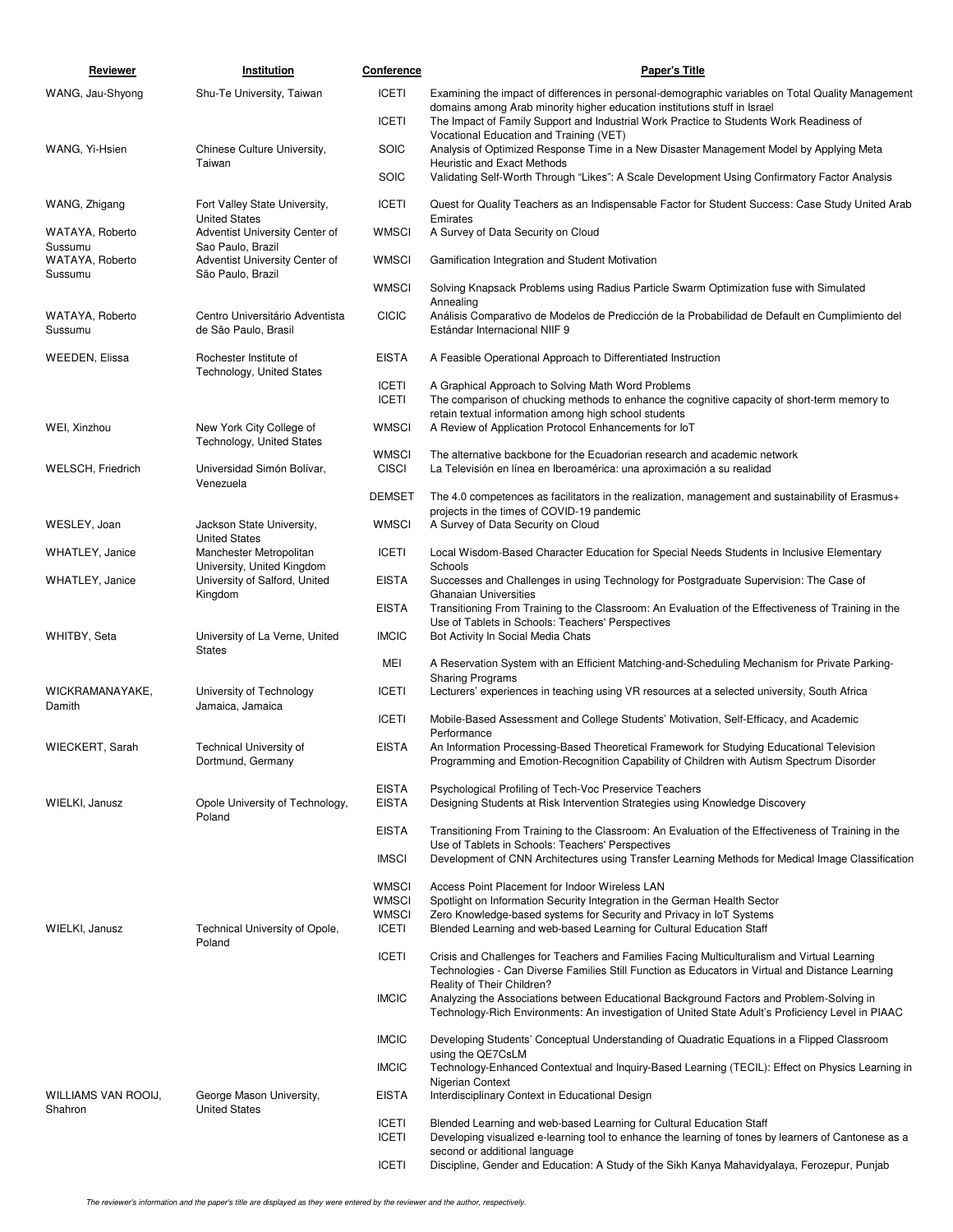| Reviewer                                                      | Institution                                                                                                                                                       | Conference                                   | Paper's Title                                                                                                                                                                                                                        |
|---------------------------------------------------------------|-------------------------------------------------------------------------------------------------------------------------------------------------------------------|----------------------------------------------|--------------------------------------------------------------------------------------------------------------------------------------------------------------------------------------------------------------------------------------|
| WOODS, Kelvin                                                 | Catholic University of America,                                                                                                                                   | <b>IMCIC</b>                                 | Attempt to Observe Changes in Speech by Utilizing Yahoo Search Engine                                                                                                                                                                |
| <b>WORTLEY, David</b>                                         | <b>United States</b><br>Gamification and Enabling<br><b>Technologies Strategic</b>                                                                                | <b>EISTA</b>                                 | Redemption of Burned Documents of the Museu Nacional after the Fire                                                                                                                                                                  |
|                                                               | Solutions, United Kingdom                                                                                                                                         | <b>EISTA</b>                                 | The role of the Common Digital Space of Scientific Knowledge in the educational technology                                                                                                                                           |
|                                                               |                                                                                                                                                                   | <b>ICETI</b><br><b>ICETI</b>                 | development<br>Engaging Students in Teaching and Learning Research Methods<br>Incorporating Computer-Supported Collaborative Learning (CSCL) tools in authentic learning                                                             |
|                                                               |                                                                                                                                                                   | <b>ICETI</b>                                 | Peace Education in Societies Involved in Intractable Conflicts: Intervention among the Arab Group as                                                                                                                                 |
| WU, Tung-Xiung (Sean)                                         | Shih Hsin University, Taiwan                                                                                                                                      | <b>EISTA</b>                                 | a Case Study<br>The Role of Computer Games in Teaching Object-Oriented Programming in High Schools - Code                                                                                                                            |
|                                                               |                                                                                                                                                                   | <b>ICETI</b>                                 | Combat as a Game Approach<br>Local Wisdom-Based Character Education for Special Needs Students in Inclusive Elementary<br>Schools                                                                                                    |
|                                                               |                                                                                                                                                                   | <b>IMSCI</b>                                 | Improvement for facial gestures classification to control a drone                                                                                                                                                                    |
| XOCHICALE ROJAS,<br>Hugo A.                                   | DeSiC - Desarrollo de Sistemas<br>de Cómputo, Mexico                                                                                                              | <b>WMSCI</b><br><b>IMCIC</b>                 | Science of problem solving in a historical context<br>Domain ontologies and the conversion of tacit knowledge in software development                                                                                                |
| YAGCIOGLU, Ozlem                                              | Dokuz Eylul University, Turkey                                                                                                                                    | <b>IMCIC</b><br><b>EISTA</b>                 | Q-Learning interacting with Kalman Filters<br>Counting Courses: Assessing Postsecondary Videogame Programs in the United States and Canada                                                                                           |
|                                                               |                                                                                                                                                                   | <b>EISTA</b>                                 | Interdisciplinary Context in Educational Design                                                                                                                                                                                      |
| YANG, Zining                                                  | <b>ACERTAS, United States</b>                                                                                                                                     | <b>EISTA</b><br><b>WMSCI</b>                 | Mathematics and blindness: the legacy of Abraham Nemeth<br>A Meta-Analysis of Evolution of Deep Learning Research in Medical Image Analysis                                                                                          |
|                                                               |                                                                                                                                                                   | <b>WMSCI</b><br><b>WMSCI</b>                 | Science of problem solving in a historical context<br>Virtual Reality as a powerful persuasive technology to change attitude during the spread of COVID-19                                                                           |
| YAVICH, Roman                                                 | Ariel University, Israel                                                                                                                                          | <b>ICSIT</b><br><b>IMSCI</b>                 | Design, intellectual property and markets for social robots<br>Process proposal and acceptance survey by work teams for the adoption of the Agile Approach using                                                                     |
|                                                               |                                                                                                                                                                   | <b>IMSCI</b>                                 | Machine Learning<br>Toward an Integrative Professional and Personal Competency-Based Learning Model for Inclusive                                                                                                                    |
| YOU, Ah Heng                                                  | Multimedia University, Malaysia                                                                                                                                   | <b>WMSCI</b>                                 | <b>Workforce Development</b><br>Simulation of Mid infrared Supercontinuum Generation in Silicon Germanium Photonic Waveguide                                                                                                         |
| YUSSUPOVA, Nafissa I.                                         | Ufa State Aviation Technical<br>University, Russian Federation                                                                                                    | <b>IMCIC</b>                                 | for Gas Spectroscopy<br>A Survey Paper on Real-Time Sign Language Gesture Recognition                                                                                                                                                |
|                                                               |                                                                                                                                                                   | <b>IMCIC</b>                                 | Employment of IoT and Mobile Computing Technologies in Sustainable Education Systems                                                                                                                                                 |
| ZAINON HAMZAH, Zaitul<br>А.                                   | Putra Malaysia University,<br>Malaysia                                                                                                                            | <b>ICETI</b>                                 | Digital utilization of Safe Water Sports educational suitcase                                                                                                                                                                        |
| ZAINON HAMZAH, Zaitul<br>Azma                                 | Universiti Putra Malaysia,<br>Malaysia                                                                                                                            | <b>EISTA</b>                                 | An Information Processing-Based Theoretical Framework for Studying Educational Television<br>Programming and Emotion-Recognition Capability of Children with Autism Spectrum Disorder                                                |
|                                                               |                                                                                                                                                                   | <b>EISTA</b>                                 | Counting Courses: Assessing Postsecondary Videogame Programs in the United States and Canada                                                                                                                                         |
|                                                               |                                                                                                                                                                   | <b>EISTA</b>                                 | Ideal preferences for thinking styles in Engineering graduates: educational proposals to assurance<br>graduation profiles through mathematics courses                                                                                |
|                                                               |                                                                                                                                                                   | <b>EISTA</b>                                 | Online Higher Education Course Design as Transformative Learning: how to face the emergence on                                                                                                                                       |
| ZAPATA JARAMILLO,                                             | Universidad Nacional de<br>Colombia, Colombia<br>Universidad Autónoma de Baja<br>California, México<br>Academic College for Education<br>Givat Washington, Israel | <b>CICIC</b>                                 | competences for online teaching design<br>Sistema Web para el Control de Producción en una Empresa de Alimentos                                                                                                                      |
| Carlos M.<br>ZÁRATE CORNEJO,<br>Robert E.<br>ZARETSKY, Esther |                                                                                                                                                                   | <b>CISCI</b>                                 | Ciberseguridad en las Tendencias de Teletrabajo, Caso de Estudio: Universidad Pública Mexicana                                                                                                                                       |
|                                                               |                                                                                                                                                                   | <b>ICETI</b>                                 | Local Wisdom-Based Character Education for Special Needs Students in Inclusive Elementary<br>Schools                                                                                                                                 |
|                                                               |                                                                                                                                                                   | <b>ICETI</b>                                 | Reimagining English as an Additional Language: Confronting Inequalities During a Pandemic                                                                                                                                            |
| ZARETSKY, Esther                                              | Givat Washington Academic<br>College of Education, Israel                                                                                                         | <b>ICETI</b><br><b>ICSIT</b><br><b>WMSCI</b> | Teaching Excellence: Cracking the DNA Code of "The Good Teacher"<br>Patchwork: Emerging Textiles and Textile Design as Virtual Stem and Art Program<br>"Perfect Arithmetic" by Wenceslav loseph Pelican                              |
|                                                               |                                                                                                                                                                   | <b>WMSCI</b>                                 | A study on the profile of small and micro business enterprises supported by government in                                                                                                                                            |
|                                                               |                                                                                                                                                                   | <b>WMSCI</b>                                 | developing countries: The Case of Oman<br>Apply Principle of Alignment to Rethink and Redesign Assessments and Learning Activities for<br>Student Engagement and Success in Online and Digital Learning Environment During and After |
|                                                               |                                                                                                                                                                   | <b>WMSCI</b>                                 | <b>COVID Pandemic</b><br>Curriculum paradigm shift of middle school teachers: A phenomenological study                                                                                                                               |
|                                                               |                                                                                                                                                                   | <b>WMSCI</b><br><b>WMSCI</b>                 | <b>Education and Technology</b><br>Learning Style Preferences and Proficiency Level Among College Students With Different Majors                                                                                                     |
|                                                               |                                                                                                                                                                   | <b>WMSCI</b>                                 | Scanning Processes: Efficient Choices for Broadcasting Collections and Archives                                                                                                                                                      |
|                                                               |                                                                                                                                                                   | <b>WMSCI</b><br><b>WMSCI</b>                 | Teachers' assessments on competency-based learning activities<br>The effect of financial rent on top 1% income ratio in advanced economies: an evidence from panel<br>VAR analysis                                                   |